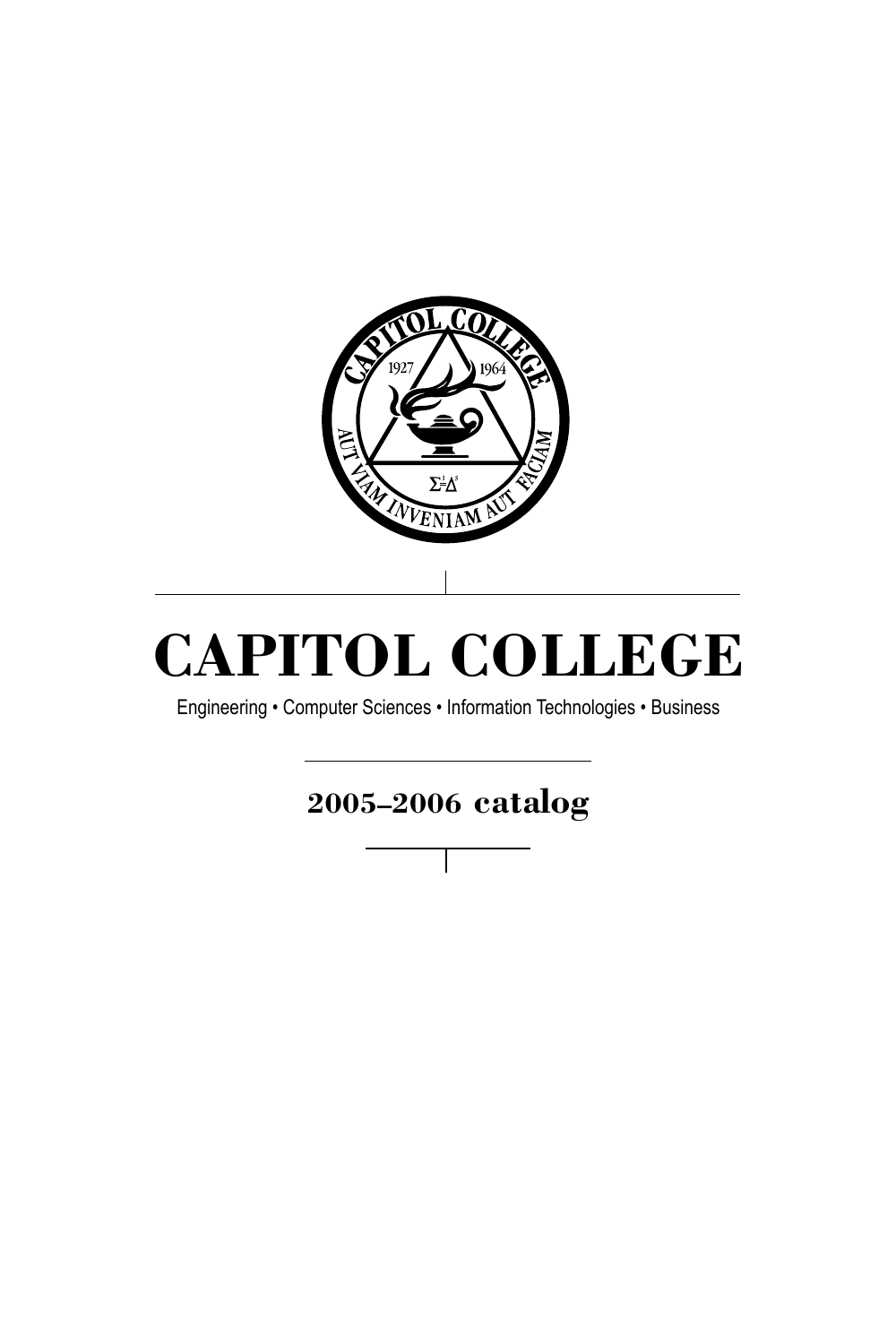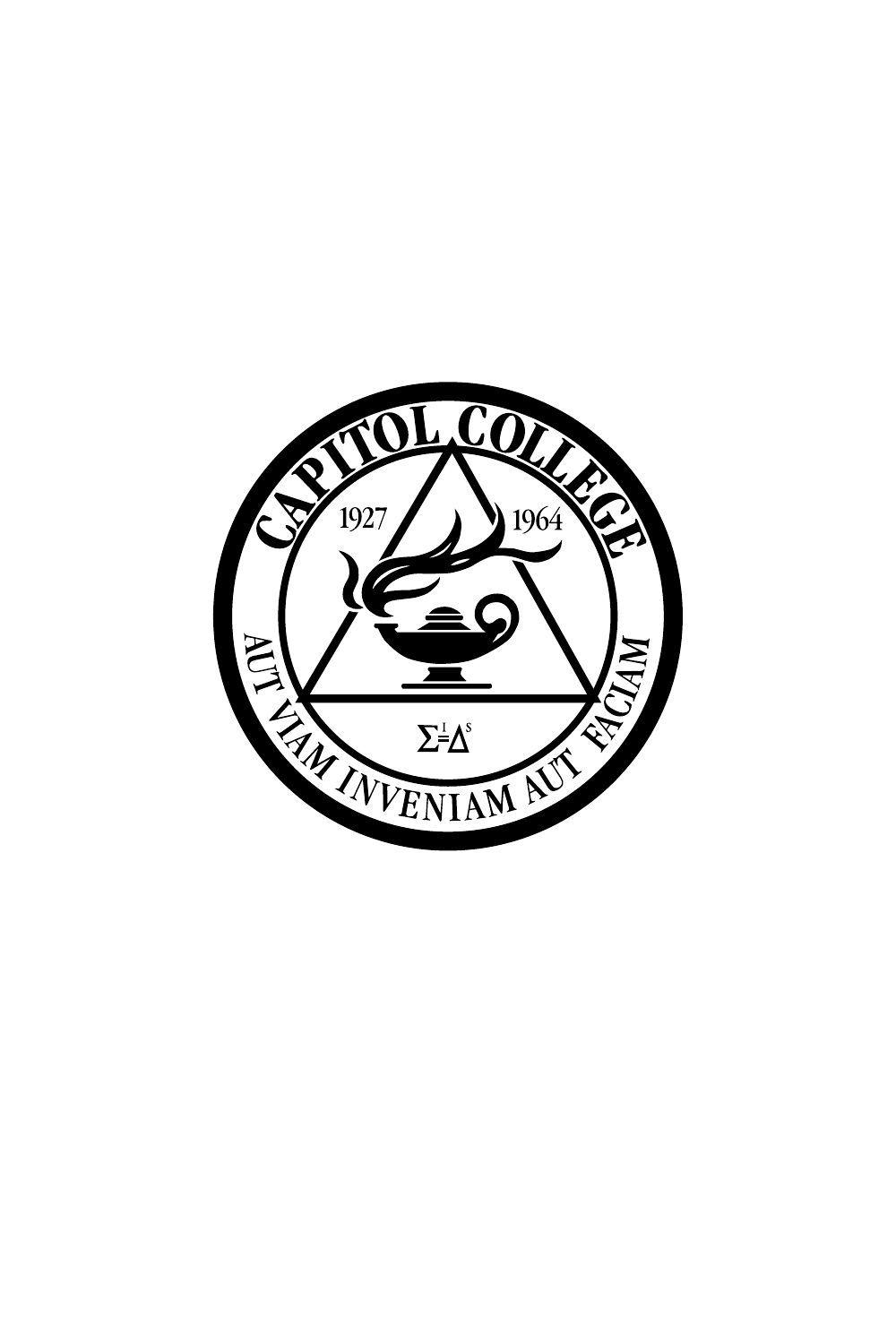## **Contents**

## **General Information**

## **Academic Policies**

## **Tuition/Financial Aid**

## **Undergraduate Studies**

## **Graduate Studies**

## **Courses**

|--|--|--|

## **Resources**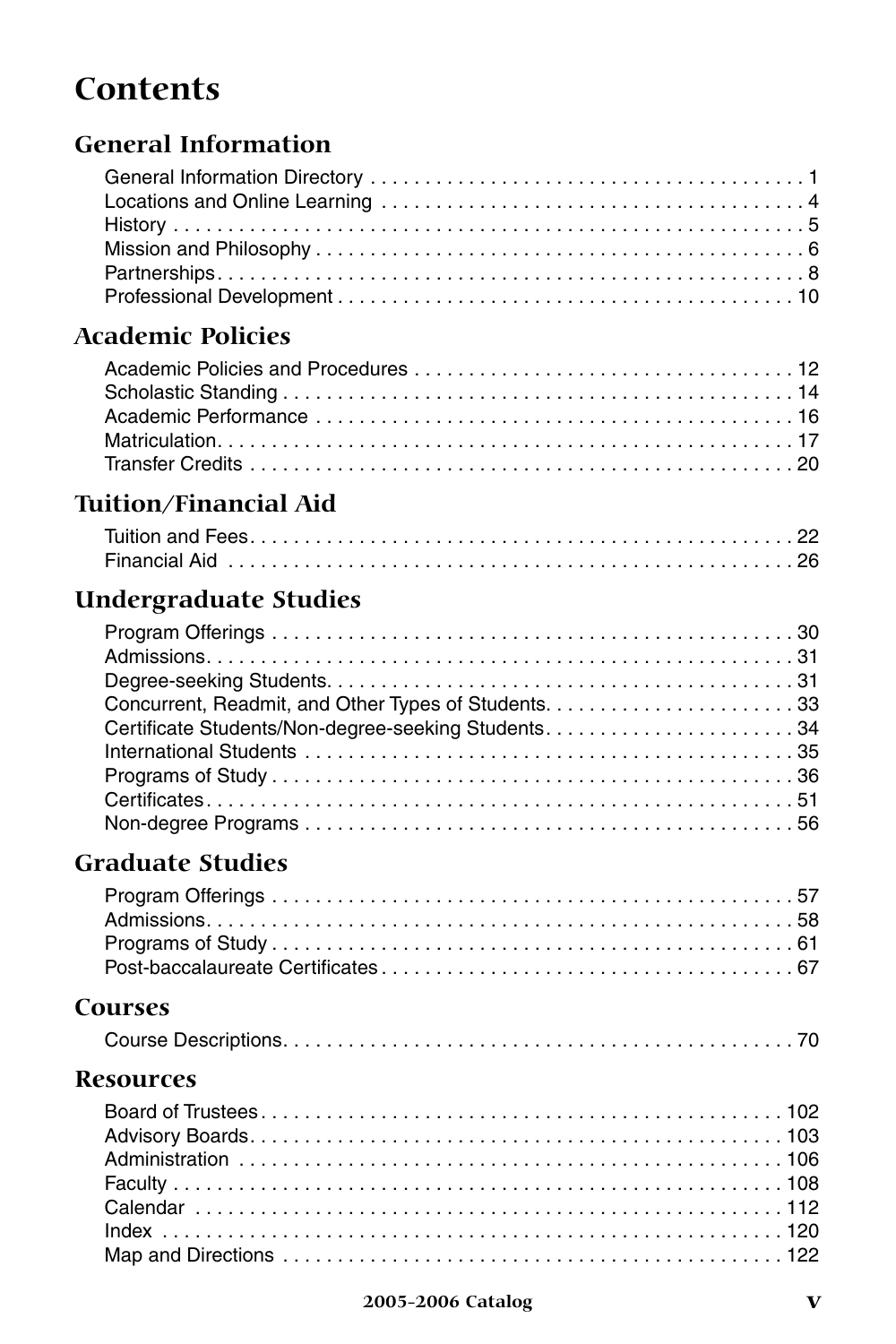## **General Information Directory**

## **Capitol College**

11301 Springfield Road Laurel, MD 20708-9758

#### **Main Telephone Numbers**

301-369-2800 888-522-7486

#### **Undergraduate Admissions**

Washington, DC 301-953-3200 Baltimore 410-792-8800 Outside DC/Baltimore 800-950-1992 Fax 301-953-1442 Email admissions@capitol-college.edu

#### **Graduate Admissions**

Washington, DC 301-953-3200 ext. 3026 Outside DC 800-950-1992 ext. 3026 Fax 301-953-3876 Email gradprograms@capitol-college.edu

#### **Website**

www.capitol-college.edu

#### **Office Hours**

The following offices are open Monday through Friday, 8:30 a.m.- 5 p.m. (EST).

#### President

Vice President for Academic Affairs Vice President for Finance and Administration Vice President for Information and Outcomes Assessment Vice President for Institutional Relations Administration and Human Resources Career Services\* **Communications** Development and Alumni Services Graduate Admissions Professional Development

\*Evening appointments are available.

The following offices are open as indicated (EST).

Undergraduate Admissions M,F 9 a.m.- 5 p.m. T-Th 9 a.m.- 7 p.m. Saturday appointments are available.

Business Office M, F 9 a.m. - 5 p.m. T-Th 9 a.m.- 7 p.m.

Financial Aid M,F 9 a.m.-5 p.m. T-Th 9 a.m.- 7 p.m. Registration and Records

| Registration and Records |                 |
|--------------------------|-----------------|
| M.F                      | 9 a.m. - 5 p.m. |
| T-Th                     | 9 a.m. - 7 p.m. |
| Dean of Students         |                 |
| M-F                      | 9 a.m. - 5 p.m. |

#### **Emergency Closing**

In the event of severe weather or other emergencies, any possible cancellations or late openings will be announced to area radio and television broadcasts and posted on the college website.

The college maintains a recorded message at 301-369-2800, 888-522-7486, 800-950-1992 and 301-953-3200 and posts a weather advisory on the website when possible. Due to power outages and other circumstances that occur during adverse weather, it is not always possible to update this information. It is the responsibility of students to tune in to the radio or television for announcements.

The television channels and radio stations notified by the college are listed in the student handbook and on the college website.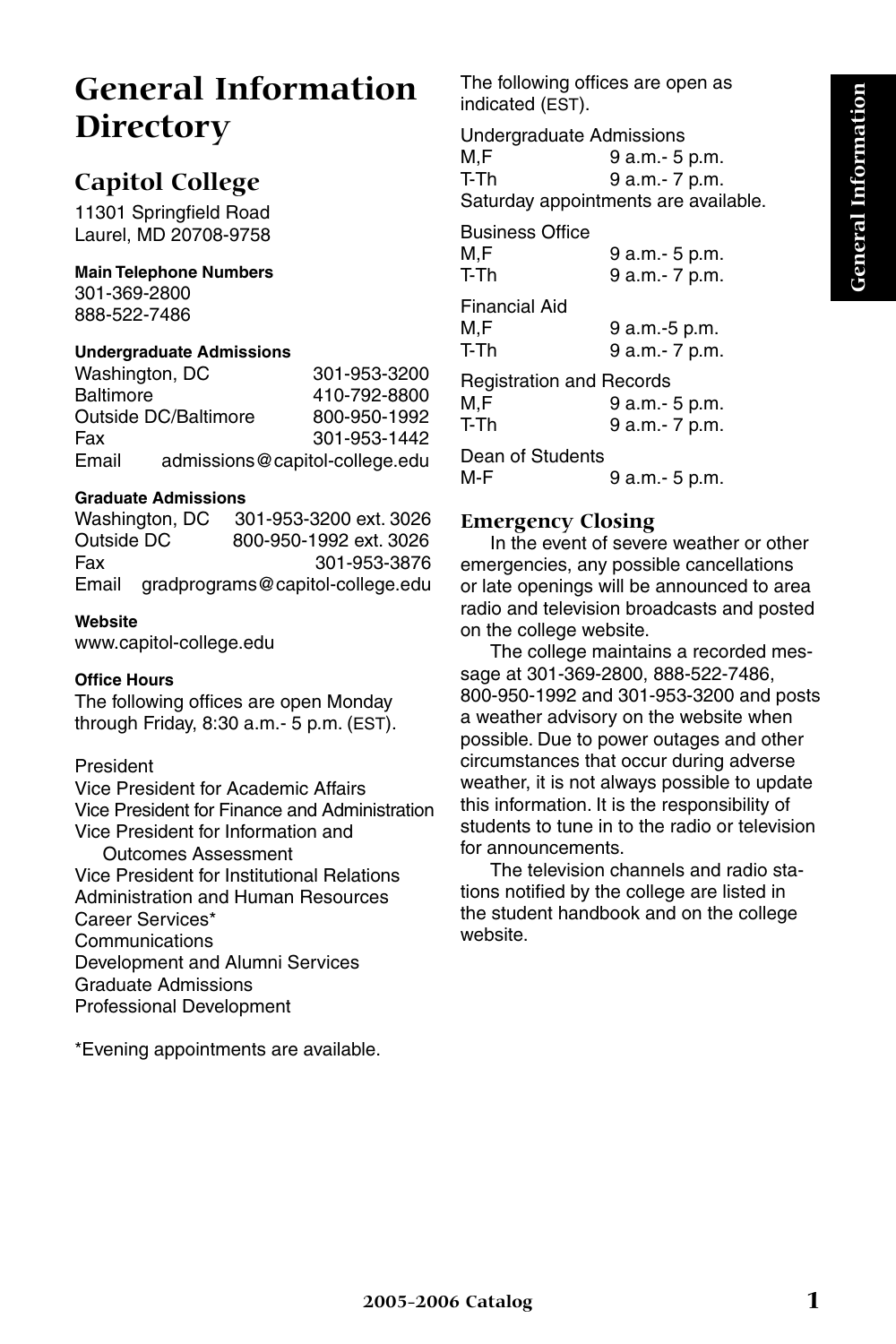## **Accreditation**

Capitol College is authorized by the state of Maryland (Maryland Higher Education Commission, 839 Bestgate Road, Suite 400, Annapolis, MD 21401, 410-260- 4500) to confer Bachelor of Science (BS) degrees in astronautical engineering, business administration, computer engineering, computer science, electrical engineering, management of information technology, network security, software engineering and software and Internet applications. The college is authorized to confer BS and Associate in Applied Science (AAS) degrees in computer engineering technology, electronics engineering technology, and telecommunications engineering technology and an AAS degree in optoelectronics engineering technology. The BS programs in business administration and management of information technology are initially accredited by the International Assembly for Collegiate Business Education (IACBE, PO Box 25217, Overland Park, KS 66225).

The college is authorized by the state of Maryland to confer Master of Science (MS) degrees in computer science, electrical engineering, information architecture, information and telecommunications systems management and network security. The college is authorized by the state of Maryland to confer a Master of Business Administration (MBA) degree. The MBA and information and telecommunications systems management programs are initially accredited by the International Assembly for Collegiate Business Education (IACBE, PO Box 25217, Overland Park, KS 66225).

The college is accredited by the Commission on Higher Education of the Middle States Association of Colleges and Schools (Commission on Higher Education, Middle States Association of Colleges and Schools, 3624 Market Street, Philadelphia, PA 19104, 215-662-5606). The BS degree program in electrical engineering is also accredited by the Engineering Accreditation Commission of Accreditation Board for Engineering and Technology. The associate and baccalaureate degree programs in computer engineering technology and

electronics engineering technology and the baccalaureate degree program in telecommunications engineering technology (Laurel campus only) are also accredited by the Technology Accreditation Commission of the Accreditation Board for Engineering and Technology (111 Market Place, Suite 1050, Baltimore, MD 21202, 410-347- 7700). Capitol College is approved for veterans' education by the Maryland Higher Education Commission.

### **Equal Opportunities**

Capitol College actively subscribes to a policy of equal educational and employment opportunity and, in accordance with Title IX of the education amendments of 1972, does not discriminate on the basis of race, color, sex, handicap, religion, national or ethnic origin in admission, treatment of students or employment.

### **Changes in Catalog Information**

Capitol College reserves the right to make changes in policies, procedures, degree requirements, schedules, course offerings and other college standards or announcements to meet circumstances that may arise after publication.

The provisions of this publication are not to be regarded as an irrevocable contract between the student and Capitol College. The college reserves the right to change any provision or requirement in any college publication without notice at any time during the student's term of attendance.

Capitol College reserves the right to require a student to withdraw, or to refuse to grant a degree or certificate if, in the judgment of the administration of the college, the student fails to meet the college's requirements satisfactorily. The college reserves the right to change tuition and fees at any time at the discretion of the Board of Trustees.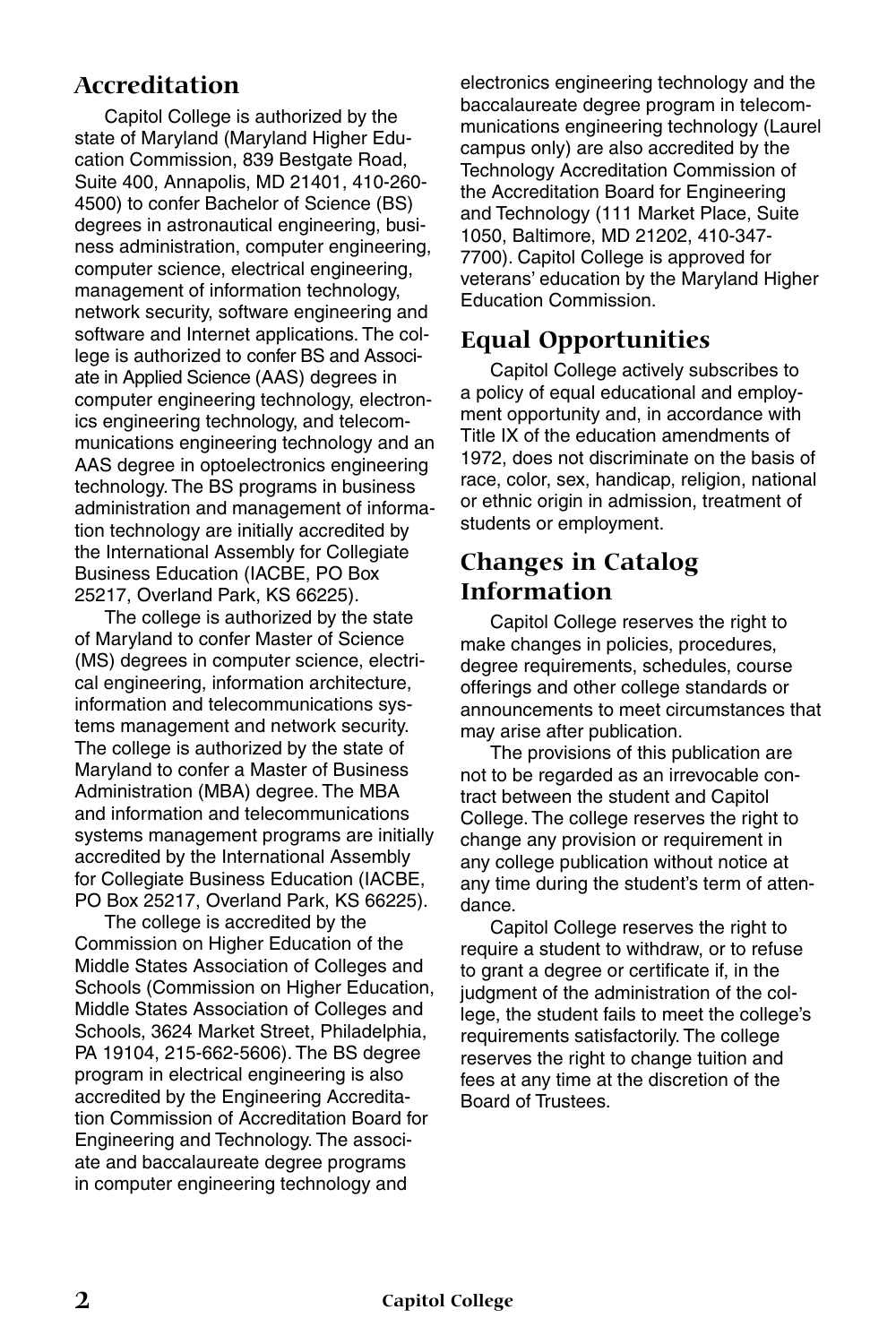## **Student Records**

The procedures and guidelines adopted by Capitol College regarding student records comply fully with the Family Educational Rights and Privacy Act of 1974. This federal law establishes the rights of students to inspect and review their records, to have the privacy of their educational records maintained and to provide guidelines for the correction of inaccurate or misleading data.

Educational records are defined as records, files, documents, and other materials containing information related to a student that are maintained by Capitol College. Included in this category are records maintained by faculty advisors, Office of Admissions, Office of Financial Aid, Business Office, Office of Career Services, Office of the Dean of Students and Office of Registration and Records.

Students who wish to gain access to a particular record should contact the office responsible for maintaining that record. Under college policy, records will be produced within a maximum period of three weeks, although in most instances the student will be shown the record upon request.

Certain documents, including financial records of parents and records being withheld for unpaid financial obligations, are not available to students. Students may waive access to their academic, employment and financial aid records.

Students discovering an error in their records should bring it to the attention of the official in charge of the record. Disagreements will be resolved by the appropriate Executive Council member.

Access to individual academic and financial records is denied to parents of students over the age of 18, unless the student signs a consent form. College personnel with a need to know may have access to student records.

The college may disclose directory information (name, address, date and place of birth, telephone number, attendance dates, previous institutions attended, class, major field of study, awards, honors and degrees) without the student's consent.

Students may restrict the release of directory information, except to school officials with legitimate educational interests. To do so, a student must make the request in writing to the Office of Registration and Records. Once filed, this request becomes a permanent part of the student's record until the student instructs the college, in writing, to have the request removed.

Students have the right to receive copies of their Capitol College academic and financial records. Reproduction of academic transcripts costs \$5 per copy. There is no charge for copies of financial aid transcripts.

Alleged failure by the college to comply with the Family Educational Rights and Privacy Act may be directed, in writing, to the Family Educational Rights and Privacy Act office by the student. Questions about this act may be referred to the appropriate Executive Council member.

## **The Capitol College Commitment**

Capitol College guarantees its qualified bachelor's degree graduates placement in a high-technology or information-technology job with a competitive salary within 90 days of graduation, or Capitol College will provide up to 36 additional undergraduate credits tuition free while students continue their job search.

The Capitol College Commitment is a written job guarantee between the student and Capitol College. The commitment is open to all full-time undergraduate students (U.S. citizens or permanent residents).

Contact the Office of Career Services for more information.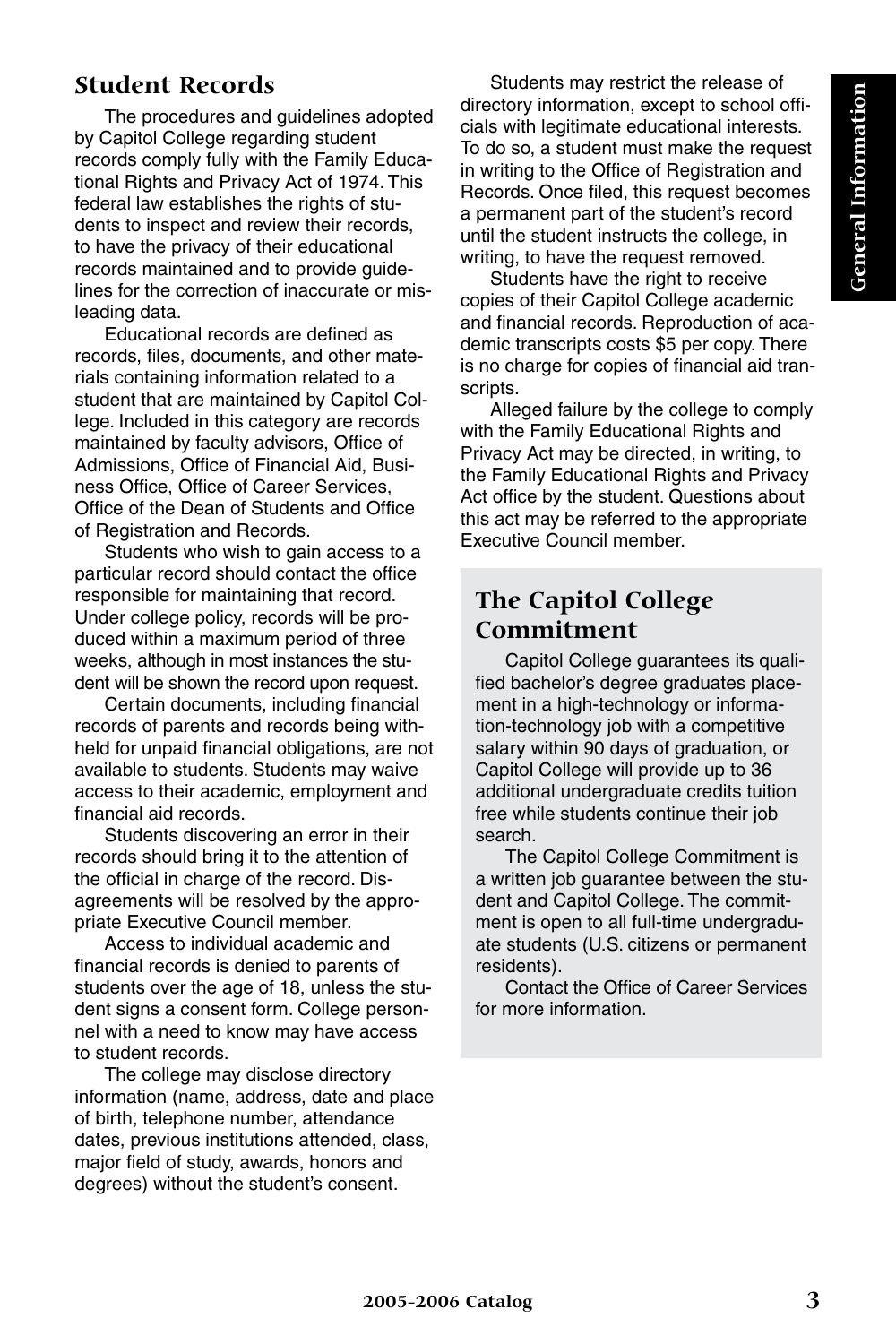## **Locations**

## **Laurel Campus**

Capitol College occupies the grounds of the former Beltsville Speedway. Located just off the Baltimore-Washington Parkway, the campus is minutes away from NASA Goddard Space Flight Center, the Beltsville Agricultural Research Center, the laboratory headquarters of the U.S. Food and Drug Administration, and the Patuxent Wildlife Research Center.

The tree-ringed suburban campus features gentle slopes and a small pond. The sleek white forms of M/A-COM Hall, MCI Hall and Telecommunications Hall are connected by glass-enclosed pedestrian walkways. The new William G. McGowan Academic Center houses state-of-the-art classrooms, laboratories and the Space Operations Institute. The buildings have high ceilings, skylights and exterior reflective glass walls overlooking the woods. Apartment-style student housing is available for 90 to 120 students.

All courses (day, evening and Saturday) necessary to complete the college's academic programs are available at the Laurel campus, with the exception of the graduate degree programs, which are available exclusively online. Courses online mirror the traditional classroom experience and provide the convenience of distance learning with the quality of real-time, two-way audio interaction.

## **Southern Maryland**

Selected courses leading to degrees in electrical engineering, computer science and (soon, pending state approval) business administration are offered in classrooms at the Southern Maryland Higher Education Center in California, Maryland, near the Patuxent River Naval Air Station.

## **St. Mary's County**

Selected courses leading to a BS degree in electrical engineering are offered by a consortium including Capitol College, the College of Southern Maryland, and St. Mary's College at sites in Leonardtown, Maryland.

## **Online Learning**

Capitol College offers all graduate degrees and certificates entirely online. Students enrolled in Capitol's online programs meet in virtual classrooms, allowing them to complete courses from a distance. The curriculum is supported by a webbased application that enables live delivery of interactive classes, and a course management system for the delivery of course materials, homework and discussion threads.

Online students participate in at least eight real-time class sessions each term or semester. Live audio lectures are transmitted over the Internet using Voice over Internet Protocol (VoIP). During the live lectures, students view lecture slides while listening to their professor speak in real-time. Student interactivity is encouraged and is made possible through chat and audio discussions. Similar to a traditional classroom, students can raise their hands using interface icons, and ask questions using a PC microphone or headset. Outside of the live classroom, the knowledge exchange continues as students download and view asynchronous course material, transmit homework assignments, post to discussion boards and collaborate with other classmates.

A typical online course consists of 16 class sessions, alternating between synchronous ("live") lectures and asynchronous sessions. The asynchronous sessions supplement topics discussed during the live lecture.

To participate in Capitol's online courses, students must have access to a PC with the following minimum requirements:

- Pentium III (350 MHz or more) with 128 MB RAM
- Microsoft 2000 or XP
- Internet Explorer 5.x or 6.x or Netscape 4.5x, 4.7x, or 7x
- Internet connection with a 56K modem or faster
- A full-duplex sound card (Sound Blaster compatible) with microphone and speakers or a headset

Technical assistance and support is available by phone or at helpdesk@capitolcollege.edu.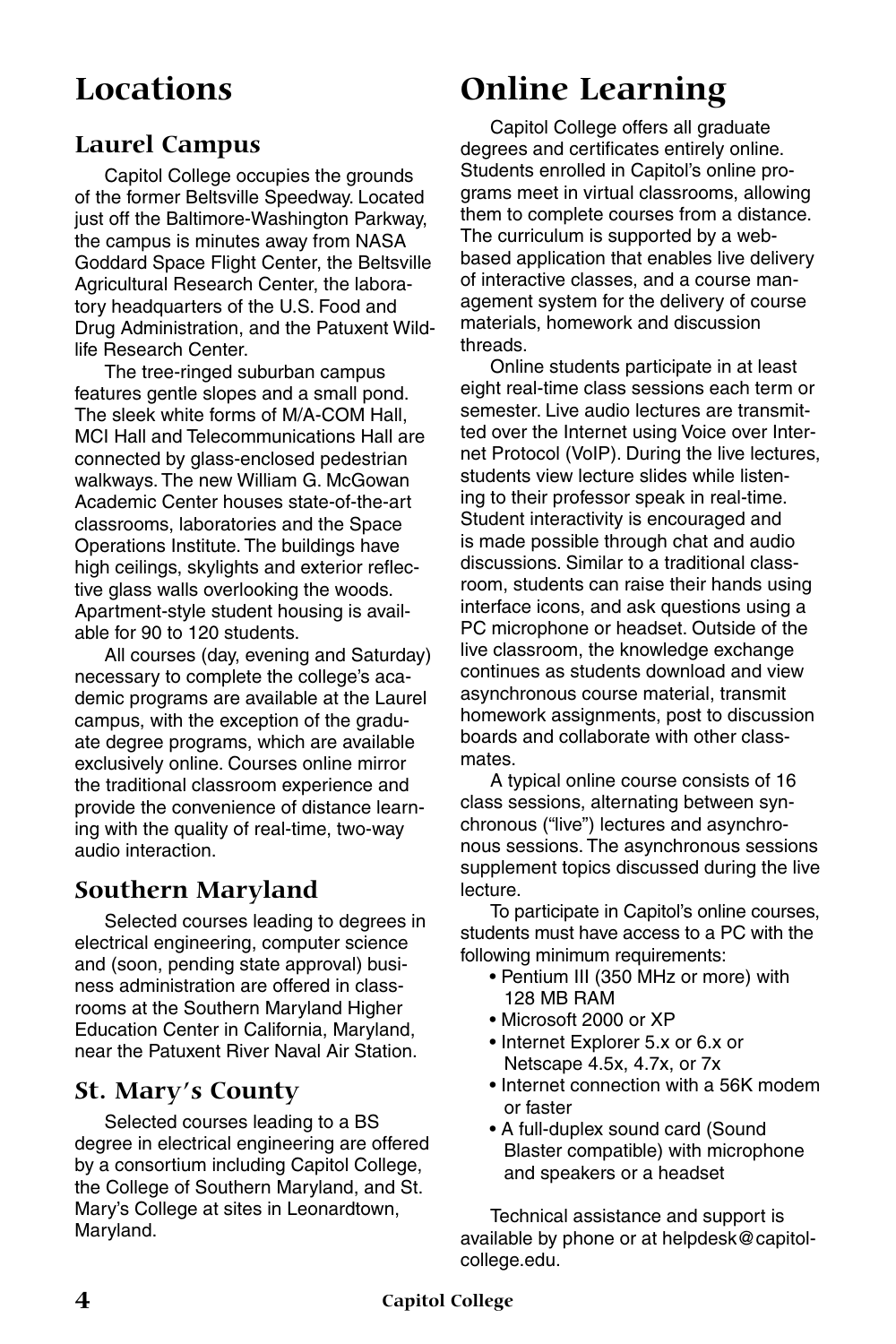## **History**

Since its start more than 75 years ago, Capitol College has remained true to its mission – preparing students for careers in a quickly changing world. With a tradition of academic excellence and practical learning, Capitol College has equipped its alumni with the knowledge and skills to evolve with the advanced sophistication of technology.

Capitol College was founded as the Capitol Radio Engineering Institute in 1927 by Eugene H. Rietzke. A Navy veteran and radio operator, Rietzke foresaw the need for an advanced school that could produce talented radio and electronics technicians. CREI began as a correspondence school, but its popularity led to the 1932 opening of a residence division in Washington, DC, allowing students to work hands on in laboratories. As radio technology improved, new training programs and courses were quickly added. Following the end of World War II, CREI became one of the first three technical institutes accredited by the Engineers' Council for Professional Development.

The institute entered a new era in the mid-1950s when it began awarding twoyear degrees. The school expanded its reach to new programs in applied engineering and electronics. To reflect this evolution, the institute changed its name to Capitol Institute of Technology in 1964. It awarded its first bachelor of science degrees in 1966 to four graduates of its electronics engineering technology program. Anticipating the need for more room, Capitol relocated in 1969 to a leased building in Kensington, Maryland.

During the following decade, enrollment increased and so did the program offerings. In 1976 the Middle States Association of Colleges and Secondary Schools granted accreditation to Capitol, and the National Science Foundation provided funding for new instructional scientific equipment. Quickly outgrowing its space, Capitol's leaders realized a need for permanent home and began searching for a new campus.

In 1980 the college found its home in Laurel, Maryland. Within three years, Capitol purchased 52 acres that was site of the defunct Beltsville Speedway, built new academic facilities and opened its doors. Enrollment swelled and the college added two more engineering technology degrees. Within the next decade a capital campaign and funding from the state of Maryland raised millions for buildings, equipment and a scholarship endowment. The campus expanded with Telecommunications Hall and the 340-seat Avrum Gudelsky Memorial Auditorium.

In the late 1980s, Capitol's leadership again recognized the transformation in the institution. The technical-based curriculum had become broader, with an increasing incorporation of humanities and social science courses. With a spacious campus and four-year degrees, the school had shed its skin as a technical institute. Preferring a title and an environment that would better suit its presence, the Board of Trustees changed the school's name to Capitol College. Along with the name change came a plan to offer more degrees in engineering and management, build on-campus housing and move from a quarterly academic calendar to a semester system.

Master's degrees were introduced in the 1990s as distance learning became more accessible. The college began several outreach efforts and business partnerships, such as the NASA PREP summer program for minority students and the Maryland Distance Learning Network. As the 20th century drew to a close, the college expanded the John G. and Beverly A. Puente Library, creating a spacious state-of-the-art facility with a multimedia teaching center.

Today Capitol is the only independent college in Maryland dedicated to providing a quality education in engineering and related fields. It takes pride in its proven record of placing graduates in competitive careers with salaries that are higher than the industry average. As a respected regional leader, Capitol continues attracting the attention of government agencies and corporate partners. Through a partnership with NASA, Capitol offers academic programs in astronautical engineering and practical training at its Space Operations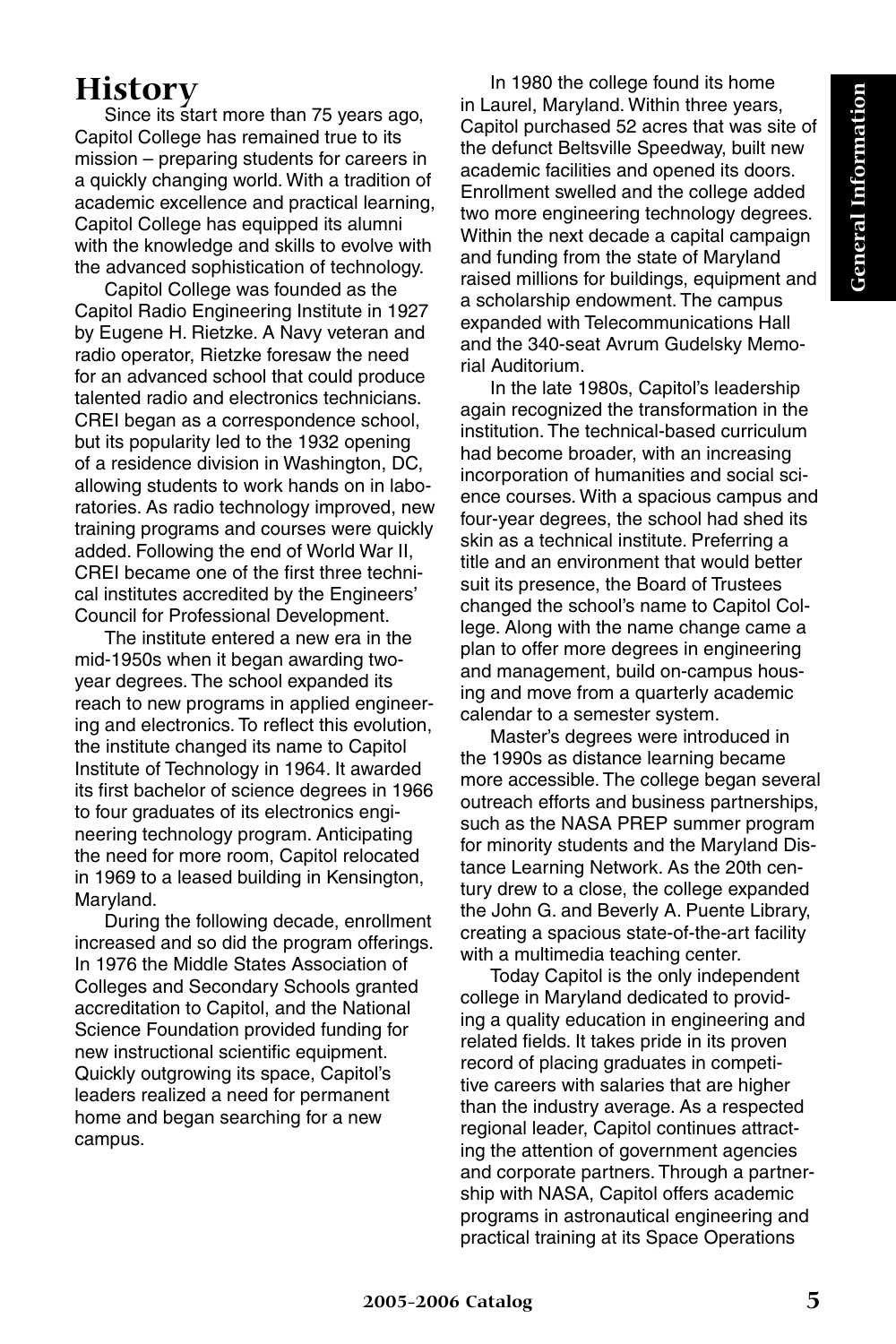Institute. The National Security Agency has designated Capitol a Center of Academic Excellence in Information Assurance Education, and the Institute of Electrical and Electronics Engineers has named Capitol College one of its eight educational partners. While new innovations spur new developments and industries, the foundations that are taught at Capitol College – thinking critically, actively and creatively – will remain. The recent opening of the William G. McGowan Academic Center has marked the next era for the college. Equipped with wireless technology, the academic center hosts an expanded computer science department and the Space Operations Institute. As it looks to the future, Capitol College remains committed to providing students with an exceptional education and the practical experience to excel in a changing world.

## **Mission and Philosophy**

### **Mission**

The mission of Capitol College is to provide a practical education in engineering, computer science, information technologies and business that provides people with the opportunities to achieve career aspirations in business and government, and to adapt to changing workforce needs.

### **Vision**

Capitol College will be esteemed as a premier provider of higher education and training in engineering, computer science, innovative technologies and business. Capitol will provide convenient and affordable access to quality learning outcomes for success as professionals and leaders.

With dedicated faculty and staff, modern facilities, supportive alumni and friends, and qualified students, Capitol College will be a preferred place to learn and work in the Middle Atlantic United States. We will be regarded as a worldwide leader in the creative use of technology for education.

## **Values**

- Quality always striving for continuous improvement
- Growth expanding and changing to meet new needs of society
- Leadership offering creative, supportive and shared leadership
- Balance maintaining a balance between competing needs
- Integrity being honest, ethical and open
- Teamwork exercising collective effort to support students and staff
- Communications providing timely and useful information
- Flexibility discovering and seizing opportunities
- Safety maintaining awareness and prevention of accidents and threats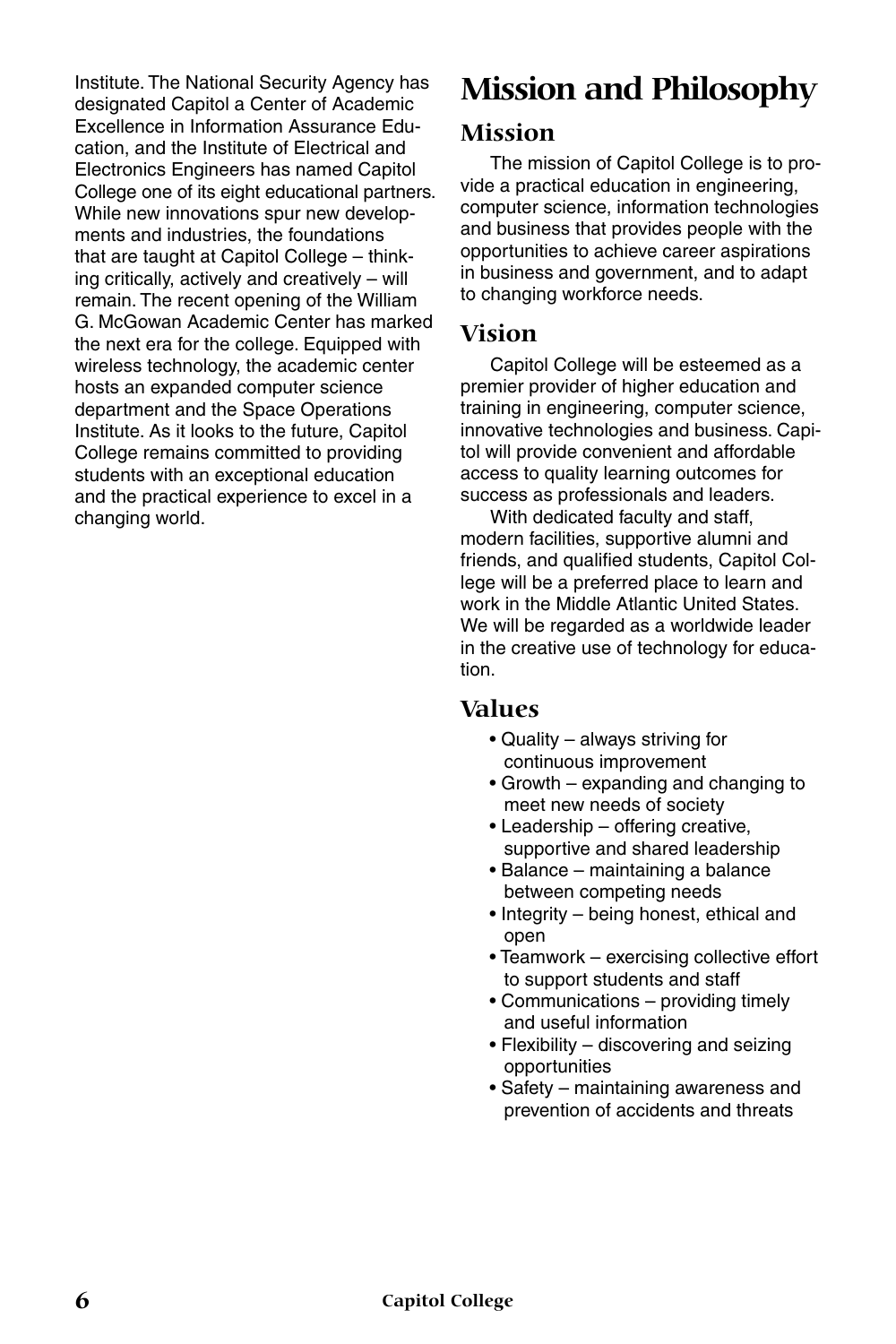## **Institutional Delineation**

Throughout the United States, only eight nonprofit institutions share Capitol College's educational niche. Programs of academic clusters, senior technology practica, synchronous distance learning, open access to laboratories, and intensive career services make Capitol College a unique institution. Capitol College is a specialized, independent, nonprofit, nonsectarian educational institution that focuses on undergraduate, graduate and professional career education in engineering, information technology, engineering technology and business.

## **Educational Philosophy**

Four principles define the educational philosophy of Capitol College. Academic programs must be:

- Grounded in theory in order to prepare students for professional careers
- Fundamentally hands on and practice oriented to provide the technical skills for students to be immediately employable upon graduation
- Tied to the contemporary needs of industry so that curriculum reform and development are pragmatic
- Enriched by courses in the liberal arts to provide every graduate with an enhanced sense of self, society, history and aesthetics.

## **Students**

Capitol College's student body mirrors the 21st century diversity of American higher education. Academically well-prepared high school graduates come to Capitol College to complete educational experiences that will open career opportunities for them. Working adults, veterans and transfer students come to Capitol College to complete undergraduate programs of study that will open or enhance career opportunities for them. Established professionals come to Capitol College to expand their skills by earning master's degrees or completing short-term learning experiences. In its admissions policies, Capitol College values academic preparation and student motivation. In its retention practice, Capitol College values sustained academic performance.

## **Faculty**

Each full-time faculty member at Capitol College is responsible for teaching at least four courses per semester, preparing course syllabi, advising students on academic matters, serving on college committees, maintaining a minimum of eight office hours per week and assisting the appropriate department chair in student evaluation procedures.

Adjunct faculty members are assigned a college email account. In addition, each course syllabus should contain contact information. Adjunct faculty members are available to meet with students by appointment, over the phone or in a virtual classroom.

### **Outcomes**

Capitol College seeks to prepare graduates who demonstrate four characteristics:

- Employability: The ability to enter technical and managerial careers, appropriate to their level and area of study, immediately upon graduation.
- Communications: Mastery of traditional and technological techniques of communicating ideas.
- Preparation of the Mind: The broad intellectual grounding in technical and general subjects required to embrace future technical and managerial opportunities with success.
- Professionalism: Commitment to lifelong learning, ethical practice and participation in professional societies.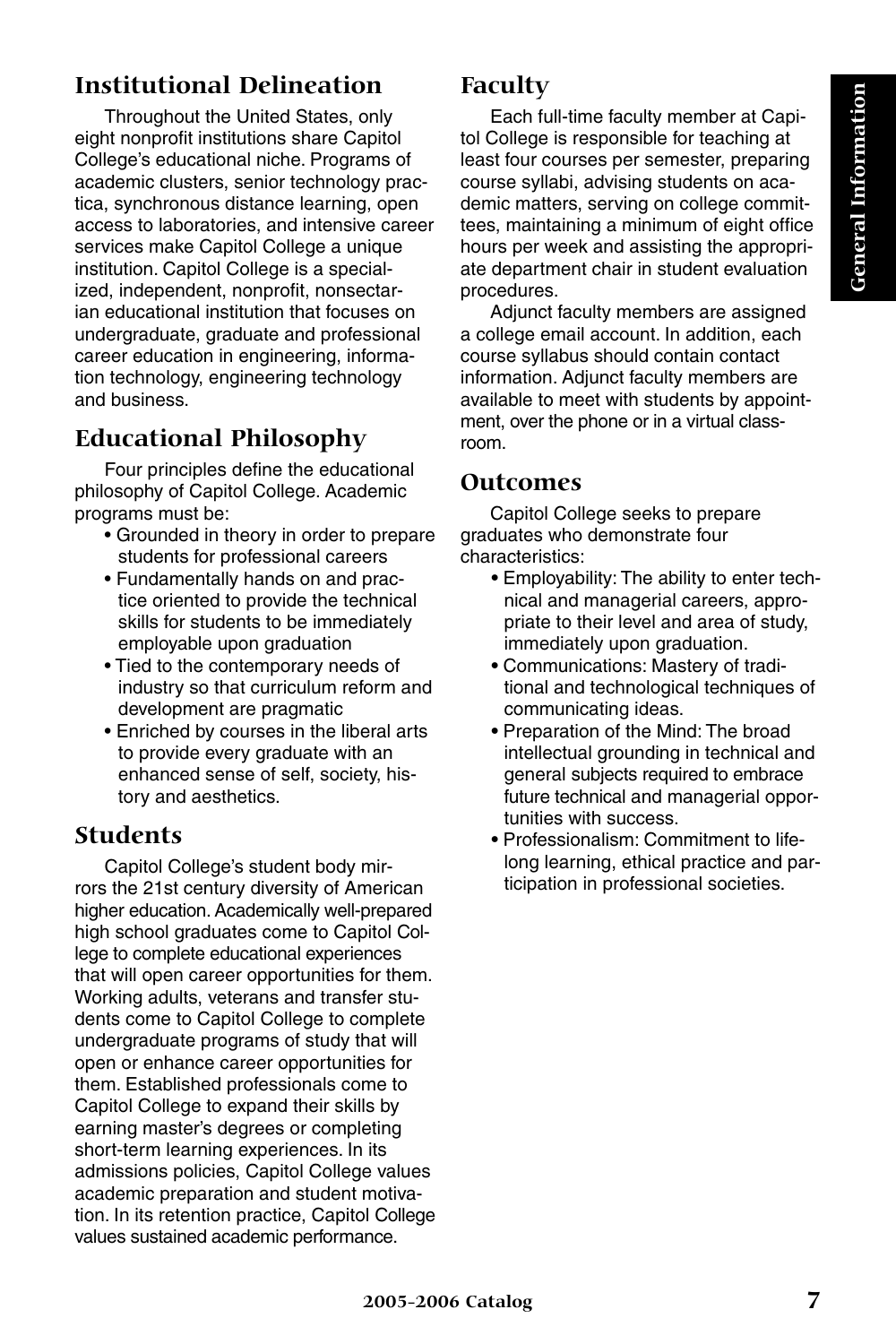## **Partnerships**

The college's academic offerings are strengthened by its partnerships with government agencies, professional societies and private industry.

## **Graduate School, USDA**

Capitol College and the Graduate School, USDA jointly offer online, noncredit courses in information assurance and network security designed to meet the training needs of federal employees.

## **Institute of Electrical and Electronics Engineers**

Capitol College is one of only eight institutions that have entered into the university partnership program with the Institute of Electrical and Electronics Engineers. The program offers a discount to IEEE members who are interested in taking specified courses that the college offers at the graduate and continuing education levels.

## **National Defense University**

Capitol College is one of numerous institutions that have partnered with the National Defense University (NDU) to better serve the professional interests of active duty military members and veterans. This arrangement provides an opportunity for military students who have completed selected NDU programs to transfer up to 15 credits in lieu of Capitol College graduate coursework.

## **National Security Agency**

The National Security Agency (NSA) has designated Capitol College as a Center of Academic Excellence in Information Assurance Education and designated its programs, including the master of science degree in network security, as meeting the standards established by the Information Assurance Courseware Evaluation Process.

The Center of Academic Excellence in Information Assurance Education Program is an outreach effort designed and operated by NSA. The program goal is to reduce vulnerability in the national information infrastructure by promoting higher education in information assurance, and producing a growing number of professionals with information assurance expertise in various disciplines. Capitol College joins a group of 50 universities that have received this designation.

NSA has established a set of five standards that specify the minimum training and education necessary for information system security professionals. The Information Assurance Courseware Evaluation Process assesses the degree to which the curriculum of various institutions, colleges and universities satisfies these standards. This process certifies institutions are meeting all the elements of a specific standard with a designated set of coursework. Capitol College is one of a few institutions whose curriculum meets all five standards.

## **Partner Institutions**

Capitol College has partnered with several Maryland colleges to provide transfer/ articulation agreements. These colleges include Anne Arundel Community College, Prince George's Community College and WorWic Community College. These agreements allow students to easily transfer from participating colleges to Capitol College without loss of credit.

## **Space Operations Institute**

The Space Operations Institute was established at Capitol College in 2002 with a grant from the National Aeronautics and Space Administration. It is a consortium of NASA, industry, government and education partners.

SOI combines the infrastructure necessary to manage satellite operations with an educational program that prepares students for careers in all aspects of space mission operations. SOI builds upon Capitol's established engineering foundation and takes advantage of its close proximity to NASA.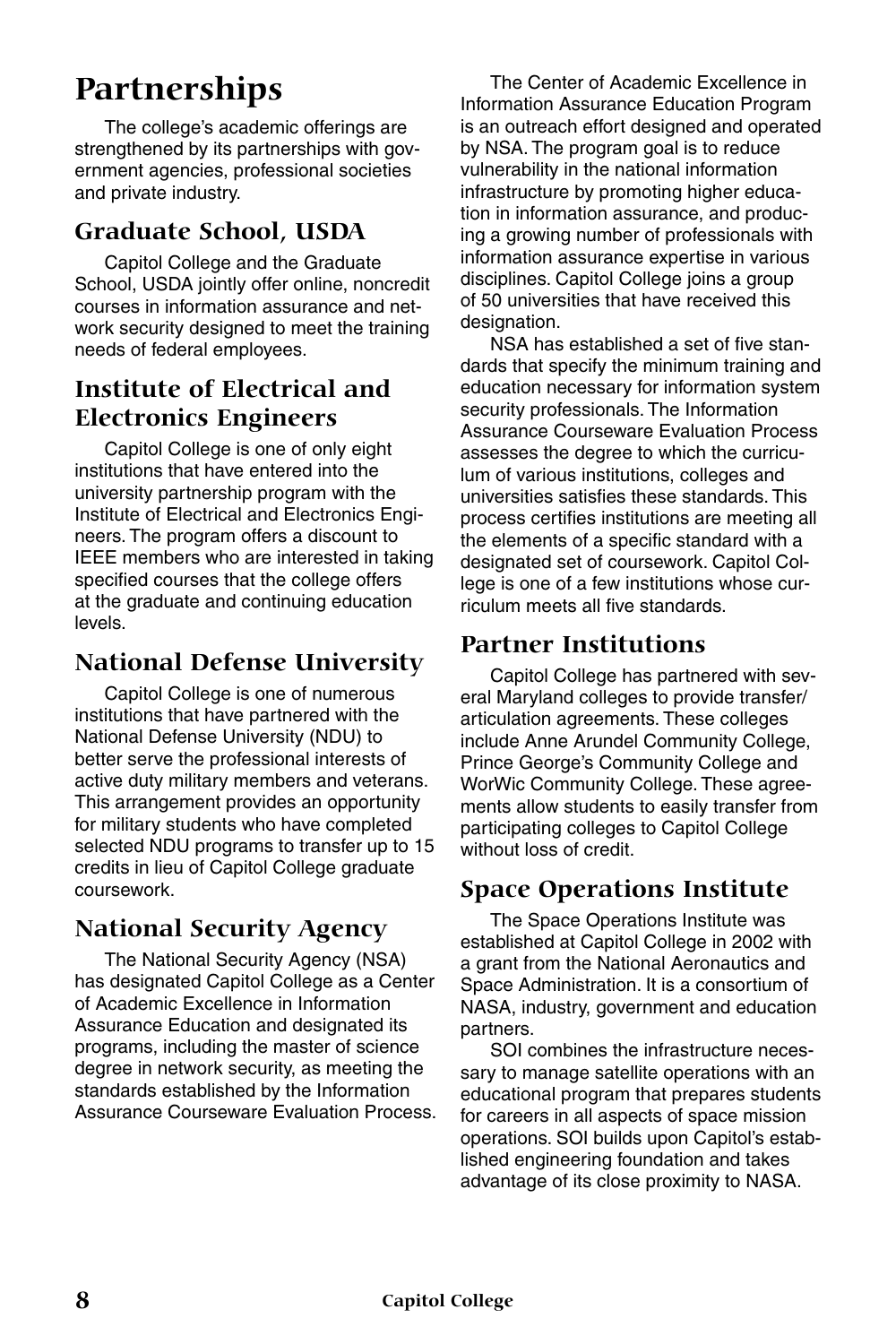Students in the college's astronautical engineering program may apply for a oneyear internship at NASA Goddard Space Flight Center or one of its contractors. The internship includes tuition for up to six courses in the astronautical engineering field and pays students for assisting in satellite operations control. It may also include academic credit for work completed at Goddard during the internship.

SOI became fully operational when it took control of the TOMS/EP (Total Ozone Mapping Spectrometer/Earth Probe), UARS (Upper Atmosphere Research Satellite), and ERBS (Earth Radiation Budget Satellite) spacecraft in October 2002. SOI is advising NASA on system administration and network security issues related to TOMS/EP. Capitol College also has a control room for earth science missions that is housed in the William G. McGowan Academic Center and operated by faculty, students and industry partners.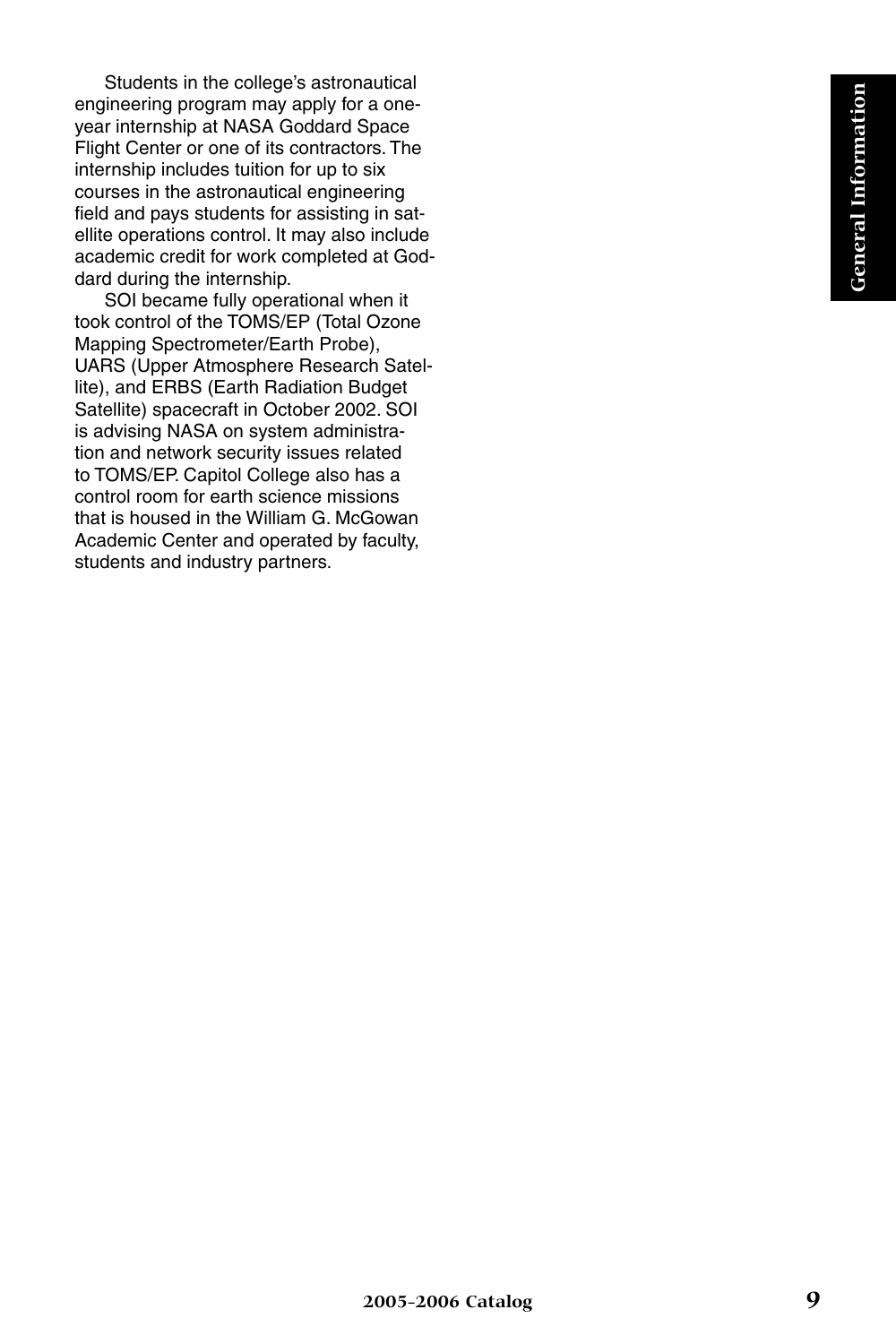## **Professional Development**

Rapid changes in technology have created a demand for career-long education. Capitol College offers career training to the general public. Through hands-on training and practical applications, participants acquire up-to-date skills in personal computing, technical management, computer programming and computer networking.

Capitol College brings to business, industry, military and government agencies more than 50 years of experience in technical education and training. The Office of Professional Development works closely with individuals and organizations in developing and delivering technical courses and seminars. Emphasis is placed on the practical and most immediately useful aspects of both basic and advanced technologies. Courses and seminars are conducted at the work place, at the Laurel campus and online.

Full days of instruction in a friendly atmosphere with state-of-the-art equipment and expert instructors facilitate rapid learning of the most current applications used in business and industry today. Educational programs are conducted with state-of-theart equipment and systems and reflect the most recent developments in technology. Limited class size and the dedicated use of a PC ensures that each participant will receive quality training with personal attention.

#### **Short Courses and Seminars**

The Office of Professional Development offers seminars and short courses related to the engineering technologies of the information age. Topics include:

#### **Computers/Programming**

C Programming C++ Programming Object-Oriented Programming Computer Security Internet Security Database Management Java Programming Visual BASIC **Oracle** 

#### **Personal Computing**

Beginning and advanced courses in: Personal Computing Windows 2000 and NT Unix Internet Research Creating Homepages Advanced HTML Microsoft Office 2000 (Word, Excel, Access, PowerPoint)

#### **Technical**

ATM

Communications Systems Data Communications and Networks Digital Signal Processing Fiber Optics Communications Frame Relay X25 Network Architecture and Protocols TCP/IP

#### **Telecommunications**

Telecommunications for the Non-technical Telecommunications Management and Administration

#### **Past Clients**

Many of the best known and most successful companies in the United States have turned to Capitol College for specialized training for their employees. Clients have included:

Cingular Wireless Computer Sciences Corporation (CSC) Honeywell International, Inc. Lockheed Martin Corporation MCI WorldCom Motorola, Inc. National Aeronautics and Space Administration (NASA) National Institutes of Health (NIH) National Oceanic and Atmospheric Administration (NOAA) Northrop Grumman Litton Advanced Systems Patuxent River Naval Air Test Station Potomac Electric Power Company (PEPCO) Prince George's Workforce Services Corporation United States Telecommunications Training Institute USA Today U.S. Department of Agriculture (USDA) U.S. Department of Defense The Washington Post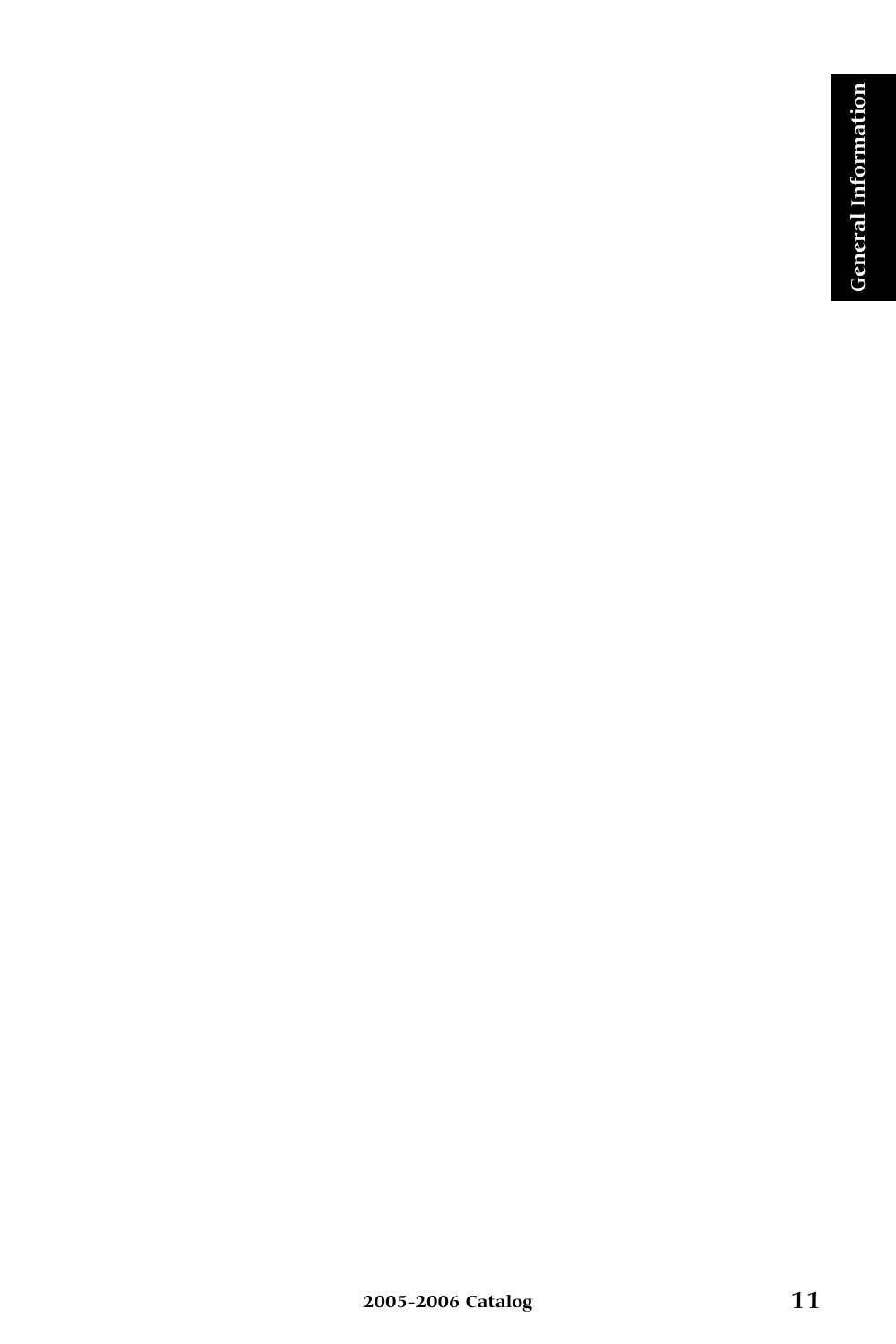## **Academic Policies and Procedures**

## **Program Advisors**

Degree-seeking students are assigned academic advisors prior to registration. Students are encouraged to work closely with advisors in developing their programs of study. Academic advisors are available for guidance, but each student must assume final responsibility for conforming to college regulations and curriculum requirements.

## **Registration Procedures**

Detailed registration information is provided prior to the beginning of each semester. Registration dates are listed in the college calendar beginning on page 112 and at www.capitol-college.edu. Students must be in good financial standing with the college to be eligible for registration services.

Registration forms can be obtained and submitted at all campus locations (Laurel only for undergraduate students) or online at www.capitol-college.edu.

Late registration occurs during the first two weeks of the semester for all semester-length courses, or between the first and second class meeting for all term-length courses (both undergraduate and graduate). No term-length course registrations will be accepted after the second class meeting. The last day to add or drop a class is listed in the college calendar beginning on page 112 and at www.capitolcollege.edu.

## **Audited Courses**

Students who register to audit a course are charged the same tuition as those who register for credit. The grade of X is awarded at the end of the semester and is not used in computing the cumulative grade point average. Half-time financial aid students that change to audit will have part or all of their aid returned to the federal government. Once registered for audit, students are not permitted to change to credit after the first two weeks of the semester. The last day to change from credit to audit is listed in the college calendar beginning on page 112 and at www.capitolcollege.edu.

## **Independent Study**

Independent study in a course will be granted in only the most extraordinary circumstances. The professors who administers the independent study must give their permission for the course. When permission is given, the professor organizes the course requirements, including exams, homework, lab assignments, research and position papers, to compensate for the absence of classroom participation. Undergraduate students must have a minimum CGPA of 2.5 to petition for independent study. Students interested in independent studies should consult with the appropriate department chair and submit all appropriate documentation to the Office of Registration and Records.

## **Change of Degree Program**

Students who want to change degree programs must fill out a change of degree program form, which may be obtained in the Office of Registration and Records or at www.capitol-college.edu. The department chair must approve all changes of degree programs. Students who change their degree program are required to meet all requirements of the new programs that are in effect at the time of the change and completed documentation must be submitted to the Office of Registration and Records after department chair approval. Change of degree forms are available in the Office of Registration and Records or online at www.capitol-college.edu.

## **Double Degree Requirements**

Undergraduate students who are currently enrolled and want to pursue two degrees (AAS or BS) must have a CGPA of 2.5 or higher. For a second BS degree, the student must complete a minimum of 150 credits, with a minimum of 18 credits distinction between majors, of which at least 12 must be upper-level credits. For a second AAS degree, the student must complete a minimum of 75 credits, with a minimum of nine credits distinction between majors, of which at least six must be 200 level or above.

Graduate students who want to obtain two degrees may overlap two to three courses, depending on the degree pro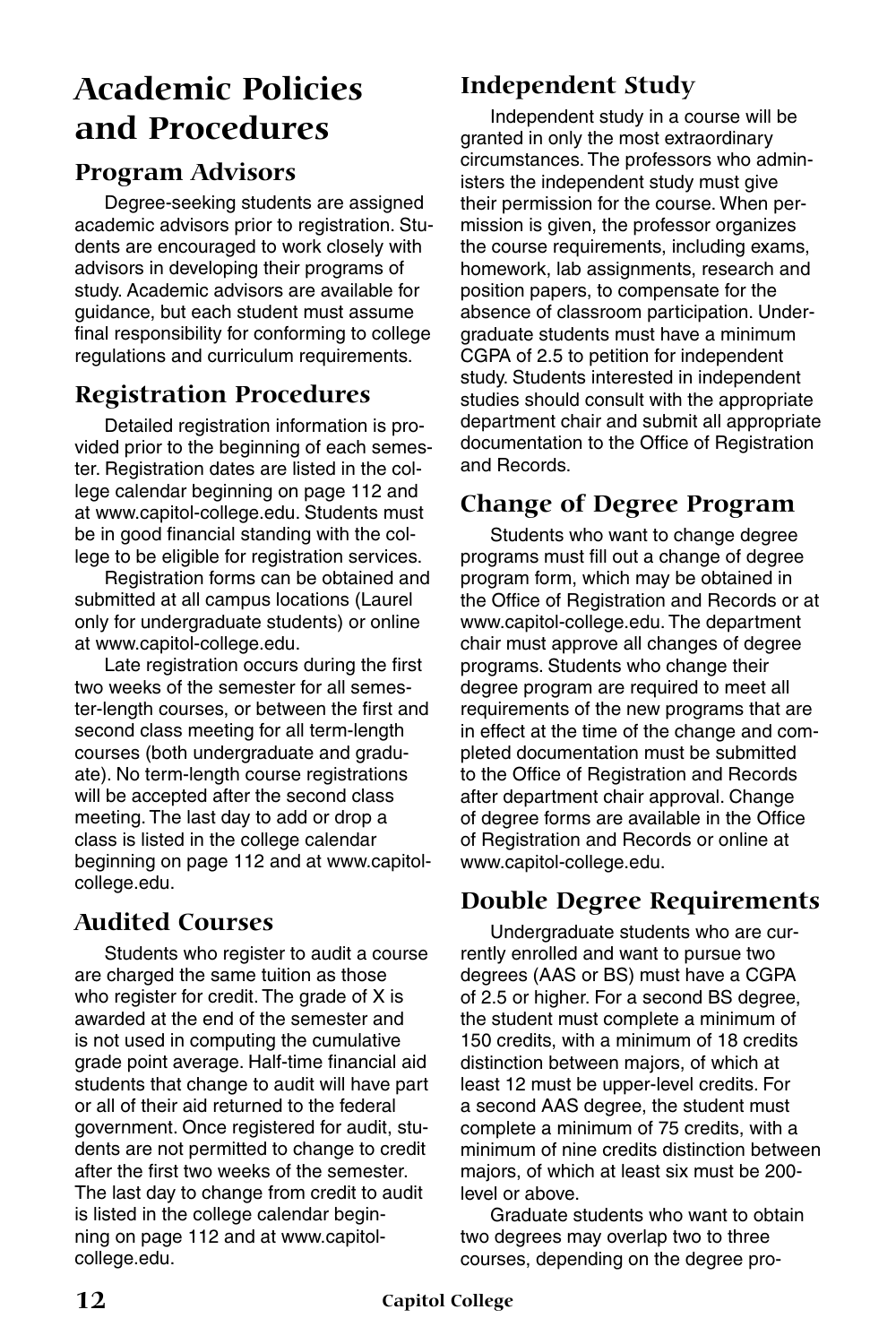gram, but must otherwise complete all the requirements for both degrees. Doubledegree-seeking graduate students are encouraged to consult their department chair for advisement.

All students choosing to declare a second degree must have department chair approval and complete the change of degree program form. This may be obtained in the Office of Registration and Records or at www.capitol-college.edu.

## **Course Drop/Withdrawal**

There is a difference between drop and withdrawal. A drop takes place during the tuition refund period, and students are thus entitled to a percentage refund as outlined in the refund schedule. A course withdrawal takes place after the tuition refund period has elapsed, and results in a mark of W on the student's transcript. A W does not affect students' cumulative GPA. Failure to attend class does not constitute withdrawal and does not eliminate a student's academic or financial responsibilities.

Deadline dates for dropping a course and withdrawing from a course are listed in the college calendar on page 112 and at www.capitol-college.edu.

## **Withdrawal from the College**

Students who want to withdraw from the college must complete a withdrawal form in the Dean of Students Office or at www.capitol-college.edu. Failure to attend classes does not constitute withdrawal and does not eliminate students' academic or financial responsibilities incurred at registration. Students cannot withdraw during the week of final exams.

Withdrawal from the college may affect financial aid awards. Anyone receiving financial aid should see a financial aid administrator before withdrawing. Consult the college calendar for specific withdrawal dates.

## **Readmission**

Students who withdraw from the college are eligible for readmission at any time, unless they have been in violation of the college's academic regulations, or have been dismissed for disciplinary reasons. Students who have been admitted to the college and interrupt their attendance for more than one academic year (three consecutive semesters) must resubmit an application for admission. In this case, a readmitted student must meet the degree requirements in place at the time of readmission in order to qualify for graduation. Arrangements for payment of outstanding tuition balances must be made with the Business Office before readmission is approved.

### **Course Cancellation**

The college can cancel a course for which an insufficient number of students are enrolled. Students will be notified of a cancellation by the first class session and any payments made will be refunded.

### **Course Prerequisites**

When planning schedules for upcoming semesters, students should pay special attention to the course prerequisites. Students must obtain a grade of C or better in prerequisites for degree required courses. Those students not meeting the course criteria will not be allowed to register without approval from the appropriate department chair.

## **Completion of English Courses**

Students seeking bachelor's degrees at Capitol College must complete EN-101 and EN-102 before being permitted to register for junior-level classes. Transfer students must have equivalent transfer credits for EN-101 and EN-102 before being permitted to register for junior-level classes. Transfer students of junior status who do not have equivalent transfer credits for EN-101 and EN-102 must meet with the chair of the Management, Business and General Studies Department before registering.

### **Class Attendance**

Regulations regarding class attendance at Capitol College are established by each professor. Regular class and laboratory attendance is necessary to achieve maximum success in college work. Students receiving financial aid who do not attend classes could lose their aid.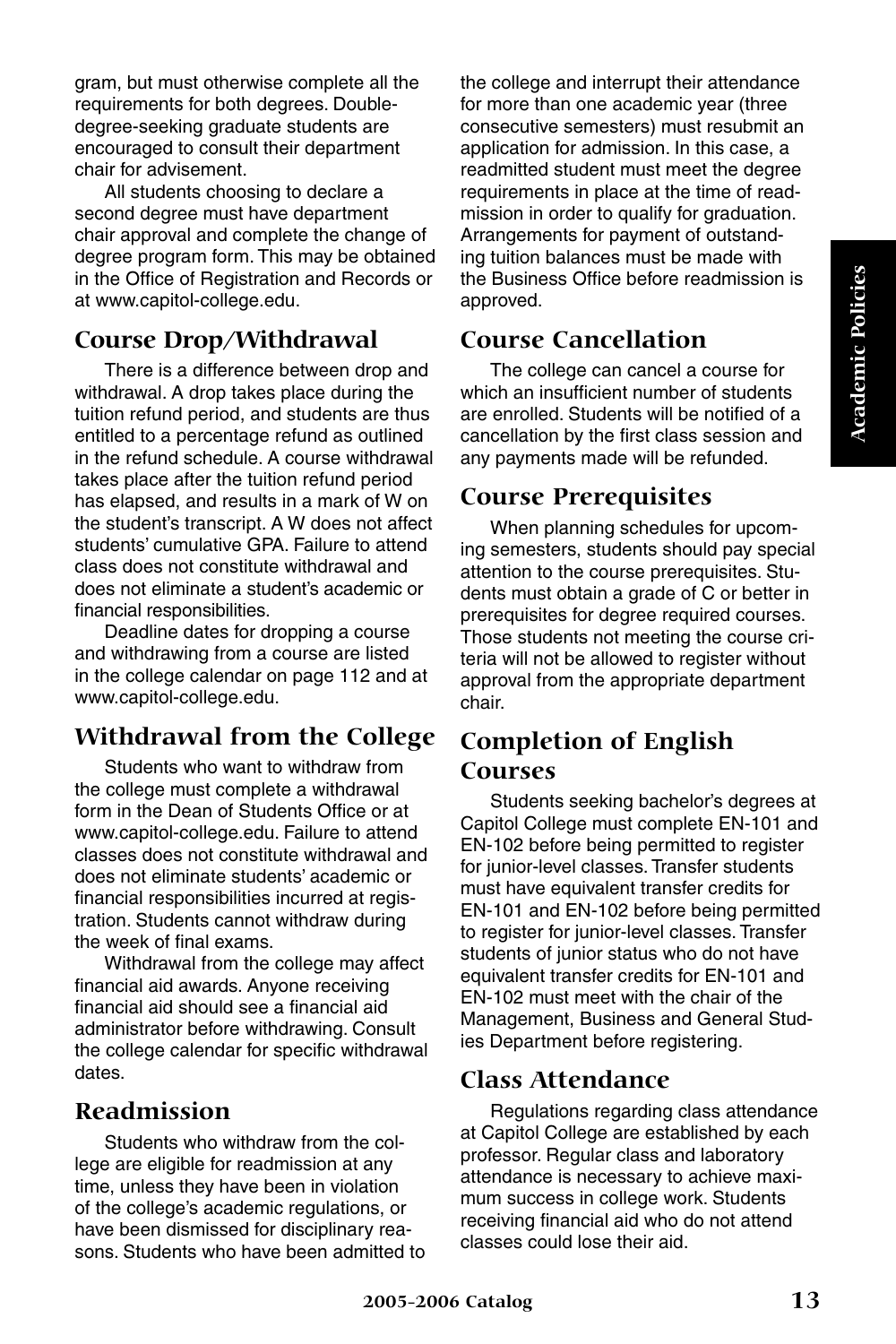## **Transcripts**

Student academic records are maintained exclusively by the Office of Registration and Records. These records are considered privileged documents between the student and the college and will be released only upon a signed, written request from the student, except as may be required by law.

Transcripts will be issued when a signed request form is submitted by the student and the student's financial account is current. A \$5 transcript fee is assessed for each issuance. Transcript request forms are available in the Office of Registration and Records and on the Capitol College website.

Capitol College will neither issue a transcript that reflects only part of a student's record nor make copies of transcripts on file from other colleges or universities. Federal guidelines prohibit the faxing or emailing of grades and transcripts.

### **Summer Session**

The undergraduate on-campus summer semester is comprised of 8- and 11-week sessions with a week for final examinations. All summer sessions will contain the same amount of material normally covered during a semester. Class schedules will be modified to accommodate the shortened time period. Please refer to the college calendar beginning on page 112 for the summer session schedule.

Graduate courses and undergraduate online courses offered in the summer session maintain the 8-week accelerated term and 16-week semester.

## **Identification Cards**

All enrolled undergraduate students will receive a Capitol College identification card. ID cards are required to check out laboratory equipment or library materials.

The cost of the original ID card is covered by the student activity fee. At the beginning of each semester, information about obtaining an ID card is posted on campus and online.

Graduate students may request an ID card from the Office of Graduate Admissions.

## **Scholastic Standing**

## **Grading System**

The quality of a student's academic performance is evaluated by letter grades that are assigned quality points as follows:

|                          | Quality |
|--------------------------|---------|
| Standard                 | Points  |
| Excellent                | 4       |
| Good                     | 3       |
| Average*                 | 2       |
| Below average*           | 1       |
| Failing                  | 0       |
| Incomplete               | 0       |
| No grade                 | 0       |
| Pass                     | 0       |
| Repeat                   | 0       |
| Satisfactory             | 0       |
| Unsatisfactory           | 0       |
| <b>Validation credit</b> | 0       |
| Withdrawn (officially)   | 0       |
| Audit                    | 0       |
| Transfer credit          | ი       |
|                          |         |

\* A grade of C shows minimum expectations have been met at the graduate level. Grades of D will not apply toward graduate program requirements.

#### **Grade Point Average**

At the end of each semester, averages are computed for each student's record to indicate the general level of his or her academic standing. The first is the scholarship level for the semester. The second is the cumulative grade point average, indicating the scholarship level for all work taken at the college to date.

In cases where a student retakes a course, only the highest grade is used in computing the CGPA. The previous grade remains on record as information only. To graduate, undergraduate students must have a CGPA of at least 2.0 and at least a 2.0 in the degree program. Graduate students must have at least a 3.0 CGPA and at least a 3.0 in their current degree program.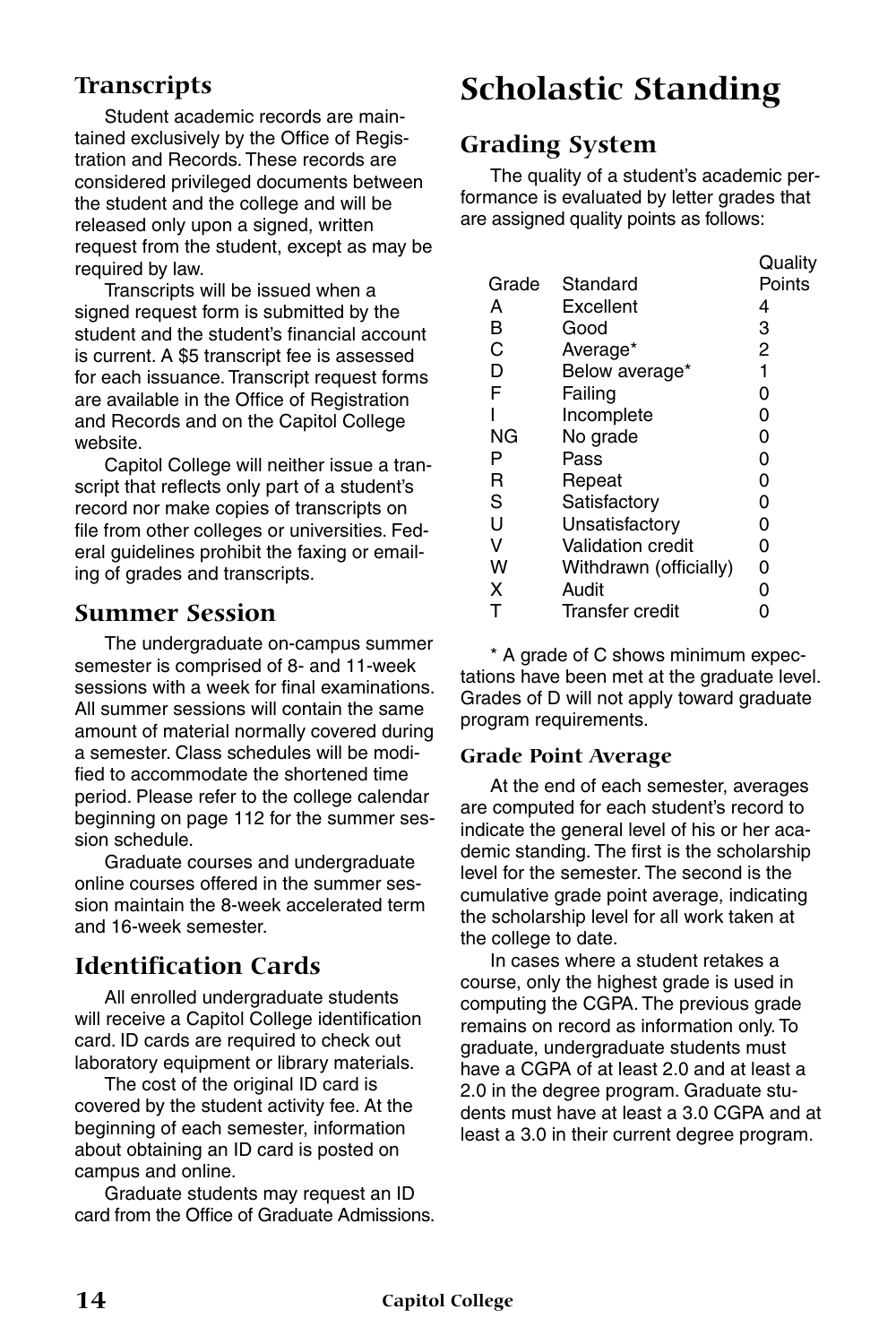## **Credit**

A semester credit hour is the amount of credit given for one hour per week of classroom time or two hours per week of laboratory time during a 16-week semester.

## **Incomplete Grades**

An incomplete (I) grade will not be given except in the case of a true emergency that can be documented by medical records, death certificates, etc. Even if a true emergency exists, a student will not be allowed an extension (an I grade) unless that student has been attending classes and has kept up with the work prior to the emergency.

When an I grade is submitted, the professor will complete an incomplete grade form in the Office of Registration and Records explaining the reasons for the I grade and listing the student's grades in the course. The student must then complete the work by the end of the fourth week of the next term, or the I will be converted to an F (unless the professor has specified that the I be converted to a C or D). After six months, changes in grades must be approved by the Academic Affairs Council.

## **No Grade Mark**

When it is not appropriate to award a grade, a mark of NG will be given. NG grades are not calculated in the student's term or CGPA

## **Grade Reports**

Grade reports are mailed to students each semester within three weeks after the last day of final examinations. Students who want to have grades sent to sponsors must complete the proper request form available in the Office of Registration and Records or at www.capitol-college.edu. Federal regulations prohibit the use of phone, email or fax for official grade distribution.

### **Grade Appeal**

Students who believe their posted grade is incorrect should speak directly to the professor. If the student and professor cannot resolve the issue in a satisfactory manner, the student may write a letter clearly explaining the situation to the appropriate department chair. If the department chair and student are unable to resolve the issue in a satisfactory manner, the student may appeal in writing to the chief academic officer. The chief academic officer will review the situation and may seek the advice of the Academic Affairs Council. The decision of the chief academic officer is final and no further review will be granted. All appeals must be filed by the fourth week of the next term.

#### **Grade Changes**

Occasionally, a grade must be changed as errors do occur. However, grade changes will not be accepted later than six months after a term has ended; therefore, if a student truly feels that a mistake has been made, he or she must investigate as soon as possible after the grade is issued.

### **Dean's List**

Full-time undergraduate students who have GPAs of 3.5 or higher, and no failing grades for the semester, qualify for the dean's list. Dean's list designation is included on the student's permanent record.

#### **Dean's List for Part-time Students**

Part-time undergraduate students taking at least six semester credits, who have GPAs of 3.5 or higher and no failing grades for the semester, qualify for the dean's list for part-time students.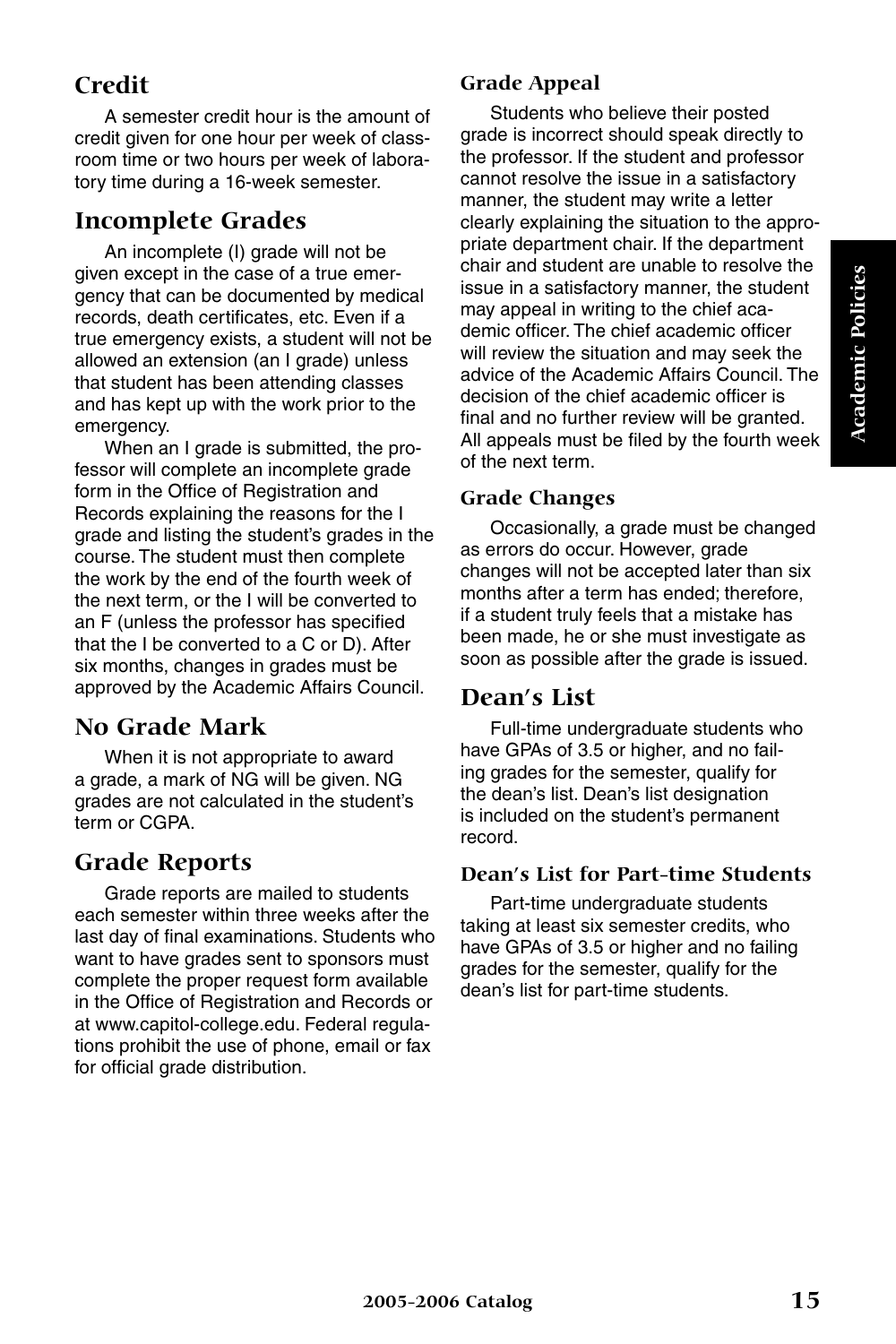## **Academic Performance**

## **Academic Standing**

Students seeking a BS or AAS degree are in good academic standing if they have a cumulative grade point average of at least 2.0 in their degree program and are not on academic suspension. Students seeking a master's degree are in good academic standing if they have a CGPA of at least 3.0 and are not on academic suspension.

#### **Repeating a Class**

A specific course may be repeated once in order to improve a grade or replace a W. Therefore, a student may take a specific course only twice during their academic career. The higher grade is used in computing the CGPA and the lower grade is omitted from this computation. All grades are recorded on the student transcript. During a student's academic career they may repeat no more than five different courses.

Any student who has taken a course required for their degree program twice and not achieved a satisfactory grade will be dismissed from that degree program.

#### **Academic Probation**

Academic probation alerts students that they are in academic trouble and will be suspended from the college if their GPA and CGPA are not brought up to good academic standing (see above).

Undergraduate students are placed on academic probation under the following conditions:

- If a student registers for MA-005 or EN-001 and does not complete the course with a P
- If the CGPA of an undergraduate student with fewer than 30 attempted credits falls below 1.7
- If the CGPA of an undergraduate student with more than 30 attempted credits falls below 2.0.

Undergraduate students on academic probation must have a mandatory meeting with their advisor prior to registration and may not register for more than 12 semester credits, or no more than four courses.

Graduate students whose CGPA falls below 3.0 are placed on last warning and will be allowed to enroll in two additional courses in an effort to raise their CGPA to the minimum standard of 3.0. Students must consult with their advisor on the best course options.

#### **Academic Suspension**

Undergraduate students who have not completed the prerequisites for MA-110 or MA-114 and EN-101 through placement testing, or successful completion of MA-005 and EN-001 after attempting 24 credit hours, will be suspended from the college until it is demonstrated to the faculty that they can achieve and maintain good academic standing at the college level.

Undergraduate students whose CGPA has been below 2.0 for three consecutive semesters will be suspended from the college for one academic semester after which they may return to the college. Upon return, students will remain on probation and must achieve and maintain good academic standing or will be suspended from the college until it is demonstrated to the faculty that they can achieve and maintain good academic standing at the college level.

To demonstrate to the faculty that a student can achieve and maintain good academic standing at the college level, he or she must complete at least six academic courses (a minimum of 18 credits) with grades of a C or better at another accredited college or university. Before a student is readmitted to Capitol College, an admissions committee or the faculty senate will evaluate his or her performance.

#### **Academic Dismissal**

After a second suspension, undergraduate students who have been readmitted to Capitol College after completing 18 credits at another institution must earn a 2.0 GPA each semester. If their GPA falls below 2.0 at any time, they will be dismissed and not permitted to return to Capitol College.

Graduate students who fail to reach the 3.0 requirement in the allowed time period will be automatically dismissed and not permitted to return to Capitol College.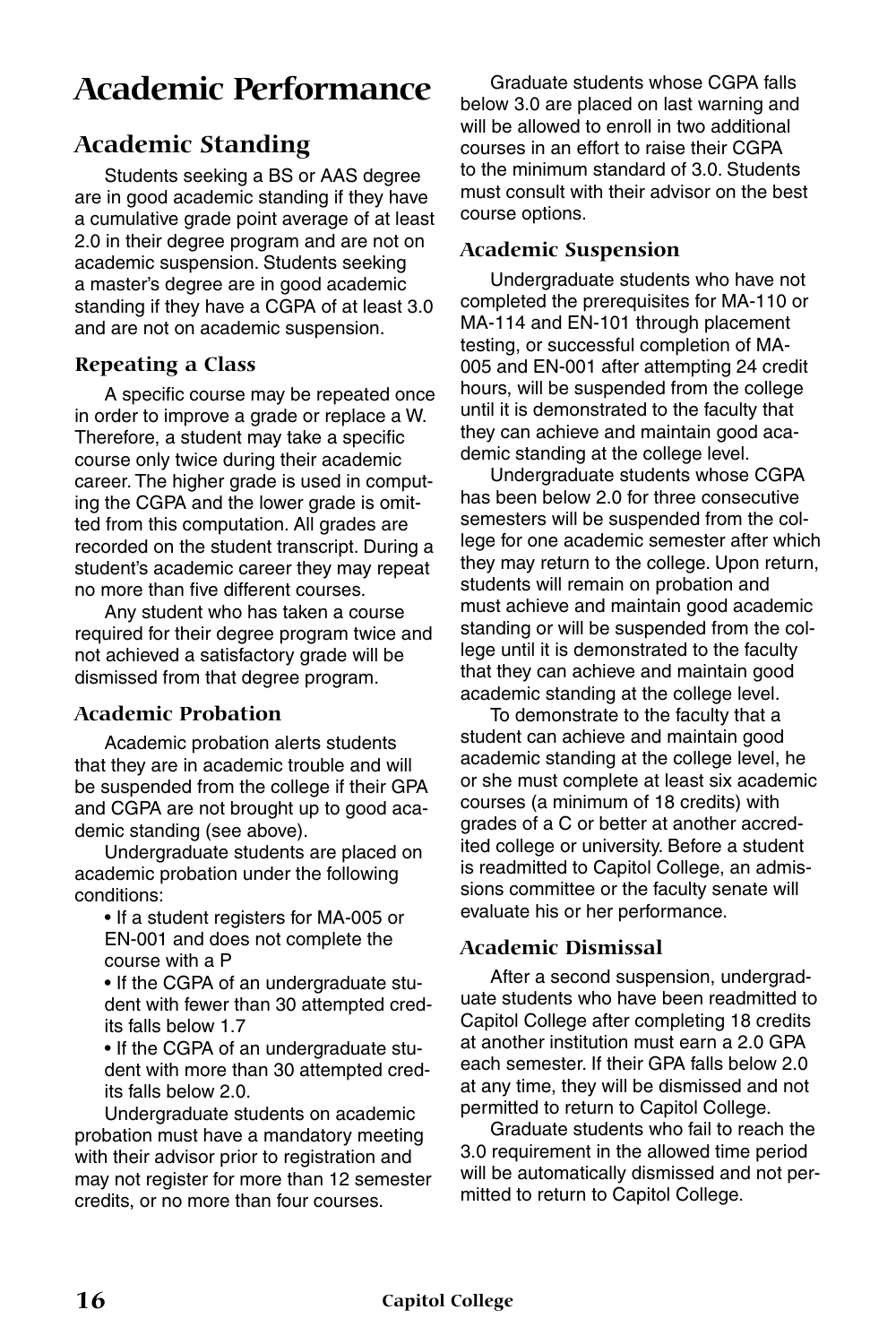The U.S. Department of Veterans Affairs regional office will be notified if students receiving VA educational benefits are suspended or terminated. The academic department chair will consider re-entry requests on an individual basis from students who have been dismissed for unsatisfactory progress.

The Office of Registration and Records, as well as each campus, will maintain a record of each VA student's grades in accordance with VA regulations. A student can request official transcripts from the Office of Registration and Records as long as his or her financial accounts are current.

### **Disciplinary Dismissal**

The continued enrollment of any student is dependent upon proper conduct. Failure to comply with the college's regulations, or conduct deemed by the faculty as inconsistent with general good order, is regarded as sufficient cause for irreversible dismissal. The college reserves the right to terminate a student's enrollment at any time for cause.

## **Matriculation**

#### **Classification of Undergraduate Students**

| Freshman | 29 semester credits or fewer     |
|----------|----------------------------------|
|          | Sophomore 30-65 semester credits |
| Junior   | 66-95 semester credits           |
| Senior   | 96 semester credits or more      |

## **Residency Requirements**

A minimum of 30 semester credits, including 15 semester credits in the student's degree program, must be completed at Capitol College in order to receive an associate degree. A minimum of 40 semester credits, including 20 semester credits in the student's degree program, must be completed at Capitol College in order to receive a bachelor's degree. The last 15 semester credits required for a degree must be earned through courses conducted by Capitol College.

For all BS degrees, at least 39 credits must be 300-level or above to qualify for graduation.

Students who want to take College Level Examination Program (CLEP) examinations must do so during the first two semesters of study at Capitol College. Students who want to take courses at another institution for possible transfer after enrolling at Capitol College must get prior written permission from the appropriate department chair. Transfer credit approval forms are available at the Office of Registration and Records and at www.capitolcollege.edu.

Graduate degrees must be completed in their entirety at Capitol College, with the exception of students transferring courses in accordance with the transfer credit policy on page 21 of this catalog.

Students pursuing a Capitol College certificate must complete all required coursework through Capitol College.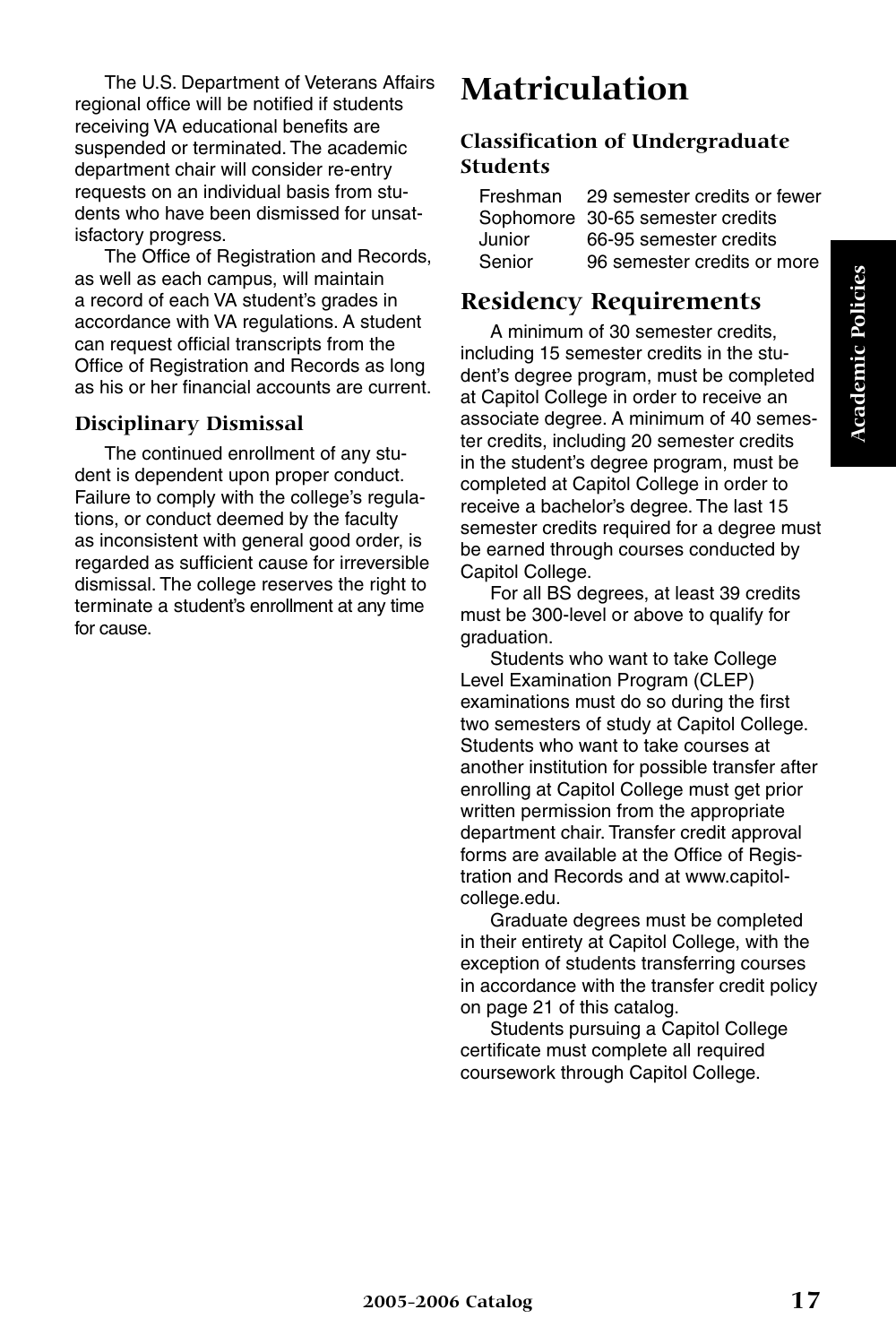## **Enrollment Status**

#### **Undergraduate**

- 6-8 credits is considered half time
- 9-11 credits is considered three-quarter time
- 12+ credits is considered full time

#### **Graduate**

- 3 or more credits taken during an 8 week term session is considered full time
- 3 or more credits taken during a 16 week semester is considered greater than one-quarter but less than half time
- 6 or more credits taken during a 16 week semester is considered full time

## **Graduation Requirements**

Capitol College conducts the annual commencement ceremony in May at the main campus in Laurel. Transcripts always reflect the exact semester the degree program is completed, but the date degree conferred information on transcripts and diplomas is the month and year of the appropriate commencement ceremony.

#### **Undergraduate Graduation Requirements**

To be recommended by the faculty for award of degrees, undergraduate students must have satisfactorily completed the curriculum requirements for their degree program with a CGPA and degree program CGPA of at least 2.0 and must have satisfied the Capitol College residency requirements as listed.

Undergraduate student who complete all degree requirements by the end of the summer session are permitted to take part in the commencement ceremonies as degree candidates. This includes undergraduate students who have up to the maximum of six credits remaining and are enrolled for the summer session. If a student is not enrolled by the final day of summer registration, permission to participate as a degree candidate will not be granted.

Undergraduate students must file an application for graduation with the Office of Registration and Records no later than six

months prior to the semester of completion. The student's file is reviewed and forwarded to the appropriate department chair for final approval. Students are subsequently notified of approval and status. Applications for graduation are available in the Office of Registration and Records and at www.capitol-college.edu. The graduation fee, due by April 15, cannot be waived.

Undergraduate students are considered degree candidates only when the above procedures have been completed. Students who change their plans for graduation must notify the Office of Registration and Records in writing.

#### **Graduate Graduation Requirements**

Graduate students must have a minimum of a 3.0 CGPA. Grades of D will not apply towards graduate program requirements. Graduate students must submit an application for graduation no later than the end of January to be considered and included in the May commencement ceremony. The graduation fee, due by April 15, cannot be waived. The form is available at www.capitol-college.edu and in the Office of Records and Registration and is required so that orders for diplomas and commencement regalia can be placed before commencement. Diplomas will be released only after graduation fees are paid.

Graduate students who complete all degree requirements by the end of the summer (term I, term II or in summer semester classes) are permitted to take part in commencement ceremonies as degree candidates. This includes graduate students who have up to the maximum of nine credits remaining and are enrolled for the summer session. If a student is not enrolled by the final day of summer registration, permission to participate as a degree candidate will not be granted.

#### **Time Limit for Degree Completion**

Graduate students are required to maintain satisfactory progress toward the completion of degree requirements, which must be completed within seven years. The seven-year time frame begins when the oldest course applied to the degree was completed. This includes any transfer credits from other institutions.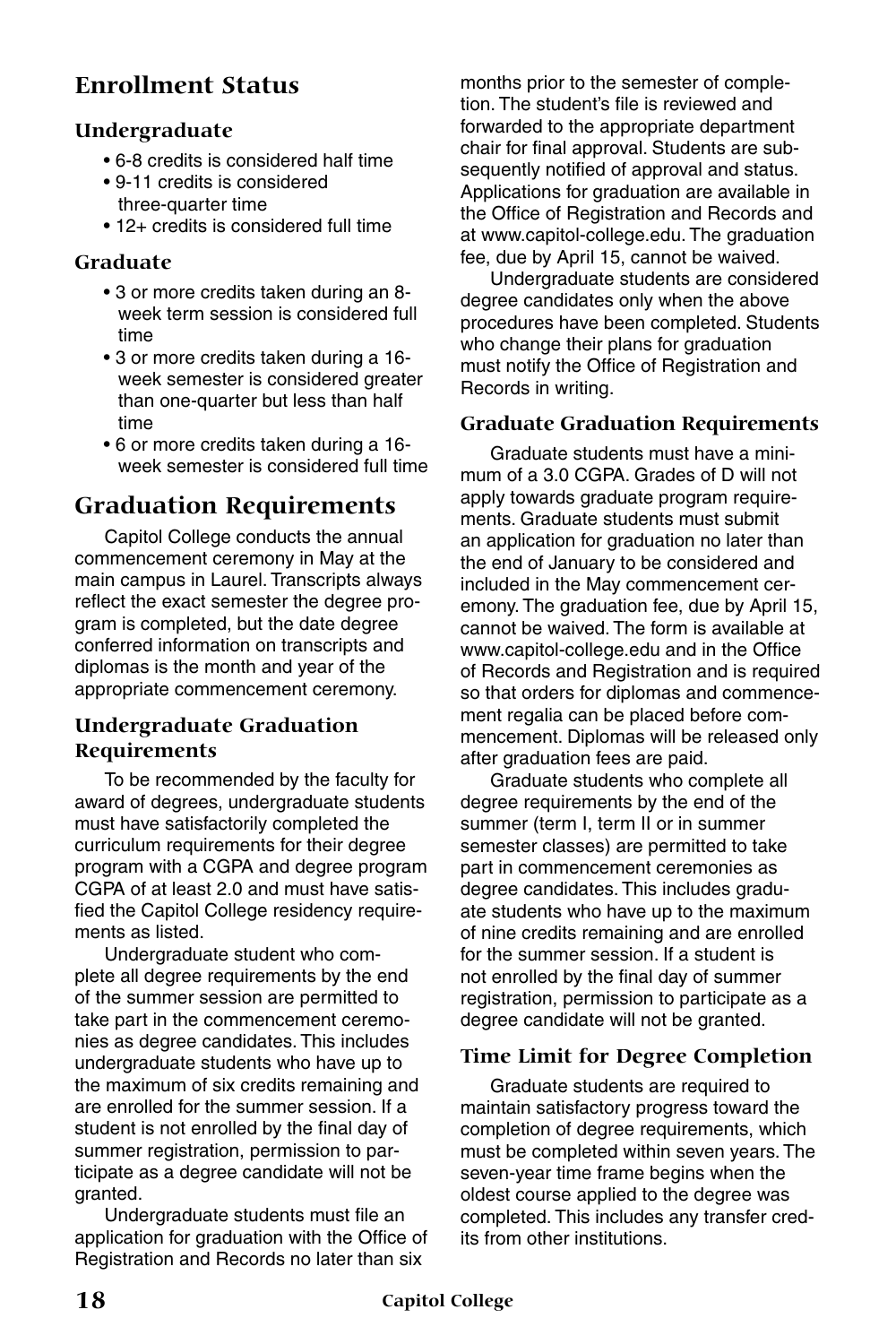#### **Graduation Clearance**

In the final weeks of their last semester of study, students should check with the Business Office, the Office of Financial Aid, Office of Residence Life and the Puente Library to be certain that they have no outstanding obligations. Diplomas and transcripts will not be issued for students who have outstanding library books or fines, outstanding balances in the Business Office, or for financial aid recipients who have not had exit interviews with the Office of Financial Aid.

## **Academic Honors**

Honors are awarded and noted on the degree to undergraduate students who achieve the following CGPAs:

| $3.9 - 4.0$   | summa cum laude |
|---------------|-----------------|
| $3.75 - 3.89$ | magna cum laude |
| $3.5 - 3.749$ | cum laude       |
|               | .<br>. .        |

Graduate students who complete the MS degree requirements with a 4.0 CGPA within their degree program will graduate with honors.

## **Honor Societies**

#### **Alpha Chi National Honor Society**

The Maryland Beta Chapter represents the Alpha Chi National Honor Society at Capitol College. Membership is based on demonstrated service to the college community, good reputation and character, as well as high academic standing. Juniors and seniors enrolled in one of the bachelor's degree programs at Capitol College for at least one year and who rank among the top 10 percent of their class are eligible for election to the chapter by the faculty.

Alpha Chi offers opportunities for public performance at conventions; publication in the Alpha Chi Recorder; leadership through National Council membership; financial assistance through National Benedict Fellowships, Nolle Scholarships and several regional scholarships; and participation in local chapter projects and activities.

#### **Tau Alpha Pi National Honor Society**

The Kappa Alpha Chapter represents the Tau Alpha Pi National Honor Society at Capitol College. Membership requirements include successful completion of at least 55 semester credit hours and at least 24 semester credit hours at Capitol College, enrollment in one of the degree programs, a CGPA of at least 3.5 for two consecutive semesters and a willingness to lead and serve in capacities beneficial to the college community. Members are elected for life. The chapter holds dinner meetings to recognize new members and encourages alumni participation.

#### **Eta Kappa Nu National Honor Society**

The Kappa Mu Chapter of Eta Kappa Nu at Capitol College is a national honor society for electrical engineers. HKN was founded in 1904 and enjoys a membership of over 175,000, representing 198 chapters. This prestigious organization is the only honor society solely devoted to electrical engineering. A successful candidate possesses proven character, perseverance and the ability to excel. This organization extends membership to the top juniors and seniors in the fall and spring semesters. Officers are elected in the fall.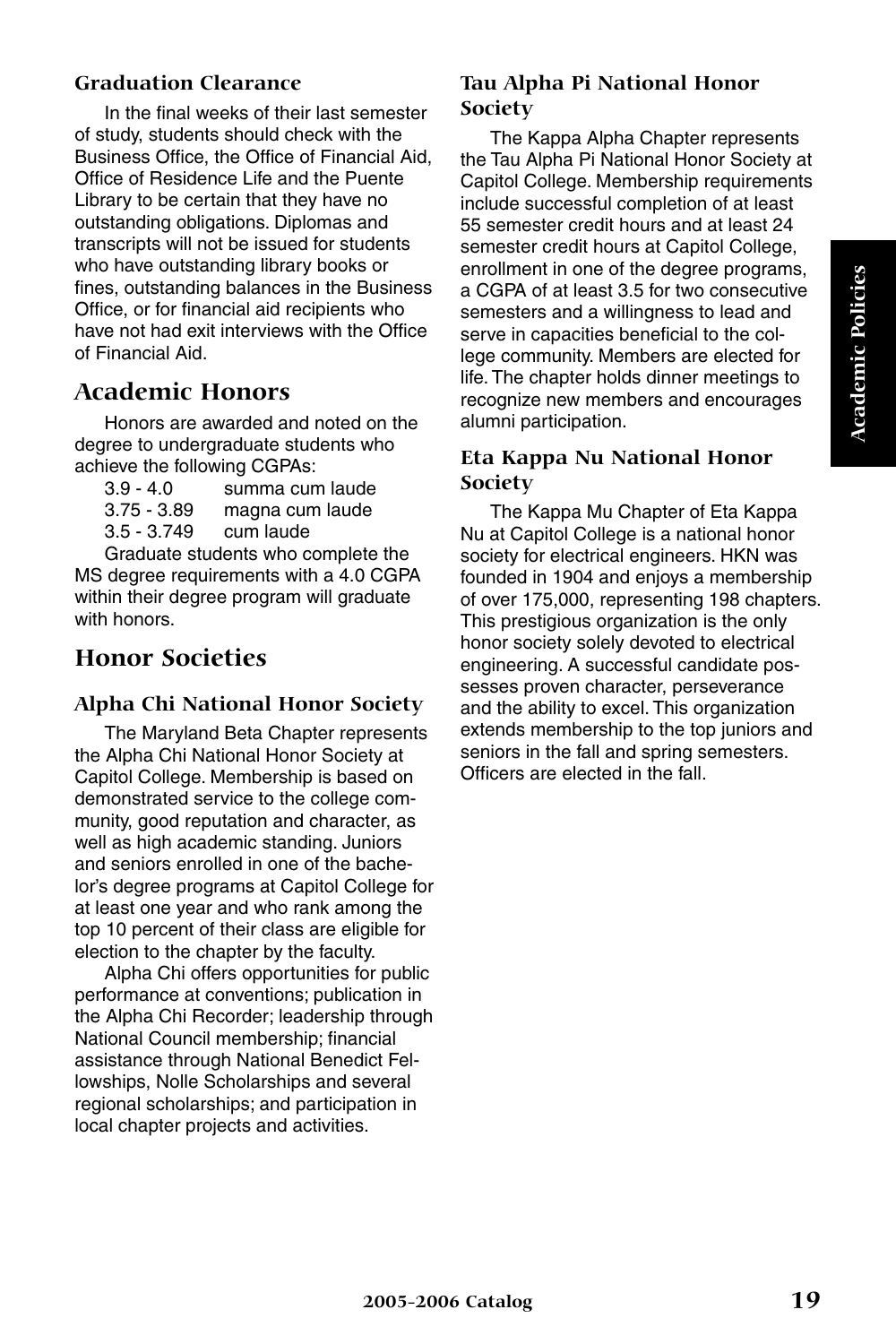## **Transfer Credits**

## **Undergraduate Transfer Policies**

Unofficial transfer credit evaluations are completed during the admissions process in consultation with the academic departments. Once the transfer student is enrolled at Capitol College, an official evaluation is conducted by a transfer specialist in consultation with the academic departments and approved by the director of registration and records. The approved transfer credits are then added to the student's permanent academic record and the student will receive written notification of the official transfer evaluation from the Office of Registration and Records. Once students matriculate at Capitol College, they must meet the academic standards for their degree program.

Capitol College will consider credit for transfer from coursework completed at a regionally accredited institution, ABETaccredited program, or, in special cases, other qualified institutions acceptable to the standards of Capitol College. Capitol College will consider transfer credit for courses taken at an unaccredited institution on a probationary status, in which the student must complete a minimum of 24 credits at Capitol College with a CGPA of 2.0 before the credits will transfer.

Course work must also meet the following requirements:

- Courses must be relevant to the Capitol College curriculum
- Only a passing grade of C or higher will be considered for transfer (courses are evaluated and transferred individually)

• Capitol College credit requirements are based on the semester-credit system. Transfer credits from other institutions operating on other academic calendar systems will be converted to semester credits

• The grade of D will not be accepted for credit even when it is part of a degree.

For all transfers, a minimum of 30 semester credits (15 in the student's degree program) must be completed at Capitol College to receive an associate's degree. A minimum of 40 semester credits (20 in the student's degree program) must be completed at Capitol College to receive a bachelor's degree. (See Residency Requirements, page 17.)

Capitol College will transfer a maximum of 70 semester-credit hours from any combination of the following:

- community or junior colleges
- proprietary or technical schools
- the military
- College Level Examination Program (CLEP)
- Advanced Placement (AP)

#### **Military Credits**

Capitol College will award credit for military courses based on the American Council on Education's Guide to the Evaluation for Educational Experiences in the Armed Forces and program relevancy. Applicants must present a certificate of completion and/or an official DD214 or DD295 to the Capitol College Office of Registration and Records.

#### **Two-year Programs**

No junior- or senior-level courses in technical areas, such as computers, electronics, or telecommunications, will transfer from two-year programs. Capitol College may grant a waiver for upper-level courses, but these must be replaced with other upper-level courses in the same subject area. Contact the transfer specialist in the Office of Records and Registration for specific course transfer information from community colleges.

#### **Industrial Courses**

Capitol College will not accept credits for courses taken at an industrial site unless the course has been approved by the American Council on Education. Students who have taken industrial courses may elect to take validation exams (see page 21).

#### **Continuing Education Units and Certification Exams**

Capitol College will not accept continuing education units (CEU) for transfer. Students may obtain credit by taking validation exams. Results from a certification exam, including Microsoft and Cisco, may not be used for transfer.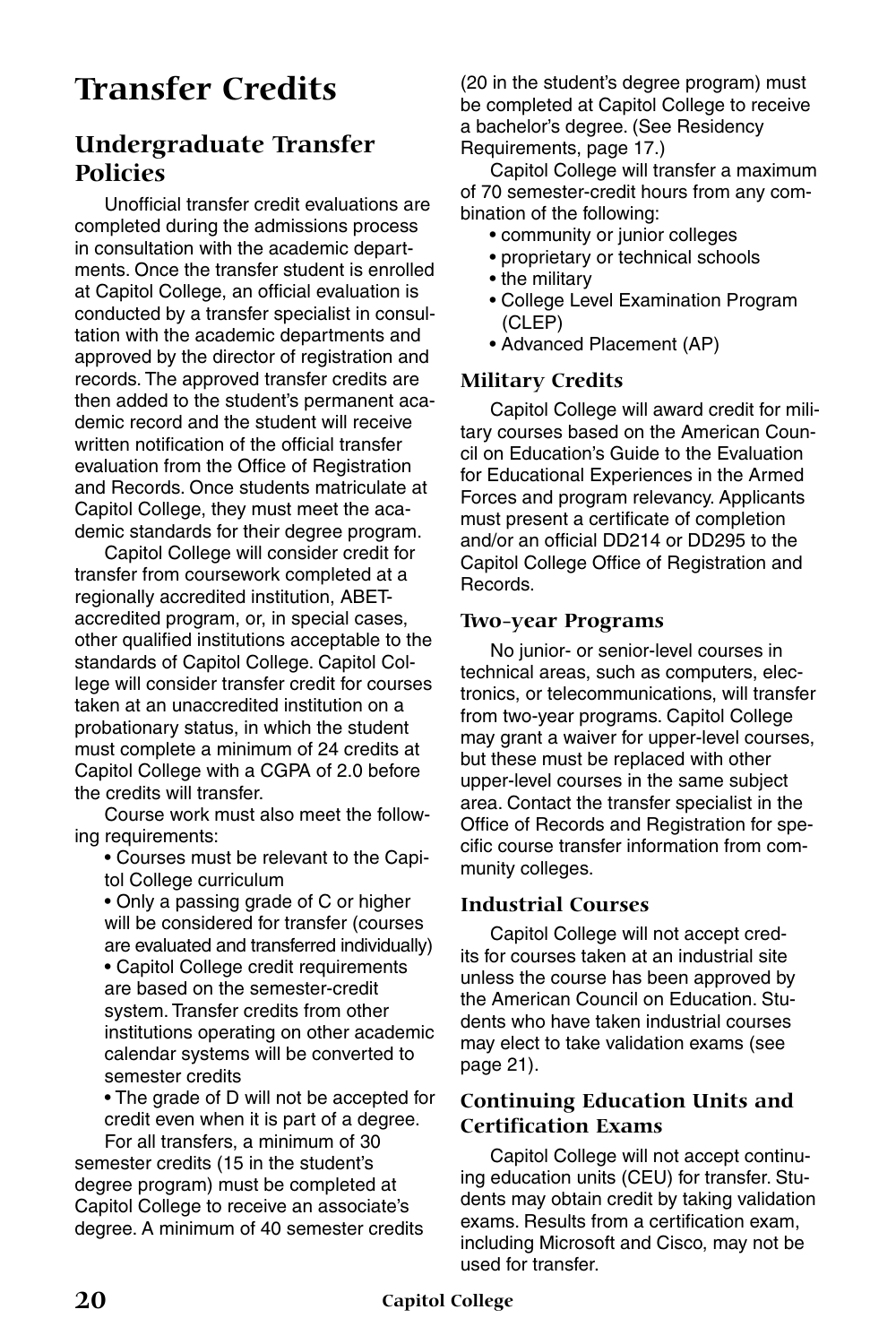#### **CLEP Tests**

Students who want to take CLEP exams should do so before their junior year. The official results of all CLEP exams must be submitted to the Office of Registration and Records no later than one semester prior to semester of completion or graduation but preferably sooner.

#### **Work/Life Experience and Validation Credit**

Students who can demonstrate competence in a subject without having completed the specific coursework, due to relevant work or life experience, may take a specially arranged validation examination. Not every course, however, lends itself to the validation process, and the appropriate department chair and academic dean must grant permission for the examination to be given. Validation examinations are thorough and cannot be taken a second time.

 After paying the proper fee in the Business Office, interested students may register for a validation exam in the Office of Registration and Records, where forms and procedures are available. Students who pass the validation examination receive a V on their transcript and the appropriate number of semester credits. No quality points are awarded with validation credit.

#### **Waived/Substituted Courses**

In some circumstances, transfer credits may count toward a waived or substituted course. If a Capitol College course is waived, the student must complete the equivalent number of credits in a related subject area to fulfill the requirements of the degree. If a course is substituted, the credit is transferred and the requirement is therefore considered complete. Waivers and substitutions are conducted by the transfer specialist and approved in writing by the appropriate department chair.

#### **Engineering Programs**

Students transferring credits into the engineering programs must follow additional guidelines.

Credits for military, vocational or technical training may be used to satisfy some electronics- and technology-based freshman and sophomore level EL courses.

Such courses do not fulfill the objectives of engineering, engineering science, or social science courses, nor may they be used as engineering electives in the engineering programs.

### **Graduate Transfer Policies**

Unofficial transfer credit evaluations are completed during the admissions process in consultation with the academic departments. Once the student is enrolled at Capitol College, an official evaluation is conducted by a transfer specialist in consultation with the academic departments and approved by the director of registration and records. The approved transfer credits are then added to the student's permanent academic record and the student will receive written notification of the official transfer evaluation from the Office of Registration and Records.

Depending on the program, a maximum of six to nine semester credits of comparable accredited coursework taken elsewhere may be applied toward a graduate degree. Only courses with a B or better will be accepted for transfer. Capitol College will not accept continuing education units (CEUs) for transfer. Results from a certification exam may not be used for transfer. Validation exams for credit are not available at the graduate level. In some cases, military training and ACE-accredited government courses may be transferred. Official transcripts of such coursework may be submitted for evaluation of transfer credit. These materials should be submitted to the Office of Registration and Records for evaluation. The graduate programs will not award transfer credit for any course identified as correspondence. Credit that is part of a completed graduate degree may be used as transfer credit. Transfer credits are limited to six credits in 30-credit programs and nine credits in programs containing more than 30 credits. Once the student enrolls at Capitol College, all remaining credits must be completed at Capitol College.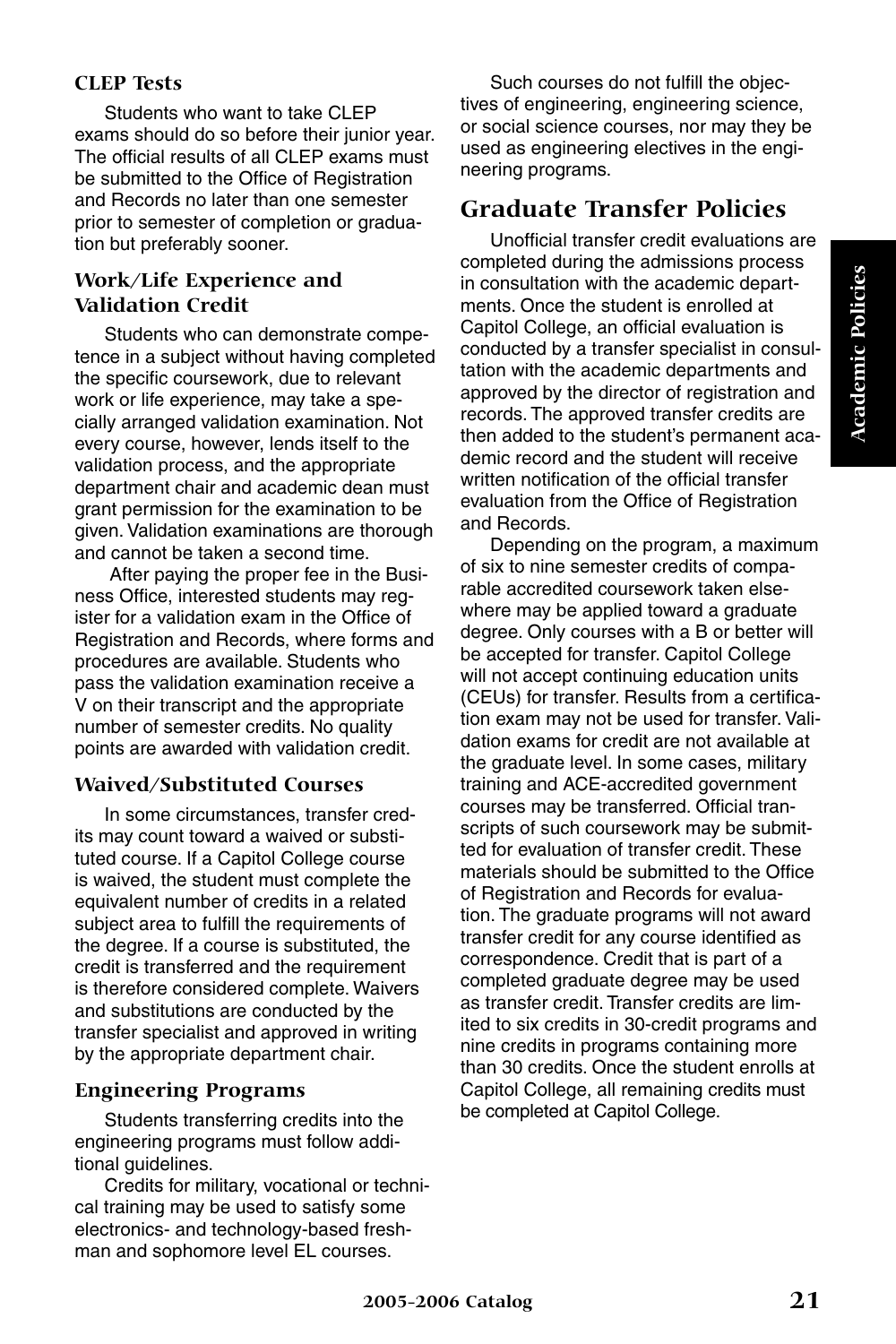## **Tuition and Fees**

The following rates are in effect for the 2005-2006 academic year beginning fall 2005 and continuing through summer 2006. Tuition rates are subject to change without notice.

### **Undergraduate Tuition**

| Full-time tuition, per semester              |         |
|----------------------------------------------|---------|
| $(12-18 \text{ credits})$                    | \$8.844 |
| Full-time credits above 18                   |         |
| (per credit)                                 | 737     |
| Part-time 1-11 credits                       |         |
| (per credit)                                 | 566     |
| Cisco                                        | 566     |
| CompTIA A+/Network+                          |         |
| (includes \$200 nonrefundable tuition) 2,880 |         |
| Audited courses (per credit)                 |         |

#### **Graduate Tuition**

| Online (per credit)            | 438 |
|--------------------------------|-----|
| Independent study (per credit) | 500 |

#### **Fees**

| Admissions                            |      |
|---------------------------------------|------|
| Undergraduate application             | 25   |
| Graduate application                  | 40   |
| Online application                    | free |
| Processing fee for international      |      |
| students                              | 300  |
| Registration                          |      |
| Late registration for                 |      |
| continuing students                   | 40   |
| Drop/add (each form)                  | 10   |
| Deferred payment plan                 | 30   |
| Late payment                          | 25   |
| Returned check                        | 30   |
| Check stop payment request            | 30   |
| Student Services, per semester        |      |
| <b>Resident students</b>              | 60   |
| Full-time commuter students           |      |
| (12+ credits)                         | 36   |
| Part-time commuter students           |      |
| (1-11 credits)                        | 10   |
| Undergraduate Information Technology, |      |
| per semester                          |      |
| Full-time (flat fee, 12+ credits)     | 250  |
| Part-time (per credit, 1-11 credits)  | 10   |
| <b>Academic Services</b>              |      |
| Transcripts (each)                    | 5    |
| Certificates (each)                   | 25   |
| Replacement of Diploma                | 50   |
|                                       |      |

| 42. |
|-----|
| 150 |
| 250 |
|     |

#### **Residence Halls**

| 2,366 |
|-------|
| 2.042 |
| 1.604 |
|       |
| 50    |
| 200   |
|       |

## **Full-time Student Tuition Lock**

Capitol College offers a tuition-lock program for undergraduate students registered full time. Tuition is locked in from the students' first full-time semester and remains unchanged for up to five years. To remain eligible for the tuition-lock rate, students must adhere to the following terms and conditions:

- Maintain continuous full-time enrollment during the academic year (minimum 12 credits per semester).
- Keep all financial accounts up to date. (Consult the academic calendar on page 112 for due dates.)
- Remain in good academic standing. (See page 16 for academic performance.)

If these terms are not met, the student will no longer be eligible for the tuition lock and will be subject to the prevailing tuition rate.

### **Payment Options**

- Full payment at time of registration
- Deferred payment plan
- Financial aid (see page 26)
- Employer sponsorship (see page 23)

#### **Deferred Payment Plan**

The college offers a deferred payment plan that allows students to defer a portion of their tuition. The cost of the deferred payment plan is \$30.

Students who abuse the deferred payment plan will not be allowed to defer their tuition in the future. Failure to adhere to the arrangements of the deferred payment plan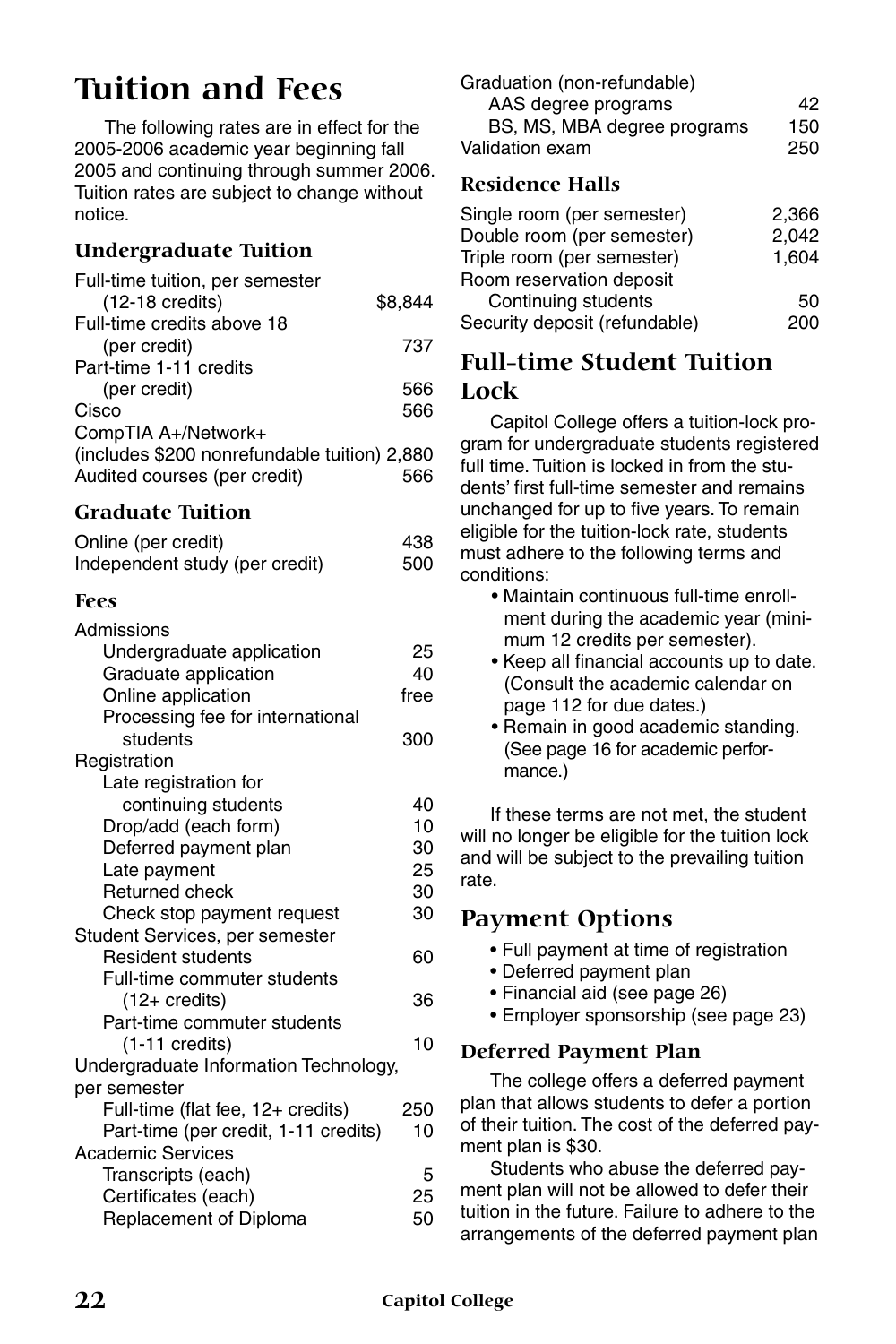may result in immediate dismissal from the college. Students on academic last warning are not eligible to use the deferred payment plan and must pay their tuition in full at registration.

#### **Undergraduate**

The deferred payment plan allows semester students to pay their tuition in three installments: one-third at registration, one-third on or before the end of the fourth week of classes, and one-third on or before the end of the eighth week. Students taking 8-week classes may also pay their tuition in three installments: one-third at registration, one-third on or before the second week of classes, and one-third on or before the sixth week of classes. The cost of the deferred payment plan is \$30, which is due with the first installment. Nonpayment of tuition deposits may result in registration cancellation.

#### **Graduate**

All students are required to pay a 50 percent tuition deposit upon registration. .<br>The balance of tuition is due four weeks. after classes begin. Nonpayment of tuition deposits may result in registration cancellation.

In addition to the cost of tuition, graduate students should expect to pay, on average, \$120 per course for books and related lab expenses. In some cases, such as software license agreements, these fees are paid directly to the college.

#### **Financial Aid**

Students who receive financial aid are required to pay the remaining balance in full or follow the appropriate deferred payment plan. If funds have not been received by the college from a particular financial aid source, that amount will not be credited to the student's account and cannot be provided to the student, even if notification of the award has been received.

#### **Book Vouchers**

Students receiving financial aid in excess of tuition, fees and on-campus housing charges may be considered for a book voucher. The Business Office must

receive all financial aid proceeds, including federal and private loans, for students to receive a book voucher.

#### **Employer Sponsorship**

If students are sponsored by an employer or other appropriate third parties, they must include authorization forms with their registration and Capitol College will bill the employer directly.

If students are reimbursed by an employer, then students must pay in full or follow the deferred payment plan. The cost of the deferred payment plan is \$30.

## **Obligation for Payment**

Tuition and fees for all students becomes an obligation in accordance with the provisions of the refund schedule in this section. Failure to pay any debt to the college when due is considered sufficient cause to bar the student from classes or examinations or to withhold diploma, scholastic certificate or transcript of record. Students with outstanding accounts will be sent to collections. Collection or litigation expenses associated with this account are the responsibility of the student. Students whose accounts are past due one semester will be notified that their accounts are in jeopardy of being referred to a collection agency.

## **Refund Policy**

#### **Dropping or Withdrawing from Classes**

It is the students' responsibility to officially drop any class in which they are enrolled. This includes situations in which the students never attended the first class meeting. Never attending or ceasing to attend classes does not constitute an official withdrawal or relieve students of their financial obligation to Capitol College.

Full tuition refunds are available only to students who officially drop a class before the first day of classes. After the first day of classes, any student who drops or withdraws from class will be subject to the tuition refund schedule, outlined below. Refunds are effective on the date the drop or withdrawal is submitted to the Office of Registration and Records.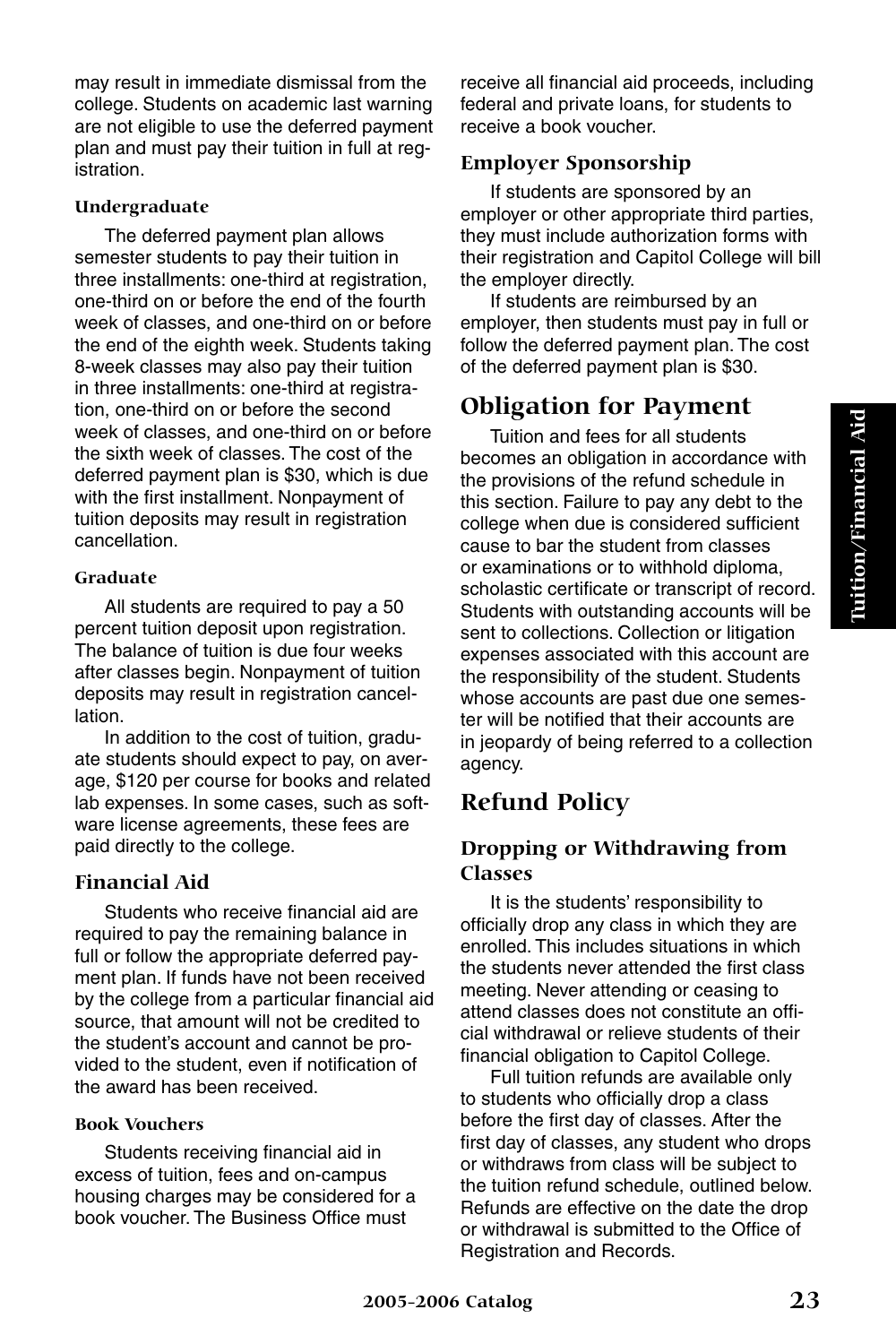Refunds are computed according to the following schedule and are percentage based on the full tuition amount for each course. The percentage listed equates to the student refund in the event the balance was paid in full prior to the start of class. Students on company contract may be personally responsible for the balance of their tuition, in the event their company only pays for completed courses.

Please refer to the published semester and term calendars beginning on page 112 of this catalog or at www.capitolcollege.edu for specific dates of refunds.

#### **Tuition Refund Schedules**

8-week Term Courses

- 100% Student drops before the first day of classes
- 75% Student drops during the first week of classes
- 50% Student drops during the second week of classes
- 25% Student drops during the third week of classes
- 0% Student drops after the third week of classes

#### 16-week Semester Courses

- 100% Student drops before the first day of classes
- 75% Student drops during the first or second week of classes
- 50% Student drops during the third week of classes
- 25% Student drops during the fourth week of classes
- 0% Student drops after the fourth week of classes

#### **Federal Return of Funds Policy**

The Financial Aid Office is required by federal statute to recalculate federal financial aid eligibility for students who withdraw, drop out, are dismissed, or take a leave of absence prior to completing 60% of a payment period or term. The federal Title IV financial aid programs must be recalculated in these situations.

If a student leaves Capitol College prior to completing 60% of a payment period or term, the financial aid office recalculates eligibility for Title IV funds. Recalculation is based on the percentage of earned aid using the following Federal Return of Title IV funds formula:

Percentage of payment period or term completed = the number of days completed up to the withdrawal date divided by the total days in the payment period or term. (Any break of five days or more is not counted as part of the days in the term.) This percentage is also the percentage of earned aid.

Funds are returned to the appropriate federal program based on the percentage of unearned aid using the following formula:

Aid to be returned  $=$  (100% of the aid that could be disbursed minus the percentage of earned aid) multiplied by the total amount of aid that could have been disbursed during the payment period or term.

If a student earned less aid than was disbursed, the institution would be required to return a portion of the funds and the student would be required to return a portion of the funds. Keep in mind that when Title IV funds are returned, the student borrower may owe a debit balance to the institution.

If a student earned more aid than was disbursed to him/her, the institution would owe the student a post-withdrawal disbursement which must be paid within 120 days of the student's withdrawal.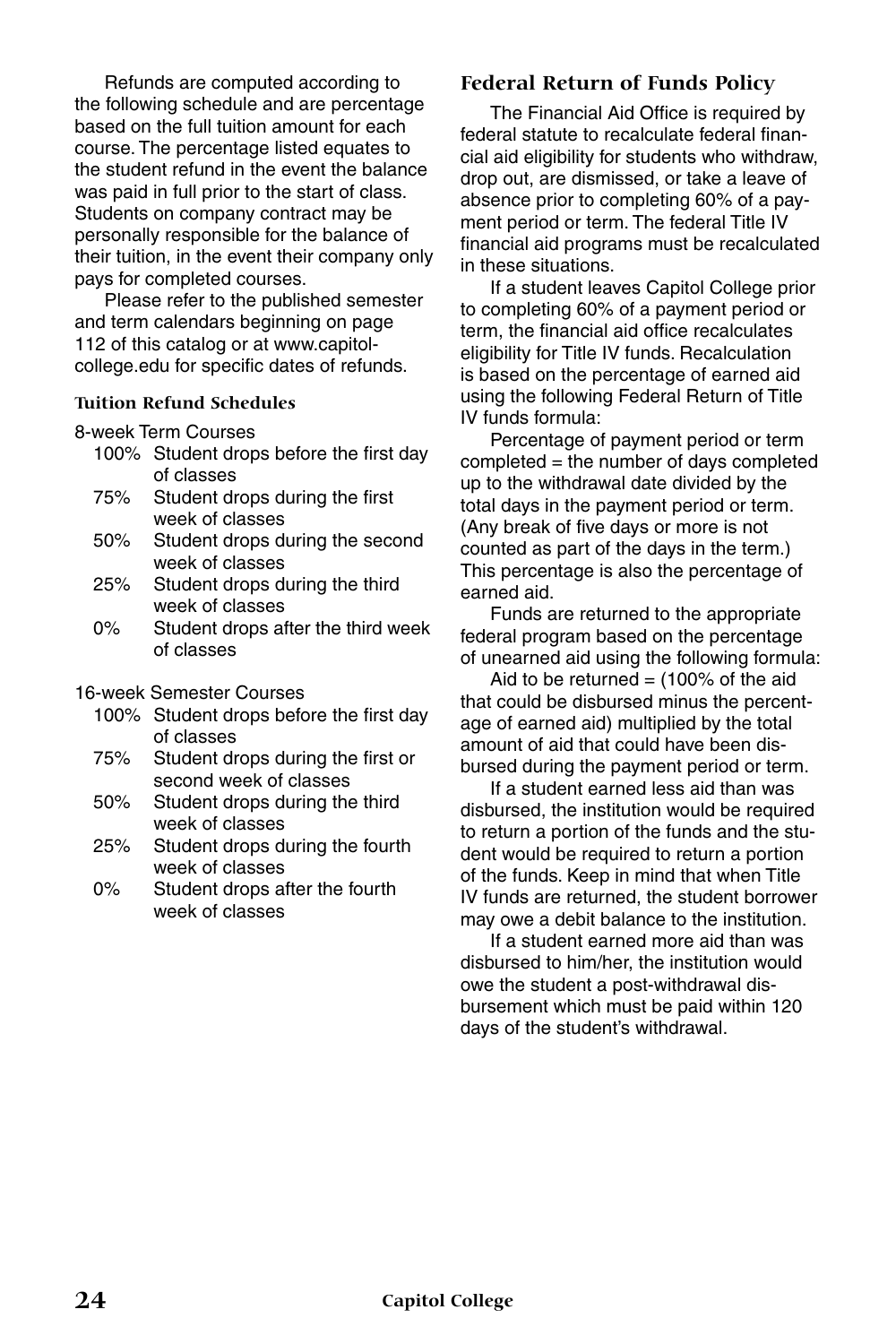Refunds are allocated in the following order:

- Unsubsidized Federal Stafford Loans
- Subsidized Federal Stafford Loans
- Unsubsidized Direct Stafford Loans (other than PLUS loans)
- Subsidized Direct Stafford Loans
- Federal Perkins Loans
- Federal Parent (PLUS) Loans
- Direct PLUS Loans
- Federal Pell Grants for which a Return of funds is required
- Federal Supplemental Opportunity Grants for which a Return of funds is required
- Other assistance under this Title for which a Return of funds is required (e.g., LEAP)

According to federal regulation, a financial aid student who receives all Fs during a period of enrollment is considered not to have attended any of his or her classes; therefore, all financial aid received for that period of enrollment must be returned to the Department of Education. Financial aid will not have to be returned to the federal government if at least one of the student's professors verifies that the student has been in class and really deserves the failing grade.

#### **Credit Hours**

This chart shows the minimum number of semester-credit hours and years of study students must have achieved to remain in good academic standing to receive financial aid. See Maximum Time Frame to Complete Courses of Study on page 29.

| <b>Half-time Students</b>                 |    |    |    |    |     |     |     |     |     |     |     |     |
|-------------------------------------------|----|----|----|----|-----|-----|-----|-----|-----|-----|-----|-----|
| Year                                      | 1  | 2  | 3  | 4  | 5   | 6   | 7   | 8   | 9   | 10  | 11  | 12  |
| Credits<br>(5.5 credits<br>per semester)  | 11 | 12 | 33 | 44 | 55  | 66  | 77  | 88  | 99  | 110 | 121 | 132 |
| <b>Three-quarter-time Students</b>        |    |    |    |    |     |     |     |     |     |     |     |     |
| Year                                      | 1  | 2  | 3  | 4  | 5   | 6   | 7   | 8   | 9   | x   | x   | X   |
| Credits<br>(7.5 credits)<br>per semester) | 15 | 30 | 45 | 60 | 75  | 90  | 105 | 120 | 132 | X   | X   | X   |
| <b>Full-time Students</b>                 |    |    |    |    |     |     |     |     |     |     |     |     |
| Year                                      | 1  | 2  | 3  | 4  | 5   | 6   | x   | X   | x   | x   | x   | X   |
| Credits<br>(11 credits<br>per semester)   | 22 | 44 | 66 | 88 | 110 | 132 | X   | X   | X   | x   | x   | X   |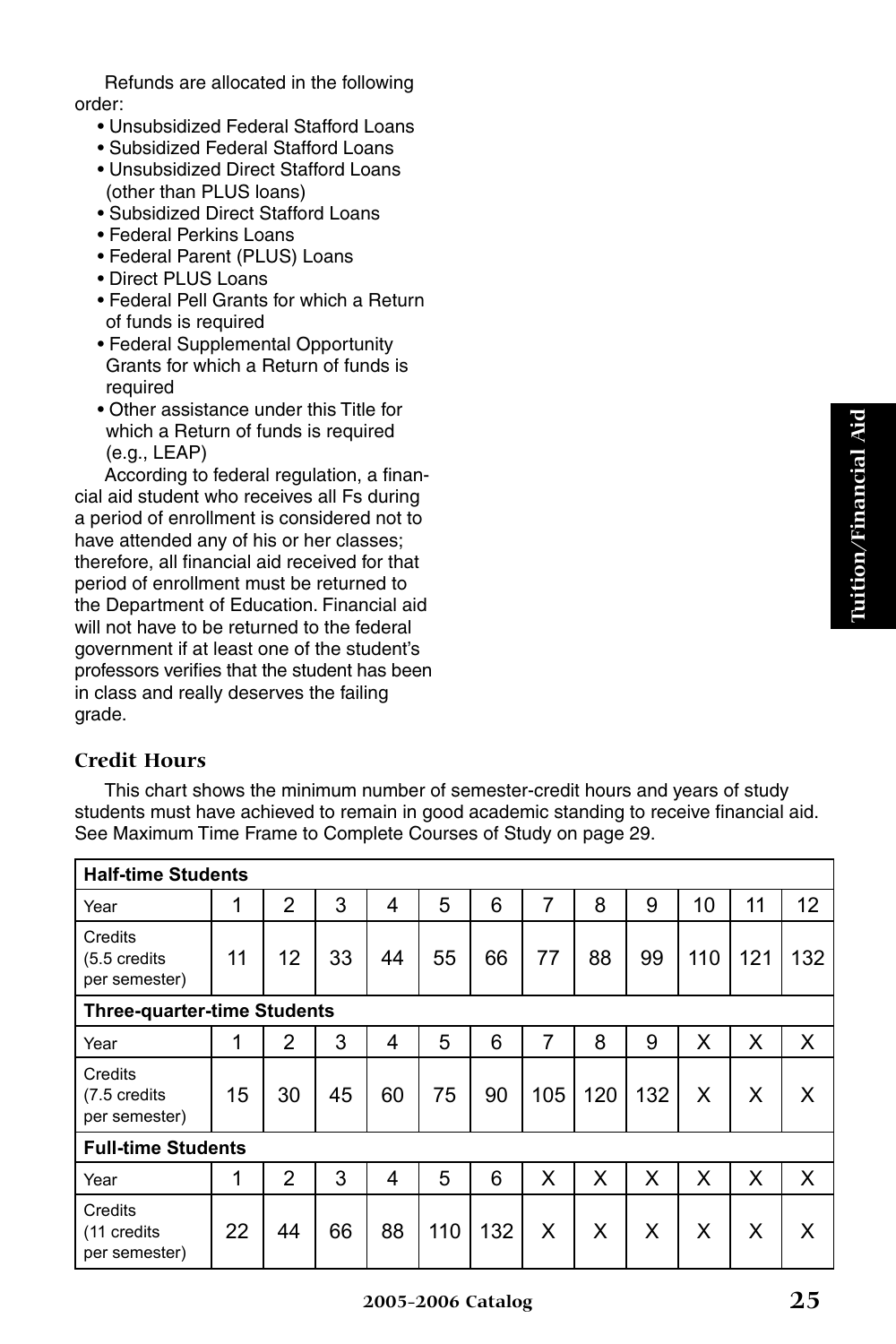## **Financial Aid**

Capitol College understands that paying for college is a major hurdle for parents and students. To help families meet tuition and living expenses, the college offers a variety of financial assistance programs including loans, work-study, scholarships and grants to help cover tuition and living expenses. Regardless of income level, all degreeseeking students are encouraged to apply for assistance.

Financial aid is available to both fulland part-time undergraduate students who are U.S. citizens or eligible non-citizens. Audited courses, some repeated courses, and credit by examination are not counted as meeting enrollment requirements. A student may receive aid for only one repeat of a course. Students who receive financial aid must demonstrate satisfactory progress toward degree completion.

Loans and federal work-study employment are available to eligible graduate students.

The Capitol College student handbook contains additional information about financial aid at Capitol College.

## **Application Procedures**

One of the most important aspects of the financial aid process is to apply for assistance as early as possible. The application due dates are priority deadlines. If you meet the priority deadlines, you will enjoy the security of having your award authorization ready in time for class registration.

- 1. Complete and submit the Free Application for Federal Student Aid (FAFSA) by March 1 or as far in advance of your starting term as possible. The FAFSA can be obtained from the Office of Financial Aid or you can apply online at www.fafsa.ed.gov. Be sure that you list Capitol College on the FAFSA, School Code 001436. By doing so, your FAFSA information will be electronically forwarded to the college.
- 2. Complete and submit the Financial Aid Data Sheet, available in the Office of Financial Aid or at www.capitolcollege.edu.
- 3. After reviewing your processed FAFSA data and the Financial Aid Data Sheet, the Office of Financial Aid will send you an award letter listing the awards for which you are eligible.
- 4. Sign and return one copy of the award letter to the Office of Financial Aid by the return date. Failure to return a signed copy of the award letter will result in cancellation of the financial aid award.

#### **Renewal of Financial Aid**

Financial aid is not automatically renewed, except as may be noted. The entire financial aid application process must be completed every year in order for your request for federal, state and institutional aid to be considered.

#### **Continuing Eligibility**

The Office of Financial Aid reserves the right to review or modify financial aid commitments at any time on the basis of information affecting eligibility. This includes the availability of funds, changes in financial status, and changes in enrollment status.

#### **Return of Federal Funds**

Students who have received financial aid awards and withdraw from classes (officially or unofficially) may be required to return a portion of the federal funds. See the federal return of funds policy on page 24.

## **Types of Financial Aid**

The financial aid program at Capitol College consists of grants, scholarships, loans and work-study employment. Detailed information about each aid program is available from the Office of Financial Aid.

#### **Scholarships**

The scholarship program at Capitol College is designed to reward students for their academic accomplishments, leadership qualities or other special talents. The scholarships come from a variety of sources and donors, and each scholarship has its own set of criteria and annual value, ranging from \$2,000 to full tuition. Scholarships are available to full-time undergraduate students enrolled for 12 credits or more per semester. Scholarships do not have to be repaid.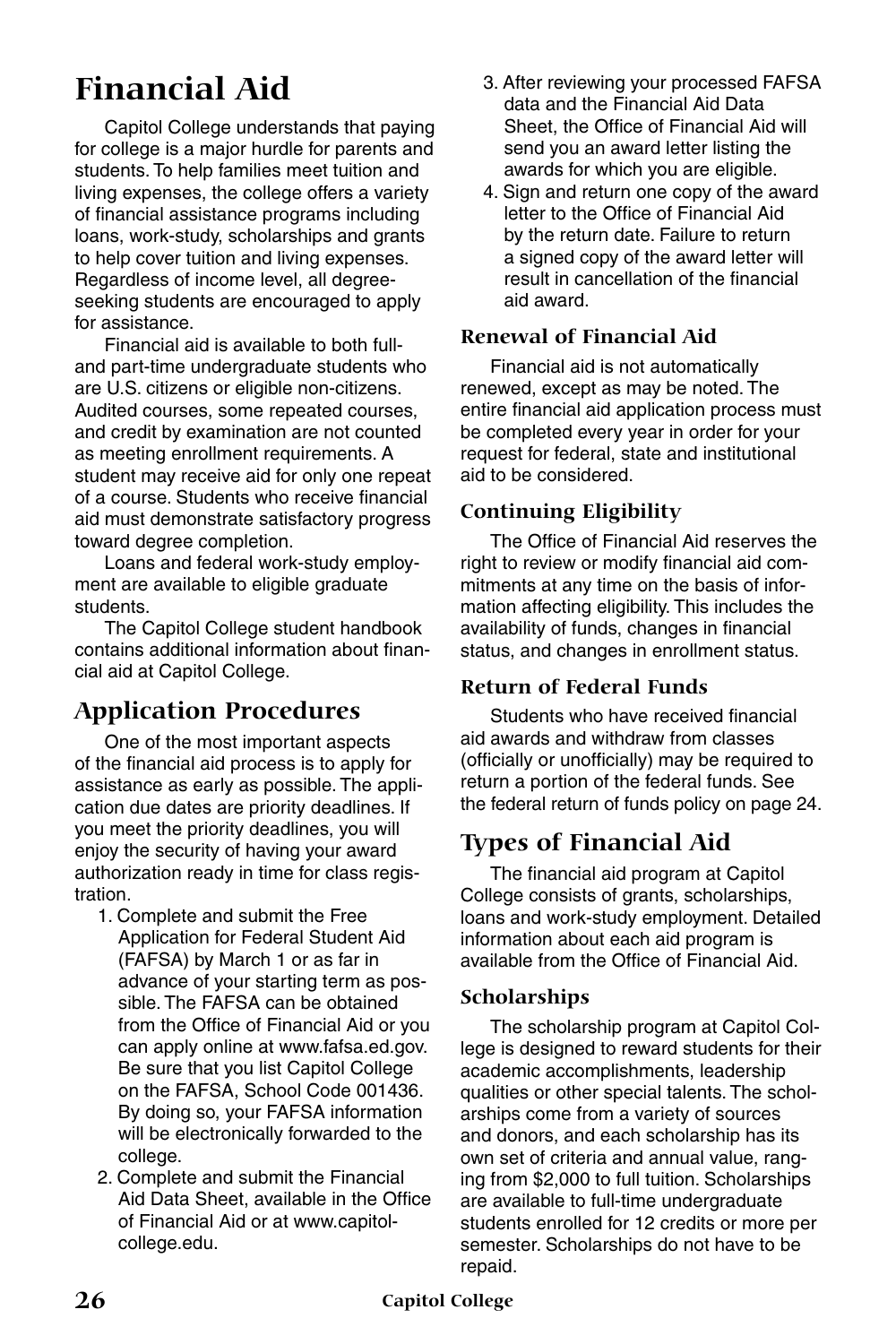#### **Institutional Scholarships**

Each full-time undergraduate degree applicant is automatically considered for an institutional scholarship when applying for admission to the college. Initial institutional scholarship notification is sent by the Office of Undergraduate Admissions and is based on prior academic performance, SAT scores or both. For eligibility requirements, contact the Office of Undergraduate Admissions. All of the scholarships are annually renewable to recipients who maintain at least a 2.8 GPA and complete 24 credits each year.

#### **Richard J. Heiman Scholarship**

Awards range from \$8,000 to \$12,000. Named in honor of a dedicated member of the Capitol College Board of Trustees, this scholarship is the highest offered by the college to new students.

#### **Presidential Scholarship**

Awards range from \$4,400 to \$6,800.

#### **Board of Trustee Scholarship**

Awards range from \$2,500 to \$4,000. The scholarship is named to recognize the service and support of the college Board of Trustees members.

#### **Community College Scholarships**

These scholarships – ranging from  $$2,500$  to  $$12,000 -$  are offered to qualifying community college students who are transferring to Capitol College.

#### **Corporate and Foundation Scholarships**

A number of corporations and foundations have invested funds with the college to be awarded annually to students meeting criteria specified by the donors, such as academic merit or financial need. Students continuing to meet the awarding criteria will be considered for subsequent scholarship awards. However, corporate and foundation scholarships are not automatically renewed.

Interested students must submit a completed scholarship application with a typed essay on an assigned topic, no later than April 1 prior to the academic year they want to be considered for a corporate and foundation scholarship. Applications

can be obtained in the Office of Development. For a complete listing of corporate and foundation scholarships and eligibility criteria, please consult the student handbook or visit the financial aid section at www.capitol-college.edu.

#### **Maryland State Scholarships**

Maryland students seeking Maryland state scholarships (Educational Assistance Grant, Guaranteed Access Grant, Senatorial and Delegate) should complete the FAFSA by the March 1 filing deadline.

Students who are residents of other states should check with their state scholarship agencies for available scholarships, proper application procedures and deadline dates.

#### **Grants**

Grants are available to undergraduate students. Grants do not have to be repaid.

#### **Richard A. Wainwright Grant**

This grant provides support for students who have academic ability and demonstrate financial need. The Richard A. Wainwright Grant is the highest level of institutional grant offered to the most qualified students.

#### **Pell Grant and Federal Supplemental Educational Opportunity Grant (SEOG)**

These grants are funded by the Department of Education, and are awarded by the Office of Financial Aid to eligible students based on financial need as determined by the U.S. Department of Education.

#### **Maryland Part-time Grant**

These grants are funded by the state of Maryland and are awarded to Maryland residents enrolled on a part-time basis. Interested students enrolled on a parttime basis should complete the FAFSA by March 1.

#### **Maryland Campus-based Grant**

These grant program funds are awarded to full-time Pell Grant eligible students who filed their FAFSA after the state's March 1 deadline. Funds are limited.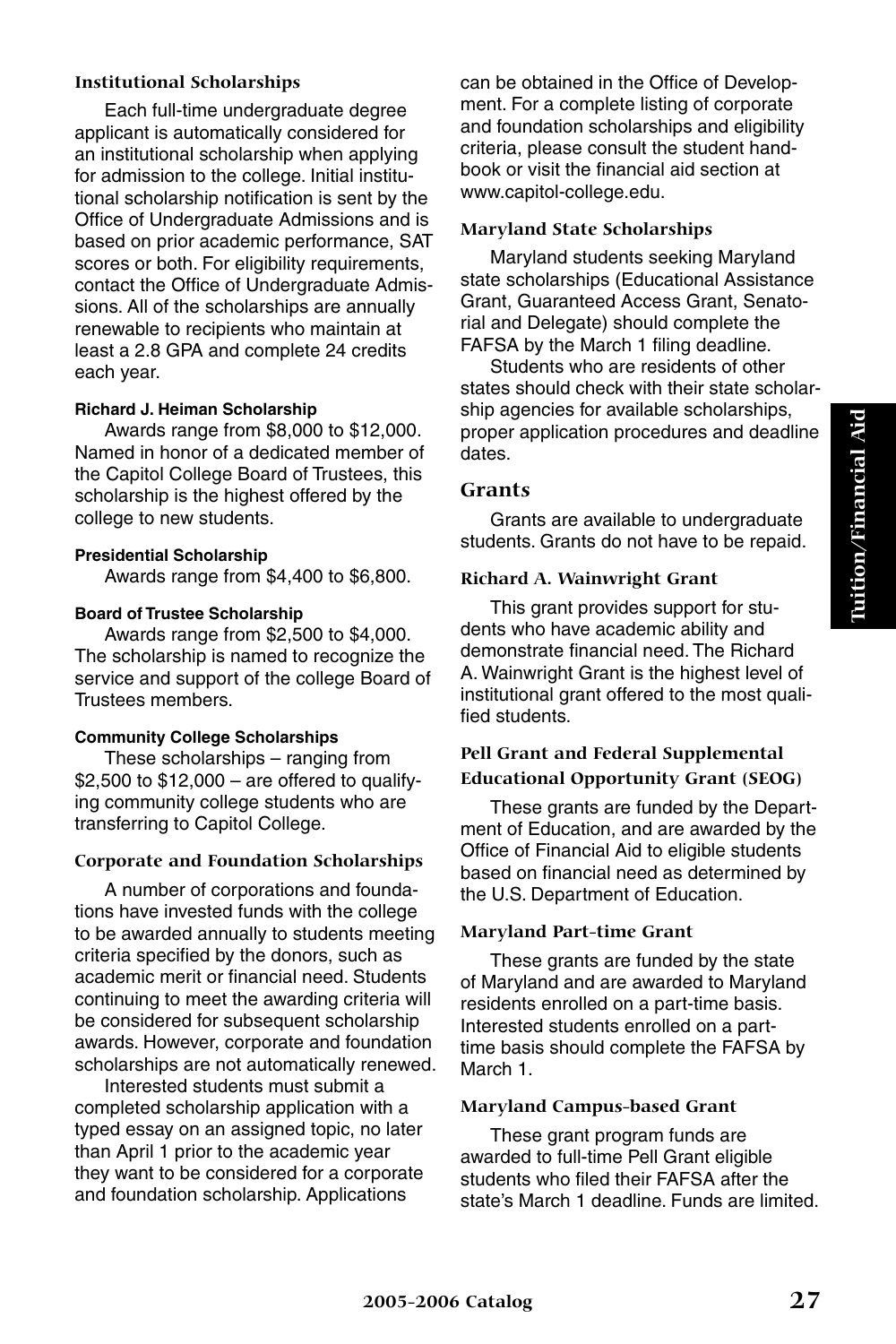#### **Loans**

Loans are a serious financial obligation that must be repaid. Both undergraduate and graduate students can apply for loans. Students must be enrolled at least half time (six credits each semester) and cannot borrow more than their cost of attendance minus other financial aid received. Loans are obtained from lenders selected by applicants. The Federal Family Education Loan Program (FFELP) includes the Federal Stafford loans for students and the Federal PLUS loan for parents. You can apply for loans online at www.capitolcollege.edu.

#### **Federal Subsidized Stafford Loans**

Awarded to undergraduate and graduate students with financial need. Interest on the loan is paid by the federal government while the student is enrolled in school at least half time, during grace periods and authorized periods of deferment. Eligibility is determined by completing the FAFSA.

#### **Federal Unsubsidized Stafford Loans**

Awarded to undergraduate and graduate students who do not demonstrate financial need or who are unable to borrow their yearly limit under the subsidized Stafford program. Eligibility for a subsidized Stafford loan must be determined prior to application for an unsubsidized Stafford loan.

#### **Federal Parent Loan for Undergraduate Students (PLUS)**

The Parent Loan for Undergraduate Students (PLUS) is made to parents of dependent undergraduate students to help pay for the student's education regardless of financial need. Parents with good credit history may borrow up to the cost of attendance minus any other financial aid for which the student qualifies. Applications must be submitted to the college for processing. Interest accrues upon disbursement, and repayment begins immediately after the final disbursement for the academic year.

#### **Federal Perkins Loan**

The Federal Carl Perkins Loan program is for undergraduate and graduate students with exceptional financial need. Eligibility is determined by completing the FAFSA.

#### **Alternative Loan Programs**

These loans are available if additional funds are needed over and above what you receive under the federal, state, and institutional financial aid programs.

#### **Work-Study Employment**

On-campus jobs are available to both undergraduate and graduate students under the Federal College Work-Study and Capitol College Work-Study programs. These work programs offer students the opportunity to earn money to meet educational and personal expenses during the year and to get on-the-job work experience.

#### **Federal Work-Study**

Federal Work-Study is funded by the U.S. Department of Education and awarded by the Office of Financial Aid to eligible students who have filed the FAFSA. During fall and spring sessions, students cannot work more than 20 hours each week.

#### **Capitol College Work-Study**

Students not awarded Federal Work-Study can consider employment under the Capitol College Work-Study Program. Funding for this program is provided by various campus departments. Admitted students can contact the Office of Financial Aid for more information. The employer decides the maximum hours students may work each week.

#### **Other Aid Programs**

#### **Private Organizations**

In addition to federal, state and institutional financial aid programs, there are private organizations that offer financial aid funds for a college education.

Many local clubs, religious organizations and other groups provide scholarships for deserving students. Students should visit their public library to research these possible sources or contact organizations such as the American Legion, 4-H clubs,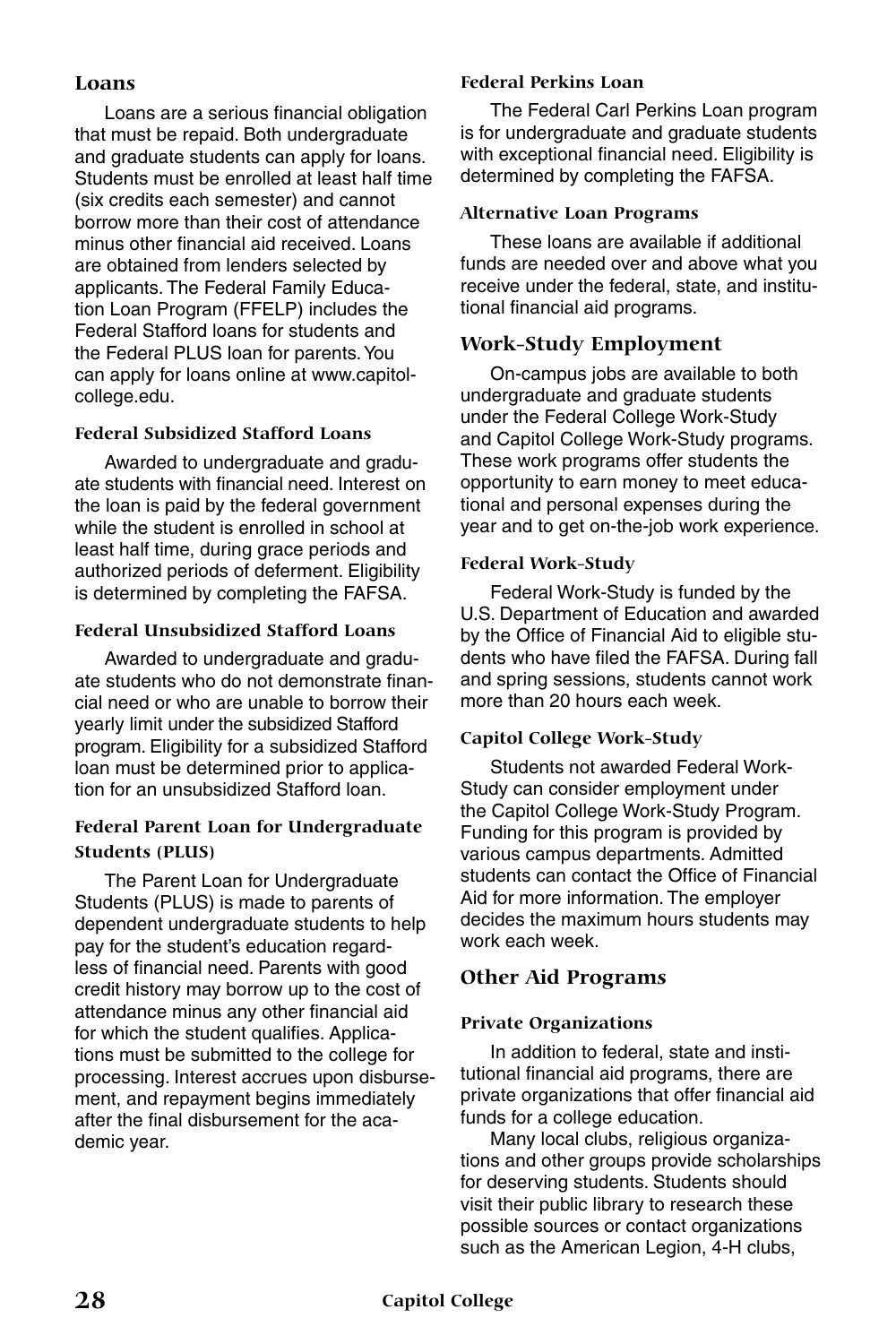Kiwanis, Jaycees, Chamber of Commerce, Girl Scouts and Boy Scouts. Do not overlook organizations connected with family, friends, and field of interest, such as the American Society of Professional Engineers or the Society of Women Engineers.

#### **Veterans Benefits**

To qualify for financial aid, veterans' benefits or both students must be enrolled in a degree program and submit all necessary transcripts. Non-degree students are not eligible for veterans' benefits or federal financial aid. Certification and certificate courses are not eligible for veterans' benefits or federal financial aid, unless they are taken as part of an approved degree program. A veteran will not receive educational benefits for an audited course. Private loan programs can be used for these programs.

A counselor is available to assist veterans, active duty personnel and spouses, and children of deceased veterans who may be eligible for educational assistance through the VA. The counselor is located in the Office of Financial Aid.

#### **Vocational Rehabilitation**

Assistance is available to individuals with physical and/or mental disabilities. For further information, contact the Vocational Rehabilitation Service nearest you.

### **Satisfactory Progress**

Undergraduate students receiving federal aid must meet the following satisfactory academic progress (SAP) standards to receive federal, state and institutional financial aid.

A minimum cumulative GPA of 1.7 for undergraduate students who have attempted fewer than 30 semester-credit hours; 2.0 for undergraduate students who have attempted 30 semester-credit hours or more or have completed their second academic year, whichever comes first.

Graduate students must maintain a 3.0 GPA during each term.

Undergraduate and graduate students who do not meet these standards will be given one semester of financial aid probation. Students who fail to meet one or both standards after the probationary period will not be permitted to participate in any financial aid program. Students barred from participation in federal financial aid programs due to unsatisfactory academic progress may regain eligibility if these standards are met at a future time. Students remain on probationary status for two consecutive semesters after regaining financial aid eligibility.

## **Maximum Time Frame to Complete Course of Study**

Students must complete their educational program within a time frame no longer than 150 percent of the published length of the educational program, as measured by credits attempted and including transfer credits. For example, a student must complete the program after attempting a maximum of 198 credits for a 132 credit hour program. Half-time students must earn 5.5 credits per semester; threequarter-time students must earn 7.5 credits per semester; full-time students must earn 11 credits per semester. See chart on page 25.

#### **Additional Information**

- Course withdrawals (W) after the drop/add period are considered a noncompletion of attempted credit hours.
- An audit grade is not considered attempted coursework.
- Incomplete grades are not included in the GPA calculation nor are they counted as attempted coursework. When the course is completed and a permanent grade is assigned the Office of Financial Aid will reevaluate the student's academic progress.
- Students can receive financial aid for only one repeat of a course.
- Students will not receive financial aid for audited courses.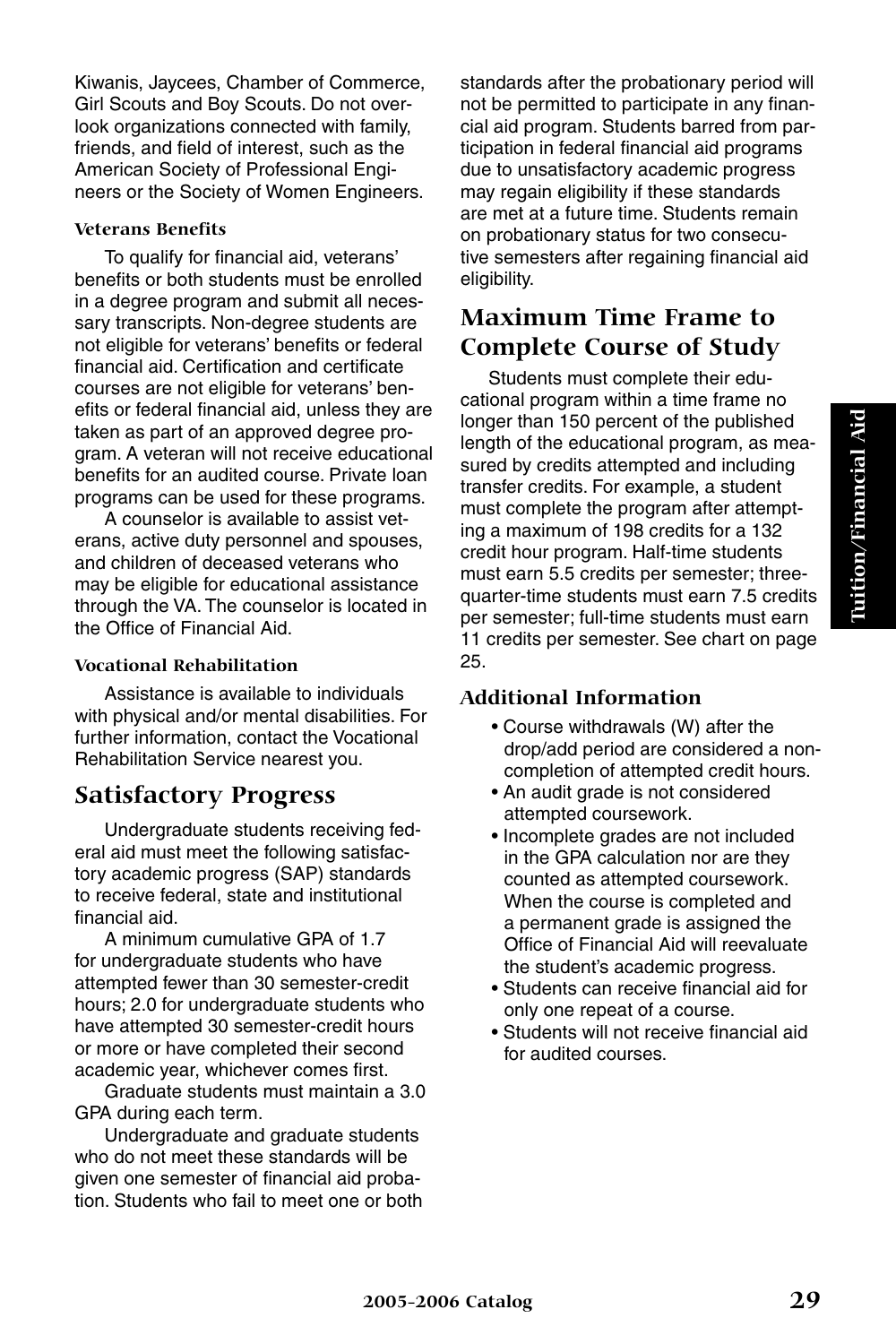## **Undergraduate Program Offerings**

## **Bachelor of Science (BS) Degrees**

- Astronautical Engineering
- Business Administration
- Computer Engineering
- Computer Engineering Technology
- Computer Science
- Electrical Engineering
- Electronics Engineering Technology
- Management of Information Technology
- Network Security
- Software Engineering
- Software and Internet Applications
- Telecommunications Engineering **Technology**

## **Associate in Applied Science (AAS) Degrees**

- Computer Engineering Technology
- Electronics Engineering Technology
- Management of Telecommunications Systems
- Telecommunications Engineering **Technology**

## **Undergraduate Certificates**

#### **Lower Division**

- Financial Management
- Object-Oriented Programming
- Operations Management
- Programming and Data Management
- Web Programming

#### **Upper Division**

- Computer and Network Security
- Personnel Management
- Software Engineering
- Space Missions and Operations Specialist
- Website Development

## **Non-Degree Certifications**

- CompTIA A+/Network+
- Cisco Certified Network Associate (CCNA)
- Check Point Certified Security Administrator (CCSA)
- Check Point Certified Security Expert (CCSE)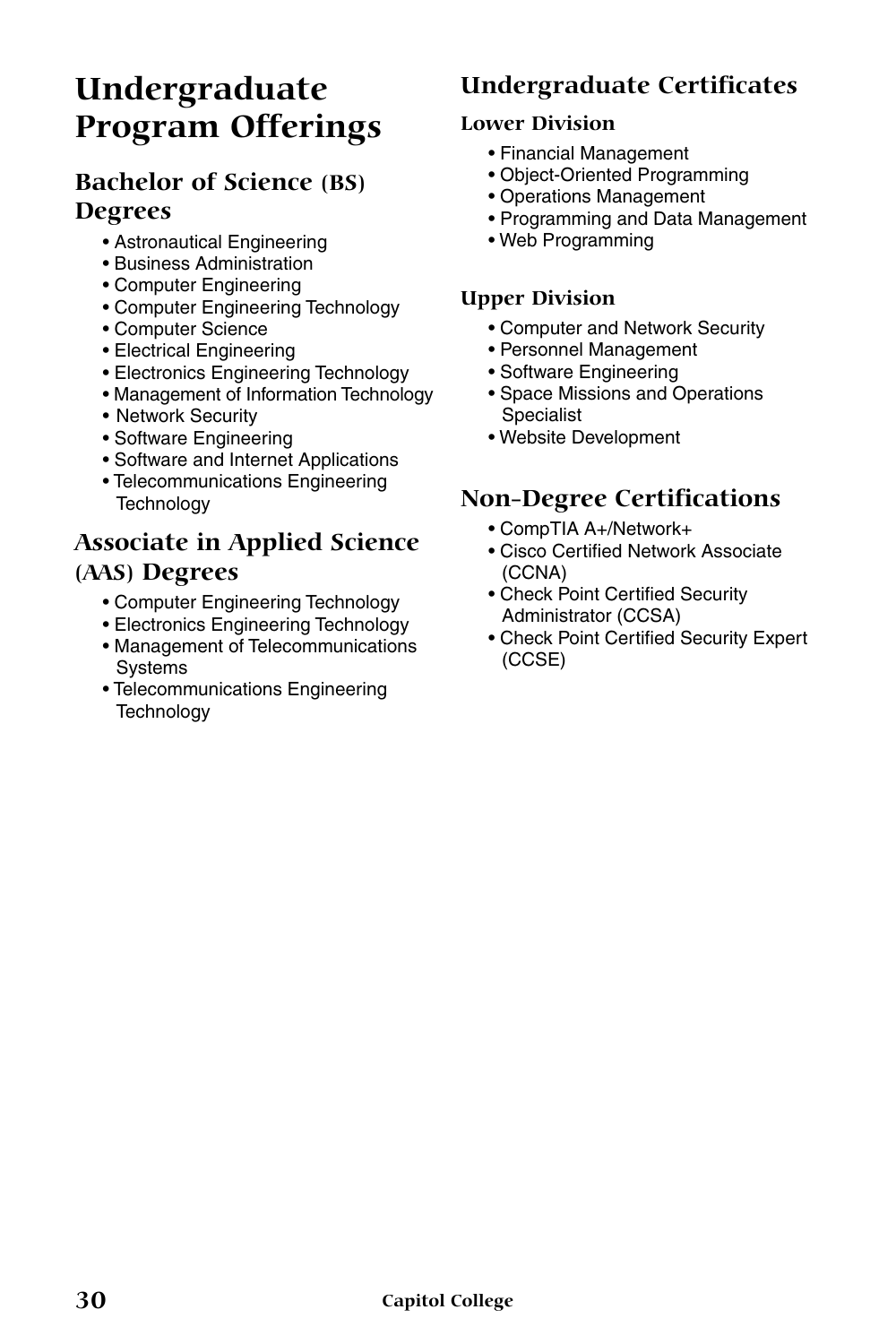## **Undergraduate Admissions**

## **Degree-seeking Students**

## **First-Time, Full-Time Freshman**

A first-time, full-time freshman is defined as any applicant who has graduated from high school within one year of the proposed entrance term and is entering Capitol College on a full-time basis. A fulltime student must carry 12 or more credits per semester.

### **Application Requirements**

- 1. File a formal application for admission as far in advance of the proposed entrance date as possible. An application for admission can be obtained from the Office of Admissions or at www.capitol-college.edu.
- 2. Enclose a \$25 nonrefundable admissions processing fee with the application. (Applications remain on file for one academic year.)
- 3. Forward the official high school transcripts to the Office of Admissions.
- 4. Submit SAT or American College Test (ACT) scores to the Office of Admissions.

### **Admissions Requirements**

All applicants receive a comprehensive evaluation of their previous school records. Admissions decisions are based on the applicant's course preparation, high school grade point average (GPA), class rank and standardized test scores. Scholarship consideration is given on the basis of the admissions essay, letters of recommendation and a personal interview.

High school course preparation should include a minimum of four units of English, three units of mathematics (including plane geometry and Algebra II), two units of lab science and two units of social sciences.

Students whose GPA, course preparation and/or test scores do not meet the general admissions requirements may be further considered if they submit an admissions essay, letters of recommendation, placement tests and visit the campus for a personal interview.

The minimum GPA required for admission to Capitol College is 2.2 on a 4.0 scale. The minimum SAT score is 800 composite. The minimum ACT score is 17 composite.

#### **Engineering Applicants**

Applicants to the engineering programs must have an additional unit of mathematics for entry into college calculus, an additional unit of laboratory science (physics or chemistry), an overall high school GPA of at least 2.8, and a minimum SAT score of 900 with at least a 500 on the Math section (or an ACT score of at least 19).

Engineering applicants who do not meet these additional criteria, but meet the general admissions criteria, will be accepted into an engineering technology program for their freshman year. After successful completion of the freshman year, students may transfer into the engineering program with department chair approval.

#### **Tuition Deposit**

Upon acceptance, all full-time applicants are required to pay a nonrefundable \$200 tuition deposit to the college. This deposit is credited to the applicant's firstsemester tuition.

#### **Programs of Study**

Capitol College's programs of study for associate in applied science and bachelor of science degrees are outlined beginning on page 36.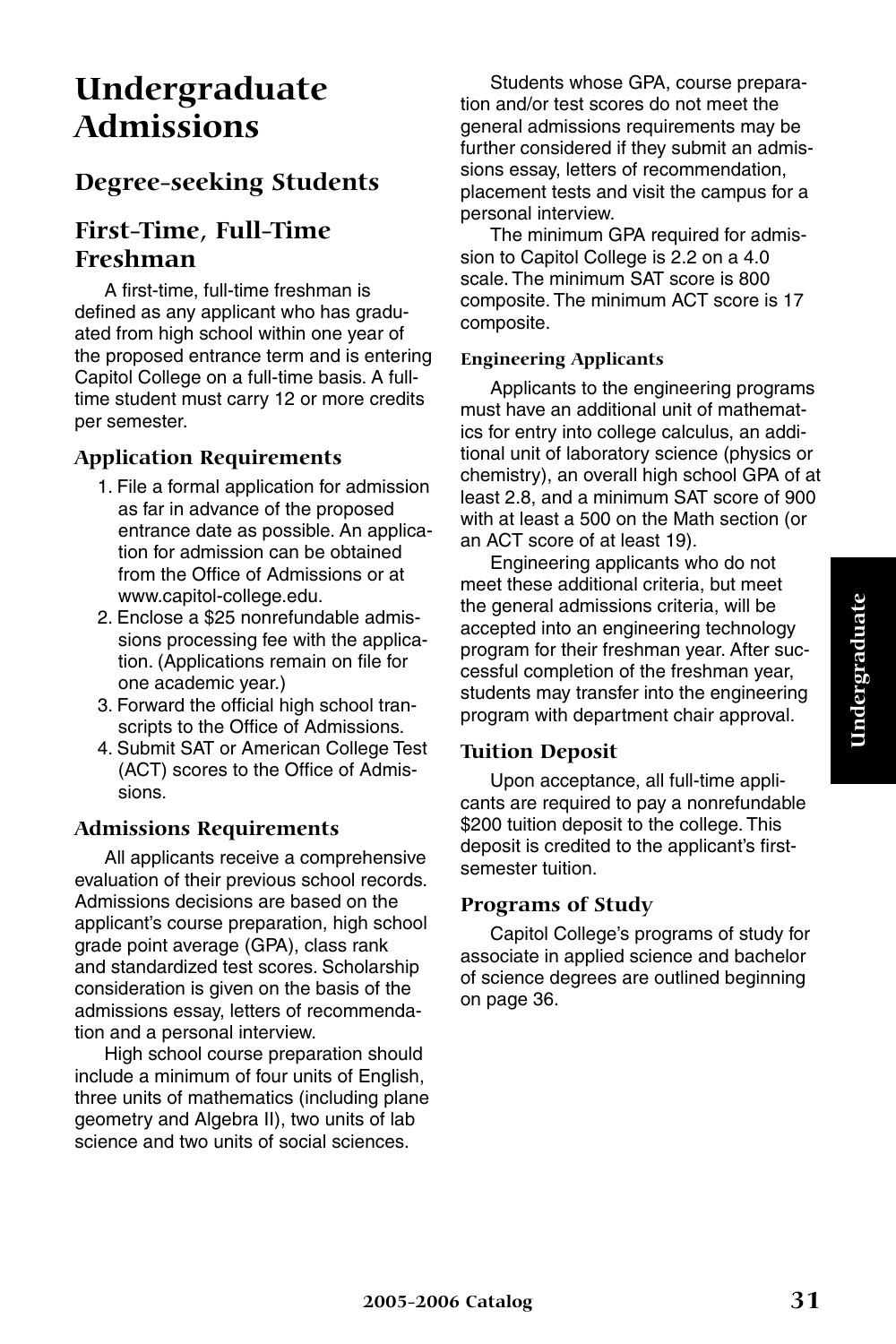## **Full-Time Transfer Students**

A full-time transfer student is defined as any applicant who is eligible to transfer 15 or more semester credits from an accredited higher education institution to Capitol College and will attend on a full-time basis. A full-time student must carry 12 or more credits per semester.

#### **Application Requirements**

- 1. File a formal application for admission as far in advance of the proposed entrance date as possible. An application for admission can be obtained from the Office of Admissions or at www.capitol-college.edu.
- 2. Enclose a \$25 nonrefundable admissions processing fee with the application. (Applications remain on file for one academic year.)
- 3. Forward all official transcripts to the Office of Admissions. Applicants who are completing, or who have already earned, an associate or bachelor's degree from a regionally accredited college need only forward college transcripts. Applicants who have less than a degree or no college credits must forward an official high school transcript denoting graduation date or General Equivalency Diploma (GED) record and college transcripts, if applicable.
- 4. For transfer credit policies, see page 20 of this catalog.

#### **Admissions Requirements**

Full-time transfer applicants who have successfully completed an associate or bachelor's degree are generally accepted into Capitol College once their application file is complete. Admissions requirements for all other students are based on previous academic coursework (including high school, college, proprietary institutions, the military or appropriate work experience), with an emphasis on postsecondary achievement. Students must be in good standing at all previous institutions. Students not in good standing are subject to further review.

If applicants are not eligible to transfer credits for MA-114 or EN-101, completion of a skills assessment test may be required.

#### **Programs of Study**

Capitol College's programs of study for associate in applied science and bachelor of science degrees are outlined beginning on page 36.

## **Part-time Degree-seeking Students**

A part-time degree-seeking student is defined as any student pursuing an undergraduate degree at Capitol College on a part-time basis. A part-time student may carry 1-11 credits per semester.

#### **Application Requirements**

- 1. File a formal application for admission as far in advance of the proposed entrance date as possible. An application for admission may be obtained from the Office of Admissions or at www.capitol-college.edu.
- 2. Enclose a \$25 nonrefundable admissions processing fee with the application. (Applications remain on file for one academic year.)
- 3. Forward all official transcripts to the Office of Admissions. Applicants who are completing, or who have already earned, an associate or bachelor's degree from a regionally accredited college need only forward college transcripts. Applicants who have less than a degree or no college credits must forward an official high school transcript denoting graduation date or General Equivalency Diploma (GED) record and college transcripts, if applicable.
- 4. For transfer credit policies, see page 20 of this catalog.

#### **Admissions Requirements**

Part-time applicants who have successfully completed an associate or bachelor's degree are generally accepted into Capitol College once their application file is complete. Admissions requirements for all other students are based on previous academic course work (including high school, college, proprietary institutions, the military or appropriate work experience). Students must be in good standing at all previous institutions. Students not in good standing are subject to further review.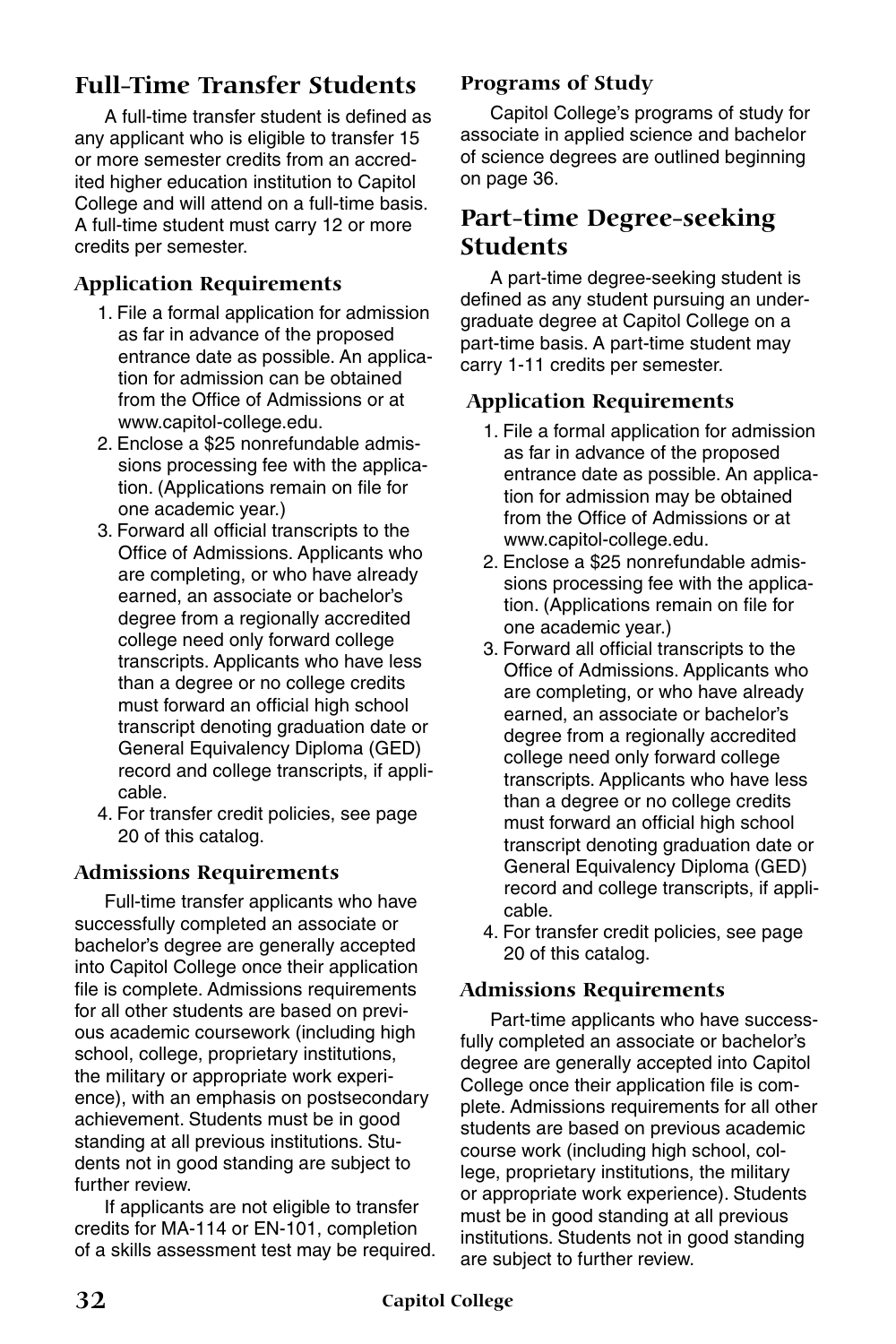If applicants are not eligible to transfer credits for MA-114 or EN-101, completion of a skills assessment test may be required.

#### **Programs of Study**

Capitol College's programs of study for associate in applied science and bachelor of science degrees are outlined beginning on page 36.

## **Concurrent, Readmit and Other Types of Students**

## **Concurrent Enrollment**

Concurrent students are any qualified high school juniors or seniors who want to enroll in a limited number of courses at Capitol College while completing their high school graduation requirements.

#### **Application Requirements**

- 1. File a formal application for admission as far in advance of the proposed entrance date as possible. An application for admission may be obtained from the Office of Admissions or at www.capitol-college.edu.
- 2. Enclose a \$25 nonrefundable admissions processing fee with the application. (Applications remain on file for one academic year.)
- 3. Forward an up-to-date official high school transcript to the Office of Admissions.
- 4. Forward a letter of recommendation from the high school principal or guidance counselor.
- 5. Meet with an admissions counselor at Capitol College for a personal interview.

#### **Admissions Requirements**

Once the application requirements have been completed, the applicant will be eligible for concurrent enrollment. Concurrent students are required to complete all necessary prerequisites for courses in which they intend to enroll. Concurrent enrollment is considered a non-degree-seeking status, so the student will not be accepted into a specific degree program. If the student

wants to apply for degree-seeking status after high school graduation, the student must complete the application requirements for a first-time, full-time freshman, outlined on page 31 of this catalog, and should do so as far in advance of the proposed start term as possible.

Concurrent students who want to enroll in MA-114 or EN-101 may be required to complete a skills assessment test.

### **Readmission**

A readmit applicant is defined as any applicant who has previously completed any amount of coursework at Capitol College, has not attended Capitol College in at least one full academic year and wants to resume study. Students who were at any time in violation of the college's academic, financial or disciplinary regulations may be denied readmission. Readmitted students may be required to submit or resubmit required documents, such as official transcripts. Readmitted students will enter Capitol College's degree program under the current course-tracking sheet and will be subject to current policies and procedures. A course audit will be completed to determine what coursework must be fulfilled for graduation. Readmission is contingent upon an application for admission, which may be obtained from the Office of Admissions or at www.capitol-college.edu, and review by the admissions staff.

## **Other Types of Students**

Applicants who do not match any of the undergraduate types discussed herein should contact the Office of Admissions to determine the application and admissions requirements that apply. To reach the Office of Admissions, call 800-950-1992 or send email to admissions@capitol-college.edu.

#### **Programs of Study**

Capitol College's programs of study for associate in applied science and bachelor of science degrees are outlined beginning on page 36.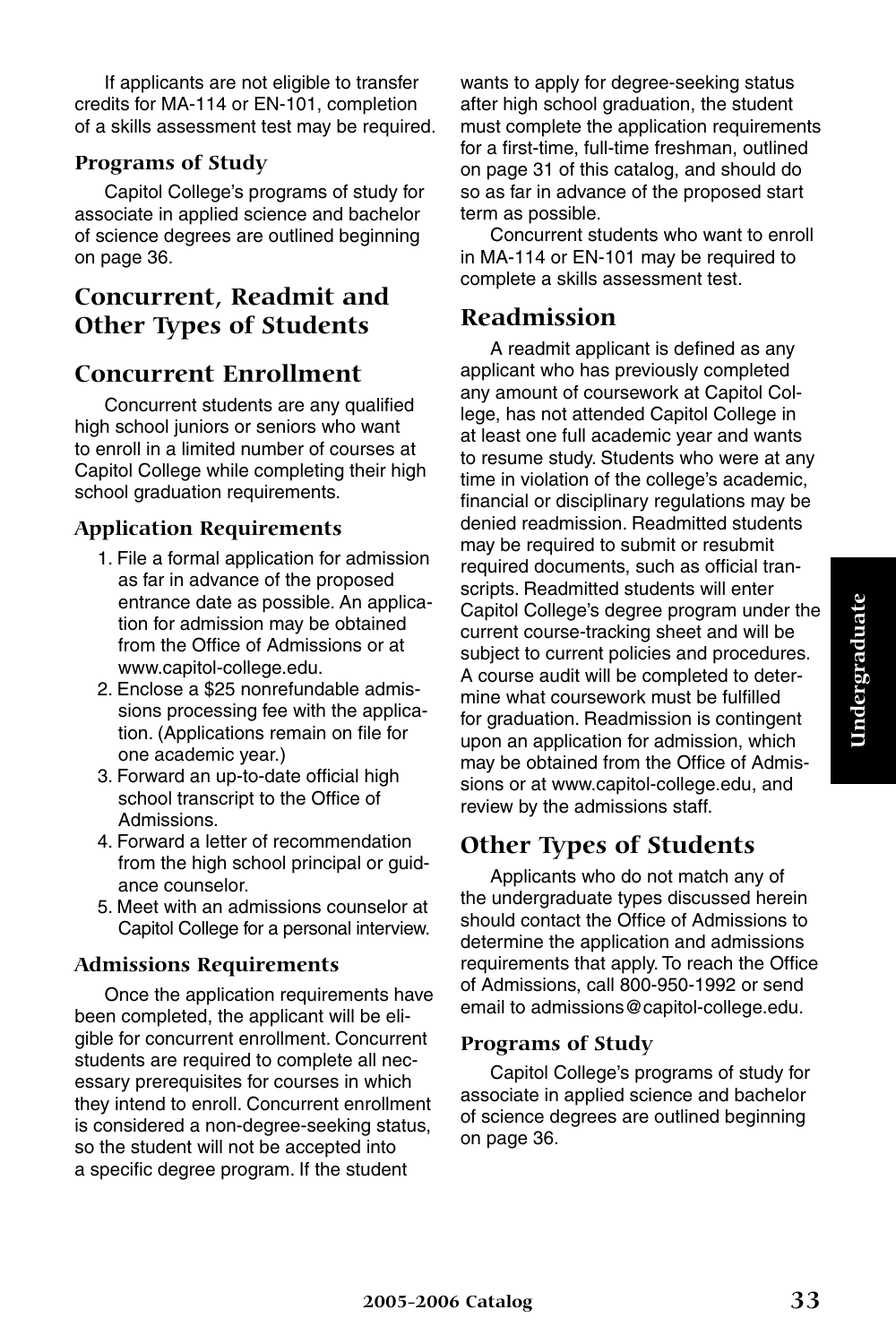## **Certificate Students**

An undergraduate certificate student is any student pursuing one or more of Capitol College's state-approved undergraduate certificates, maintaining less than 12 credits per semester and not pursuing a degree. Undergraduate certificate students are not eligible for financial aid.

#### **Application Requirements**

- 1. File a formal application for admission as far in advance of the proposed entrance date as possible. An application for admission can be obtained from the Office of Admissions or at www.capitol-college.edu.
- 2. Enclose a \$25 nonrefundable admissions processing fee with the application. (Applications remain on file for one academic year.)
- 3. Forward all official transcripts to the Office of Admissions. Applicants who are completing, or who have already earned, an associate or bachelor's degree from a regionally accredited college need forward only college transcripts. Applicants who have less than a degree or no college credits must forward an official high school transcript denoting graduation date or General Equivalency Diploma (GED) record and college transcripts, if applicable.

#### **Admissions Requirements**

Undergraduate certificate applicants who have successfully completed an associate or bachelor's degree are generally eligible to register for classes once their application file is complete. Admissions requirements for all other students are based on previous academic coursework (including high school, college, proprietary institutions, the military or appropriate work experience). Students must be in good standing at all previous institutions. Students not in good standing are subject to further review.

All certificates require that students have completed MA-110, MA-114 or have equivalent experience. All coursework must be completed through Capitol College. Students must complete the specific courses listed for the certificate; no substitutions are permitted. Once the course requirements are completed, students must apply for the certificate in the Office of Registration and Records. A \$25 processing fee is due with the certificate request. A student must have a minimum cumulative GPA of 2.0 in all certificate coursework to be awarded the certificate.

## **Non-degree-seeking Students**

A non-degree-seeking student is any student pursuing a non-degree certification program or taking individual courses not applying to a degree. Non-degree study is not eligible for financial aid.

#### **Application Requirements**

- 1. File a formal application for admission as far in advance of the proposed entrance date as possible. An application for admission can be obtained from the Office of Admissions or at www.capitol-college.edu.
- 2. Enclose a \$25 nonrefundable admissions processing fee with the application. (Applications remain on file for one academic year.)

#### **Admissions Requirements**

Once the application and processing fee are received, applicants are notified of their acceptance and may register for classes during the appropriate registration period. Information about registration is continually updated at www.capitolcollege.edu.

After successful completion of 15 semester credits at Capitol College, nondegree students must complete the admissions procedure for degree-seeking status, or receive approval for continued nondegree status from the appropriate department chair.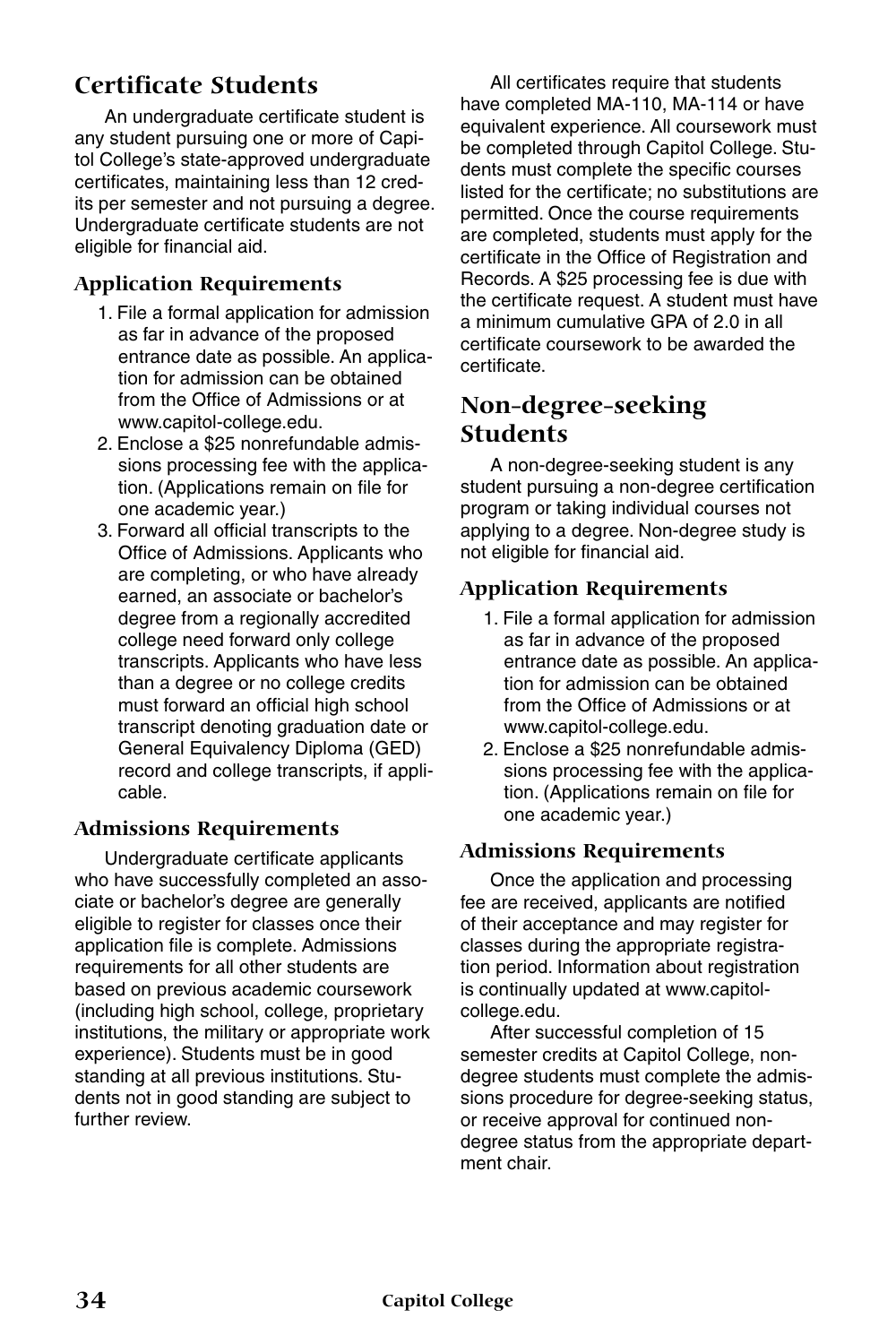## **International Students**

An international student is defined as any applicant from a country other than the United States who will be pursuing an undergraduate degree program on a student visa. Eligibility requirements, listed below, must be met for acceptance. International students are not eligible for institutional scholarships or federal financial aid.

#### **Application Requirements**

- 1. File a formal application for admission as far in advance of the proposed entrance date as possible. An application for admission can be obtained from the Office of Admissions or at www.capitol-college.edu.
- 2. Enclose a \$300 nonrefundable admissions processing fee with the application. (Applications remain on file for one academic year.)
- 3. Verify that you meet the academic and financial requirements stated below.

#### **Academic Requirements**

- Submit certified transcripts (with English translations) of secondary school and/or college records, or examination results when periodic grades are not used for measurement purposes.
- Applicants should have two years of college preparatory mathematics, such as algebra, geometry and trigonometry.
- English proficiency for direct admission into a degree program:
	- TOEFL paper-based test score of 500 or computer-based test score of 173, or
	- proof of completing a specified level of proficiency at an English language school, or
	- satisfactory completion of English courses at an accredited university or college within the United States.

#### **Financial Requirements**

International students must submit evidence of sufficient financial resources for living and educational expenses. Support documents must be dated within the last six months. Proof of financial support can be in one of the following forms:

- A letter of sponsorship or scholarship from a government agency or corporation. This letter of sponsorship must be an original and outline specific billing procedures.
- Complete the declaration and certification of finances form. This form must be accompanied by supporting bank statements or employment verification. Include signatures or original letters of support from each sponsor.

Students who have not provided valid evidence of sponsorship from a government agency or corporation must make a tuition deposit of \$500 prior to formal acceptance and issuance of I-20.

Applicants can expect an answer from the college three to five weeks after receipt of all necessary documents. All international students must join the college health insurance program, unless adequate coverage is proven.

#### **Programs of Study**

Capitol College's programs of study for associate in applied science and bachelor of science degrees are outlined beginning on page 36.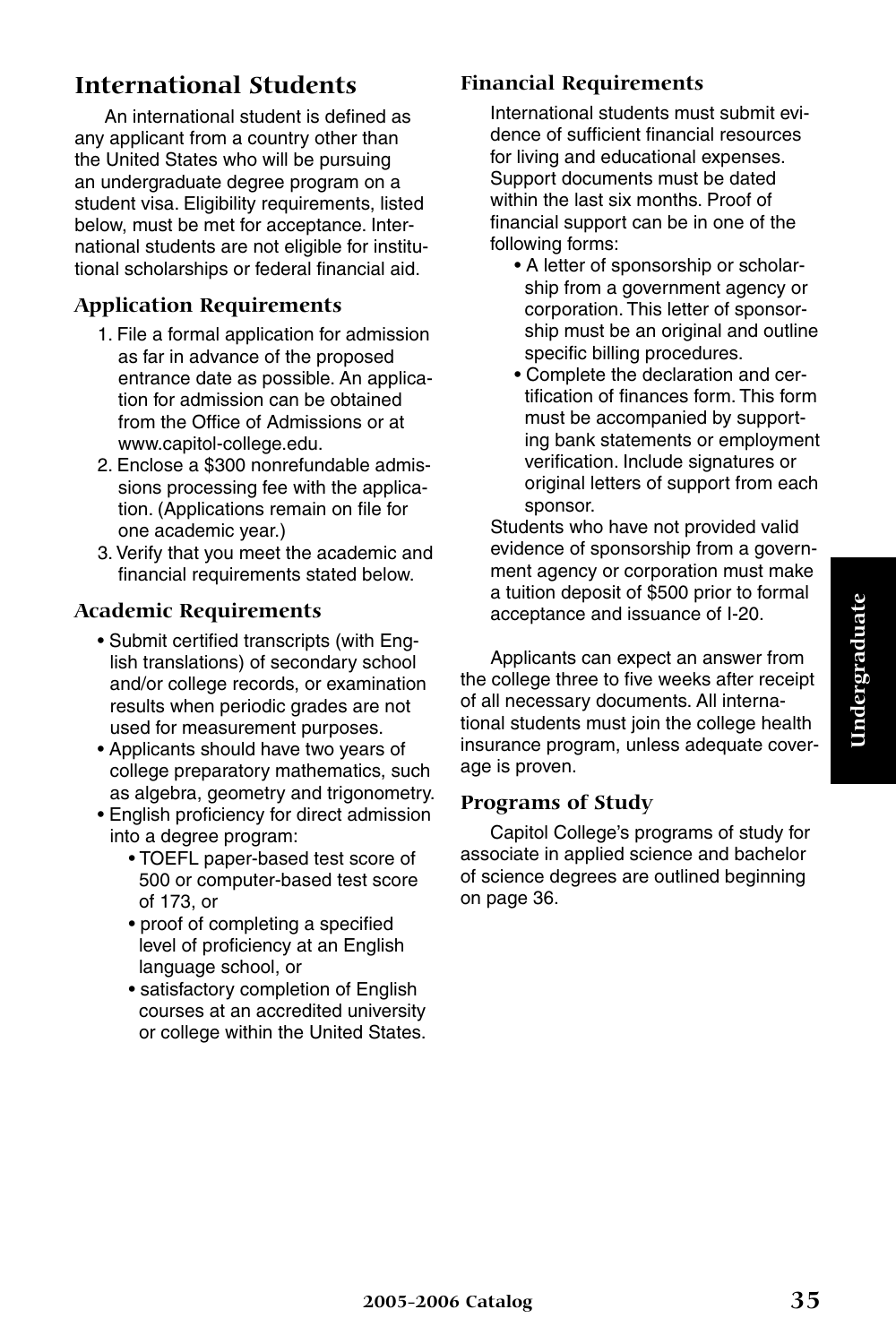## **Undergraduate Programs of Study**

## **Astronautical Engineering**

The astronautical engineering (AE) program is structured to prepare students for engineering careers the space industry, primarily with NASA Goddard Space Flight Center. Students learn to work as mission specialists with an engineering understanding of the spacecraft, terrestrial systems and space-based platforms required to support a mission; create software applications that can be integrated into space operations to support missions; and design electrical and electronic systems for space mission applications. AE majors study the fundamentals of space operations and technology, flight dynamics and spacecraft design, as well as earth science and NASA missions devoted to the study of the planet. All engineering majors must take courses in humanities and social science to broaden their understanding of professional and ethical responsibilities and the impact of their engineering solutions in a global context. All students complete a capstone course in which they propose, design, test and deliver a space operations or hardware project that meets specifications.

## *Course Requirements* **Bachelor of Science 133/134 Credits**

| Course      |                                          | Credits |
|-------------|------------------------------------------|---------|
|             | 7 Credits<br><b>Computer Sciences</b>    |         |
| CS-130      | <b>Computer Science Fundamentals I</b>   | 4       |
| CS-230      | Computer Science Fundamentals II         | 3       |
| Engineering | 42 Credits                               |         |
| AE-150      | Introduction to Space                    | 3       |
| AE-311      | <b>Spacecraft Systems</b>                | 3       |
| AE-351      | <b>Dynamics of Aerospace Systems</b>     | 3       |
| AE-361      | Remote Sensing                           | 3       |
| AE-401      | <b>Computational Dynamics</b>            | 3       |
| AE-454      | Spacecraft Dynamics and Control          | 3       |
| AE-455      | Satellite Communications                 | 3       |
| AE-458      | Senior Project in Space Science          | 3       |
| EE-309      | Circuit Design and Simulation            | 3       |
| EE-453      | Control I                                | 3       |
| EE-463      | Control II                               | 3       |
|             | Astronautical Engineering electives (3)* | 9       |

|               | <b>English Communications</b>          | 9 Credits  |                         |
|---------------|----------------------------------------|------------|-------------------------|
| EN-101        | <b>English Communications I</b>        |            | 3                       |
| EN-102        | <b>English Communications II</b>       |            | 3                       |
| <b>EN-408</b> | Writing Seminar in Technical           |            |                         |
|               | Research                               |            | 3                       |
|               |                                        |            |                         |
|               | Humanities and Social Sciences         | 19 Credits |                         |
|               | FS-100 Freshman Seminar                |            | 1                       |
|               | HU-331 or HU-332 Arts and Ideas        |            | 3                       |
| SS-351        | <b>Fthics</b>                          |            | 3                       |
|               | Humanities electives (2)*              |            | 6                       |
|               | Social Sciences electives (2)*         |            | 6                       |
|               |                                        |            |                         |
|               | Mathematics and Sciences               | 36 Credits |                         |
| CH-120        | Chemistry                              |            | 3                       |
| MA-261        | Calculus I                             |            | 4                       |
| MA-262        | Calculus II                            |            | 4                       |
| MA-263        | Calculus III                           |            | 4                       |
| MA-340        | <b>Ordinary Differential Equations</b> |            | 3                       |
| MA-360        | Laplace and Fourier Analysis           |            | 3                       |
| PH-261        | <b>Engineering Physics I</b>           |            | 4                       |
| PH-262        | <b>Engineering Physics II</b>          |            | 4                       |
| PH-263        | <b>Engineering Physics III</b>         |            | 4                       |
| PH-281        | Thermodynamics                         |            | 3                       |
|               |                                        |            |                         |
|               | <b>Technical Courses</b>               | 21 Credits |                         |
| EE-159        | Circuit Theory                         |            | 4                       |
| EL-200        | <b>Electronic Devices and Circuits</b> |            | 4                       |
| EL-204        | <b>Digital Electronics</b>             |            | 3                       |
| EL-250        | <b>Advanced Analog Circuits</b>        |            | $\overline{\mathbf{A}}$ |
| EL-261        | Introduction to Communications         |            |                         |
|               | <b>Circuits and Systems</b>            |            | 3                       |
| EL-262        | Microprocessors and Microassembly      |            | 3                       |
|               |                                        |            |                         |

\*See appropriate department for approved list.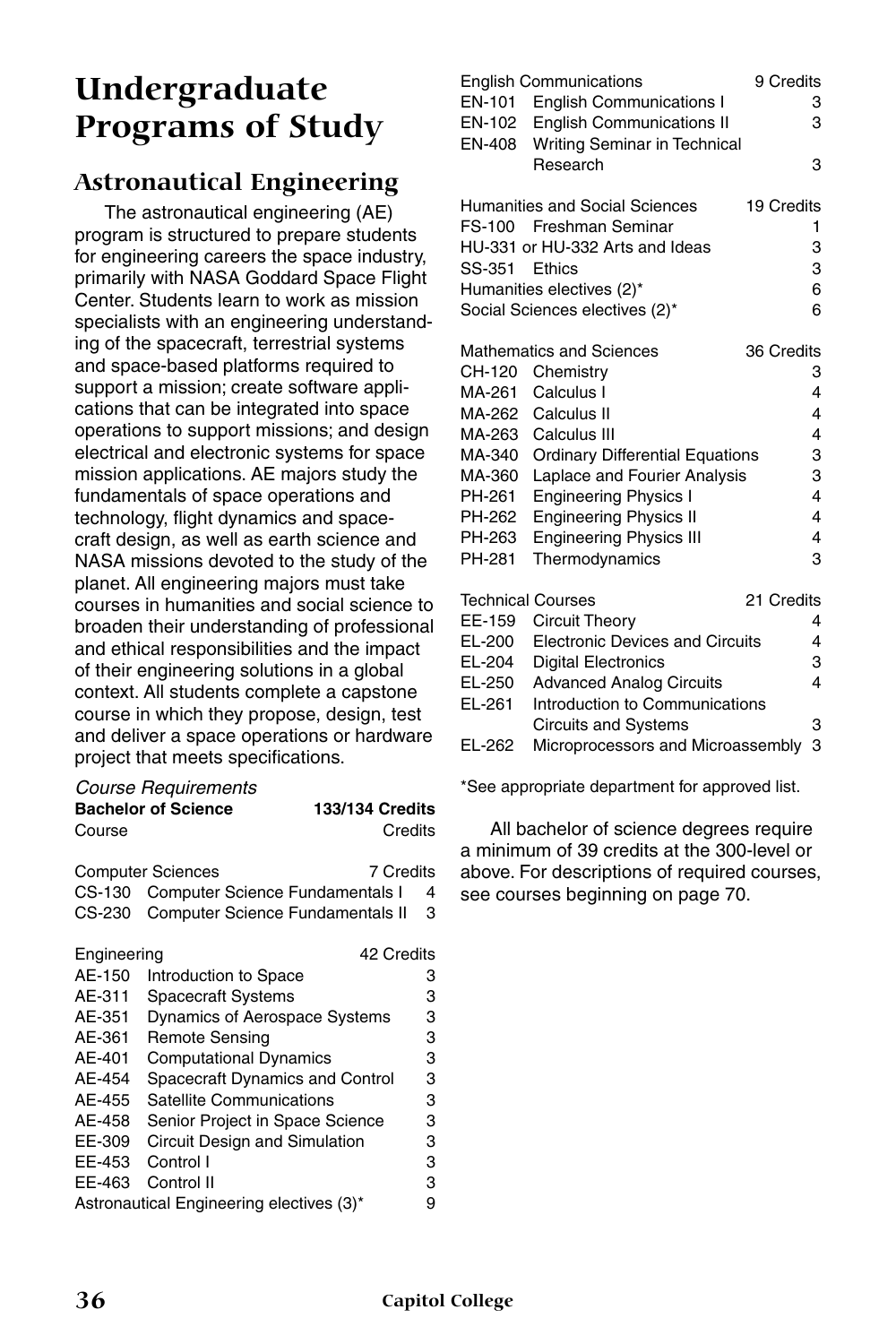## **Business Administration**

A major objective of the business administration (BA) curriculum is to provide students with the ability to integrate business, analytical and decision-making skills in a culturally, politically, socially and demographically diverse environment. Graduates will bring to the job market the ability to effectively apply the acquired skills and knowledge (theory, tools and models) to everyday work situations of current or future employers. The goals of the program are to give students an understanding of how for-profit and nonprofit organizations function effectively and efficiently. Students will gain a clear picture of how the functional business areas work together to make a successful organization. The required courses build a solid business foundation that include management, marketing, accounting, finance, information technology and human resource management. The combined required and elective courses provide the type of education that is highly in demand in the job market.

#### *Course Requirements* **Bachelor of Science 120/121 Credits** Course Credits

|         | <b>Business Administration</b>       | 30 Credits |   |
|---------|--------------------------------------|------------|---|
| BA-270  | <b>Financial Accounting I</b>        |            | 3 |
| BA-271  | <b>Financial Accounting II</b>       |            | 3 |
| BA-280  | Macroeconomics                       |            | 3 |
| BA-281  | Microeconomics                       |            | 3 |
| BA-300  | <b>Business Communications</b>       |            | 3 |
| MIT-276 | <b>Marketing Principles</b>          |            | 3 |
| MIT-378 | <b>Legal Environment of Business</b> |            | 3 |
| MIT-386 | Organizational Theory and Behavior   |            | 3 |
| MIT-458 | Senior Project                       |            | 3 |
| MIT-483 | Problems Seminar in MIT              |            | 3 |
|         |                                      |            |   |
|         | <b>Business Fundamentals</b>         | 21 Credits |   |
| MIT-173 | <b>Business Fundamentals</b>         |            | 3 |
| MIT-278 | <b>Principles of Management</b>      |            | 3 |
| MIT-283 | <b>Managerial Accounting</b>         |            | 3 |
|         |                                      |            |   |
| MIT-372 | <b>Financial Management</b>          |            | 3 |
| MIT-375 | Human Resource Management            |            | 3 |
| MIT-384 | <b>Production and Operations</b>     |            |   |
|         | Management                           |            | 3 |
| SS-351  | Ethics                               |            | З |

|                          | <b>English Communications</b>              | 9 Credits  |    |
|--------------------------|--------------------------------------------|------------|----|
|                          | EN-101 English Communications I            |            | 3  |
|                          | EN-102 English Communications II           |            | 3  |
|                          | EN-408 Writing Seminar in Technical        |            |    |
|                          | Research                                   |            | 3  |
| <b>General Electives</b> |                                            | 15 Credits |    |
|                          | General electives (5)*                     |            | 15 |
|                          | Humanities and Social Sciences             | 16 Credits |    |
|                          | FS-100 Freshman Seminar                    |            | 1  |
|                          | HU-331 or HU-332 Arts and Ideas            |            | 3  |
|                          | Humanities electives (2)*                  |            | 6  |
|                          | Social Sciences electives (2)*             |            | 6  |
|                          | <b>Information Technology</b>              | 12 Credits |    |
| CS-220                   | Database Management                        |            | 3  |
|                          | CT-115 Introduction to Programming         |            | 3  |
|                          | MIT-362 Information Systems for Managers   |            | 3  |
|                          | SE-321 Human-Computer Interaction          |            | 3  |
|                          | <b>Mathematics and Sciences</b>            | 12 Credits |    |
|                          | MA-110 College Math with Business          |            |    |
|                          | Applications                               |            | 3  |
|                          | MA-128 Introduction to Statistics          |            | 3  |
|                          | MA-210 Calculus with Business Applications |            | 3  |
| Science elective         |                                            |            | 3  |
|                          | Telecommunications                         | 6 Credits  |    |
|                          | TC-110 Introduction to Telecommunications  |            | 3  |
|                          | TM-330 Business Telecommunications         |            | 3  |

\* Any course may be taken to satisfy the general elective requirement.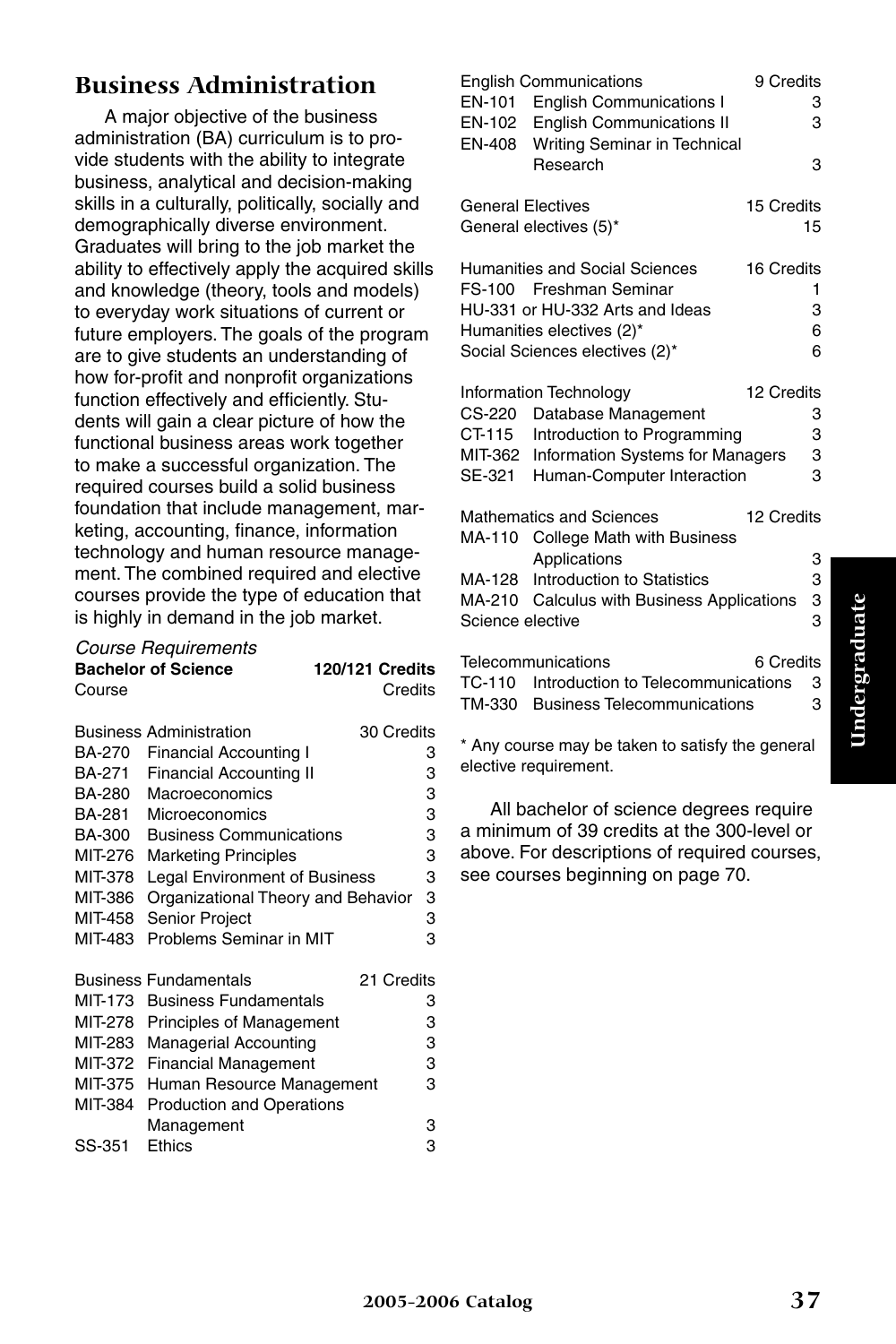## **Computer Engineering**

The computer engineering (CE) program is structured to teach students to design and program computers and computer-based systems, including the latest embedded technology. Students are trained to analyze and determine the needs of a system and apply engineering principles to create hardware and software solutions. The main objective of the program is to produce practical design engineers. CE majors study digital systems, computer organization and architecture, software design and testing, operating systems and programming languages, micro-controller systems, and the latest programmable chip technology. All engineering majors must take courses in humanities and social science to broaden their understanding of professional and ethical responsibilities and the impact of their engineering solutions in a global context. All students complete a capstone course in which they propose, design, build, test and deliver a computer-based system.

| <b>Course Requirements</b> |                        |
|----------------------------|------------------------|
| <b>Bachelor of Science</b> | <b>130/131 Credits</b> |
| Course                     | Credits                |

|             | Computers and Programming<br>19 Credits |   |
|-------------|-----------------------------------------|---|
| CS-130      | <b>Computer Science Fundamentals I</b>  | 4 |
| CS-220      | Database Management                     | 3 |
| CS-230      | <b>Computer Science Fundamentals II</b> | 3 |
| CS-418      | <b>Operating Systems</b>                | 3 |
| CT-152      | Introduction to Unix                    | 3 |
| EE-458      | <b>Senior Project</b>                   | 3 |
| Engineering | 33 Credits                              |   |
| EE-304      | Digital Design I                        | 3 |
| EE-354      | Digital Design II                       | 3 |
| EE-362      | Microcontroller System Design           | 3 |
| EE-364      | <b>Computer Architecture</b>            | 3 |

| EE-404 Large-Scale Digital Design      | з  |
|----------------------------------------|----|
| EE-452 Advanced Microcontroller System |    |
| Desian                                 | З  |
| EL-452 Automated Test Systems          | З  |
| Computer or Engineering electives (4)* | 12 |

|        | <b>English Communications</b>          | 9 Credits  |
|--------|----------------------------------------|------------|
|        | EN-101 English Communications I        | 3          |
|        | EN-102 English Communications II       | 3          |
|        | EN-408 Writing Seminar in              |            |
|        | <b>Technical Research</b>              | 3          |
|        | Humanities and Social Sciences         | 19 Credits |
|        | FS-100 Freshman Seminar                | 1          |
|        | HU-331 or HU-332 Arts and Ideas        | 3          |
| SS-351 | <b>Fthics</b>                          | 3          |
|        | Humanities electives (2)*              | 6          |
|        | Social Science elective (2)*           | 6          |
|        | <b>Mathematics and Sciences</b>        | 37 Credits |
|        | CH-120 Chemistry                       | 3          |
|        | MA-124 Discrete Mathematics            | 3          |
|        | MA-261 Calculus I                      | 4          |
|        | MA-262 Calculus II                     | 4          |
|        | MA-330 Linear Algebra                  | 3          |
|        | MA-340 Ordinary Differential Equations | 3          |
|        | MA-345 Probability and Statistics      |            |
|        | for Engineers                          | 3          |
|        | MA-355 Numerical Analysis              | 3          |
| PH-261 | <b>Engineering Physics I</b>           | 4          |
| PH-262 | <b>Engineering Physics II</b>          | 4          |
|        | Physics or science elective            | 3          |
|        | <b>Technical Courses</b>               | 14 Credits |
|        | EE-159 Circuit Theory                  | 4          |
|        |                                        |            |

| EE-159 Circuit Theory                      |   |
|--------------------------------------------|---|
| EL-200 Electronic Devices and Circuits     | 4 |
| EL-204 Digital Electronics                 | з |
| EL-262 Microprocessors and Microassembly 3 |   |

\* See appropriate department for approved list.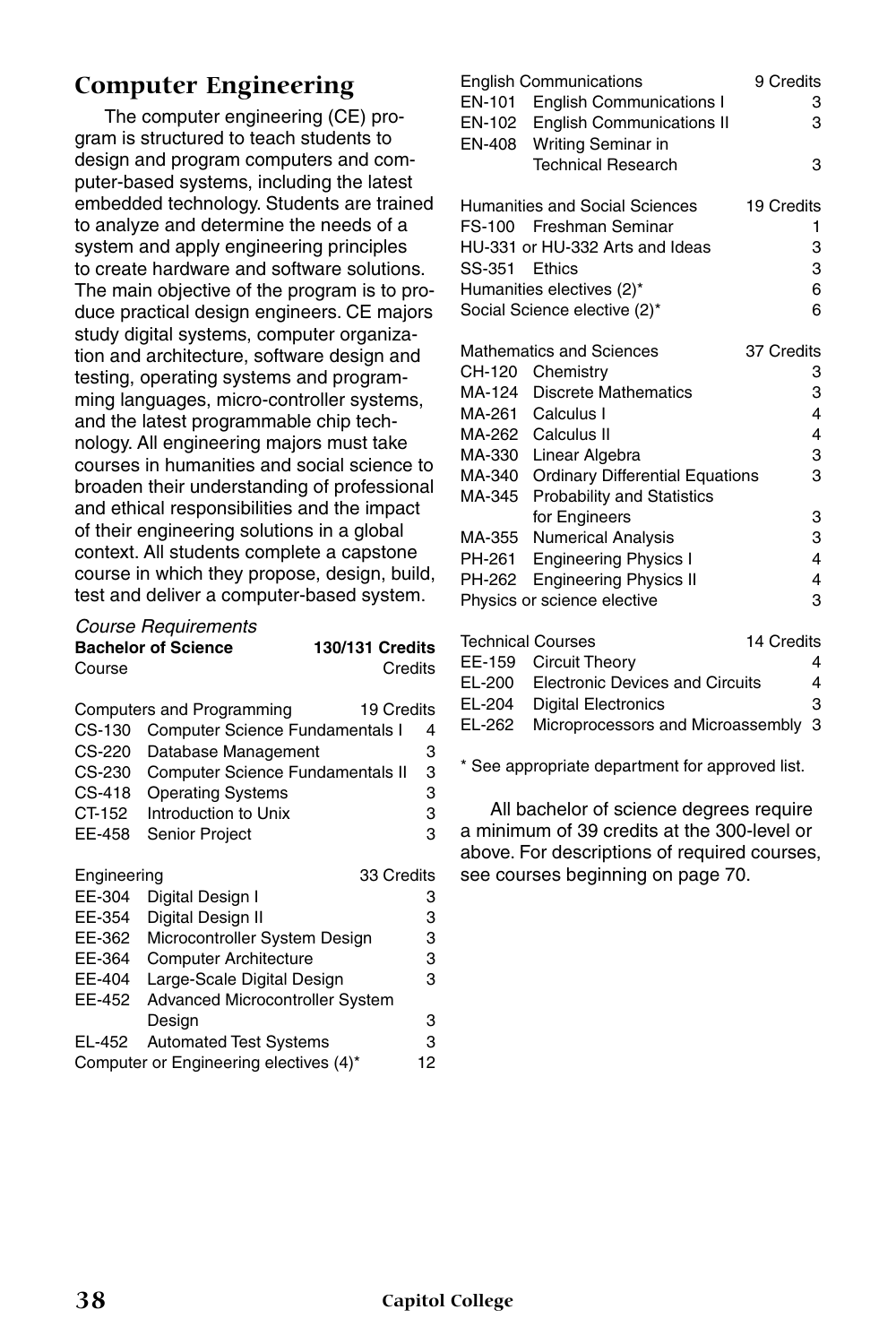## **Computer Engineering Technology**

The Computer Engineering Technology (CET) program is structured to teach students to work at the interface between hardware and software linking digital technology to computer applications. Students are trained to work in a wide range of technical jobs in the information technology industry. The main objective of the program is to produce technologists who support industry in areas ranging from telecommunications and manufacturing to computer programming. CET majors study software design and testing, operating systems programming languages, computer graphics, digital systems, computer organization and architecture, micro-controller systems, and the latest programmable chip technology. All bachelor of science students complete a capstone course in which they propose, design, build, test and deliver a computerbased system.

#### **Associate in Applied Science Degree**

The AAS degree program is designed to prepare graduates to work in technical positions of the computer technology industry. The program also provides further education for people who seek to broaden their base of knowledge and update their skills.

#### **Bachelor of Science Degree**

The BS degree program is designed to educate students for computer technology fields by providing a comprehensive understanding of computers. Academic instruction is augmented by requiring students to design and write programs, and through carefully planned laboratory exercises during which students build, interconnect, test, service and operate computer devices and systems.

*Course Requirements* **Associate in Applied Science 64/65 Credits** Course **Course** Credits English Communications 6 Credits EN-101 English Communications I 3 EN-102 English Communications II 3 Humanities and Social Sciences 7 Credits FS-100 Freshman Seminar 1 History/Humanities/Philosophy elective (1)\* 3 Social Sciences elective  $(1)^*$  3 Mathematics and Sciences 20 Credits MA-114 Algebra and Trigonometry 4 MA-124 Discrete Mathematics 3 MA-128 Introduction to Statistics 3 MA-261 Calculus I 4 PH-201 General Physics I 3 PH-202 General Physics II 3 Technical Courses 32 Credits CS-130 Computer Science Fundamentals I 4 CS-220 Database Management 3 CS-230 Computer Science Fundamentals II 3 CT-115 Introduction to Programming 3 CT-152 Introduction to Unix 3<br>EL-100 Introductory DC/AC Circuits 3 EL-100 Introductory DC/AC Circuits EL-200 Electronic Devices and Circuits 4 EL-204 Digital Electronics<br>EL-262 Microprocessors/Microassembly 3

- EL-262 Microprocessors/Microassembly 3
- TC-110 Introduction to Telecommunications 3

## Undergraduate **Undergraduate**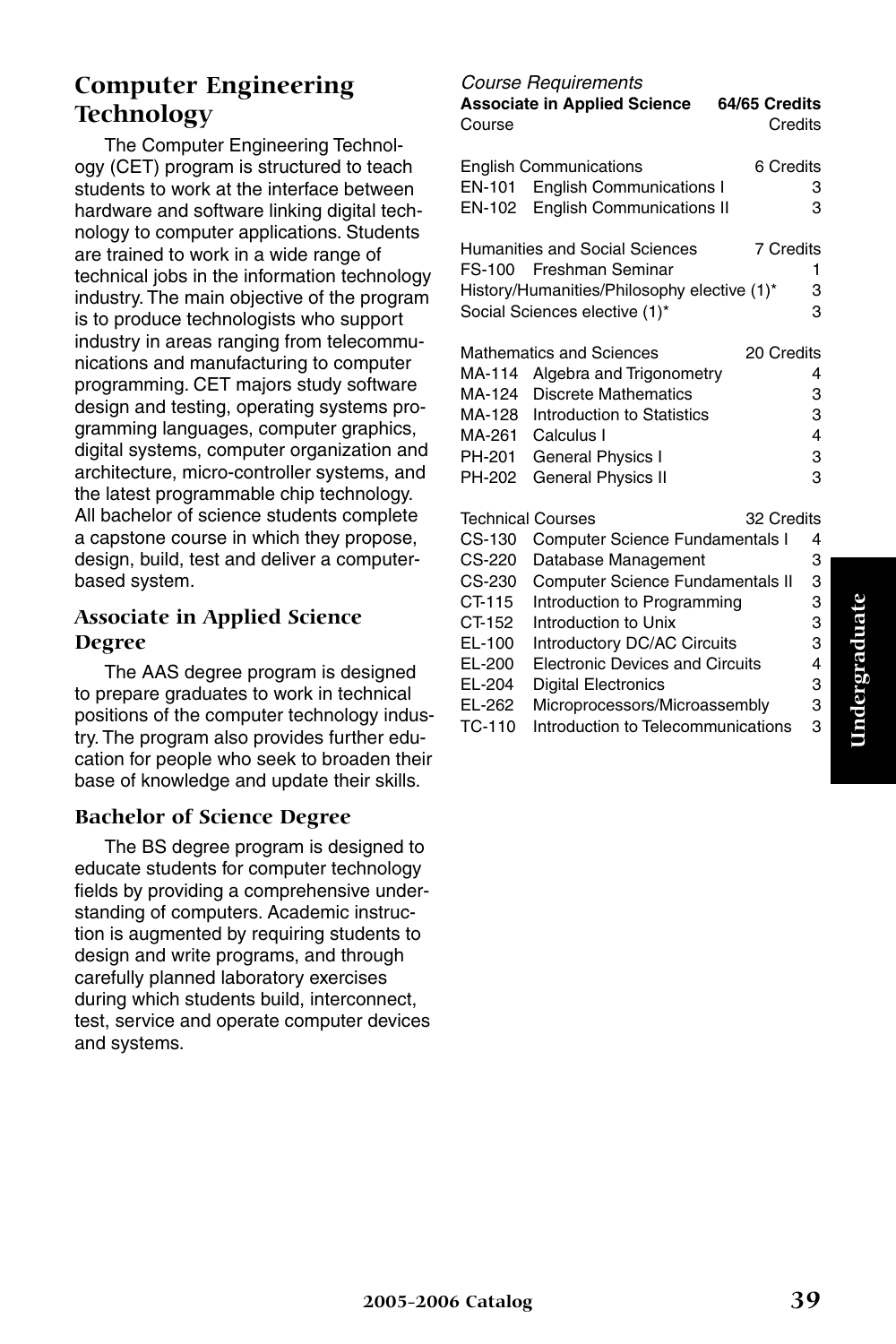|                          | <b>Course Requirements</b>                    |                 |
|--------------------------|-----------------------------------------------|-----------------|
|                          | <b>Bachelor of Science</b>                    | 131/132 Credits |
|                          | All requirements for the associate in applied |                 |
|                          | science degree, plus the following:           |                 |
| Course                   |                                               | Credits         |
|                          | <b>English Communications</b>                 | 3 Credits       |
| EN-408                   | Writing Seminar in                            |                 |
|                          | <b>Technical Research</b>                     | 3               |
|                          | <b>Humanities and Social Sciences</b>         | 12 Credits      |
|                          | HU-331 or HU-332 Arts and Ideas               | 3               |
| SS-351                   | Ethics                                        | 3               |
|                          | History/Humanities/Philosophy elective (1)*   | 3               |
|                          | Social Science elective (1)*                  | 3               |
|                          | <b>Mathematics and Sciences</b>               | 13 Credits      |
| CH-120                   | Chemistry                                     | 3               |
|                          | MA-262 Calculus II                            | 4               |
|                          | MA-330 Linear Algebra                         | 3               |
|                          | MA-355 Numerical Analysis                     | 3               |
| <b>Technical Courses</b> |                                               | 39 Credits      |
| CS-418                   | <b>Operating Systems</b>                      | 3               |
| CS-432                   | <b>Computer Graphics</b>                      | 3               |
| CT-240                   | Network Routers and Switches                  | 3               |
| EE-304                   | Digital Design I                              | 3               |
| EE-354                   | Digital Design II                             | 3               |
| EE-362                   | Microcontroller System Design                 | 3               |
| EL-452                   | <b>Automated Test Systems</b>                 | 3               |
| SE-301                   | Software Engineering I                        | 3               |
| SE-458                   | <b>Senior Project</b>                         | 3               |
|                          | Technical elective (1)                        | 3               |
|                          | Technical elective (1) (2xx or above)         | 3               |
|                          | Technical electives (2) (3xx or above)        | 6               |

\* See appropriate department for approved list.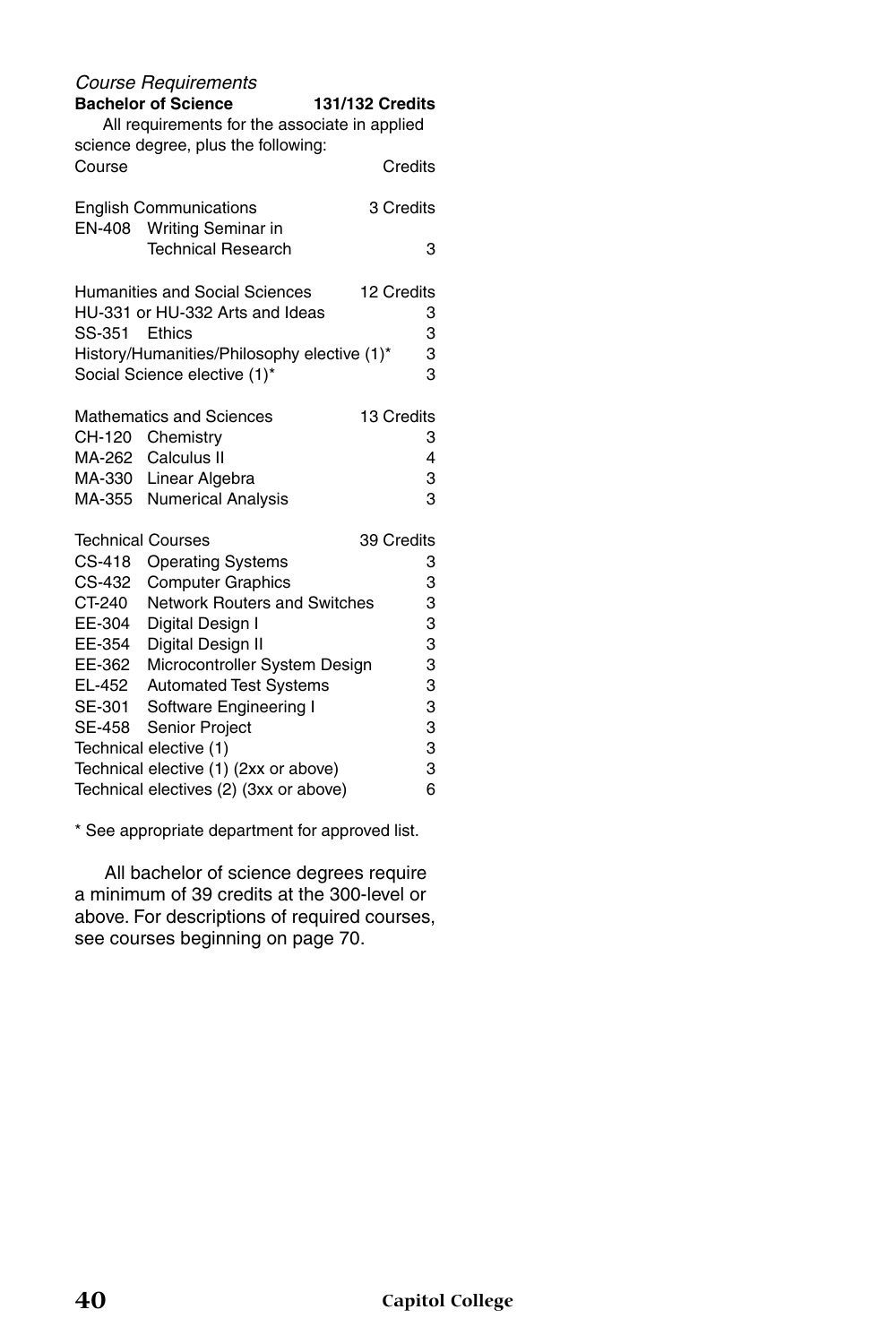## **Computer Science**

The computer science (CS) program is structured to teach students to design and program computers and computer-based systems to meet the needs of all areas of society. Students are trained to work in a wide variety of careers in the computer field, from software programming to system design to network security and administration. The main objective of the program is to encourage critical thinking and thoughtful ethical behavior and to foster professional programming practices and promote sound planning and design techniques. CS majors study programming languages, computational science, algorithms and complexity, the architecture and organization of computers, software engineering, humancomputer interaction, intelligent systems, computer graphics, net-centric computing, information management, and the social and professional issues associated with the practice of computer science. All students complete a capstone course in which they propose, design, build, test and deliver a computer-based system.

#### *Course Requirements*

| Course    | <b>OUGIUL TRYGGIULIUIIU</b><br><b>Bachelor of Science</b> | 126/127 Credits<br>Credits |
|-----------|-----------------------------------------------------------|----------------------------|
|           | <b>English Communications</b>                             | 9 Credits                  |
| EN-101    | <b>English Communications I</b>                           | 3                          |
| EN-102    | <b>English Communications II</b>                          | 3                          |
| EN-408    | Writing Seminar in                                        |                            |
|           | <b>Technical Research</b>                                 | 3                          |
| Computers |                                                           | 40 Credits                 |
| CS-130    | <b>Computer Science Fundamentals I</b>                    | 4                          |
| CS-220    | Database Management                                       | 3                          |
| CS-230    | <b>Computer Science Fundamentals II</b>                   | 3                          |
| CS-310    | <b>Computer Algorithms</b>                                | 3                          |
| CS-316    | <b>Intelligent Systems</b>                                | 3                          |
| CS-325    | <b>Advanced Data Structures</b>                           | 3                          |
| CS-418    | <b>Operating Systems</b>                                  | 3                          |
| CT-115    | Introduction to Programming*                              | 3                          |
|           |                                                           |                            |

#### CT-152 Introduction to Unix 3 CT-251 Intermediate Java Programming 3

NS-352 Unix Administration and Security 3 NS-401 Network Security Theory and

Algorithms 3<br>Senior Project 3 SE-458 Senior Project

|        | <b>Computer Science Electives</b>             | 12 Credits |
|--------|-----------------------------------------------|------------|
|        | Computer Science electives (4)**              | 12         |
|        | Humanities and Social Sciences                | 31 Credits |
|        | FS-100 Freshman Seminar                       |            |
|        | HU-331 or HU-332 Arts and Ideas               | 3          |
|        | SS-272 Group Dynamics                         | 3          |
| SS-351 | Ethics                                        | 3          |
|        | History/Humanities/Philosophy elective (2)*** | 6          |
|        | Social Science elective (1)***                | 3          |
|        | Social Science/Management elective (1)***     | 3          |
|        |                                               |            |
|        | Mathematics and Sciences                      | 29 Credits |
| CH-120 | Chemistry                                     | 3          |
| EL-100 | <b>Introductory DC/AC Circuits</b>            | 3          |
| MA-124 | <b>Discrete Mathematics</b>                   | 3          |
| MA-128 | Introduction to Statistics                    | З          |
| MA-261 | Calculus I                                    | 4          |
|        | MA-262 Calculus II                            | 4          |
| PH-201 | General Physics I                             | 3          |
| PH-202 | <b>General Physics II</b>                     | 3          |

|                          | Software Engineering                 | 6 Credits |   |
|--------------------------|--------------------------------------|-----------|---|
| SE-301                   | Software Engineering I               |           | з |
|                          | SE-321 Human-Computer Interaction    |           | 3 |
| <b>Technical Courses</b> |                                      | 9 Credits |   |
| EL-204                   | <b>Digital Electronics</b>           |           | з |
|                          | EL-262 Microprocessors/Microassembly |           | 3 |
| TC-110                   | Introduction to Telecommunications   |           | 3 |
|                          |                                      |           |   |

Math elective\*\*\*\* 3

\* Students who validate CT-115 or who place into Calculus I may replace this course with any technical course not already required for the CS degree.

\*\* Students who do not test into Calculus I may use MA-114 here. CT-240 is recommended for students interested in additional networking courses. CT-102 and CS-356 are recommended for students interested in constructing websites with dynamic webpages. CS-432 is recommended for students interested in taking CS-513 in the MSCS program.

\*\*\* See appropriate department for approved list. \*\*\*\* MA-330, MA-340, or MA-355. MA-330 is required for CS-432, which may be taken as a computer science elective.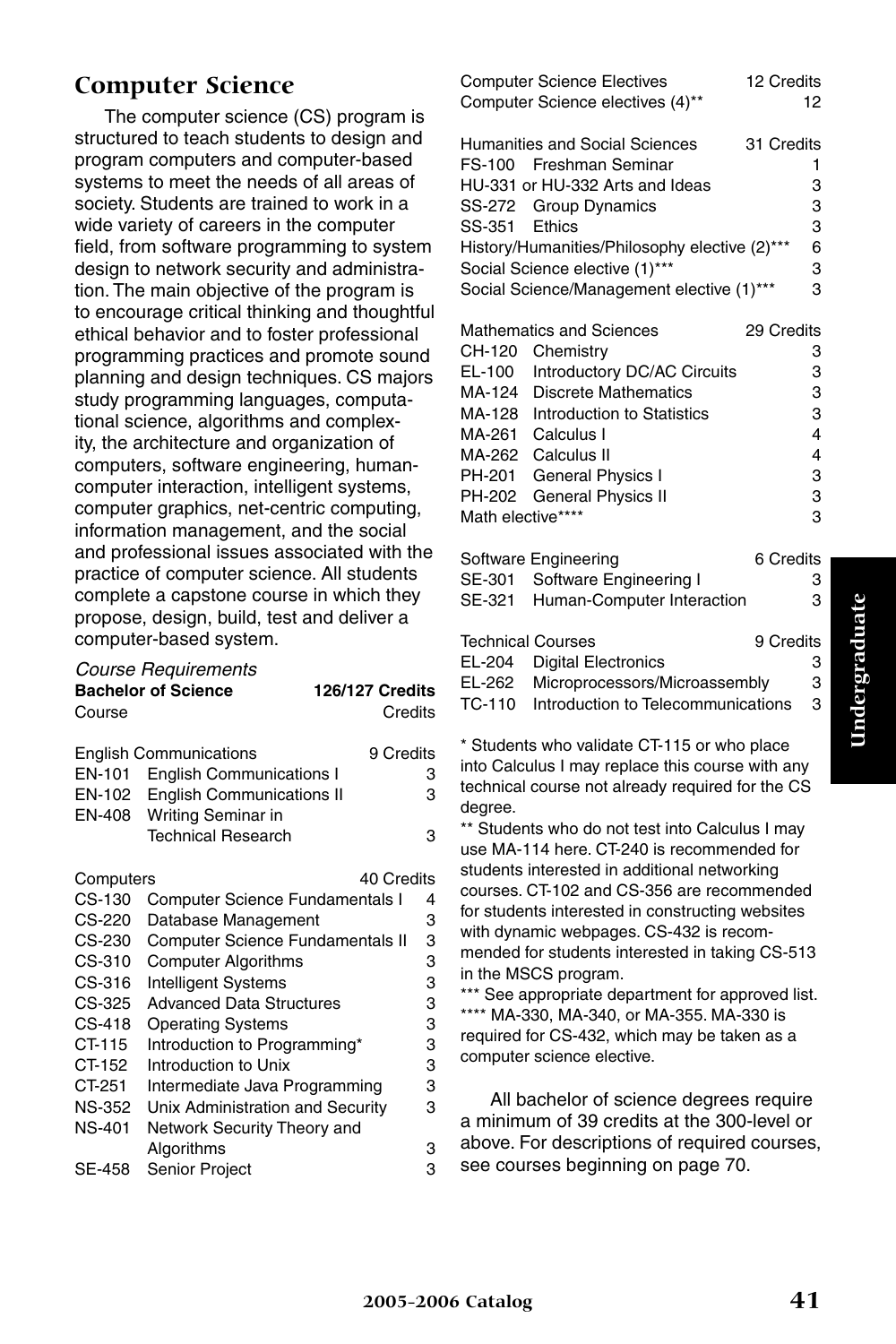## **Electrical Engineering**

The electrical engineering (EE) program is structured to teach students a blend of theory and practice directed at engineering design, rather than research. The main objective of the program is to produce practical design engineers. Students start in the program with basic circuit theory with laboratory projects that provides them a practical background. The students are then taught to use increasingly sophisticated design and testing techniques to conduct experiments, and interpret data. As student progress through the program they are taught more theoretical methods of circuit modeling and computer-aided circuit simulation tools that enables them to design, build, test and analyze sophisticated circuits and systems. There are elective courses that allow for specialization in communications systems, micro-controller system design, signals and systems, digital signal processing, microwave engineering, VHDL and telecommunications. All engineering majors must take courses in humanities and social science to broaden their understanding of professional and ethical responsibilities and the impact of their engineering solutions in a global context. All students complete a capstone course in which they propose, design, build, test, analyze and deliver a working prototype circuit to meet engineering standards and realistic constraints.

| Course                         | <b>Course Requirements</b><br><b>Bachelor of Science</b> | <b>137/138 Credits</b> | Credits    |
|--------------------------------|----------------------------------------------------------|------------------------|------------|
|                                | <b>Electrical Engineering</b>                            |                        | 51 Credits |
| EE-304                         | Digital Design I                                         |                        | 3          |
| EE-309                         | Circuit Design and Simulation                            |                        | 3          |
| EE-362                         | Microcontroller System Design                            |                        | 3          |
| EE-401                         | Introduction to Communication                            |                        |            |
|                                | Theory                                                   |                        | 3          |
| EE-406                         | <b>Signals and Systems</b>                               |                        | 3          |
| EE-409                         | <b>Network Analysis and Synthesis</b>                    |                        | 3          |
| EE-419                         | Electrostatics                                           |                        | 3          |
| EE-451                         | <b>Advanced Communication Theory</b>                     |                        | 3          |
| EE-453                         | Control I                                                |                        | 3          |
| EE-456                         | Digital Signal Processing                                |                        | 3          |
| EE-458                         | <b>Senior Project</b>                                    |                        | 3          |
| EE-459                         | Electromagnetic Field Theory                             |                        | 3          |
| EE-463                         | Control II                                               |                        | 3          |
| Computer elective (1)*         |                                                          |                        | 3          |
| 9<br>Engineering elective (3)* |                                                          |                        |            |

|                          | <b>English Communications</b>          | 9 Credits  |                         |
|--------------------------|----------------------------------------|------------|-------------------------|
| EN-101                   | <b>English Communications I</b>        |            | 3                       |
| EN-102                   | <b>English Communications II</b>       |            | 3                       |
| EN-408                   | Writing Seminar in                     |            |                         |
|                          | <b>Technical Research</b>              |            | 3                       |
|                          |                                        |            |                         |
|                          | Humanities and Social Sciences         | 19 Credits |                         |
| FS-100                   | Freshman Seminar                       |            | 1                       |
|                          | HU-331 or HU-332 Arts and Ideas        |            | 3                       |
| SS-351                   | <b>Fthics</b>                          |            | 3                       |
|                          | Humanities electives (2)*              |            | 6                       |
|                          | Social Science electives (2)*          |            | 6                       |
|                          |                                        |            |                         |
|                          | <b>Mathematics and Sciences</b>        | 38 Credits |                         |
| CH-120                   | Chemistry                              |            | 3                       |
| MA-261                   | Calculus I                             |            | 4                       |
| MA-262                   | Calculus II                            |            | 4                       |
| MA-330                   | Linear Algebra                         |            | 3                       |
| MA-340                   | <b>Ordinary Differential Equations</b> |            | 3                       |
| MA-345                   | <b>Probability and Statistics</b>      |            |                         |
|                          | for Engineers                          |            | 3                       |
| MA-360                   | Laplace and Fourier Analysis           |            | 3                       |
| PH-261                   | <b>Engineering Physics I</b>           |            | $\overline{\mathbf{4}}$ |
| PH-262                   | <b>Engineering Physics II</b>          |            | 4                       |
| PH-263                   | <b>Engineering Physics III</b>         |            | 4                       |
| PH-281                   | Thermodynamics                         |            | 3                       |
|                          |                                        |            |                         |
| <b>Technical Courses</b> |                                        | 21 Credits |                         |
| EE-159                   | Circuit Theory                         |            | 4                       |
| EL-200                   | <b>Electronic Devices and Circuits</b> |            | 4                       |
| EL-204                   | <b>Digital Electronics</b>             |            | 3                       |
| EL-250                   | <b>Advanced Analog Circuits</b>        |            | 4                       |
| EL-261                   | Introduction to Communications         |            |                         |
|                          | <b>Circuits and Systems</b>            |            | 3                       |
| EL-262                   | Microprocessors and Microassembly      |            | 3                       |
|                          |                                        |            |                         |

\* See appropriate department for approved list.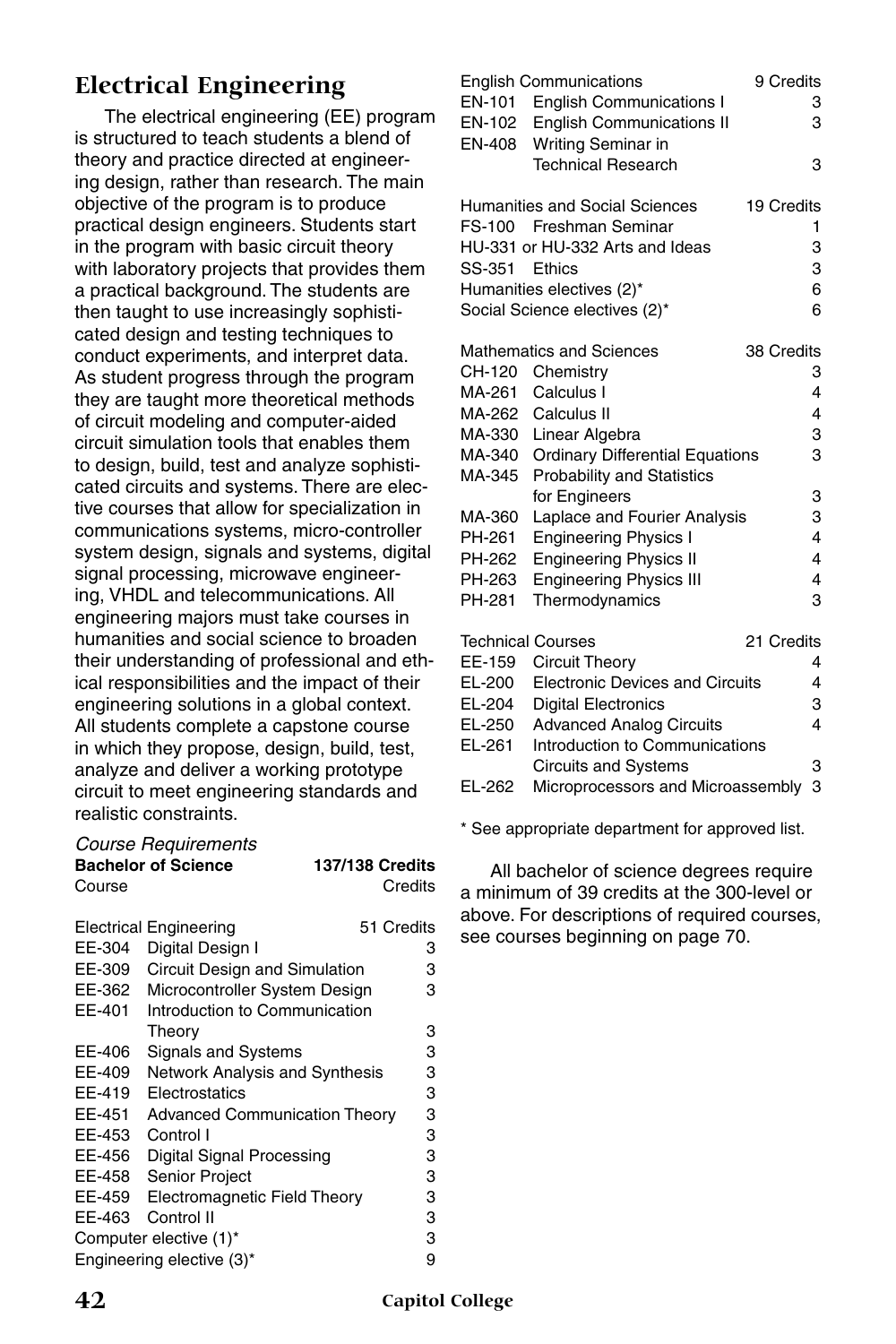## **Electronics Engineering Technology**

The electronics engineering technology (EET) program is structured to teach students a basic foundation in electronics technology with a strong emphasis on laboratory work and further the students' knowledge with more advanced studies in theoretical analysis and design. Students are trained to work in a wide range of practical electronics jobs as well as do design and theory work in the electronics field. The main objective of the program is to produce technologists who support industry in areas ranging from circuit analysis to digital design to control and robotics. EET majors study circuit design and simulation, network analysis and synthesis, transmission lines, micro-system design and fiber-optic communications with options for specialization in areas such as communications, computer design, control theory, micro-controllers and telecommunications. All bachelor of science students complete a capstone course in which they propose, design, build, test and deliver a working electronic project.

#### **Associate in Applied Science Degree**

The AAS degree program is designed to provide students a basic foundation in electronics technology with a strong emphasis on laboratory work and to prepare graduates to work in technical positions of the electronics technology industry. Some theoretical courses are included to prepare students who are continuing with the bachelor's degree.

#### **Bachelor of Science Degree**

The BS degree program is designed to build on the AAS program with more advanced studies in theoretical analysis and design. Courses in design, modeling, and simulation provide students with the necessary background to do design work in the electronics field and to pursue continued studies in order to avoid technical obsolescence.

#### *Course Requirements*

| Course                                                                     | ouroo moquiromonio<br><b>Associate in Applied Science</b>                                                                                                              | 65/66 Credits<br>Credits            |
|----------------------------------------------------------------------------|------------------------------------------------------------------------------------------------------------------------------------------------------------------------|-------------------------------------|
| EN-101                                                                     | <b>English Communications</b><br><b>English Communications I</b><br>EN-102 English Communications II                                                                   | 6 Credits<br>3<br>3                 |
| FS-100                                                                     | <b>Humanities and Social Sciences</b><br>Freshman Seminar<br>Humanities elective (1)*<br>Social Science elective (1)*                                                  | <b>7 Credits</b><br>1<br>3<br>3     |
| MA-114<br>MA-261<br>MA-262<br>PH-201<br>PH-202                             | <b>Mathematics and Sciences</b><br>Algebra and Trigonometry<br>Calculus I<br>Calculus II <sup>**</sup><br>General Physics I<br><b>General Physics II</b>               | 18 Credits<br>4<br>4<br>4<br>3<br>3 |
| <b>Technical Courses</b><br>CT-115<br>EL-100<br>EL-150<br>EL-200<br>EL-204 | Introduction to Programming***<br>Introductory DC/AC Circuits<br><b>DC/AC Circuit Analysis</b><br><b>Electronic Devices and Circuits</b><br><b>Digital Electronics</b> | 35 Credits<br>3<br>3<br>3<br>4<br>3 |
| EL-212<br>EL-250<br>EL-255                                                 | <b>Transmission Lines</b><br><b>Advanced Analog Circuits</b><br><b>Control and Robotics</b>                                                                            | 3<br>4<br>3                         |
| EL-261<br>EL-262<br>Technical elective*                                    | Introduction to Communications<br><b>Circuits and Systems</b><br>Microprocessors/Microassembly                                                                         | 3<br>3<br>3                         |

\* See appropriate department for approved list. \*\* Students who intend to stop at the associate degree may replace Calculus II with another math course.

\*\*\* Students with some computer background should take CS-130.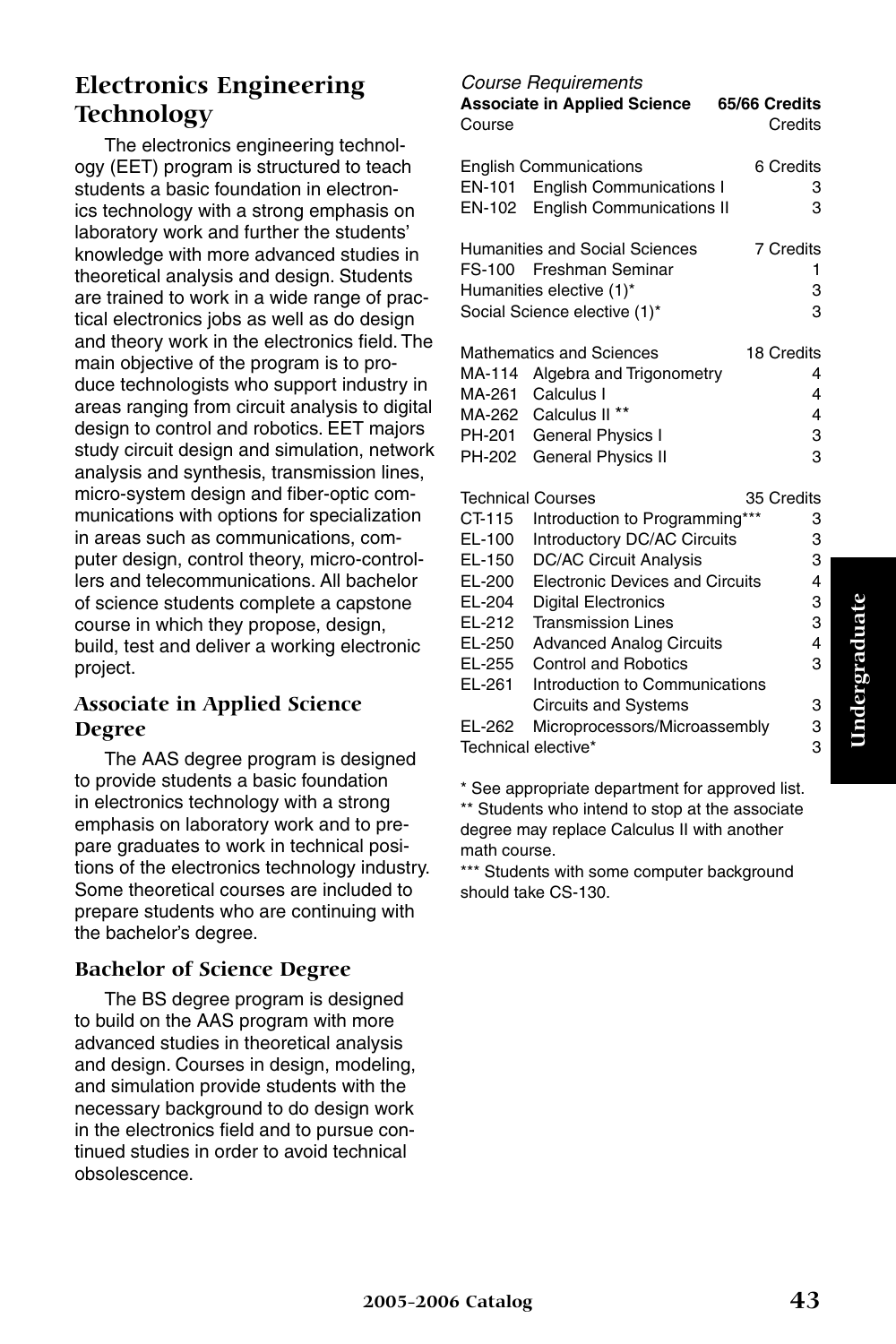|                          | <b>Course Requirements</b><br><b>Bachelor of Science</b><br>All requirements for the associate in applied<br>science degree, plus the following: | 131/132 Credits |  |
|--------------------------|--------------------------------------------------------------------------------------------------------------------------------------------------|-----------------|--|
| Course                   |                                                                                                                                                  | Credits         |  |
|                          | <b>English Communications</b>                                                                                                                    | 3 Credits       |  |
| EN-408                   | <b>Writing Seminar in</b><br><b>Technical Research</b>                                                                                           | 3               |  |
| <b>General Electives</b> |                                                                                                                                                  | 6 Credits       |  |
|                          | General electives (2)*                                                                                                                           | 6               |  |
|                          | <b>Humanities/Social Sciences</b>                                                                                                                | 12 Credits      |  |
|                          | HU-331 or HU-332 Arts and Ideas                                                                                                                  | 3               |  |
| SS-351                   | Ethics                                                                                                                                           | 3               |  |
|                          | Humanities elective (1)**                                                                                                                        | 3               |  |
|                          | Social Science elective (1)**                                                                                                                    | 3               |  |
|                          | <b>Mathematics and Sciences</b>                                                                                                                  | 9 Credits       |  |
|                          | CH-120 Chemistry                                                                                                                                 | 3               |  |
|                          | MA-340 Ordinary Differential Equations                                                                                                           | 3               |  |
| MA-360                   | Laplace and Fourier Analysis                                                                                                                     | 3               |  |
|                          | Technical Courses                                                                                                                                | 39 Credits      |  |
| EE-304                   | Digital Design I                                                                                                                                 | 3               |  |
| EL-307                   | Noise and Shielding                                                                                                                              | 3               |  |
| EE-309                   | Circuit Design and Simulation                                                                                                                    | 3               |  |
| EE-354                   | Digital Design II                                                                                                                                | 3               |  |
| EE-362                   | Microcontroller System Design                                                                                                                    | 3               |  |
| EE-409                   | Network Analysis and Synthesis                                                                                                                   | 3               |  |
| EE-453                   | Control I                                                                                                                                        | 3<br>3          |  |
| EE-458                   | <b>Senior Project</b>                                                                                                                            |                 |  |
| EL-301                   | <b>Advanced Communications</b>                                                                                                                   |                 |  |
| EL-452                   | <b>Circuits and Systems</b><br><b>Automated Test Systems</b>                                                                                     | 3<br>3          |  |
| OP-301                   | <b>Fiber Optic Communications</b>                                                                                                                | 3               |  |
|                          |                                                                                                                                                  | 3               |  |
|                          | Computer elective (1)**<br>3<br>Technical elective (1)**                                                                                         |                 |  |
|                          |                                                                                                                                                  |                 |  |

\* Any course may be taken to satisfy the general elective requirement.

\*\* See appropriate department for approved list.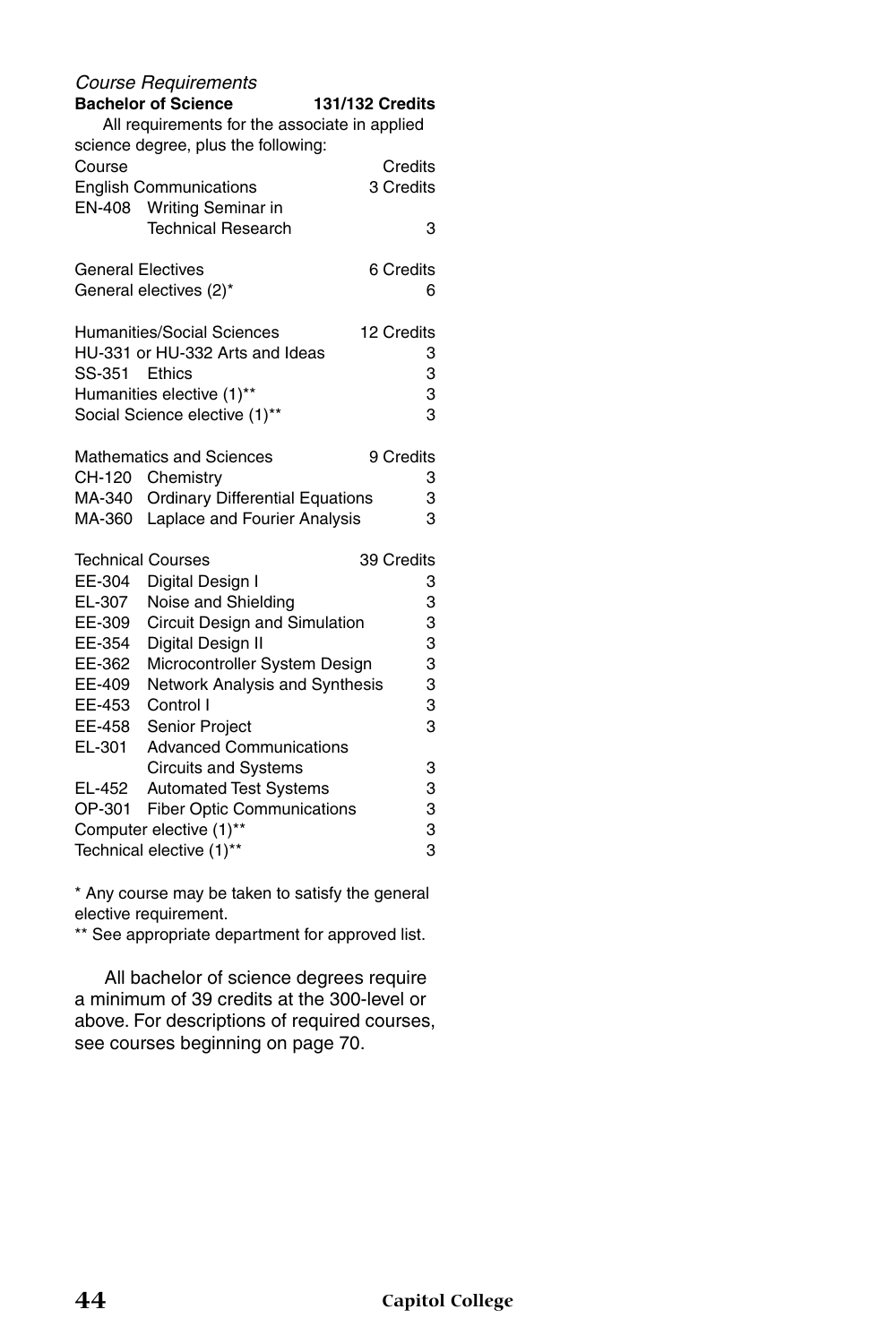## **Management of Information Technology**

The management of information technology (MIT) program is structured to prepare students for entry-level management positions in the information industry or in businesses that rely on the use of sophisticated information sources and tools. Students are trained to understand the demands of technical jobs and to facilitate from a managerial standpoint an effective and efficient working environment for employees. The main objective of the program is to produce systems thinkers with both management expertise and technical competence. MIT majors study principles of management, organizational behavior, production and operations management, business telecommunications analysis, marketing and personnel management with options for specialization in areas such as entrepreneurship, electronic commerce, computer programming, website design and administration, or liberal studies. All students complete a capstone course in which they propose, design, test and deliver a management project.

#### *Course Requirements*

|         | <b>Bachelor of Science</b>                      | <b>120/121 Credits</b> |   |
|---------|-------------------------------------------------|------------------------|---|
| Course  |                                                 | Credits                |   |
|         | <b>Business Foundations</b>                     | 36 Credits             |   |
|         | Substitution of courses allowed with permission |                        |   |
|         |                                                 |                        |   |
| BA-270  | <b>Financial Accounting I</b>                   |                        | з |
| BA-280  | Macroeconomics                                  |                        | 3 |
| MIT-173 | <b>Business Fundamentals</b>                    |                        | 3 |
| MIT-276 | <b>Marketing Principles</b>                     |                        | 3 |
| MIT-278 | <b>Principles of Management</b>                 |                        | 3 |
| MIT-372 | <b>Financial Management</b>                     |                        | 3 |
| MIT-375 | Human Resource Management                       |                        | 3 |
| MIT-378 | <b>Legal Environment of Business</b>            |                        | 3 |
| MIT-384 | <b>Production and Operations</b>                |                        |   |
|         | Management                                      |                        | 3 |
| MIT-386 | Organizational Theory and Behavior              |                        | 3 |
|         | or SS-272 Group Dynamics                        |                        |   |
|         | MIT-483 Problems Seminar in MIT                 |                        | з |
|         | MIT-458 Senior Project                          |                        | 3 |
|         |                                                 |                        |   |

| EN-408                   | <b>English Communications</b><br>9 Credits<br>EN-101 English Communications I<br>EN-102 English Communications II<br>Writing Seminar in | 3<br>3 |
|--------------------------|-----------------------------------------------------------------------------------------------------------------------------------------|--------|
|                          | <b>Technical Research</b>                                                                                                               | 3      |
| <b>General Electives</b> | 21 Credits<br>Must contain 12-credit option in any field.                                                                               |        |
|                          | General electives (7)*                                                                                                                  | 21     |
|                          | Humanities and Social Sciences<br>19 Credits                                                                                            |        |
|                          | FS-100 Freshman Seminar                                                                                                                 | 1      |
|                          | HU-331 or HU-332 Arts and Ideas                                                                                                         | 3      |
| SS-351 Ethics            |                                                                                                                                         | 3      |
|                          | History/Humanities/Philosophy electives (2)*                                                                                            | 6      |
|                          | Social Sciences electives (2)*                                                                                                          | 6      |
|                          | Information Technology<br>18 Credits                                                                                                    |        |
| CT-102                   | Introduction to Internet Applications                                                                                                   | 3      |
| CT-115                   | Introduction to Programming                                                                                                             | 3      |
| CT-152                   | Introduction to Unix                                                                                                                    | 3      |
|                          | MIT-208 Internet and Law                                                                                                                | 3      |
| MIT-362                  | <b>Information Systems for Managers</b>                                                                                                 | 3      |
| CT-352                   | <b>Unix Administration</b>                                                                                                              | 3      |
|                          | <b>Mathematics and Sciences</b><br>12 Credits                                                                                           |        |
|                          | MA-110 College Mathematics with Business                                                                                                |        |
| Applications             |                                                                                                                                         | 3      |
|                          | MA-128 Introduction to Statistics                                                                                                       | 3      |
|                          | MA-210 Calculus with Business Applications                                                                                              | 3      |
|                          | Science elective (1)*                                                                                                                   | 3      |
| $T - 1 - 2 - 4$          | والمناقص والمتعارض والمتعاري<br>0.044                                                                                                   |        |

| 6 Credits<br>Telecommunications           |    |
|-------------------------------------------|----|
| TC-110 Introduction to Telecommunications | -3 |
| TM-330 Business Telecommunications        | З  |

\* See appropriate department for approved list.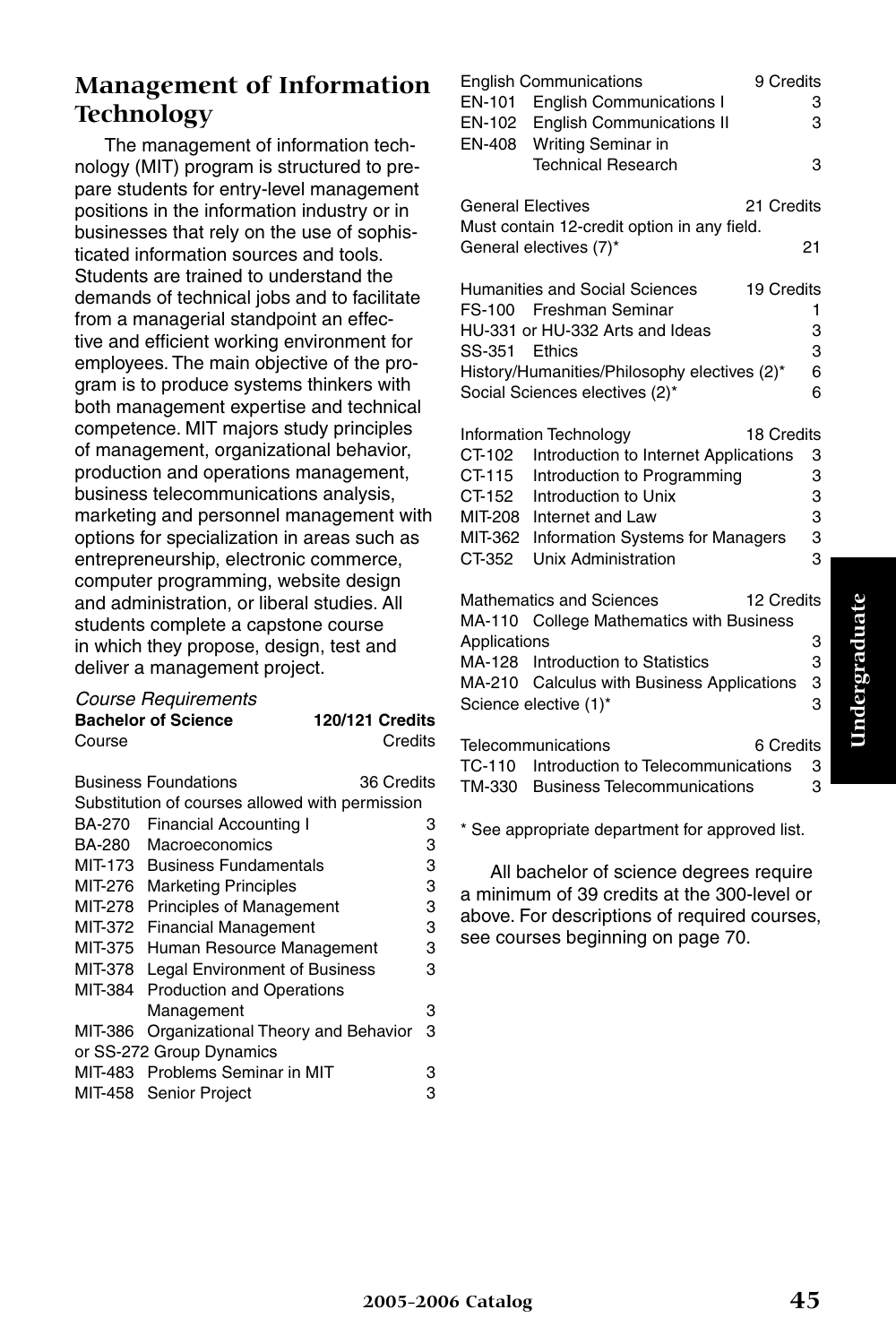## **Network Security**

The network security (NS) program provides students with the skills necessary for the efficient use and protection of today's complex computer systems and networks. Students are trained as information-science professionals with a solid background in the areas of computer and network security. The course of study includes not only computer programming, operating systems and e-commerce, but also cryptography and network security protocols. By the time students graduate, they are able to obtain a position in any industry that requires secure systems.

|        | <b>Course Requirements</b>             |                        |
|--------|----------------------------------------|------------------------|
|        | <b>Bachelor of Science</b>             | <b>127/128 Credits</b> |
| Course |                                        | Credits                |
|        | Computers and Programming              | 25 Credits             |
|        | CS-130 Computer Science Fundamentals I | 4                      |

| UU-100         | Computer Science Fundamentals i        | 4 |
|----------------|----------------------------------------|---|
| $CS-220$       | Database Management                    | 3 |
| CS-230         | Computer Science Fundamentals II       | 3 |
| CT-115         | Introduction to Programming            | 3 |
| CT-152         | Introduction to Unix                   | 3 |
| CT-301         | <b>Website Construction</b>            | 3 |
| SE-301         | Software Engineering                   | 3 |
| SE-458         | <b>Senior Project</b>                  | 3 |
|                | <b>Computer Security</b><br>18 Credits |   |
| CS-356         | Web/CGI Programming Using Perl         | 3 |
| $CS-418$       | <b>Operating Systems Security</b>      | 3 |
| <b>NS-201</b>  | Network Security Protocols and         |   |
| Administration |                                        | 3 |
| <b>NS-351</b>  | Secure Website Administration*         | 3 |
| NS-352         | Unix Administration and Security**     | 3 |
| NS-401         | Network Security Theory and            |   |
|                | Algorithms                             | 3 |
|                |                                        |   |

| EN-408           | <b>English Communications</b><br>EN-101 English Communications I<br>EN-102 English Communications II<br>Writing Seminar in<br><b>Technical Research</b>                                               | 9 Credits<br>3<br>3<br>3                              |
|------------------|-------------------------------------------------------------------------------------------------------------------------------------------------------------------------------------------------------|-------------------------------------------------------|
| SS-351 Ethics    | <b>Humanities and Social Sciences</b><br>FS-100 Freshman Seminar<br>HU-331 or HU-332 Arts and Ideas<br>History/Humanities/Philosophy electives (2)***<br>Social Sciences electives (2)***             | 19 Credits<br>1<br>3<br>3<br>6<br>6                   |
| Management       | MIT-278 Principles of Management<br>MIT-208 Internet and the Law                                                                                                                                      | 6 Credits<br>3<br>3                                   |
| MA-114<br>MA-124 | <b>Mathematics and Sciences</b><br>Algebra and Trigonometry<br><b>Discrete Mathematics</b><br>MA-128 Introduction to Statistics<br>MA-261 Calculus I<br>MA-262 Calculus II<br>Science elective (1)*** | 21 Credits<br>3<br>3<br>3<br>$\overline{4}$<br>4<br>3 |
|                  | <b>Technical Courses</b><br>Technical electives (6)***<br>Technical electives (2) (300 level or above)***                                                                                             | 24 Credits<br>18<br>6                                 |
| CT-240<br>TC-110 | Telecommunications and Networking<br>Internetworking with Routers<br>and Switches<br>Introduction to Telecommunications                                                                               | 6 Credits<br>3<br>3                                   |
|                  | * Formerly CT-351<br>** Formerly CT-352<br>*** See appropriate department for approved list.                                                                                                          |                                                       |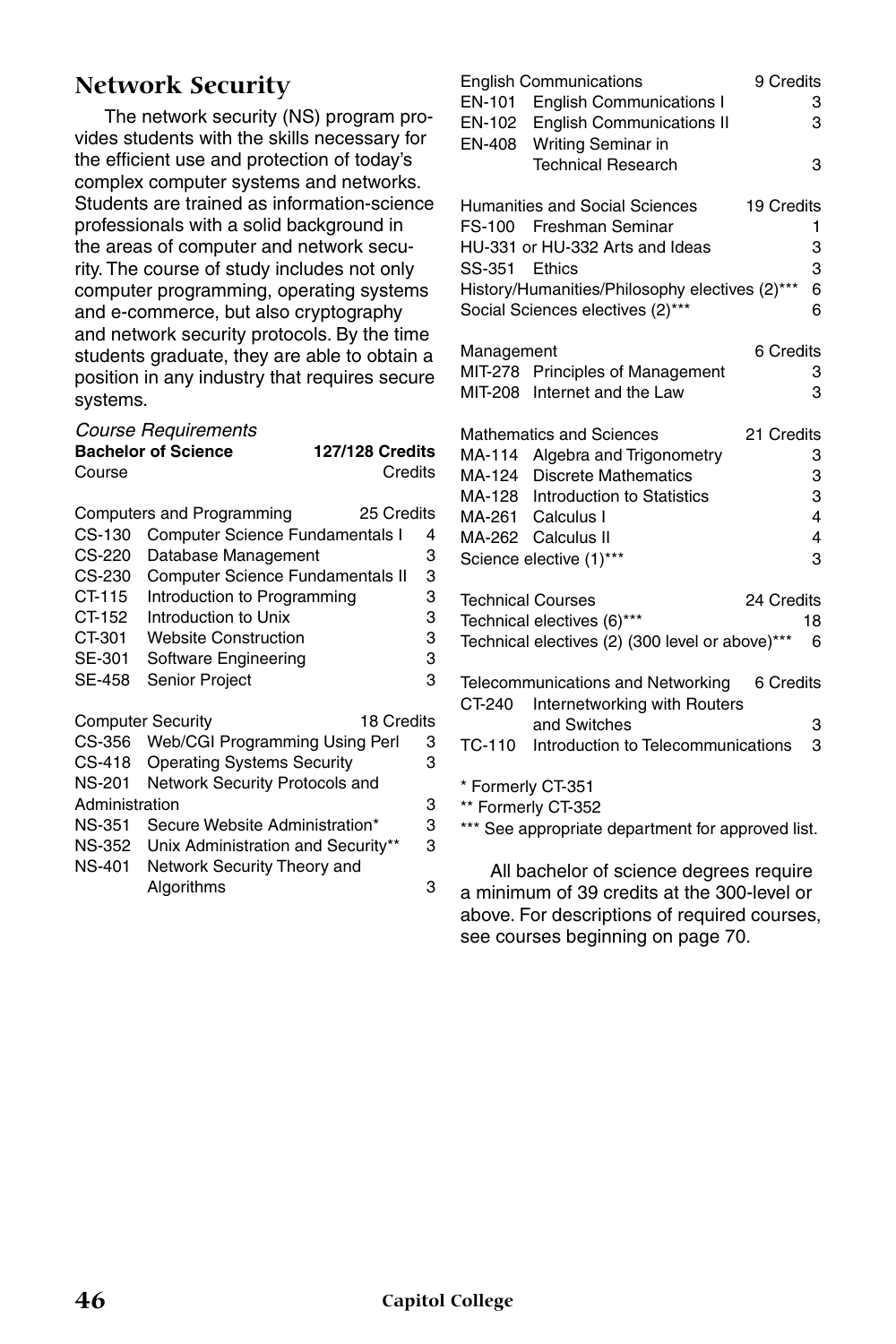## **Software Engineering**

The software engineering (SE) program is structured to teach students to design and program computers and computerbased systems to meet the needs of all areas of society. Students are trained to analyze and determine the needs of a system and apply engineering principles to create software and hardware solutions. The main objective of the program is to produce practical design engineers. SE majors study modern programming languages and applications, algorithm development, and software design and testing in the software component, computer organization and architecture, micro-controller system design and the latest programmable chip technology in the hardware portion, and modern approaches to knowledge acquisition using UML in both individual and team environments. All engineering majors must take courses in humanities and social science to broaden their understanding of professional and ethical responsibilities and the impact of their engineering solutions in a global context. All students complete a capstone course in which they propose, design, build, test and deliver a working software application.

| Course Requirements        |                        |
|----------------------------|------------------------|
| <b>Bachelor of Science</b> | <b>131/132 Credits</b> |
| Course                     | Credits                |

|               | <b>Computers and Software</b>           | 31 Credits |
|---------------|-----------------------------------------|------------|
| $CS-130$      | Computer Science Fundamentals I         | 4          |
| CS-220        | Database Management                     | 3          |
| CS-230        | <b>Computer Science Fundamentals II</b> | 3          |
| CS-325        | <b>Advanced Data Structures</b>         | 3          |
| $CS-418$      | <b>Operating Systems</b>                | 3          |
| CS-432        | <b>Computer Graphics</b>                | 3          |
| CT-152        | Introduction to Unix                    | 3          |
| CT-251        | Intermediate Java Programming           | 3          |
| <b>NS-352</b> | Unix Administration and Security        | 3          |
| <b>SE-458</b> | Senior Design Project                   | 3          |
| Engineering   |                                         | 27 Credits |
| EE-304        | Digital Design I                        | 3          |
| FF 000-       | $M = 1$                                 |            |

| EE-362 Microcontroller System Design   | З  |
|----------------------------------------|----|
| EE-364 Computer Architecture           | З  |
| SE-301 Software Engineering            | З  |
| SE-321 Human Computer Interaction      | з  |
| Software or Engineering electives (4)* | 12 |

| EN-101<br>EN-102<br>EN-408           | <b>English Communications</b><br><b>English Communications I</b><br><b>English Communications II</b><br>Writing Seminar in<br><b>Technical Research</b>                                                                                                                                                                                 | 9 Credits<br>3<br>3<br>3                                     |
|--------------------------------------|-----------------------------------------------------------------------------------------------------------------------------------------------------------------------------------------------------------------------------------------------------------------------------------------------------------------------------------------|--------------------------------------------------------------|
| <b>General Electives</b>             | General electives (2)**                                                                                                                                                                                                                                                                                                                 | 6 Credits<br>6                                               |
| FS-100<br>SS-351                     | Humanities and Social Sciences<br>Freshman Seminar<br>HU-331 or HU-332 Arts and Ideas<br>Ethics<br>Humanities electives (2)*<br>Social Sciences electives (2)*                                                                                                                                                                          | 19 Credits<br>1<br>3<br>3<br>6<br>6                          |
| CH-120<br>MA-355<br>PH-261<br>PH-262 | <b>Mathematics and Sciences</b><br>Chemistry<br>MA-124 Discrete Mathematics<br>MA-261 Calculus I<br>MA-262 Calculus II<br>MA-330 Linear Algebra<br>MA-345 Probability and Statistics<br>for Engineers<br><b>Numerical Analysis</b><br><b>Engineering Physics I</b><br><b>Engineering Physics II</b><br>Physics or Science elective (1)* | 34 Credits<br>3<br>3<br>4<br>4<br>3<br>3<br>3<br>4<br>4<br>3 |
| EL-204                               | <b>Technical Courses</b><br><b>Digital Electronics</b>                                                                                                                                                                                                                                                                                  | 6 Credits<br>3                                               |

| CL-204 | Digital Electronics                 |  |
|--------|-------------------------------------|--|
| EL-262 | Microprocessors and Microassembly 3 |  |

\* See appropriate department for approved list. \*\* Any course may be taken to satisfy the general elective requirement.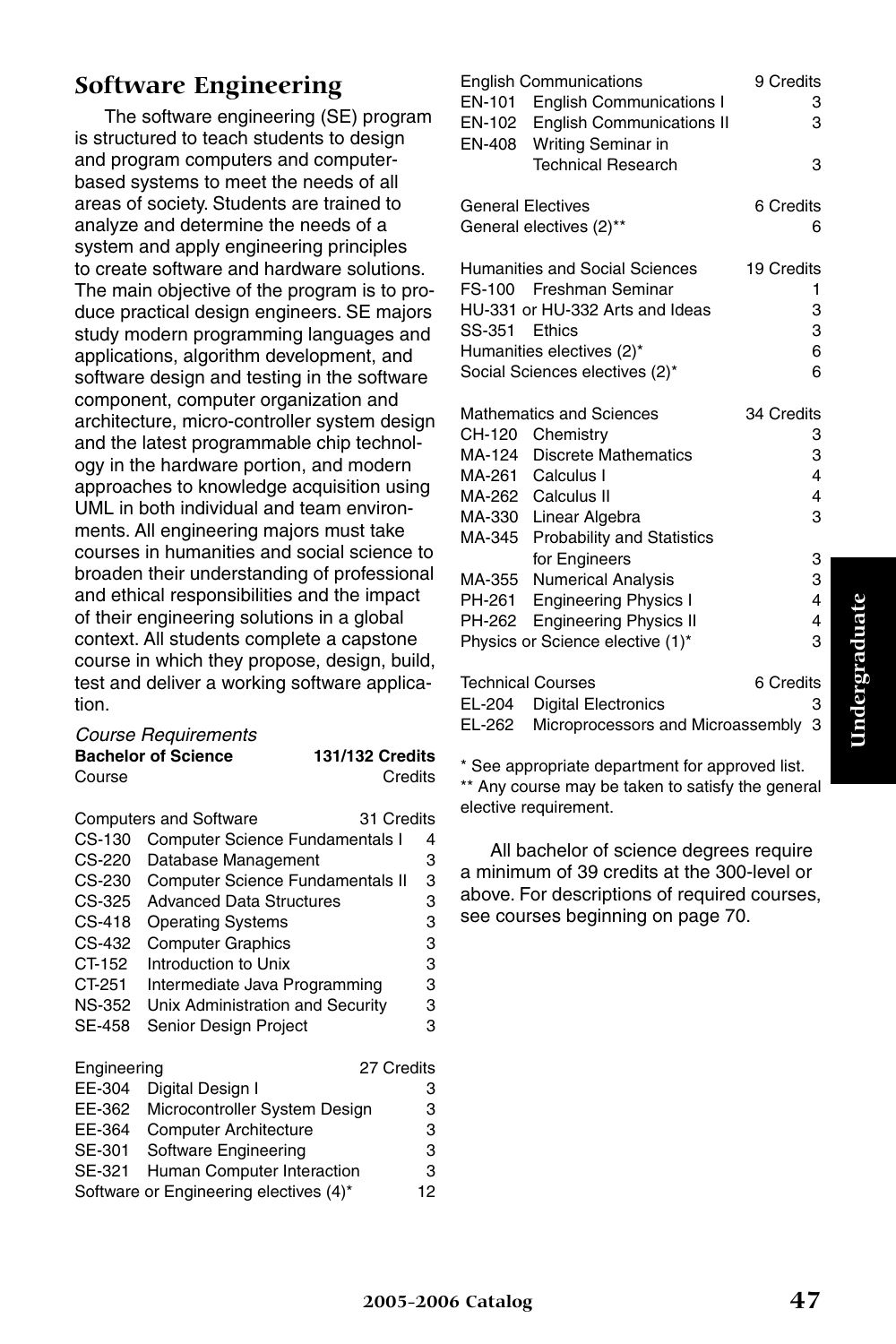## **Software and Internet Applications**

The software and Internet applications (SIA) program is structured to prepare students to be Internet specialists. Students are trained in computer and web programming as well as networking and server administration so that they understand and can effectively respond to the entire spectrum of Internet issues. The main objective of the program is to produce well-rounded Internet experts with a strong foundation in computer technology and networking. SIA majors study web pages, websites, computer graphics, Unix/Linux, website security, network security, firewalls, XML, CGI programming, database management, C++, and Java with options for specialization in areas such as data communications and networking, computer programming, digital electronics, management, Cisco or Microsoft certifications, and/or liberal studies. All students complete a capstone course in which they propose, design, test and deliver a web-based project.

#### *Course Requirements*

|               | <b>Bachelor of Science</b>              | <b>124/125 Credits</b> |   |
|---------------|-----------------------------------------|------------------------|---|
| Course        |                                         | Credits                |   |
| Computers     |                                         | 43 Credits             |   |
| CS-130        | <b>Computer Science Fundamentals I</b>  |                        | 4 |
| CS-220        | Database Management                     |                        | 3 |
| CS-230        | <b>Computer Science Fundamentals II</b> |                        | 3 |
| CS-356        | Web/CGI Programming Using Perl          |                        | 3 |
| CT-102        | Introduction to Internet Applications   |                        | 3 |
| CT-115        | Introduction to Programming*            |                        | 3 |
| CT-152        | Introduction to Unix                    |                        | 3 |
| CT-201        | <b>Multimedia Applications</b>          |                        | 3 |
| CT-251        | Intermediate Java Programming           |                        | 3 |
| CT-301        | <b>Website Construction</b>             |                        | 3 |
| <b>NS-351</b> | Secure Website Administration           |                        | 3 |
| NS-352        | Unix Administration and Security        |                        | 3 |
| <b>NS-401</b> | Network Security Theory and             |                        |   |
|               | Algorithms                              |                        | 3 |
| SE-458        | Senior Design Project                   |                        | 3 |
|               | <b>English Communications</b>           | 9 Credits              |   |
| EN-101        | <b>English Communications I</b>         |                        | 3 |
| EN-102        | <b>English Communications II</b>        |                        | 3 |
| EN-408        | Writing Seminar in                      |                        |   |
|               | <b>Technical Research</b>               |                        | 3 |

| General Electives       | 18 Credits |
|-------------------------|------------|
| General electives (6)** | 18         |

| <b>Humanities and Social Sciences</b>         | 19 Credits |
|-----------------------------------------------|------------|
| FS-100 Freshman Seminar in Computers          |            |
| HU-331 or HU-332 Arts and Ideas               | з          |
| SS-351 Ethics                                 | 3          |
| History/Humanities/Philosophy electives (2)** | 6          |
| Social Sciences/Management electives (2)**    |            |
|                                               |            |

| <b>Mathematics and Sciences</b> |                                   | 12 Credits |
|---------------------------------|-----------------------------------|------------|
|                                 | MA-110 College Math with Business |            |
|                                 | Applications***                   | 3          |
|                                 | MA-124 Discrete Mathematics       | 3          |
|                                 | MA-128 Introduction to Statistics | 3          |
| Science elective (1)**          |                                   | з          |

Option 12 Credits The option consists of four related courses: Four telecommunications, four management, four math courses, etc. Consult an advisor about these courses. Poorly selected options may make it difficult for you to fill the twelve credits of Technical/Science/Business electives with 300 level or above courses.

Technical/Science/Business Electives 12 Credits Technical/Science/Business electives (4)(300 level or above)\*\* 12

\* Students who validate CT-115 or place into Calculus I may replace this course with any technical course not already required for the SIA degree.

\*\* See appropriate department for approved list. \*\*\* Students planning to go on to a master's degree program should take MA-114 instead of MA-110. They should also take MA-261, MA-262 and either MA-330 or MA-340 as electives.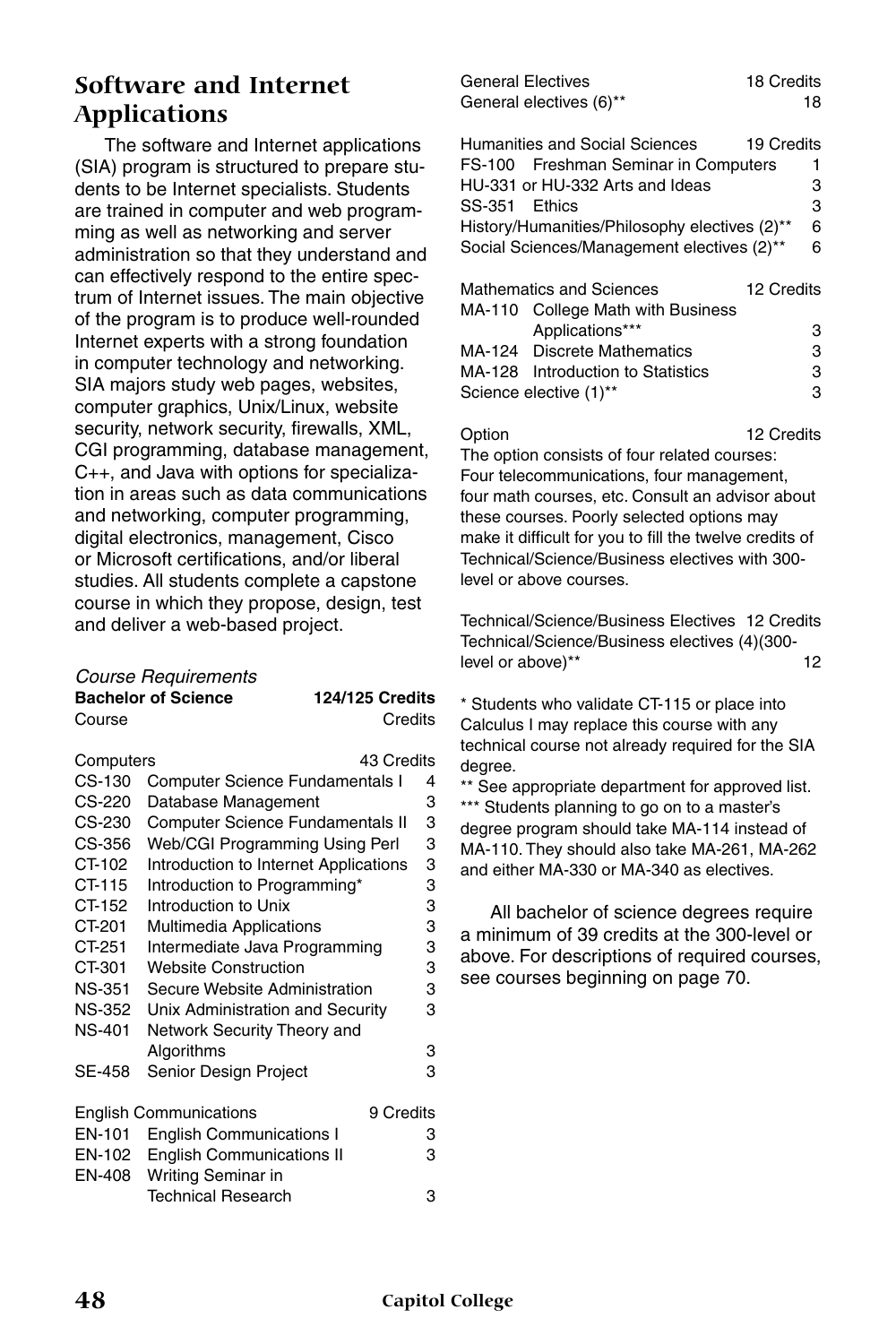## **Telecommunications Engineering Technology**

The telecommunications engineering technology (TET) program is structured to teach students to design, build, maintain, troubleshoot and expand networks of all types. Students are trained to work in a wide range of telecommunications and computer networking jobs on both the technical and the design sides. The main objective of the program is to produce technologists who support industry in areas ranging from data communications and networking to routers and switches to network modeling and design. TET majors study digital electronics, noise and shielding, fiber-optic communications, microprocessors and micro assembly, and may specialize in either data communications and networking or RF and satellite communications. All bachelor of science students complete a capstone course in which they propose, design, build, test and deliver a working telecommunications project.

#### **Associate in Applied Science Degree**

The AAS degree program is designed to teach students about the design and construction of networks by giving them a broad foundational background in the field of telecommunications. Students at the AAS level will be able to construct and test telecommunications circuits and networks using many different types of test equipment. Some theoretical courses are included to prepare students who are continuing with the bachelor's degree.

#### **Bachelor of Science Degree**

The BS degree program is designed to build on the AAS program with more advanced studies in simulation, analysis and modeling of communications circuits and networks. Courses in optical communications, data communications and networking and Internet networks provide students with the necessary background to do network design and administration work and to pursue continued studies in engineering, engineering technology or information technology.

*Course Requirements* **Associate in Applied Science 62/63 Credits** Course **Course** Credits English Communications 6 Credits EN-101 English Communications I 3 EN-102 English Communications II 3 Humanities and Social Sciences 7 Credits FS-100 Freshman Seminar 1 Humanities elective (1)<sup>\*</sup> 3 Social Sciences or MIT elective (1)\* 3 Mathematics and Sciences 17 Credits MA-114 Algebra and Trigonometry 4<br>MA-128 Introduction to Statistics 3 MA-128 Introduction to Statistics MA-261 Calculus I 4 PH-201 General Physics I 3 PH-202 General Physics II 3 Technical Courses **33 Credits** CS-220 Database Management 3 CT-102 Introduction to Internet Applications 3 CT-115 Introduction to Programming\*\* 3<br>CT-152 Introduction to Unix 3 Introduction to Unix CT-240 Internetworking with Routers and Switches 3 EL-100 Introductory DC/AC Circuits 3 EL-204 Digital Electronics 3 NS-201 Network Security Protocols and Administration 3 TC-110 Introduction to Telecommunications 3 TC-212 Data Communications I 3 TC-252 Data Communications II 3

\* See appropriate department for approved list. \*\* Students with some computer background should take CS-130.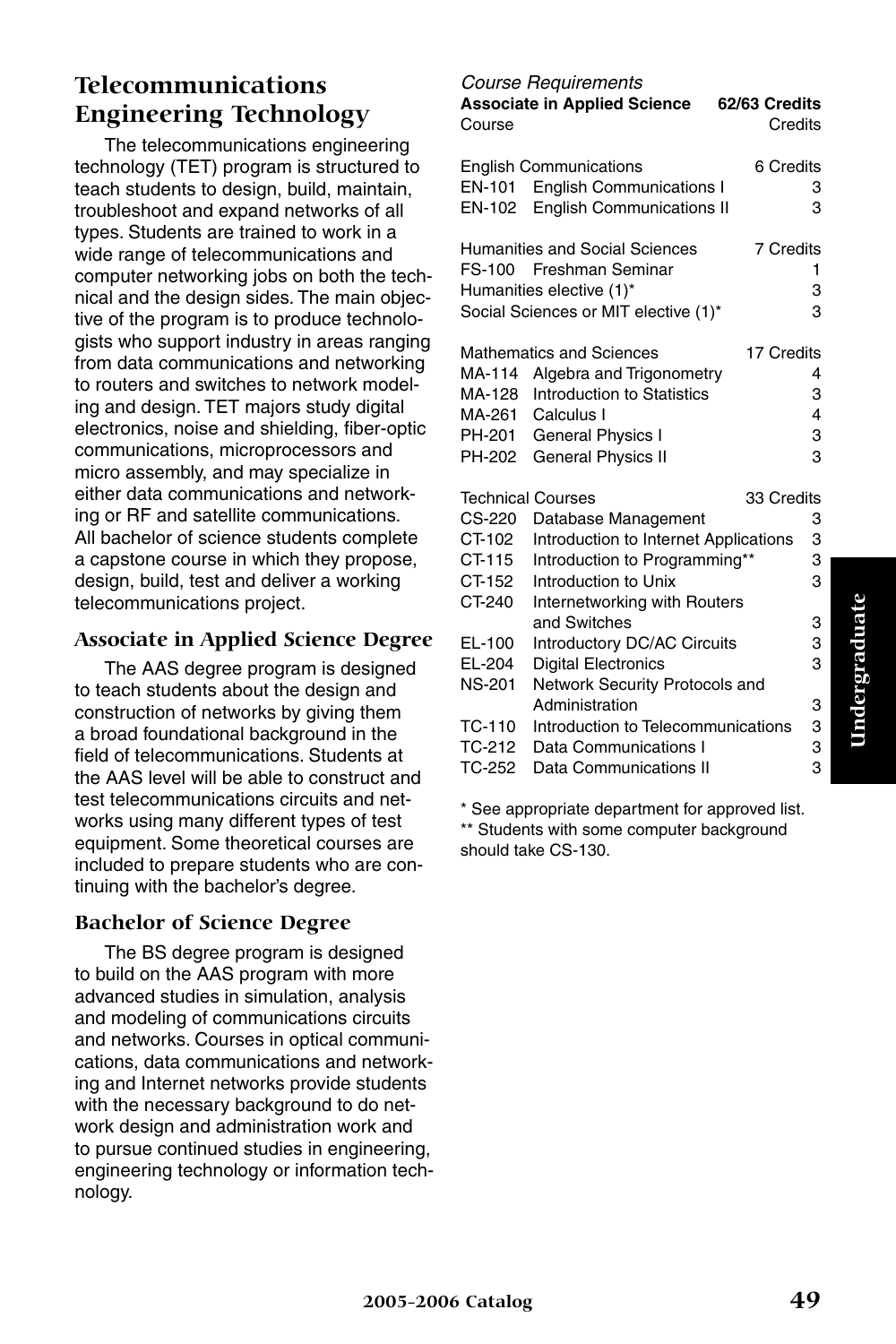|                          | <b>Course Requirements</b>                                     |                        |
|--------------------------|----------------------------------------------------------------|------------------------|
|                          | <b>Bachelor of Science</b>                                     | <b>129/130 Credits</b> |
|                          | All requirements for the associate in applied                  |                        |
| Course                   | science degree, plus the following:                            | Credits                |
|                          | <b>English Communications</b><br>EN-408 Writing Seminar in     | 3 Credits              |
|                          | <b>Technical Research</b>                                      | 3                      |
| <b>General Electives</b> |                                                                | 6 Credits              |
|                          | General electives (2)*                                         | 6                      |
|                          | <b>Humanities/Social Sciences</b>                              | 12 Credits             |
|                          | HU-331 or HU-332 Arts and Ideas                                | 3                      |
| SS-351 Ethics            |                                                                | 3                      |
|                          | Humanities elective (1)**                                      | 3                      |
|                          | Social Science elective (1)**                                  | 3                      |
|                          | <b>Mathematics and Sciences</b>                                | 10 Credits             |
|                          | CH-120 Chemistry                                               | 3                      |
|                          | MA-262 Calculus II                                             | 4                      |
|                          | MA-340 Ordinary Differential Equations                         | 3                      |
| <b>Technical Courses</b> |                                                                | 21 Credits             |
| EL-261                   | Introduction to Communications                                 |                        |
|                          | <b>Circuits and Systems</b>                                    | 3                      |
| EL-307                   | Noise and Shielding                                            | 3                      |
| <b>NS-352</b>            | Unix Administration and Security                               | 3                      |
| OP-301<br>TC-309         | <b>Fiber Optic Communications</b><br><b>Network Simulation</b> | 3<br>3                 |
| TC-458                   | Senior Design Project                                          | 3                      |
|                          | Technical elective (1)**                                       | 3                      |
|                          |                                                                |                        |

Option I

|                         | Data Communications and Networking 12 Credits |            |
|-------------------------|-----------------------------------------------|------------|
| CT-301                  | <b>Website Construction</b>                   | з          |
| <b>NS-351</b>           | Secure Website Administration                 | з          |
| TC-421                  | Computer Communications and                   |            |
|                         | Protocols                                     | 3          |
| TC-451                  | <b>Computer Networking</b>                    | з          |
|                         |                                               |            |
| Option II               |                                               |            |
|                         |                                               |            |
| <b>RF</b> and Satellite |                                               | 12 Credits |
| AE-455                  | Satellite Communications                      | з          |
| EE-401                  | Introduction to Communications                |            |
|                         | Theory                                        | 3          |
| MA-360                  | Laplace and Fourier Analysis                  | 3          |
| MA-345                  | Probability and Statistics for                |            |
|                         | Engineers                                     | з          |

\* Any course may be taken to satisfy the general elective requirement.

\*\* See appropriate department for approved list.

All bachelor of science degrees require a minimum of 39 credits at the 300-level or above. For descriptions of required courses, see courses beginning on page 70.

Option I or II

Students must select one of the following options. Consult an academic advisor for guidance.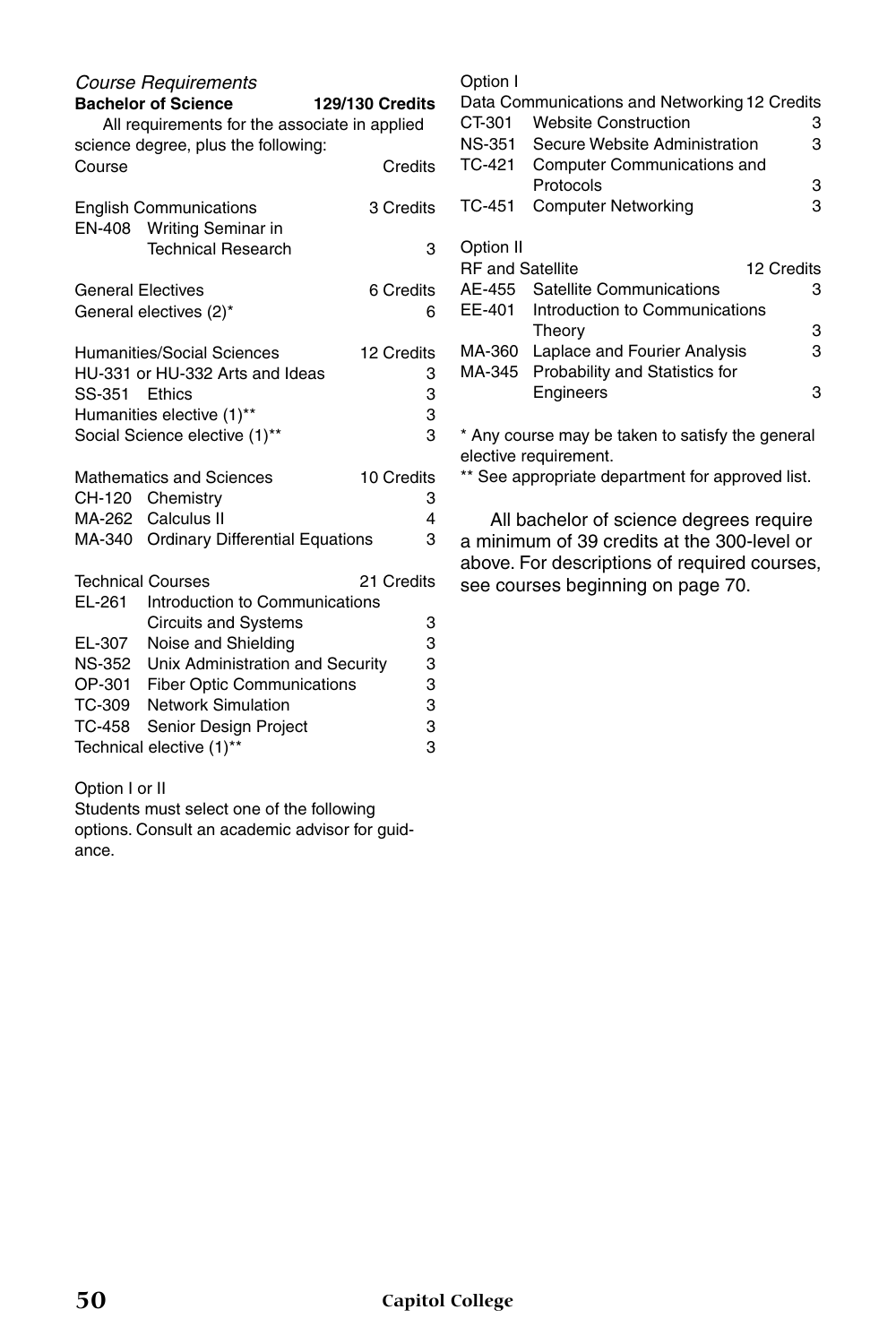## **Certificates**

The undergraduate certificates are targeted at specialized jobs in distinct information technology and management fields. The courses required for these certificates are offered in a standard 16-week format. Consult the schedule of classes for more information. Students seeking an undergraduate certificate must complete all coursework at Capitol College.

#### **Computer and Network Security (13 credits)**

This upper-level certificate provides students with a fundamental knowledge of general network security concepts, which can then be applied to an advanced training program in specific security software and platforms. Students learn the basics of practical and theoretical network and computer security. The first course introduces students to introductory computer programming to support the advanced courses. Two courses in the Unix operating system help to reinforce the need for network security, touching on such issues as fine-tuning a Unix platform to enhance computer security and authorization and authentication. The final course provides students with an understanding of computer and network security issues, including encryption, SSL, privacy issues, directory services protocols such as LDAP, intrusion detection, viruses, firewalls and network management.

#### *Required Courses*

| CS-130 Computer Science Fundamentals I  | 4 |
|-----------------------------------------|---|
| NS-201 Network Security Protocols and   |   |
| Administration                          | З |
| NS-352 Unix Administration and Security | З |
| NS-401 Network Security Theory and      |   |
| Algorithms                              | з |

For descriptions of required courses, see courses beginning on page 70.

#### **Financial Management (12 credits)**

This lower-level certificate provides students with a background in accounting and finance administration in the framework of resource management and wealth maximization. Students learn the fundamentals of business and accounting in a projectoriented environment with emphasis on the use of accounting information to plan and redirect allocations to support business decisions. The financial management course helps to reinforce the concepts of finances administration by focusing on capital management, fixed-asset investment, long-term finance, mergers, leasing and multinational finance. An alternate course in economics serves to introduce the principles of economics and their application to domestic and foreign conditions and to focus on resource allocations and the influences thereof.

| Required Courses (choose any four) |                               |   |  |
|------------------------------------|-------------------------------|---|--|
|                                    | BA-270 Financial Accounting I | З |  |
|                                    | BA-280 Macroeconomics         | З |  |
|                                    | MIT-173 Business Fundamentals | З |  |
|                                    | MIT-283 Managerial Accounting | З |  |
|                                    | MIT-372 Financial Management  | з |  |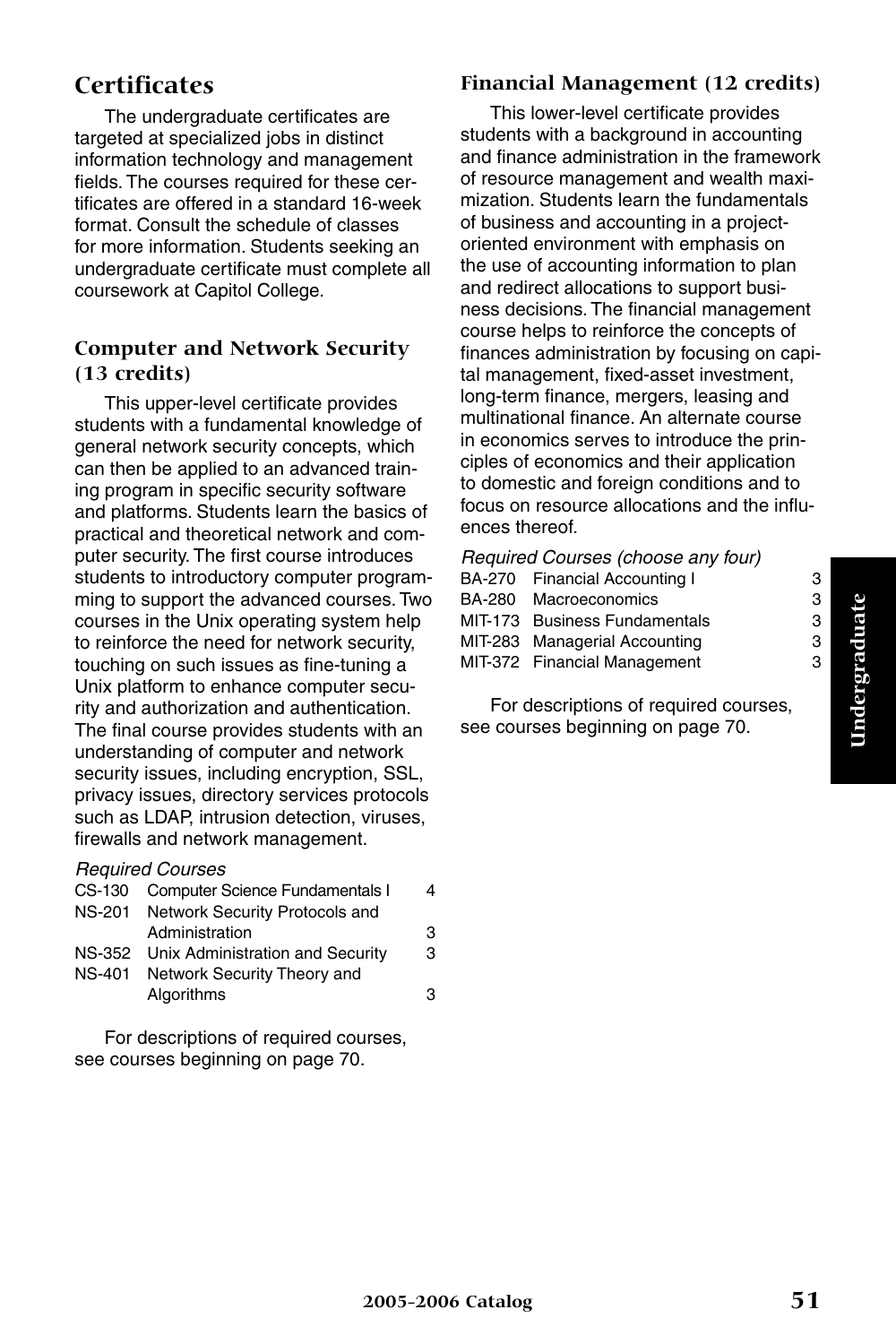#### **Object-Oriented Programming (13 credits)**

This lower-level certificate provides a solid grounding in object-oriented programming to students with no prior programming experience. Students learn to analyze and design programs from the object-oriented perspective. Implementing object-oriented solutions to problems in two languages, C++ and Java, helps to reinforce an understanding of object-oriented concepts from coupling and cohesion to inheritance and polymorphism. In addition, Java provides students with the tool necessary to implement graphical user interfaces as well as a variety of features and classes useful in web page and Internet programming. C++ requires students to develop a good understanding of structures, such as lists, queues and trees, and to implement them using the classes defined in the C++ Standard Template Library.

#### *Required Courses*

CS-130 Computer Science Fundamentals I 4 CS-230 Computer Science Fundamentals II 3<br>CT-115 Introduction to Programming: Java 3 CT-115 Introduction to Programming: Java 3 CT-251 Intermediate Java Programming 3

For descriptions of required courses, see courses beginning on page 70.

#### **Operations Management (12 credits)**

This lower-level certificate provides students with a foundation in business and management with a concentrated emphasis on productivity in a world economy. Students learn the fundamentals of business and management in a project-oriented environment with an emphasis on the needs and concerns of the consumer. Coursework allows students a choice to explore the financial aspects of business management with principles of accounting or the legal policies and regulations that effect business with legal environment of business. The production and operations management course stresses the decisions that managers make in increasing productivity by considering the strategies, techniques and problems in meeting customer needs, in forecasting and scheduling, and in quality management. An alternate course in marketing principles emphasizes the relationships among consumers, business and government in regard to product, promotion, pricing and distribution strategies.

| Required Courses (choose any four) |                                       |   |
|------------------------------------|---------------------------------------|---|
|                                    | BA-270 Financial Accounting I         | з |
|                                    | MIT-173 Business Fundamentals         | з |
|                                    | MIT-276 Marketing Principles          | з |
|                                    | MIT-278 Principles of Management      | з |
|                                    | MIT-378 Legal Environment of Business | з |
|                                    | MIT-384 Production and Operations     |   |
|                                    | Management                            |   |
|                                    |                                       |   |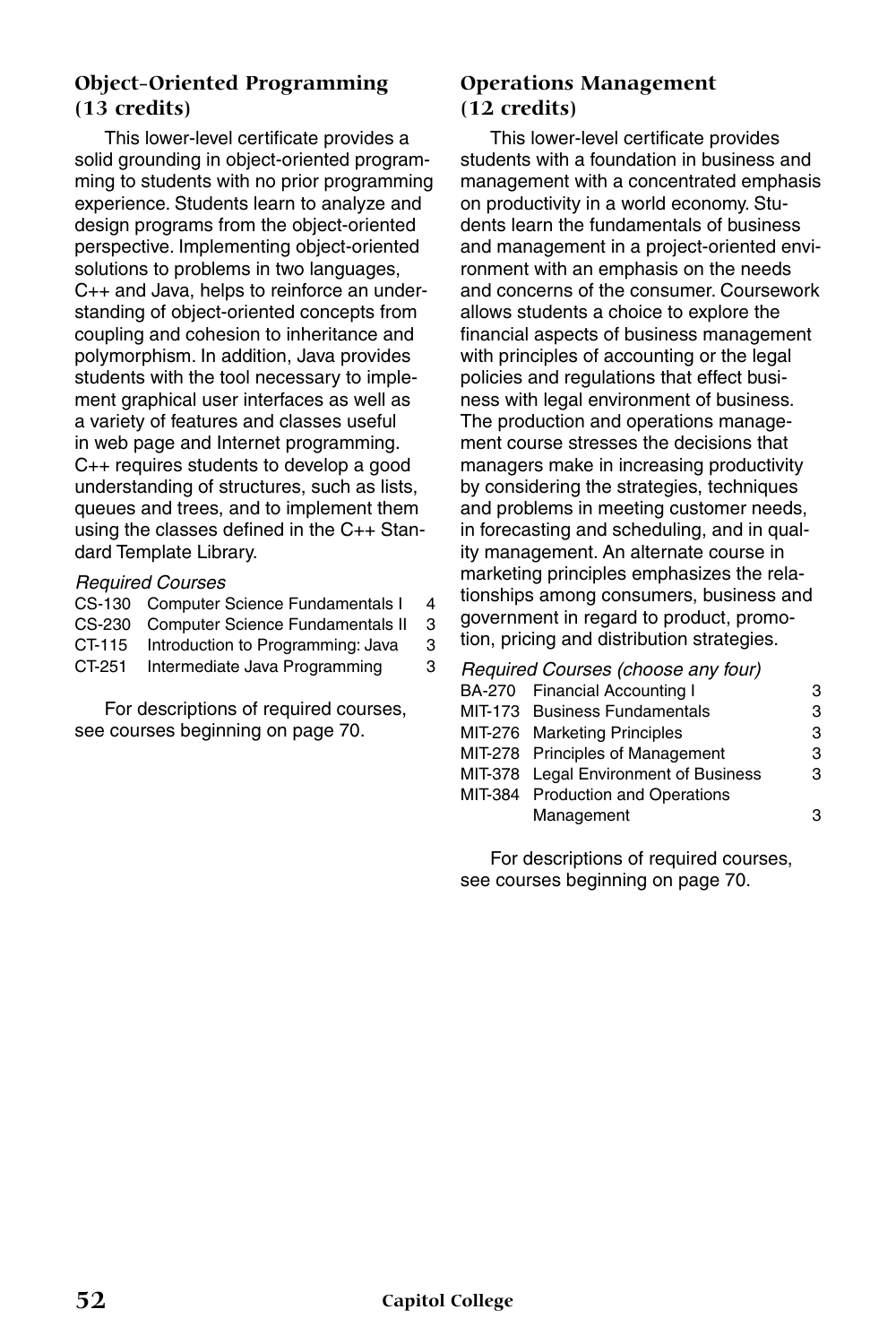#### **Personnel Management (12 credits)**

This upper-level certificate provides students with a basic foundation in the development of employer-employee relations in both the private and public sectors in order to facilitate organization productivity. Students learn the fundamentals of business and management in a project-oriented environment with an emphasis on human business interaction. Courses in the principles of management and personnel management focus on the aspects of supervision and human resource management, with concentration on administration, recruiting and selection, evaluation and training. The organizational theory course combines behavioral sciences with management theory to reinforce concepts of organizational development, organizational structure and processes, and organizational conflict and change. An alternate course in group dynamics focuses on organizational climate and culture and their relationship to and impact on individuals and groups in hightech organizations.

| Required Courses (choose any four) |                                            |    |  |
|------------------------------------|--------------------------------------------|----|--|
|                                    | MIT-173 Business Fundamentals              | З  |  |
|                                    | MIT-278 Principles of Management           | З  |  |
|                                    | MIT-375 Human Resource Management          | З  |  |
|                                    | MIT-386 Organizational Theory and Behavior | -3 |  |
|                                    | SS-272 Group Dynamics                      | з  |  |
|                                    |                                            |    |  |

For descriptions of required courses, see courses beginning on page 70.

### **Programming and Data Management (13 credits)**

This lower-level certificate provides a good understanding of how programmers store and manage computer data. Students learn the fundamental aspects of the storage and management of computer data. Courses in C++ and Java introduce the student to the object-oriented paradigm and the underlying principles of the structures and methods associated with data management. In addition, Oracle is used in the database management course, which introduces students to relational databases and the techniques for analyzing and designing database solutions. Finally, a course in advanced data structures teaches students the theory and underlying techniques used to store, search, sort and access computer data.

#### *Required Courses*

|        | CS-130 Computer Science Fundamentals I | 4 |
|--------|----------------------------------------|---|
|        | CS-220 Database Management             | З |
|        | CS-325 Advanced Data Structures        | З |
| CT-251 | Intermediate Java Programming          | З |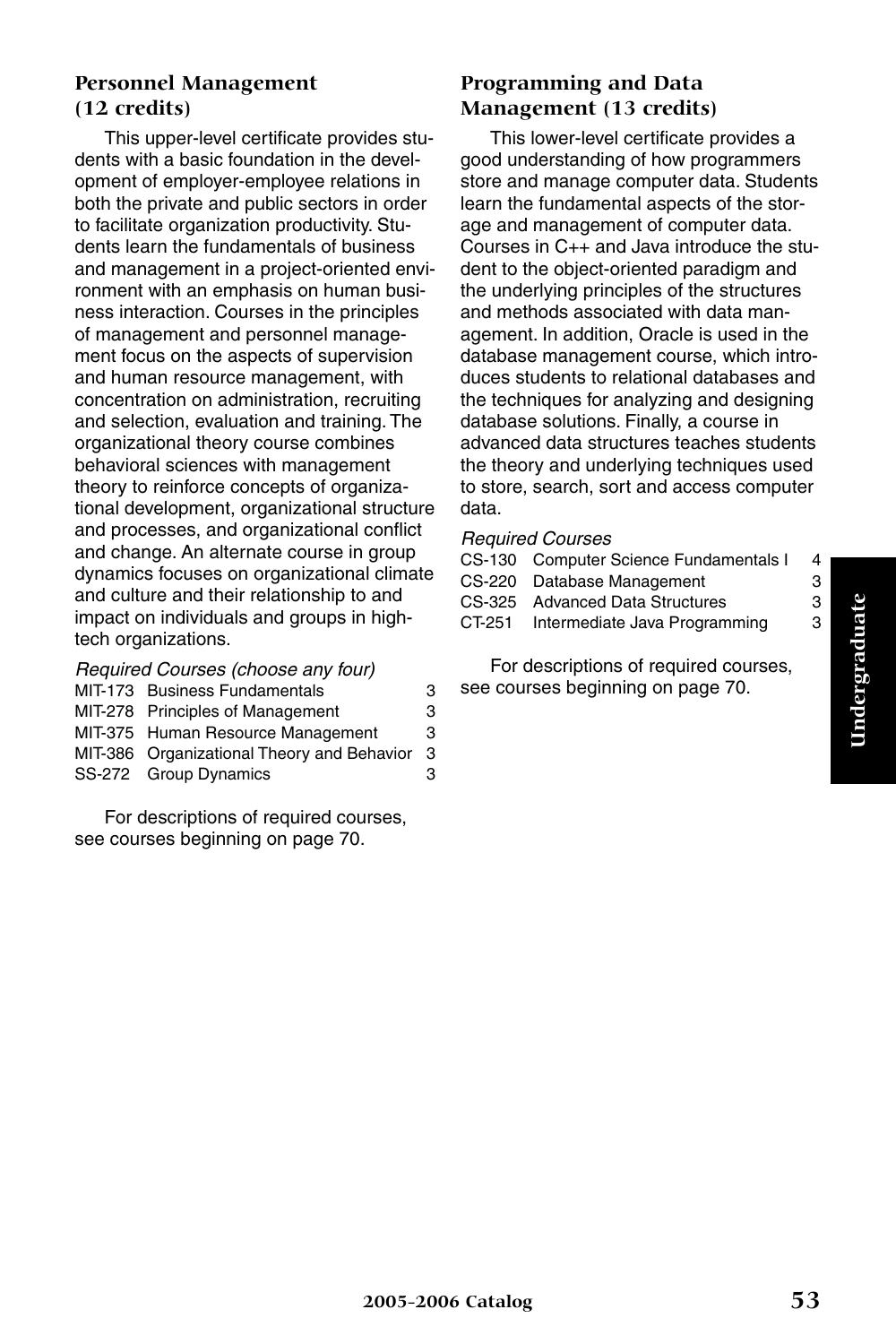#### **Software Engineering (13 credits)**

This upper-level certificate introduces students to relational databases software design, and user interaction with technology. Students learn the practical aspects of programming and database management, as well as the theoretical issues involved in analyzing, designing, and implementing computer applications that are accessible, reliable and maintainable. The software engineering course allows students to apply basic engineering principles to help them understand software performance, modularity, portability and reliability. A course in human-computer interaction investigates the relationship between the functionality and usability of computer systems in order to maximize their efficiency by selecting appropriate input-output devices and interaction styles.

#### *Required Courses*

| CS-130 Computer Science Fundamentals I | 4 |
|----------------------------------------|---|
| CS-220 Database Management             | З |
| SE-301 Software Engineering            | З |
| SE-321 Human-Computer Interaction      | З |
|                                        |   |

For descriptions of required courses, see courses beginning on page 70.

#### **Space Missions and Operations Specialist (12 credits)**

This upper-level certificate provides students with a general overview of satellites, including simple physics of satellite orbits and the history of NASA and scientific mission operations. Students will learn satellite design with emphasis on power management, heating and cooling considerations, telemetry and communications and control systems. Coursework includes the study of orbital mechanics and the physics of the instruments used to monitor and analyze the earth and atmosphere. Prerequisites for the certificate include an understanding of math through differential equations with basic engineering physics.

#### *Required Courses*

| AE-150 Introduction to Space         | 3 |
|--------------------------------------|---|
| AE-311 Spacecraft Systems            | 3 |
| AE-351 Dynamics of Aerospace Systems | 3 |
| AE-361 Remote Sensing                | 3 |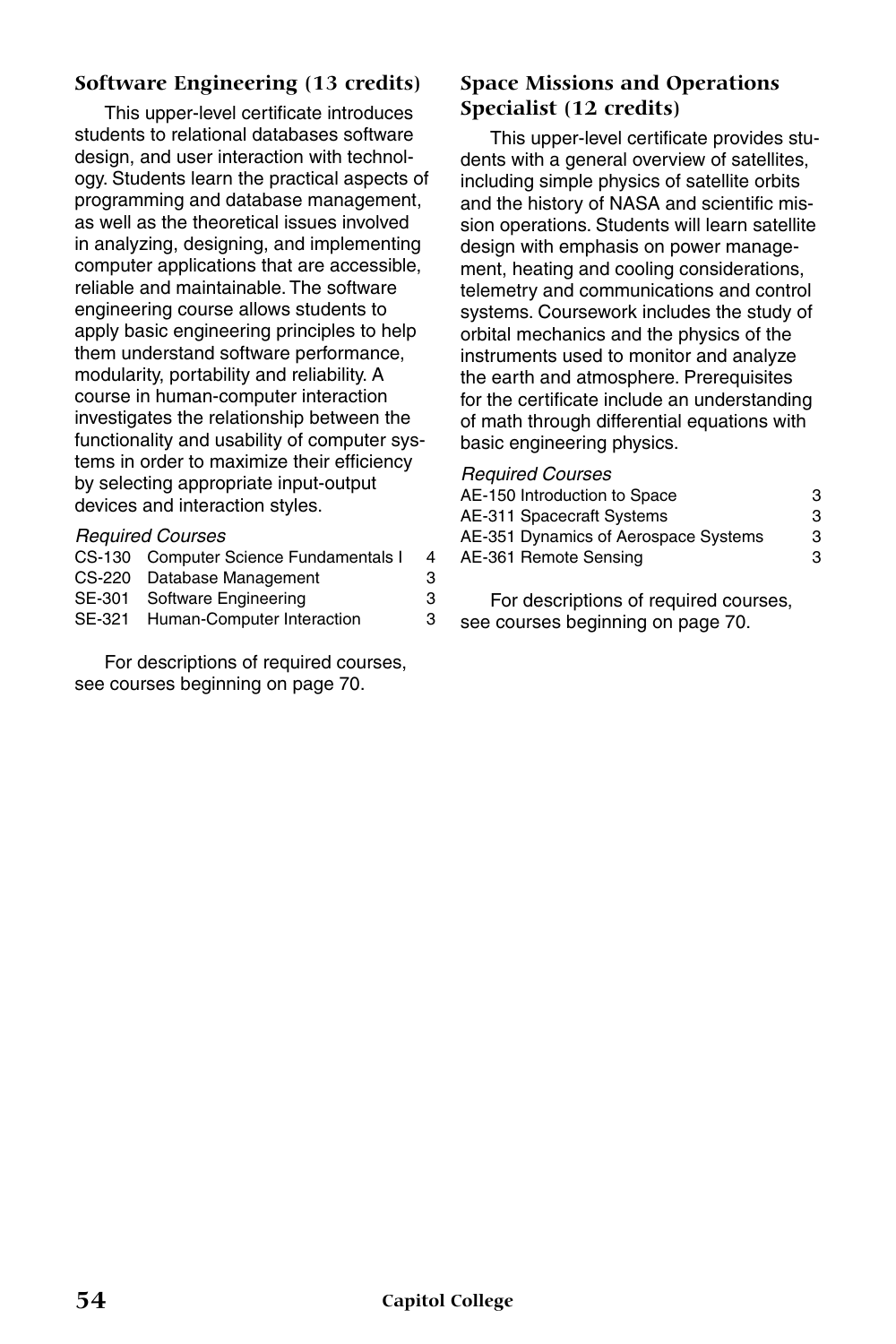# Undergraduate **Undergraduate**

#### **Web Programming (12 Credits)**

This lower-level certificate provides students the foundation to write programs that support transactions conducted over the Internet. Students learn about the web and the basic tools used for web page construction, including HTML, DHTML, scripting, CSS and an overview of XML. The database management course provides students with an understanding of relational databases, how they are designed, how data is stored in them, and how that data can be accessed. The final two courses, Intermediate Java Programming and Web/CGI Programming Using Perl, provide students with the programming techniques and tools needed to create truly dynamic web pages.

#### *Required Courses*

| CT-102 | Introduction to Internet              |   |
|--------|---------------------------------------|---|
|        | Applications                          | З |
| CT-251 | Intermediate Java Programming         | З |
|        | CS-220 Database Management            | З |
|        | CS-356 Web/CGI Programming Using Perl | 3 |
|        |                                       |   |

Prerequisite: CT-115, CS-130 or equivalent.

For descriptions of required courses, see courses beginning on page 70.

#### **Website Development (12 credits)**

This upper-level certificate is designed for students interested in building websites. Students learn a variety of tools and applications such as HTML, Java Script, ASP, PHP, Microsoft FrontPage and Macromedia Director used to build web pages and add multimedia content to them. The website construction course deals with website and browser requirements, platform selection issues, web server functions, client and server side applications, cookies and other topics. In the website administration course, students learn concepts in the use of software to monitor and optimize website operations, alternatives to CGI such as ASP and website security.

*Required Courses*

| CT-102      | Introduction to Internet        |   |
|-------------|---------------------------------|---|
|             | Applications                    | 3 |
| CT-201      | <b>Multimedia Applications</b>  | 3 |
| CT-301      | <b>Website Construction</b>     | З |
| NS-351      | Secure Website Administration   | з |
| equivalent. | Prerequisite: CT-115, CS-130 or |   |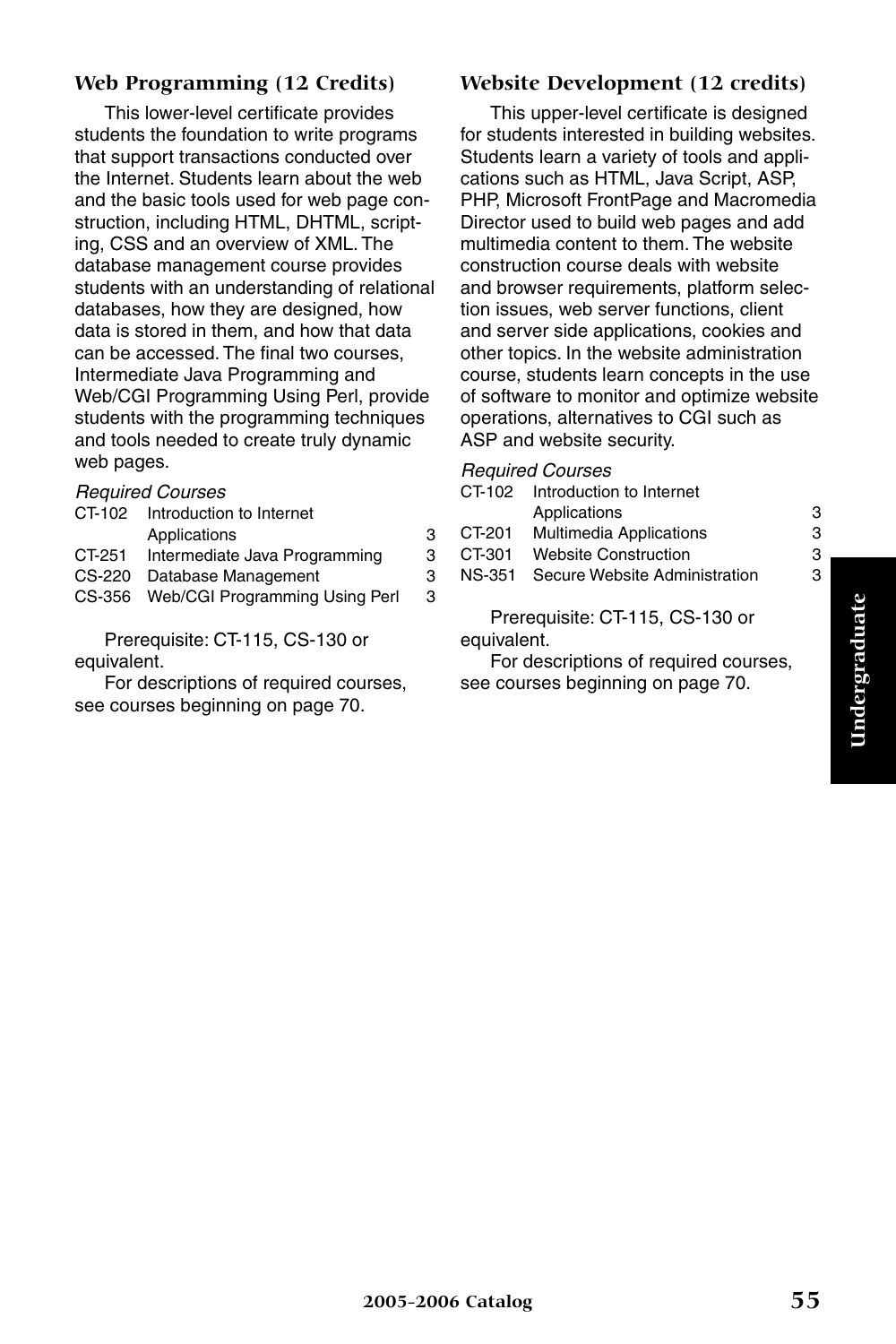### **Non-degree Programs**

#### **CompTIA A+/Network+**

Sponsored by the Computing Technology Industry Association, Inc., A+/ Network+ Certification is a testing program that certifies the competency of entry-level service technicians (CompTIA A+) and the knowledge of networking professionals with the equivalent of 18 to 24 months in the IT industry (CompTIA Network+).

#### *Required Course*

TC-191 Computer Architecture and Networking (8-week term course)

For descriptions of required courses, see courses beginning on page 70.

#### **Cisco Certification Programs**

Developed by Cisco Systems, Inc. as a vendor-specific training program, certification is offered in three levels from associate to professional to expert, available in various tracks and designations. Cisco certification ensures high standards of technical expertise in installation, configuration, design and troubleshooting of routed and switched networks.

#### **Cisco Certified Network Associate (CCNA)**

A CCNA possesses foundation knowledge of networking for the small office/ home office. A CCNA installs, configures, and operates LAN, WAN and dial access services for small networks (100 nodes or fewer).

#### *Required Course*

CRT-270 Routers and Switches in the Enterprise (8-week term course)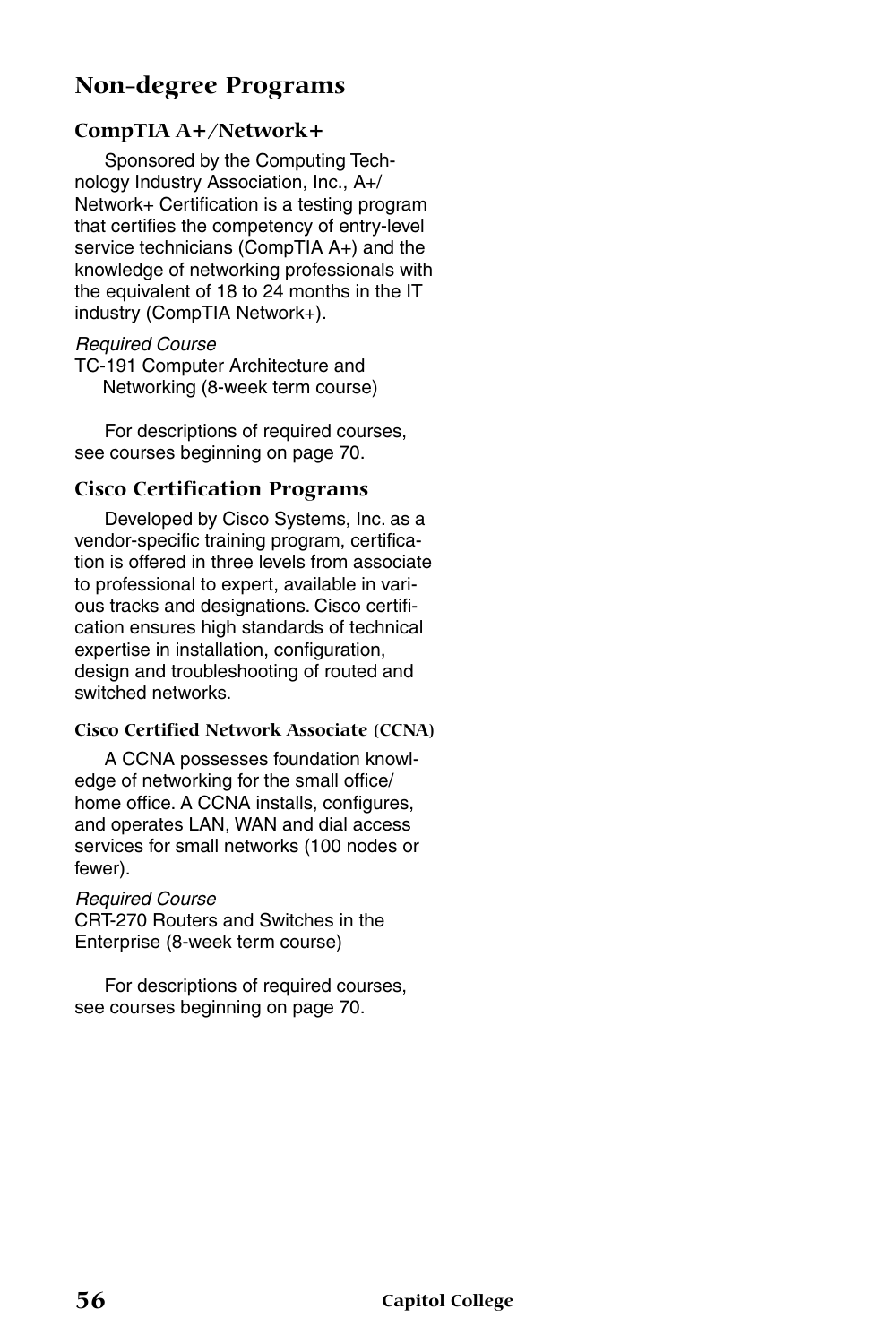## **Graduate Program Offerings**

## **Master of Business Administration (MBA) Degree**

### **Master of Science (MS) Degrees**

- Computer Science
- Electrical Engineering
- Information and Telecommunications Systems Management
- Information Architecture
- Network Security

## **Post-baccalaureate Certificates**

- Client/Server and Wireless Devices
- Component Technologies and Online **Collaboration**
- Global Telecommunications Systems
- Information Technology
- Network Protection
- Security Management

All graduate degrees and certificates are taught online in real time in a combination of accelerated 8-week terms and 16 week semesters. See p. 4 for more information regarding online delivery.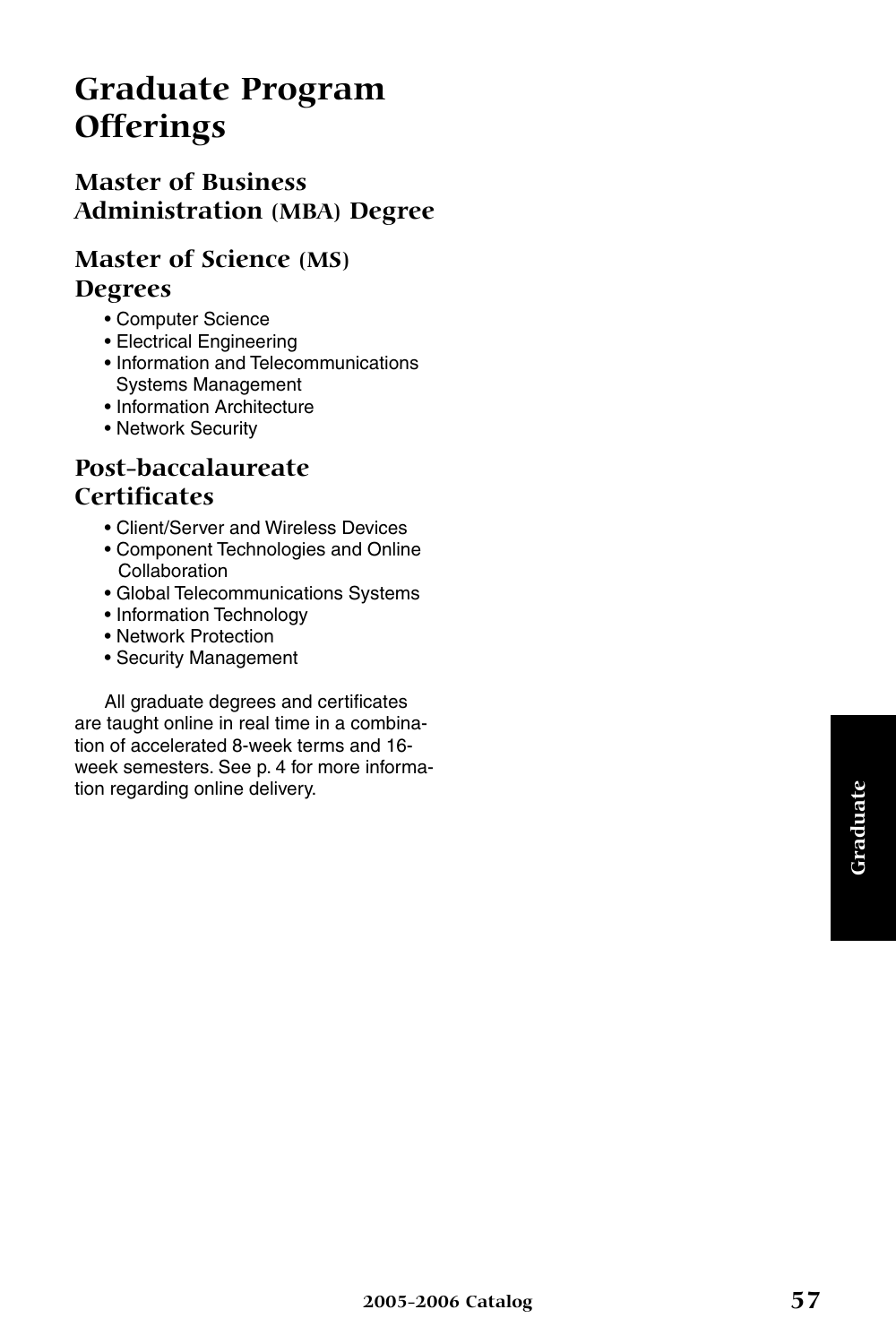## **Graduate Admissions**

A graduate student is any student who, at the time of enrollment, has completed a bachelor's degree or the equivalent, and is pursuing a master's degree or an approved post-baccalaureate certificate.

Graduate applications are accepted at any time and are processed and reviewed upon receipt of all necessary documents. Completed application packages are reviewed on a case-by-case basis.

Students who want to apply for admission for an MS degree shoud refer to additional admissions requirements (see p. 59) for enrollment qualifications.

Certificate students must complete the specific courses listed for the certificate; no substitutions are permitted. Once the course requirements are completed, students must apply for the certificate though the Office of Registration and Records. A \$25 processing fee is due with the certificate request. A student must have a minimum cumulative GPA of 3.0 in all certificate coursework to be awarded the certificate.

## **Master of Business Administration Degree Students**

#### **Admission Requirements – for full acceptance, students must:**

- Have a bachelor's degree from a regionally accredited institution.
- Complete a Capitol College application package.
- Have the computer skills necessary to participate in online classes.
- Have a working knowledge of statistics, economics, finance and accounting.
- Have demonstrated satisfactory performance in at least one of the following:
	- a. Graduate Management Admission Test (GMAT) with minimum cumulative score of 450, or
	- b. Graduate Record Examination (GRE) with minimum cumulative score of 1000, or
	- c. A 3.0 cumulative GPA on a 4.0

scale during the junior and senior years of the baccalaureate degree.

d. Special consideration may be given to applicants who show graduate potential and have a minimum of five years of professional or business experience.

#### **Decision-Pending Status**

Students whose application packages are incomplete will be classified as decision-pending. A decision-pending student's status is changed once the application package review is complete. In order to enroll, these students must submit a supplemental acceptance package:

#### **Supplemental Acceptance Package**

- Resume of relevant work experience
- Letter of recommendation

• Essay about the importance of the MBA program and how it will impact the student's scholarly and professional plans.

Decision-pending students approved to register for any classes are limited to two courses of enrollment until their application package is complete.

#### **Provisional Acceptance**

Students in this category have not met the 3.0 undergraduate GPA requirement. These students must submit a supplemental acceptance package and are limited to three courses of enrollment. Provisional students must maintain a 3.0 GPA in their first three graduate courses. A provisional student's status is changed once the application package review is complete. The status changes to one of the following:

- Full acceptance, if the admission criteria are met, and Capitol College graduate GPA is 3.0 or higher.
- Denied admission, if the above admission criteria are not met, or the Capitol College GPA is below 3.0.

#### **Application Procedure**

- 1. File an online application for admission via Capitol's website at www.capitol-college.edu. (Applications remain active for one year.)
- 2. Request that the degree-granting undergraduate institution forward an official transcript to the Office of Graduate Admissions.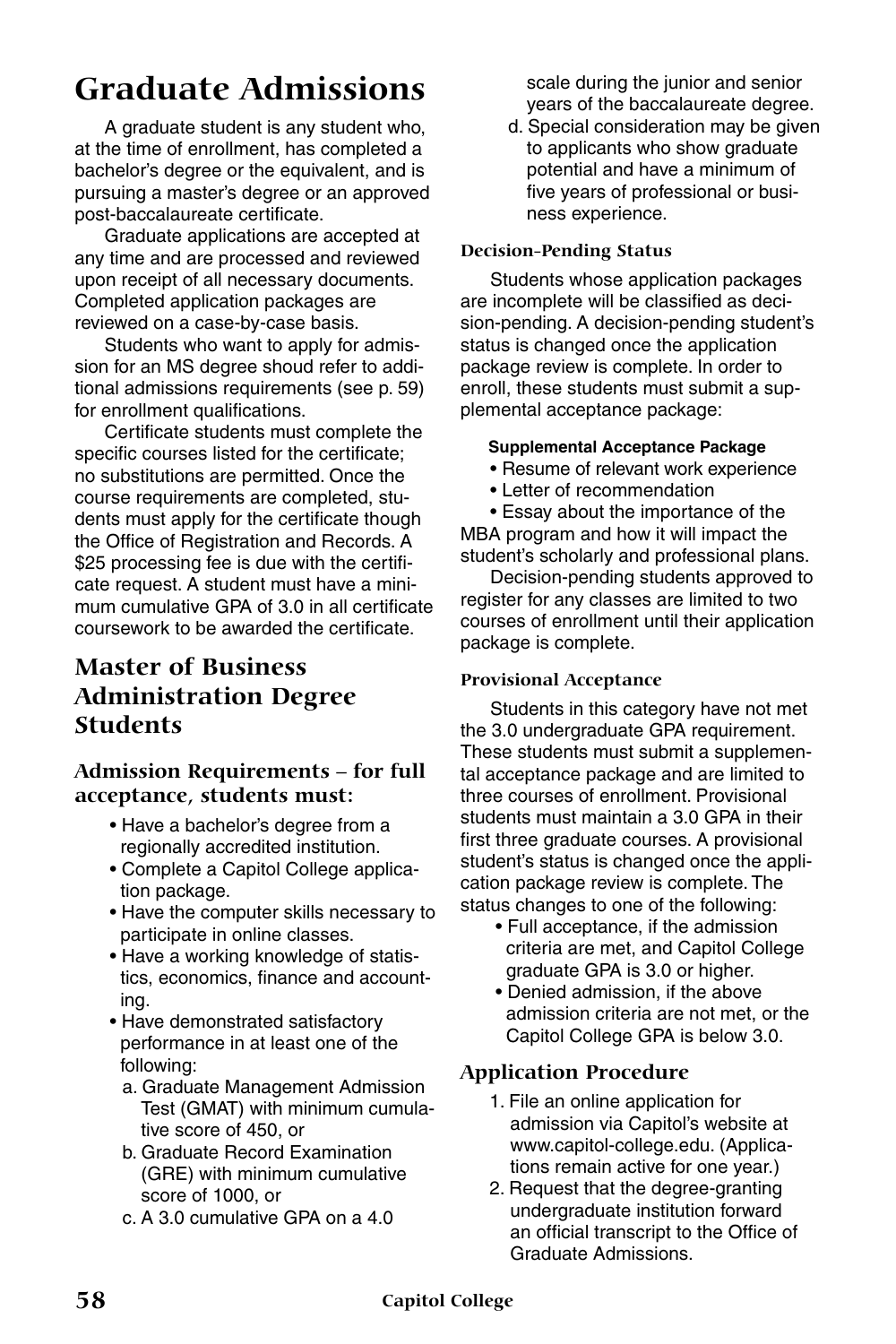#### **Program of Study**

Capitol College's program of study for the master of business administration degree is outlined beginning on page 61 of this catalog.

## **Master of Science Degree Students**

#### **Admission Requirements – for full acceptance, students must:**

- Have a bachelor's degree from a regionally accredited institution.
- Complete a Capitol College application package.
- Have the computer skills necessary to participate in online classes.
- Have a 3.0 CGPA on a 4.0 scale.

#### **Decision Pending Status**

Students whose application packages are incomplete will be classified as decision pending. Decision-pending students' status is changed once the application package review is complete. Students in this status are permitted to register for a maximum of two classes (eight credits) while the application decision remains pending. Students must maintain a minimum GPA of 3.0 for all Capitol College courses. Once the application package is complete and all documents are received and reviewed, decision-pending students will be considered for admission. Decision-pending students whose Capitol College CGPA falls below 3.0 will be denied admission to the college.

Decision-pending students will be blocked from further registration after two courses if the official undergraduate transcripts are not received by the Office of Registration and Records.

#### **Provisional Acceptance**

The provisional status is designed for students whose undergraduate CGPA is between 2.5 and 3.0, who lack sufficient professional work experience or who have the prerequisite knowledge but lack the specific bachelor's degree. Special consideration may be given to applicants who show graduate potential and have a minimum of five years of professional experience in their chosen discipline of study.

Provisional students are limited to 9 credit hours of enrollment at Capitol College. Upon completion of nine credit hours of graduate coursework with a CGPA of 3.0 or better, provisional students will be reconsidered for full acceptance. If provisional students do not meet the 3.0 CGPA requirement after nine credits, they will be dismissed.

Students with less than a 2.5 CGPA in their undergraduate work may be admitted to the college under certain conditions. These students may be required to submit additional information such as:

- Graduate Record Examination (GRE), Graduate Management Admissions Test (GMAT) or Miller's Analogies Test results
- Resume of relevant work experience
- Letters of recommendation

Students with a CGPA less than 2.5 but with a 3.0 GPA in their last 60 hours of undergraduate work will also be given additional consideration.

#### **Additional Admissions Requirements**

Some master of science programs have additional technical competency requirements as follows:

#### **Computer Science**

A bachelor of science in computer science or equivalent required. Students must have the following undergraduate coursework:

- Programming equivalent to Capitol College course CS-230 Computer Science Fundamentals II:
	- a. Programming (C++ or Java recommended)
	- b. Object-oriented programming (classes, objects, inheritance and polymorphism)
	- c. Data structures (queues, stacks, lists, linked lists, trees, sorts and searches)
- Mathematics equivalent to Calculus I through Linear Algebra:
	- a. Capitol College course MA-261 Calculus I
	- b. Capitol College course MA-262 Calculus II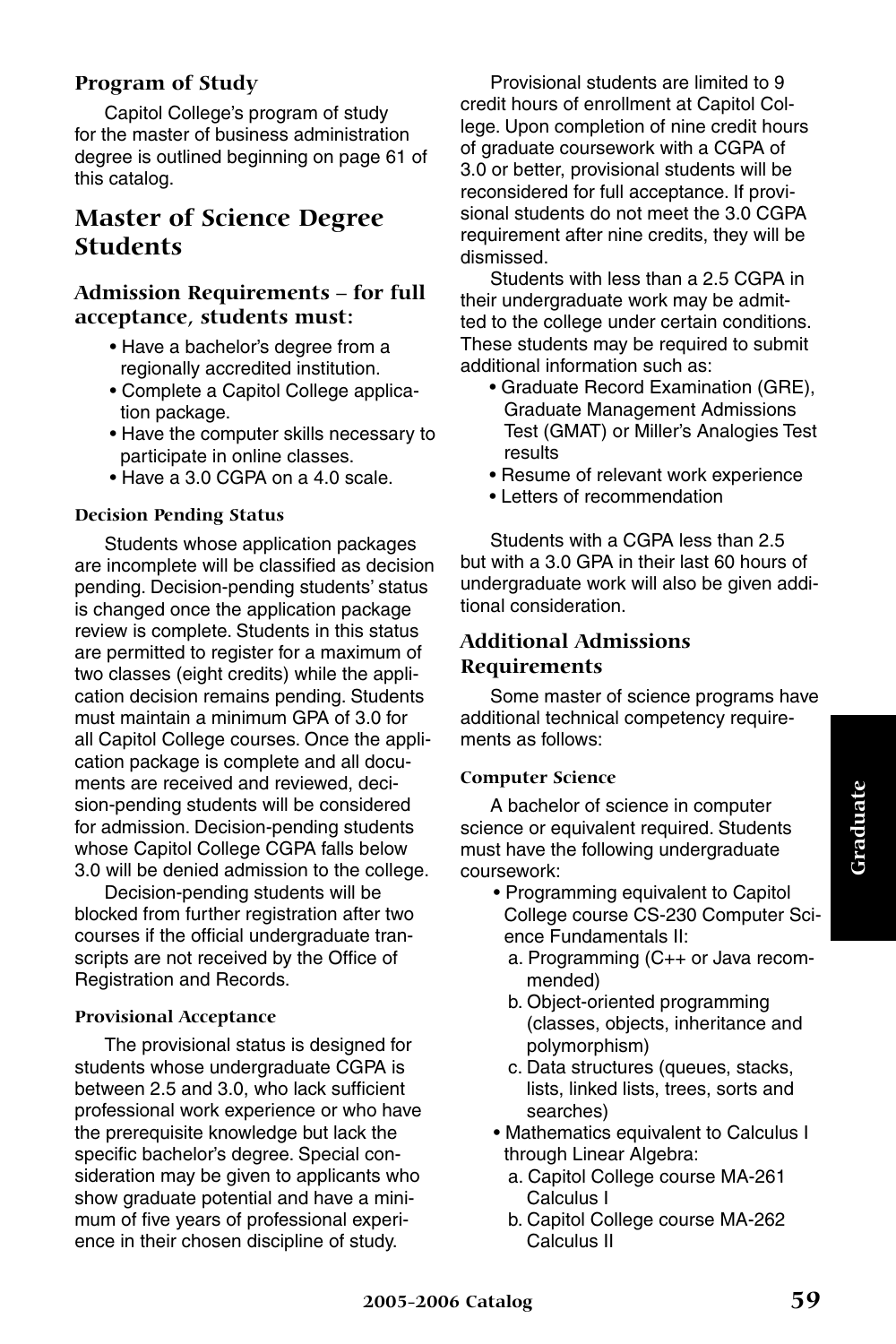c. Capitol College course MA-330 Linear Algebra or any math that has Calculus II as a prerequisite Note: Students with Differential Equations, instead of Linear Algebra, will need departmental advising.

#### **Electrical Engineering**

A bachelor of science in electrical engineering or equivalent is required. Students must have the following undergraduate coursework:

- Mathematics equivalent to Calculus I through Laplace and Fourier Analysis (these Capitol College courses or equivalent):
	- a. MA-261 Calculus I
	- b. MA-262 Calculus II
	- c. MA-330 Linear Algebra
	- d. MA-340 Ordinary Differential Equations
	- e. MA-345 Probability and Statistics for Engineers
	- f. MA-360 Laplace and Fourier Analysis
- Engineering and Science prerequisites (these Capitol College courses or equivalent):
	- a. EE-406 Signal Processing
	- b. EE-453 Control Theory
	- c. EE-362 Microprocessors
	- d. EE-401 Communication Theory
	- e. Familiarity with MATLAB.

#### **Information Architecture**

Information architecture students are expected to have exposure to object-oriented programming.

#### **Network Security**

Network security students are expected to have a foundation of knowledge with regard to TCP/IP, routers, hubs, switches and related areas.

Students must have either an IT-oriented bachelor's degree or three to five years of security work experience.

#### **Application Procedure**

- 1. File an application for admission online via Capitol's website at www.capitol-college.edu. (Applications remain active for one year.)
- 2. Request that the degree-granting undergraduate institution forward an official transcript to the Office of Graduate Admissions, 11301 Springfield Road, Laurel, MD 20708.

#### **Programs of Study**

Capitol College's post-baccalaureate certificates and programs of study for master of science degrees are outlined beginning on page 62 of this catalog.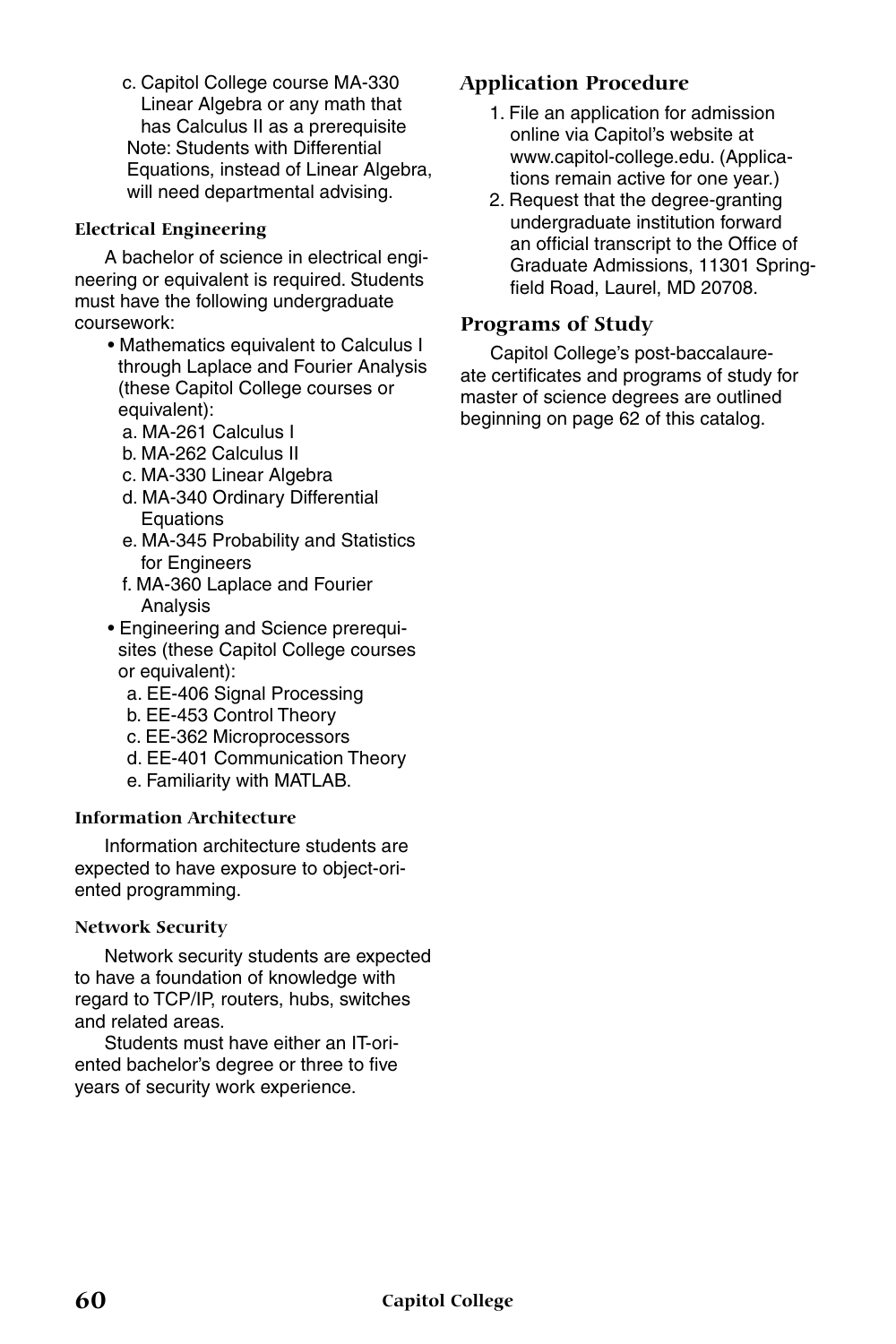## **Graduate Programs of Study**

## **Business Administration**

The master of business administration (MBA) program is designed to support working professionals, and to prepare students for careers in management and leadership in both the government and private sectors. Students will develop high-level leadership skills, the ability to understand the new technologies associated with their business objectives and the ability to apply these technologies to business problem solving environments.

Emphasis will be placed on developing practical skills through the addition of lab requirements to several fundamental core courses. The MBA program provides students with the advanced knowledge and practical skills necessary to make them leaders. The emphasis is on emerging technologies and the ability to succeed in the global and virtual business environment.

The MBA program requires a total of 42 credit hours. There is a core of ten courses (33 credits) and a concentration of three electives (9 credits). Prerequisites have been established for several of the courses in both the core and concentration areas.

**Master of Business Administration 42 Credits**

#### *Course Requirements*

| Course                                   | Credits    |
|------------------------------------------|------------|
| <b>Required Courses</b>                  | 30 Credits |
| <b>MBA-610 Statistics for Managers</b>   | 4          |
| <b>MBA-615 Financial Management</b>      | з          |
| MBA-620 Managerial Accounting            | 3          |
| MBA-625 Organizational Behavior          | 4          |
| MBA-630 Marketing Process and Strategy   | 3          |
| <b>MBA-635 Production and Operations</b> |            |
| Management                               | 3          |
| MBA-640 Managerial Economics             | 3          |
| MBA-645 Negotiation                      | 4          |
| MBA-650 Strategic Management             | 3          |
| Capstone Course                          | 3 Credits  |
| MBA-700 Capstone Project                 | з          |

#### MBA Concentrations 9 Credits Choose three courses from one of the concentrations below, or create your own concentration with advice from faculty.

| Entrepreneurship                         |   |
|------------------------------------------|---|
| MBA-658 Business Law                     | 3 |
| MBA-665 Entrepreneurship                 | 3 |
| MBA-667 Financing the Entrepreneurship   |   |
| Venture                                  | 3 |
| MBA-668 Marketing for Entrepreneurs      | 3 |
| E-Business                               |   |
| MBA-685 Introduction to E-Business       | 3 |
| MBA-686 Strategic Management of Business |   |
| Technology                               | 3 |
| MBA-687 E-Business Marketing             | З |
| SM-587 Law and Regulation of E-Commerce  | 3 |

General Management

| MBA-655 Managing the Global Virtual |   |  |
|-------------------------------------|---|--|
| Organization                        | З |  |
| MBA-656 Human Resources Management  | З |  |
| MBA-658 Business Law                | З |  |
| SM-563 Managing Information Systems | з |  |
|                                     |   |  |

Information Technology

Department approval is required for this concentration. These are not introductory courses and require prior experience/prerequisites. SM-563 Managing Information Systems 3 SM-567 Telecommunications and Computer Networking 3

- SM-568 Global Telecommunications Applications 3
- SM-569 Decision Support and Expert Systems 3

Courses are offered only online in 16-week or 8-week accelerated formats. For descriptions of required courses, see courses beginning on page 70.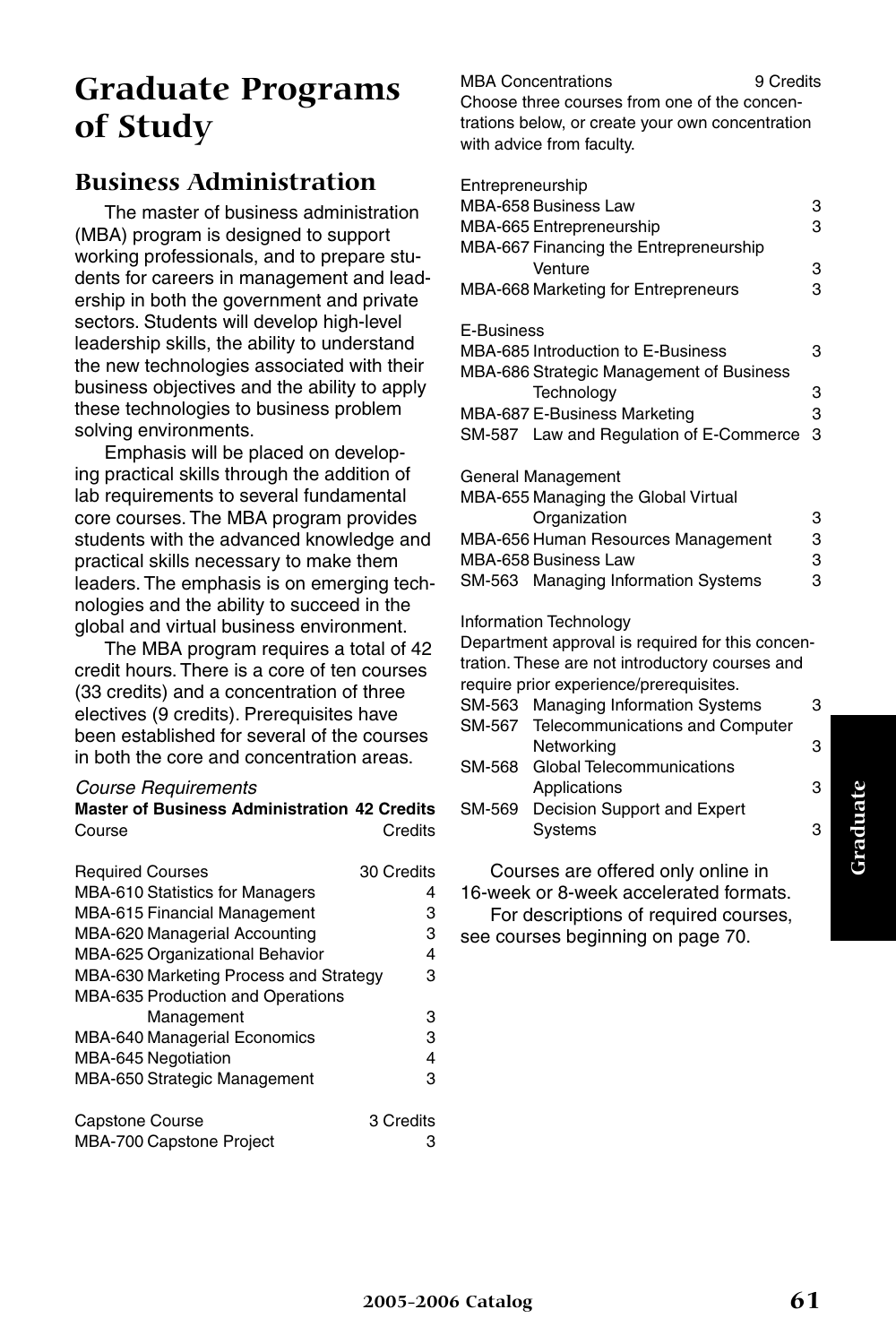## **Computer Science**

The computer science (CS) degree is structured to focus on new technologies, graphics aimed at virtual realities, and the Internet. The main objective of the program is to provide students with the advanced knowledge and skills necessary to design and use modern computer-based systems, with an emphasis on emerging technologies such as embedded languages, wireless technologies, miniaturization (PDAs), and data security.

CS majors study computer language design, intelligent systems design, and multithreaded and distributed programming and may specialize in an area of their choice, including information architecture, network security or advanced computer science.

The master of science in computer science is a 30-credit degree program. All students complete a capstone course pair of Research Methods and the Capstone Research Project in which they identify a research topic in consultation with the faculty and develop a major project-based research paper by integrating prior coursework and personal experiences.

#### *Course Requirements*

**Master of Science 30 Credits** Course **Course** Credits Required Courses 12 Credits CS-504 Theory of Computation 3 CS-512 Computer Language Design 3 CS-701 Designing Intelligent Systems 3 CS-705 Multithreaded and Distributed Programming 3 Elective Courses 12 Credits Choose any four below. CS-507 Database Systems Implementation 3 CS-511 Numerical Methods 3 CS-513 Gaming Theory – Real-time 3D Graphics 3 IA-705 Comparison of Operating Systems and Web Servers 3 IA-707 Network Architecture Convergence Using Wireless Technology 3 NS-670 Network Systems Security Concepts 3 NS-673 Secure Information Transfer and Storage 51 Storage 3<br>NS-677 Malicious Software 3 Malicious Software 3 NS-682 Internal Protection 3 NS-684 Complimentary Security 3 Capstone Courses 6 Credits CS-712 Research Methods 3 CS-714 Capstone Research Project 3

Courses are offered only online in 16-week or 8-week accelerated formats. For descriptions of required courses, see courses beginning on page 70.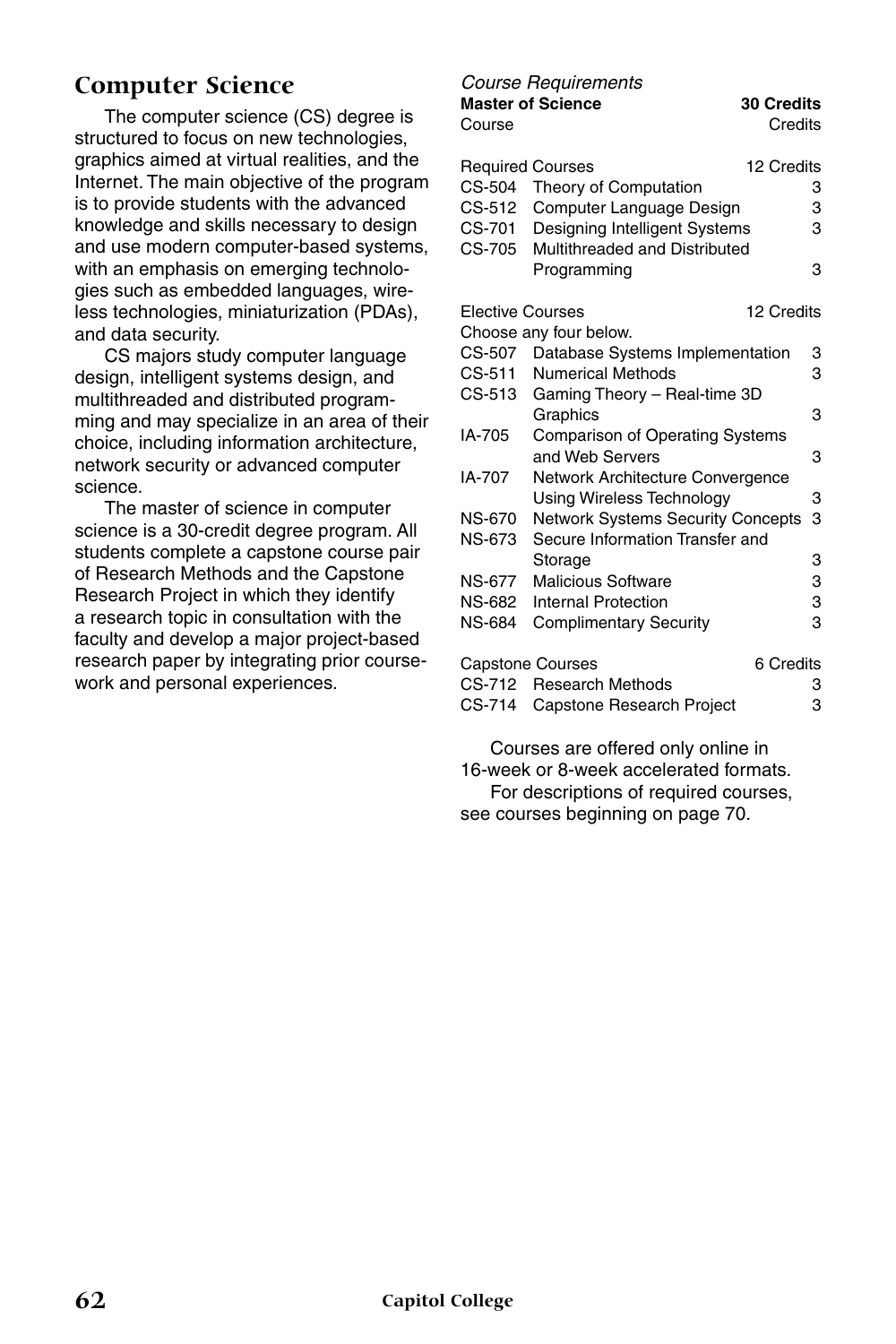## **Electrical Engineering**

The electrical engineering (EE) degree is structured to educate students to design and develop applications from the inception stage through the manufacturing, testing, and delivery of a product. The main objective of the program is to provide traditional engineers with the fundamentals of circuit modeling and design, circuit analysis, circuit construction and testing, government and industry regulations, and the advanced knowledge and skills necessary to design and use modern computer-based design and analysis software.

EE majors study mathematical modeling and analysis, electromagnetic interference and compatibility, and advanced concepts of design for reliability, manufacturability and testability with the emphasis of the program on the practical applications of theoretical principles to the design and construction of circuits to meet industrial, military and international standards.

The master of science in electrical engineering is a 30-credit degree program. All students complete a capstone course pair of Master's Project Research and Master's Project in which they choose a project in consultation with the faculty and carry the research of the project through proposal, design, testing and delivery. Students may choose to use the two elective courses in conjunction with the capstone courses to obtain a four-course certificate in an area of specialization.

#### *Course Requirements*

**Master of Science 30 Credits** Course **Course** Credits

| <b>Required Courses</b>  |                                       | 18 Credits |
|--------------------------|---------------------------------------|------------|
| EE-600                   | Mathematical Modeling and Analysis 3  |            |
| EE-601                   | Modern Circuit Design and Simulation3 |            |
| EE-606                   | <b>Signal Processing</b>              | з          |
| EE-607                   | Electromagnetic Interference and      |            |
|                          | Compatibility                         | 3          |
|                          |                                       |            |
| EE-710                   | Designing for Reliability and         |            |
|                          | Manufacturability                     | 3          |
| EE-720                   | Designing for Testability             | 3          |
|                          |                                       |            |
| <b>Electives Courses</b> |                                       | 6 Credits  |
|                          | Choose any two courses below.         |            |
| EE-614                   | Large Scale Integrated Design         | 3          |
| EE-651                   | <b>Communications Theory</b>          | 3          |
| EE-652                   | Microcontroller System Development    | 3          |
| EE-653                   | Analog and Digital Control Theory     | 3          |
| EE-656                   | Image Processing                      | 3          |
| EE-665                   |                                       | 3          |
|                          | Microwave Circuit Theory and Design   |            |
| IA-707                   | Network Architecture Convergence      |            |
|                          | Using Wireless Technology             | З          |
|                          | <b>Capstone Courses</b>               | 6 Credits  |
|                          |                                       |            |
| EE-708                   | Master's Project Research             | 3          |
| EE-758                   | Master's Project                      | 3          |

Courses are offered only online in 16-week formats.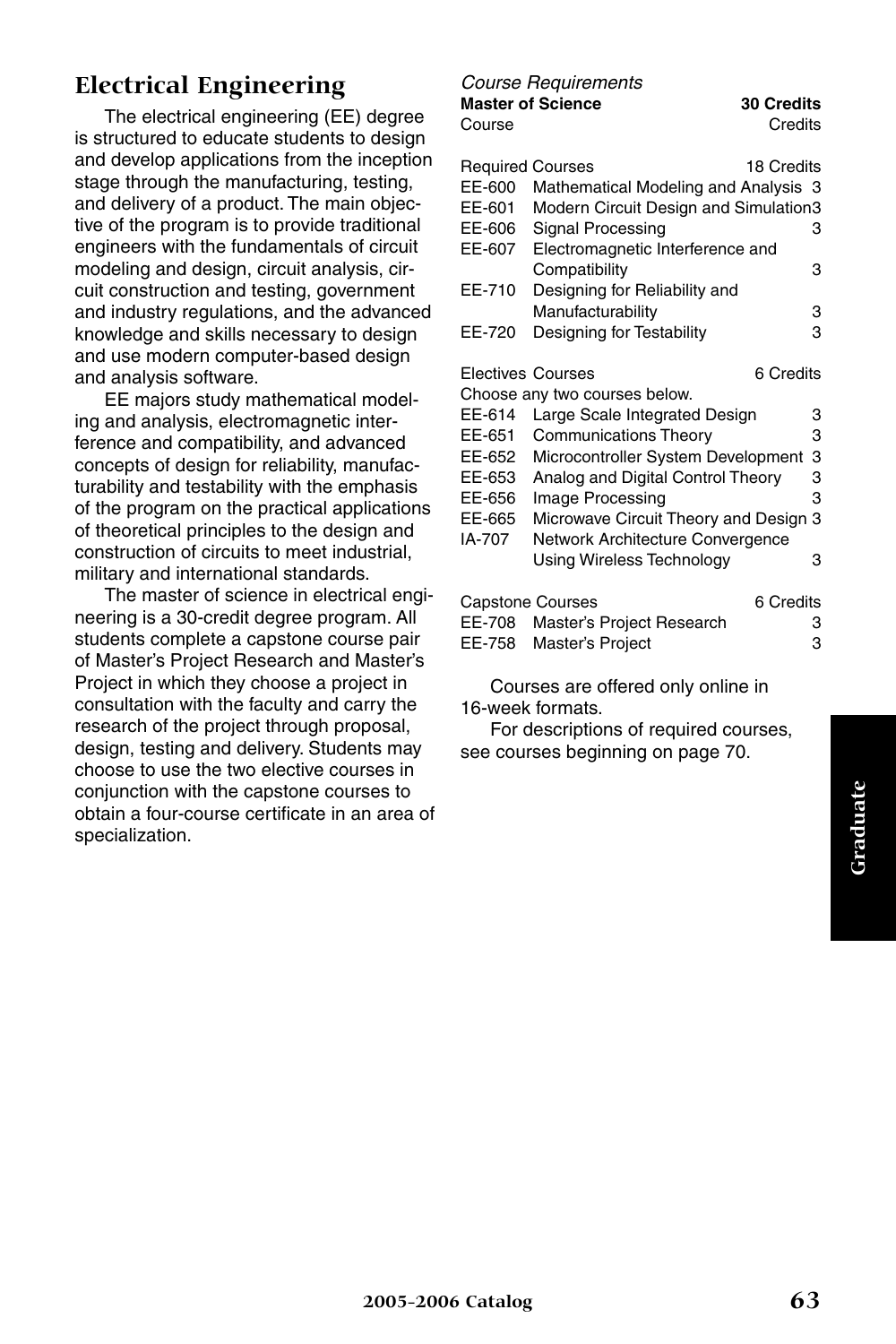## **Information Architecture**

The information architecture (IA) degree is structured to fill a market niche that, in terms of technological sophistication, lies above technology management programs and below engineering and computer science programs. The main objective of the program is to provide students with business-oriented Internet technical competencies so that, as graduates, they can respond to career opportunities at the level of chief technical officer or chief information officer in a corporation.

IA majors study network and wireless devices and protocols, firewalls and e-security, multimedia technologies and intellectual property regulations, and component collaboration and integration.

The master of science in information architecture is a 30-credit degree program. All students complete a capstone course in which they integrate the prior coursework and their personal experiences to develop a major research paper or project. Students may choose to fill the capstone requirement with an elective taken from selected courses in other degree programs as approved by the department chair.

## *Course Requirements*

**Master of Science 30 Credits** Course **Course** Credits

| Reguired Courses |                                        | 27 Credits |
|------------------|----------------------------------------|------------|
| IA-701           | Network Devices, Standards,            |            |
|                  | and Protocols                          | 3          |
| IA-703           | Thin and Fat Client Deployment         | 3          |
| IA-705           | <b>Comparison of Operating Systems</b> |            |
|                  | and Web Servers                        | 3          |
| IA-707           | Network Architecture Convergence       |            |
|                  | Using Wireless Technology              | з          |
| IA-709           | Comparison of Object-Oriented and      |            |
|                  | Scripting Languages                    | 3          |
| IA-712           | Design and Practice of Secure          |            |
|                  | <b>Information Networks</b>            | 3          |
| IA-713           | Multimedia and Web Casting             | 3          |
| IA-715           | Identifying and Integrating Component  |            |
|                  | <b>Collaboration Technologies</b>      | 3          |
| IA-717           | Invention, Innovation, and the Use     |            |
|                  | of Intellectual Property               | з          |
| Capstone Course  |                                        | 3 Credits  |
| IA-719           | Capstone Course*                       | з          |

\* Students may substitute an elective according to their specific career goals.

Courses are offered only online in 16-week or 8-week accelerated formats. For descriptions of required courses, see courses beginning on page 70.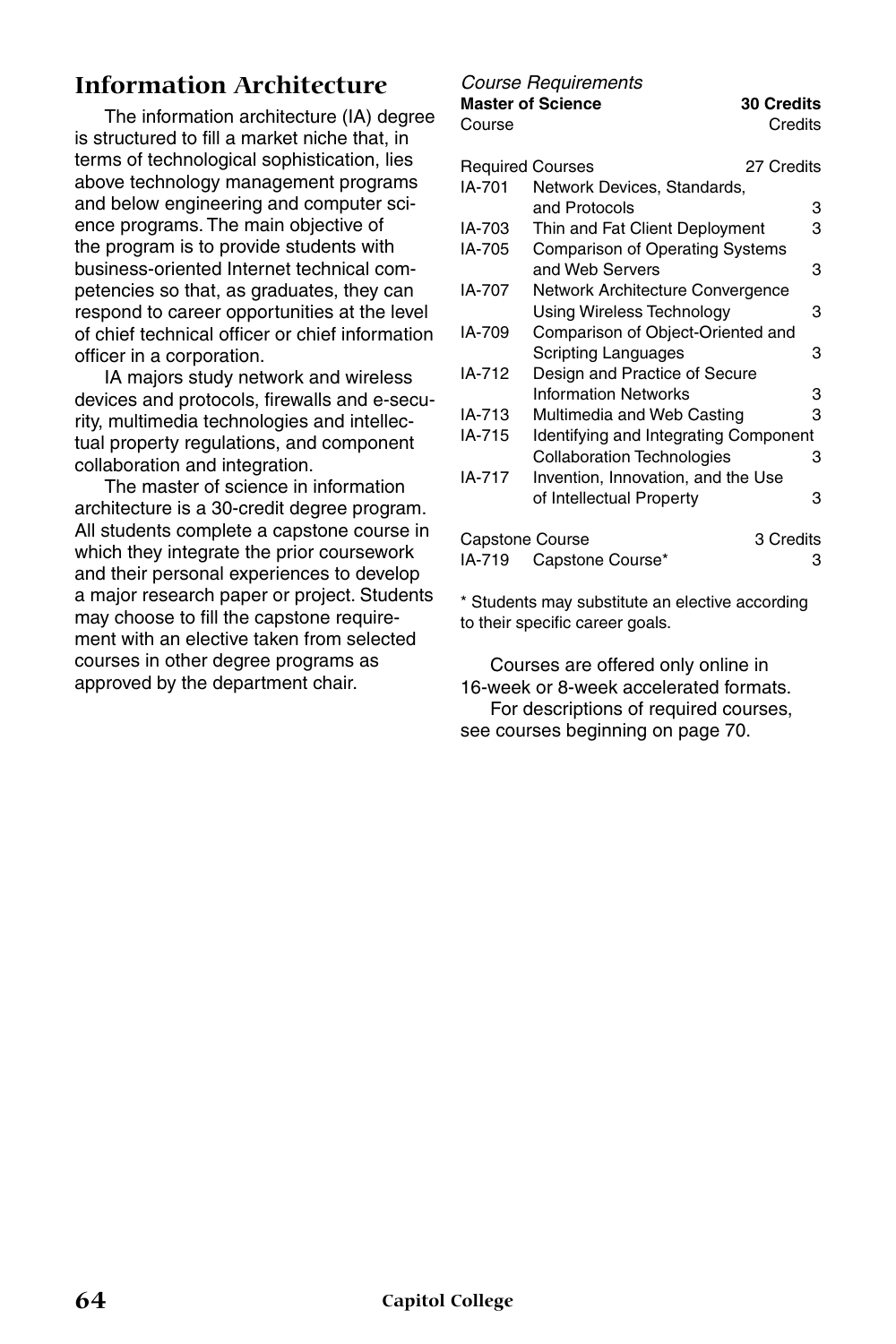## **Information and Telecommunications Systems Management**

The information and telecommunications systems management (ITSM) degree is structured as an interdisciplinary study of systems management theory and practices. The main objective of the program is to develop students' abilities to anticipate, recognize, and solve organizational and technological problems, optimize their own capabilities and the capabilities of others, allocate and effectively use resources, and apply systems management theory in organizational situations.

ITSM majors study systems principles, management and economics, psychological and behavioral factors in systems management, management of information and decision support systems, and may specialize in an area of their choice, including global telecommunications systems, information technology, network security or information architecture.

ITSM is a 38-credit degree program. All students complete the 29 credit core and may choose to complete one or more certificates to fulfill the remaining elective credits.

#### *Course Requirements* **Master of Science 38 Credits** Course **Course** Credits

| <b>Required Courses</b> |                                         | 29 Credits |
|-------------------------|-----------------------------------------|------------|
|                         | <b>MBA-610 Statistics for Managers</b>  | 4          |
|                         | MBA-625 Organizational Behavior         | 4          |
|                         | MBA-640 Managerial Economics            | з          |
|                         | SM-513 Systems Management and           |            |
|                         | <b>Organization Theory</b>              | з          |
|                         | SM-517 Psychological Factors in Systems |            |
|                         | Management                              | з          |
| SM-518                  | Principles of Systems                   | з          |
| SM-563                  | <b>Managing Information Systems</b>     | з          |
| SM-567                  | Telecommunications and Computer         |            |
|                         | Networking                              | з          |
| SM-569                  | Decision Support and Expert             |            |
|                         | Systems                                 | з          |
|                         |                                         |            |

Elective Courses 9 Credits See appropriate department for list of courses. Students may also select three elective courses

from different concentrations. Students should consult an advisor for more information. Suggested Concentrations:

Global Telecommunications Concentration SM-568 Global Telecommunications Applications 3 SM-586 Global Telecommunications Policies and Regulations 3 SM-587 Law and Regulation of E-Commerce 3 Network Security Concentration

Choose any three courses from the MSNS program. 9

Information Architecture Concentration Choose any three courses from the MSIA program. 9

MBA Concentration

Choose any three courses from the MBA program with department permission. 9

Courses are offered only online in 16-week or 8-week accelerated formats. For descriptions of required courses, see courses beginning on page 70.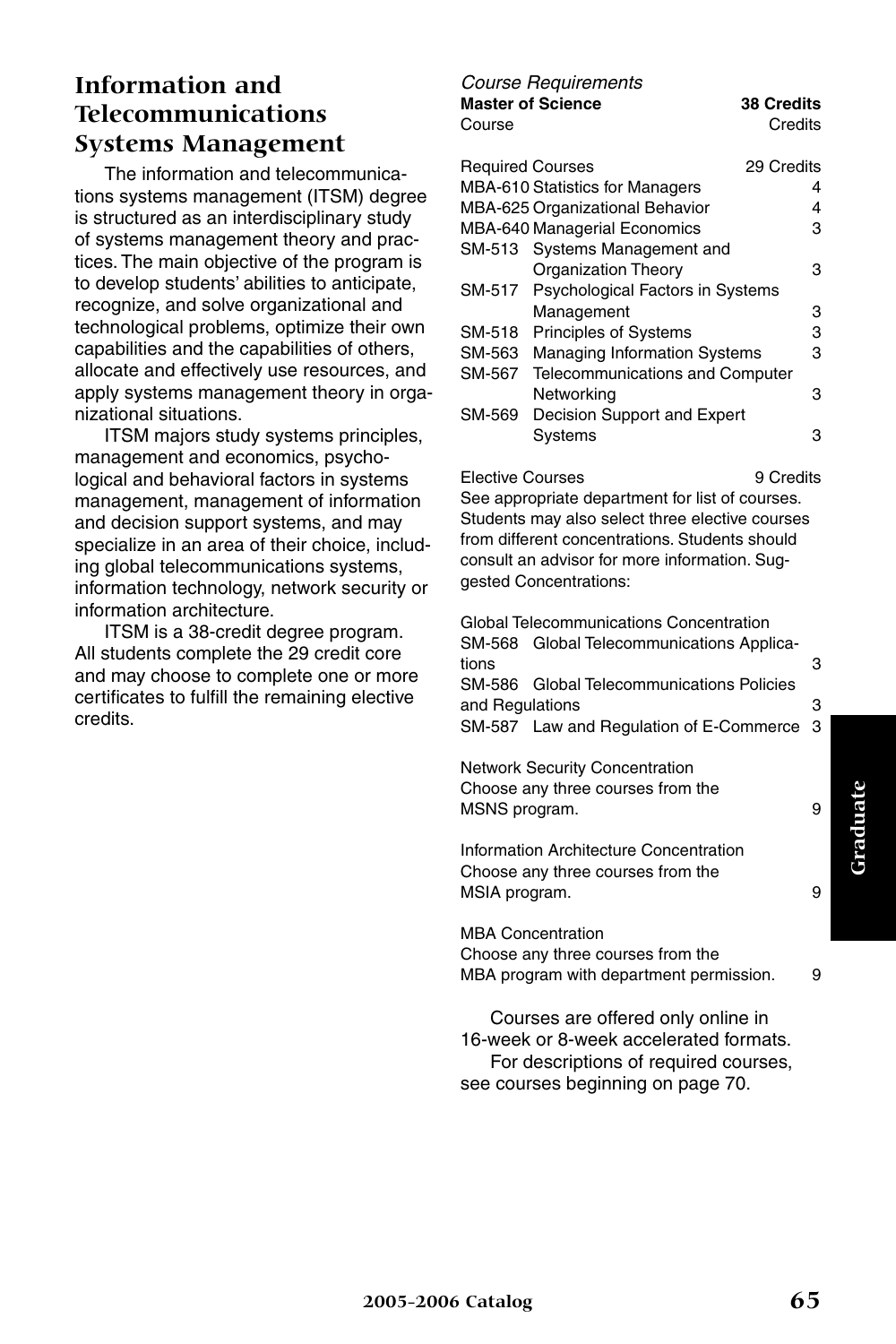## **Network Security**

The network security (NS) degree is structured to meet the needs of organizations and our communities to understand, prepare for, respond to and recover from threats to our information infrastructures. The main objective of the program is to provide information system and security professionals with in-depth instruction on new security ideas, concepts and techniques to prevent and react to malicious intrusion and to secure information assets.

NS majors study basic network security concepts, secure information transfer and storage, risk management and vulnerability mitigation, computer forensics and malicious software, and perimeter and internal protection.

The master of science in network security is a 30-credit degree program. Graduates are prepared to respond to career opportunities at the level of a director of information security, network security manager or a related security position.

## *Course Requirements*

**Master of Science 30 Credits** Course **Course** Credits

|               | <b>Required Courses</b><br>24-30 Credits        |   |
|---------------|-------------------------------------------------|---|
|               | Select eight to ten courses from the following. |   |
| NS-611        | <b>Wireless Security</b>                        | з |
| NS-621        | <b>Applied Wireless Network Security</b>        | 3 |
| <b>NS-670</b> | <b>Network Systems Security Concepts</b>        | 3 |
| <b>NS-671</b> | Legal Aspects of Computer Security              |   |
|               | and Information Privacy                         | з |
| NS-673        | Secure Information Transfer and                 |   |
|               | Storage                                         | з |
| NS-674        | Security Risk Management                        | з |
| NS-675        | <b>Computer Forensics and Incident</b>          |   |
|               | Handling                                        | 3 |
| NS-677        | <b>Malicious Software</b>                       | 3 |
| <b>NS-679</b> | <b>Vulnerability Mitigation</b>                 | 3 |
| NS-680        | <b>Perimeter Protection</b>                     | 3 |
| NS-682        | Internal Protection                             | 3 |
| NS-684        | Complementary Security                          | з |
|               |                                                 |   |

Elective Courses **6.1 Courses** 6-6 Credits Elective courses (2)\*

\* Up to two courses with department approval.

Courses are offered only online in 16-week or 8-week accelerated formats.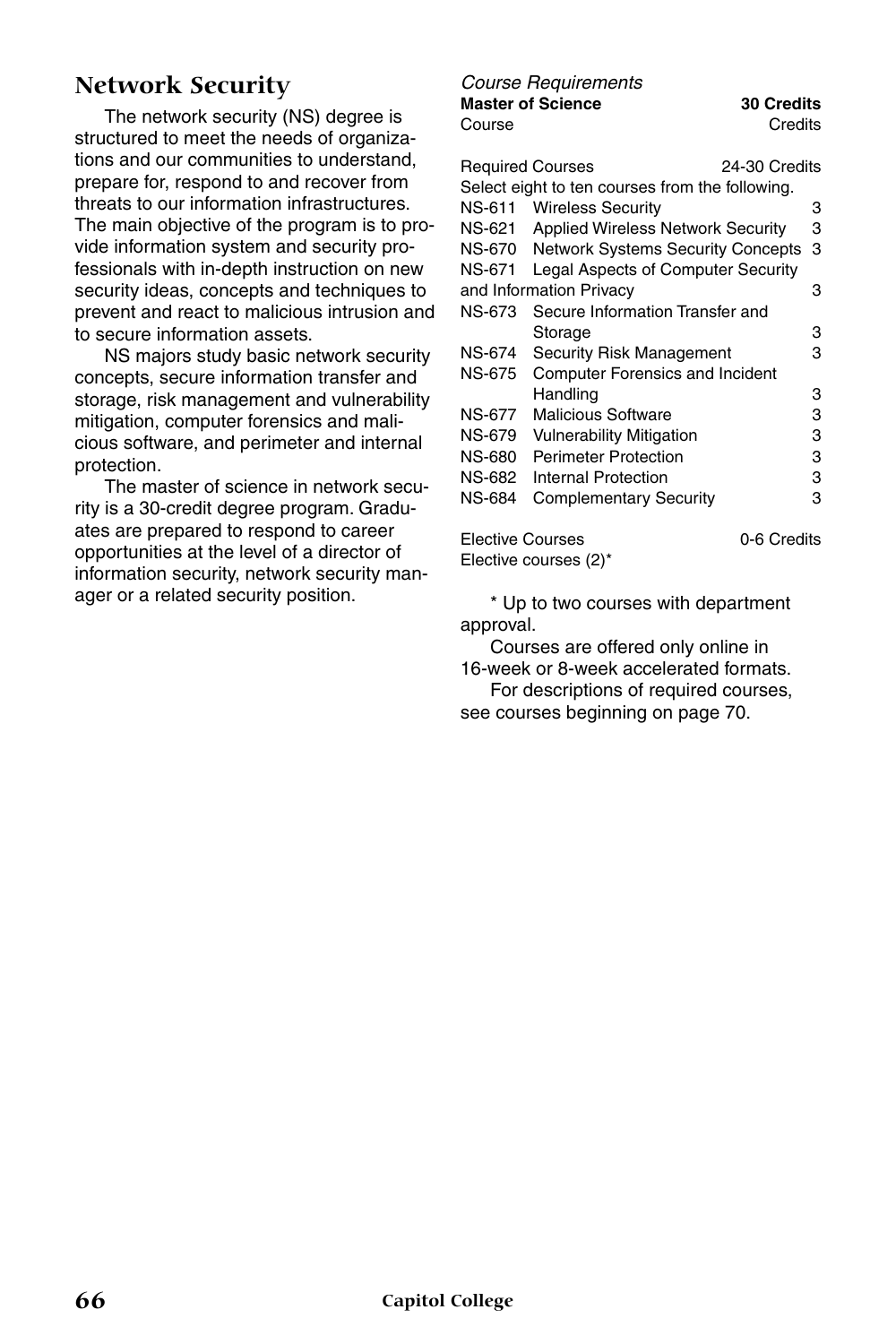## **Post-baccalaureate Certificates**

The post-baccalaureate certificates are targeted toward systems managers and information technology professionals seeking to augment or update their skills and career with graduate-level credentials. The courses required for these certificates are offered online in accelerated 8-week terms and 16-week semesters. Consult the schedule of classes for more information.

#### **Client/Server and Wireless Devices (12 credits)**

This certificate provides students with a specialization in the hardware and software that drive local, Internet and wireless computing. Students learn the technical aspects of network and wireless devices and the standards and protocols of connectivity. An introductory course in network devices explores the technologies that link personal computers to servers and servers to servers. The three additional courses explore the movement from cable-connected terminals to remote server technology, the similarities and differences between operating systems and web servers, and the various wireless technologies and devices for personal and business communications.

#### *Required Courses*

| IA-701 | Network Devices, Standards,            |   |
|--------|----------------------------------------|---|
|        | and Protocols                          | 3 |
| IA-703 | Thin- and Fat-Client Deployment        | 3 |
| IA-705 | <b>Comparison of Operating Systems</b> |   |
|        | and Web Servers                        | з |
| IA-707 | Network Architecture Convergence       |   |
|        | Using Wireless Technology              |   |

Courses are offered only online in 16-week or 8-week accelerated formats. For descriptions of required courses, see courses beginning on page 70.

#### **Component Technologies and Online Collaboration (12 credits)**

This certificate provides students with an advanced understanding of the sophisticated technologies used to develop, integrate, and deploy e-business solutions. Students learn aspects of programming tools for online applications, technologies and policies of multimedia products, and component integration for on-demand communications. Courses in object-oriented and scripting languages and component collaboration technologies explore the development and optimization of electronic commerce applications. A multimedia and web casting course and a policy course in intellectual property explore the technical, marketing and legal aspect of online multimedia.

#### *Required Courses*

| IA-709 | <b>Comparison of Object-Oriented</b> |   |
|--------|--------------------------------------|---|
|        | and Scripting Languages              | 3 |
| IA-713 | Multimedia and Web Casting           | 3 |
| IA-715 | Identifying and Integrating          |   |
|        | <b>Component Collaboration</b>       |   |
|        | Technologies                         | 3 |
| IA-717 | Invention, Innovation, and the Use   |   |
|        | of Intellectual Property             | з |
|        |                                      |   |

Courses are offered only online in 16-week or 8-week accelerated formats. For descriptions of required courses, see courses beginning on page 70.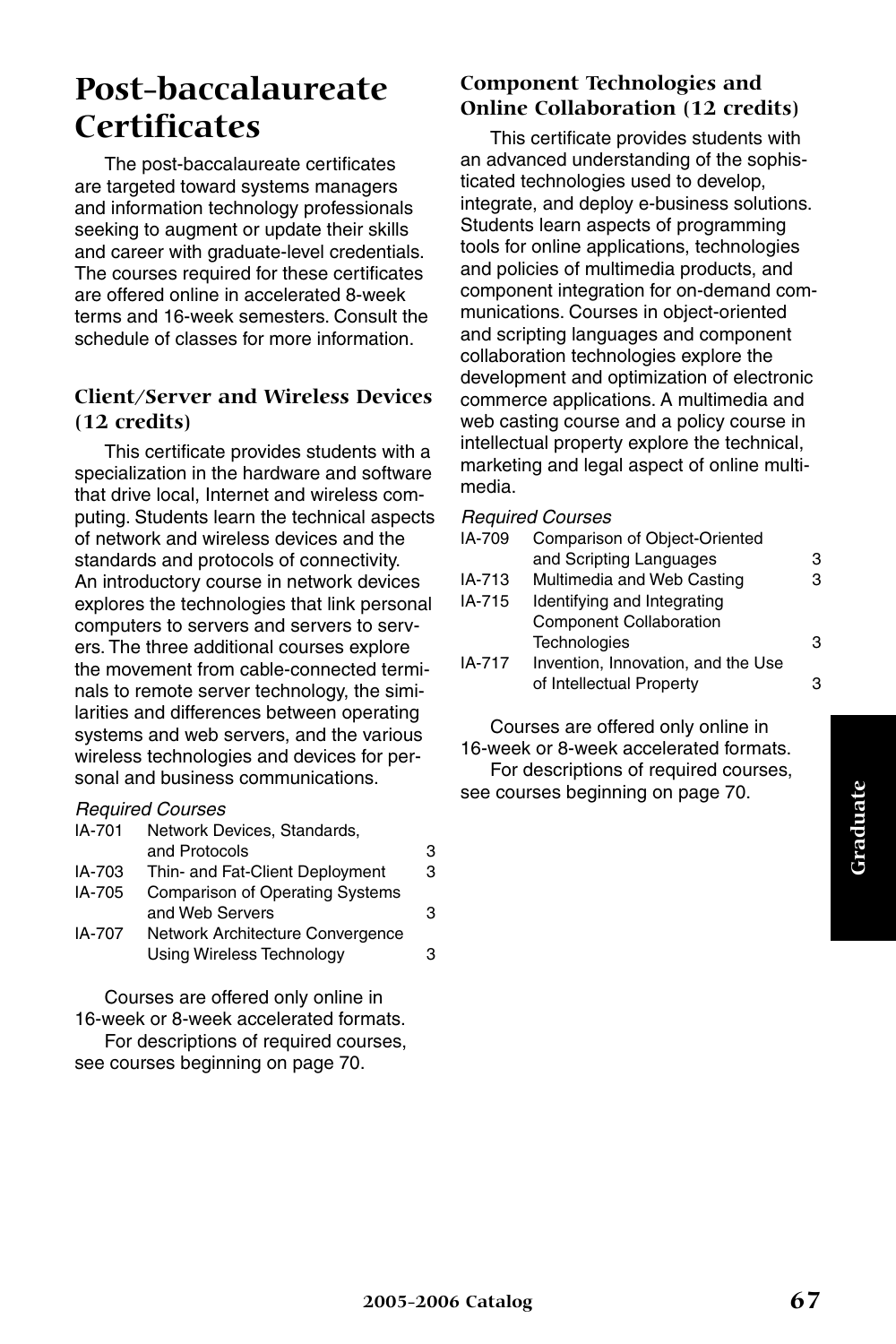#### **Global Telecommunications Systems (12 credits)**

This certificate provides students with a case-study approach to the issues faced in global business. Students learn the fundamental concepts of global telecommunications from both technical and legal standpoints. Introductory courses in global telecommunications technologies, policies, and regulations provide an understanding of the emerging technologies of satellitebased, computer-enhanced and digitally produced communications.

#### *Required Courses*

| SM-563 Managing Information Systems              | з |
|--------------------------------------------------|---|
| SM-567 Telecommunications and                    |   |
| <b>Computer Networks</b>                         | З |
| SM-568 Global Telecommunications                 |   |
| Applications                                     | 3 |
| <b>SM-586</b> Global Telecommunications Policies |   |
| and Regulations                                  | з |
|                                                  |   |

Courses are offered only online in 16-week or 8-week accelerated formats. For descriptions of required courses, see courses beginning on page 70.

#### **Information Technology (12 credits)**

This certificate provides students with a foundational knowledge of systems management with respect to telecommunications systems as well as the computer systems that support managerial decision-making. Students learn principles of technology management and information systems. Introductory courses in systems management and telecommunications networks provide the fundamental principles applied in the decision support and expert systems course. A course in strategic management of business technology lays the foundation for business management in a global environment with specific attention given to electronic commerce management goals.

#### *Required Courses*

| MBA-650 Strategic Management               | З |
|--------------------------------------------|---|
| <b>SM-563</b> Managing Information Systems | З |
| SM-567 Telecommunications and              |   |
| <b>Computer Networks</b>                   | з |
| SM-569 Decision Support and                |   |
| <b>Expert Systems</b>                      | з |
|                                            |   |

Courses are offered only online in 16-week or 8-week accelerated formats. For descriptions of required courses, see courses beginning on page 70.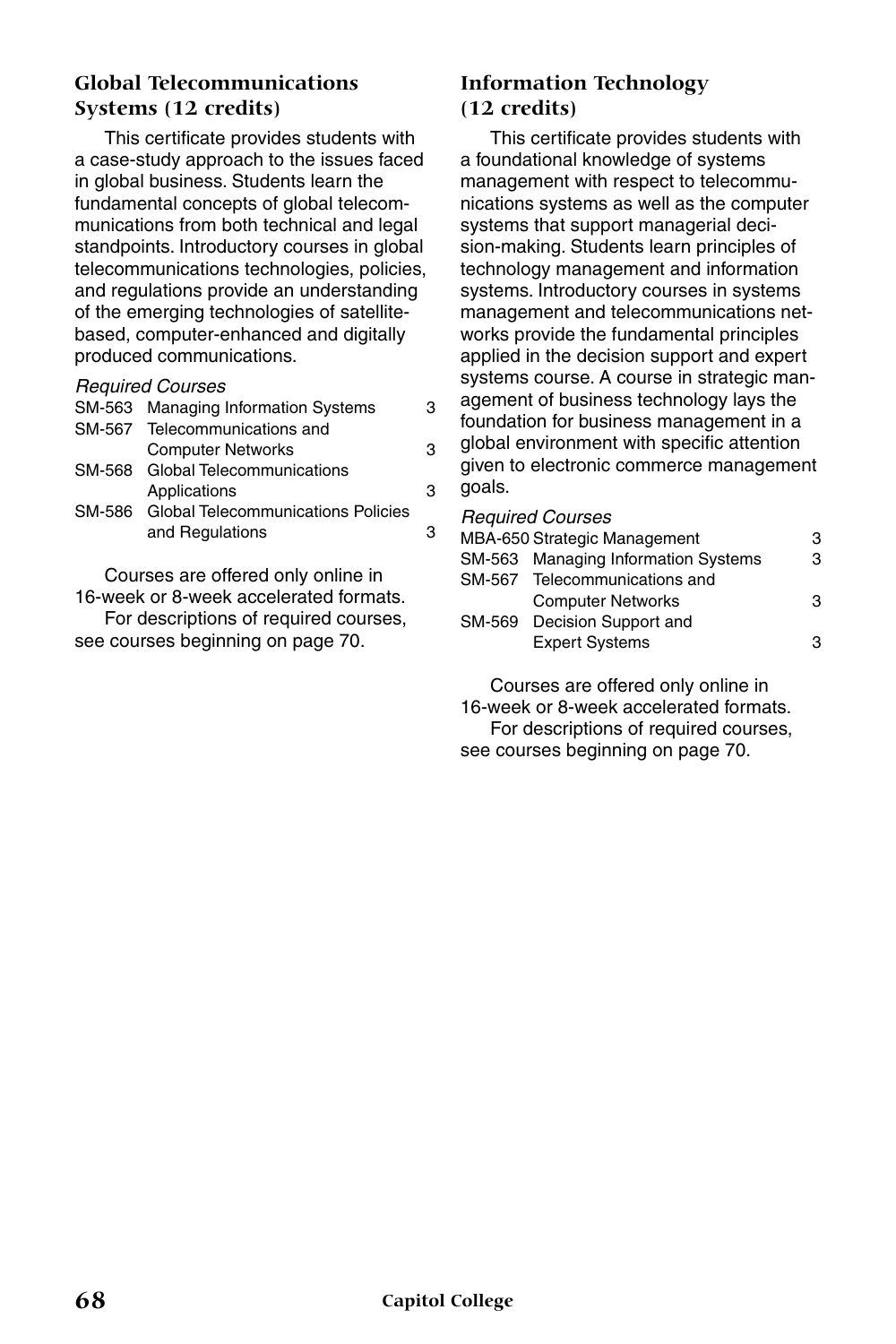#### **Network Protection (12 credits)**

This certificate provides students with a detailed understanding of the methods computer attackers utilize to infiltrate web and application technologies and how the security professionals can anticipate and protect against attacks. Students learn the anatomies of viruses and worms and the defense mechanisms for the perimeter and the inner network. A course in malicious software serves as an introduction to what security professionals deal with daily and the basic anti-virus programs individuals can utilize to protect their information on the small scale of personal computing. The three additional courses focus on the need for internal and external vulnerability assessment, a detailed understanding of firewalls and perimeter network defense, and methods practices for protecting the inner network in the event of a perimeter breach.

#### *Required Courses*

| NS-677 Malicious Software       | З |
|---------------------------------|---|
| NS-679 Vulnerability Mitigation | З |
| NS-680 Perimeter Protection     | з |
| NS-682 Internal Protection      | З |
|                                 |   |

Courses are offered only online in 16-week or 8-week accelerated formats.

For descriptions of required courses, see courses beginning on page 70.

#### **Security Management (12 credits)**

This certificate provides students with a fundamental understanding of network systems security as it applies to the overall enterprise mission. Students learn aspects of detection, recovery and damage control methods as well as the laws and rights to privacy. An introductory course in network systems security concepts introduces students to the terminology, principles and special issues facing industries, including the importance of user involvement, security training, ethics, trust and informed management. The three additional courses focus on secure data transfer and storage with a history of cryptography and a study of public- and private-key algorithms, risk management with detailed instruction in contingency/disaster recovery planning research and security policy formulation and enforcement, and computer forensics and incident handling with a focus on legal and ethical issues of privacy associated with information and intellectual property and managing trouble tickets and analyzing events.

*Required Courses*

| NS-670 | <b>Information Systems Security</b>    |   |
|--------|----------------------------------------|---|
|        | Concepts                               | 3 |
|        | NS-673 Secure Information Transfer and |   |
|        | Storage                                | з |
|        | NS-674 Security Risk Management        | 3 |

NS-675 Computer Forensics and Incident Handling 3

Courses are offered only online in 16-week or 8-week accelerated formats. For descriptions of required courses, see courses beginning on page 70.

Graduate **Graduate**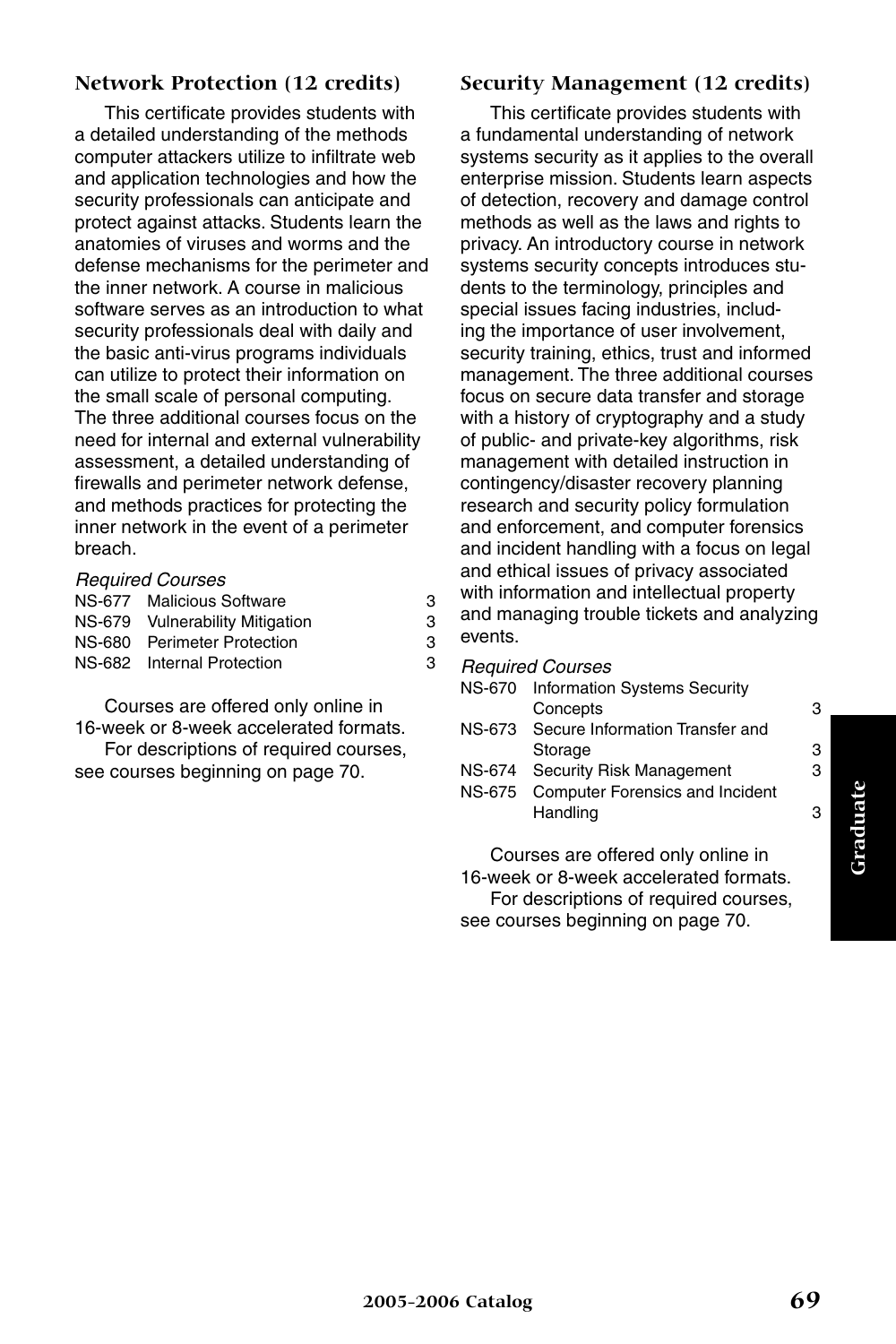# **Courses**

The numbers in parentheses indicate the following: for undergraduate, (in sequence) class hours – laboratory hours – semester credit hours; for graduate, the number of semester credit hours. Students must have completed the listed prerequisite or its equivalent before registering for a course.

# **Course Descriptions**

#### **AE-150 Introduction to Space (3-0-3)**

Introduces the student to elements of astronomy and space sciences. History of NASA and its earth missions and operations. Simple physics of satellite orbits and types of orbits and orbital terminology. The space environment and its effects on satellites and equipment. Types of satellites and their uses. Prerequisite: MA-114. Corequisite: PH-201 or PH-261.

## **AE-311 Spacecraft Systems (3-0-3)**

Design of spacecraft for different applications and missions. Passive and active devices. Designing with redundancy and reliability. Heating and cooling thermal issues. Power handling, telemetry and communications with antenna design. Detectors and instrumentation. Command and control systems. Prerequisite: AE-150 and EL-261 or equivalent background.

#### **AE-351 Dynamics of Aerospace Systems (3-0-3)**

Orbital mechanics. Newton's equations and Kepler's laws. Use of spherical coordinate to solve for orbital equations. Corrections to basic equations caused by earth's geometry, the moon and the sun. Other effects depending on orbital parameters. Prerequisite: MA-340.

#### **AE-361 Remote Sensing (3-0-3)**

Physics of detectors used for monitoring and analyzing the earth and the atmosphere. Types of detectors and bandwidth of operations. Noise problems. Applications to meteorology, oceanography, vegetation and geology. Prerequisites: AE-311 and PH-263.

# **AE-401 Computational Dynamics (3-0-3)**

Advanced orbital mechanics. Effects of gravitational variations of the earth, moon, sun and other bodies on orbital equations. Perturbation and modeling of orbital equations. Use of numerical methods and computer modeling to determine orbital paths. Prerequisite: AE-351.

## **AE-454 Spacecraft Dynamics and Control (3-0-3)**

Analysis of methods of monitoring maintaining and controlling spacecraft attitude and positioning. Effects of gravity gradients, space environment, and atmospheric drag. Stabilization using controllers, actuators, sensors and impulse devices. Design of control subsystems. Systems engineering approach. Prerequisite: EE-453.

## **AE-455 Satellite Communications (2-2-3)**

Analysis of satellite communications systems. Communications subsystems, telemetry, tracking and monitoring, data handling, satellite link design, propagation effects, modulation techniques and performance, error control. Satellite control networks SN, GN. VSAT systems, satellite navigation, positioning command and control. Prerequisites: EL-261, MA-128 and MA-262 or equivalent.

## **AE-458 Senior Project in Space Science (1-4-3)**

Continuation of EN-408 into project implementation phase. Students work on their senior projects and submit progress reports and design reviews. Presentation of final project with written and oral report required. Prerequisite: EN-408 and senior standing. EN-408 should be taken immediately before this course when possible.

## **BA-270 -Financial Accounting I (3-0-3)**

This is an introductory accounting course that will provide students with a strong basic knowledge of accounting terms, concepts, and procedures. Analyzing business transactions as they relate to the General Ledger and the use of special journals will be addressed as well as the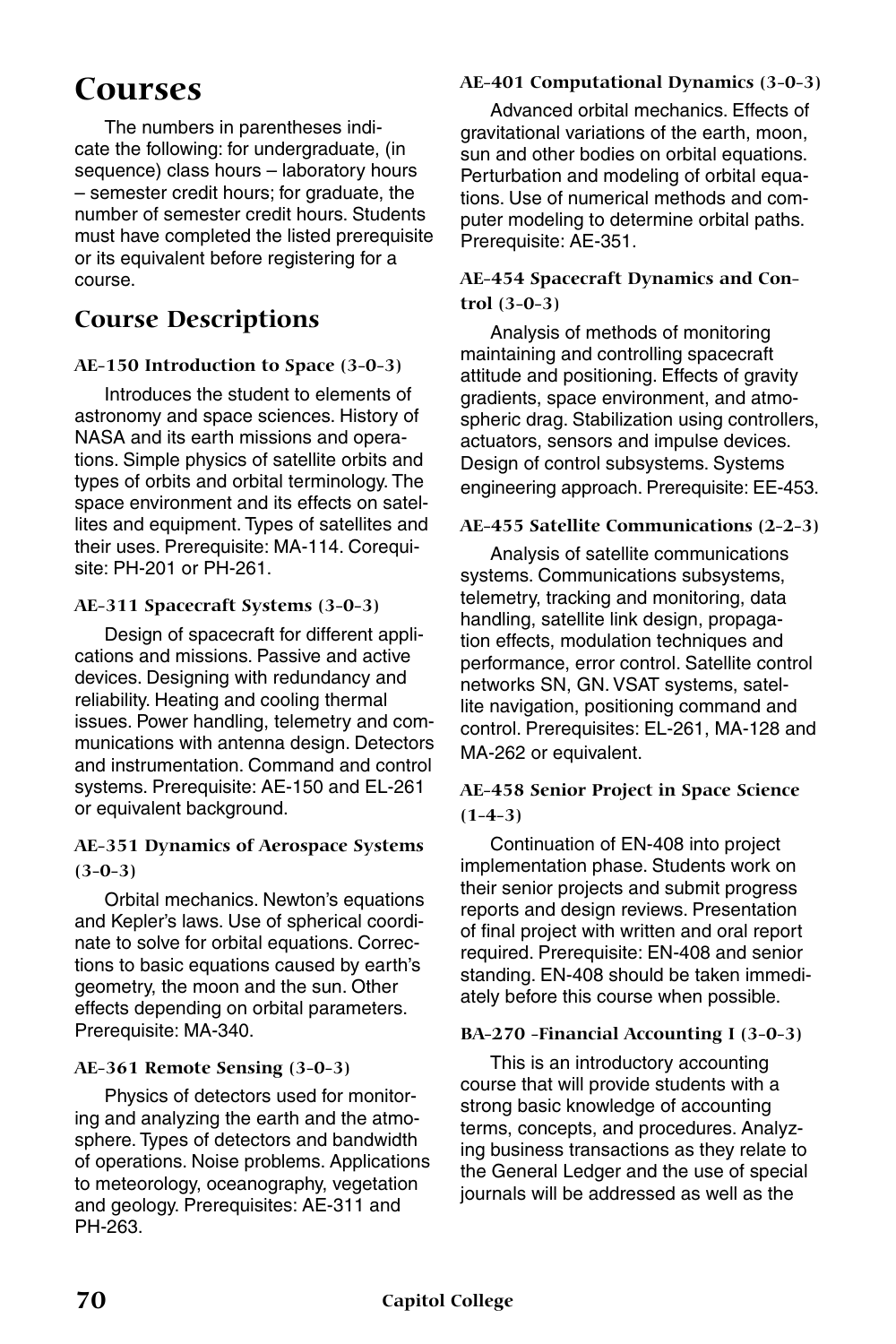various processes and procedures related to the full accounting cycle. The accounting principles described are those endorsed by the Financial Accounting Standards Board.

#### **BA-271 - Financial Accounting II (3-0-3)**

This course continues the focus on accounting principles, theories, and applications introduced in Financial Accounting I. It builds additional skills in ledger entry and organization, payroll accounting, and the development of financial statements. The foundation acquired in Accounting I is integral to exploring topics as accounting for partnerships and corporations, promissory notes, and valuation of assets.

#### **BA-280 Macroeconomics (3-0-3)**

This course is an introduction to macroeconomic concepts and analysis. It deals with the relationship between government, business, and the overall economy. The key areas focused on include gross domestic product, the public sector, unemployment, and aggregate supply and demand. The global economy is covered with discussion of issues such as international trade and protectionism.

#### **BA-281 Microeconomics (3-0-3)**

This course is an introduction to microeconomic concepts and analysis. The course focuses on competitive market dynamics including individual and firm behavior through the study of market structure and economic decisions regarding production, pricing, and personnel. Labor markets and labor unions are addressed as well as regulatory and distributional issues.

#### **BA-300 Business Communications (3-0-3)**

This course includes preparation for various kinds of both written and oral business communication. The course will develop and sharpen the critical thinking and writing skills, including report/proposal preparation and presentation, needed in the workplace. Strategies for effective communication will also be explored.

#### **CH-120 Chemistry (2-2-3)**

Metric system and significant figures; stoichiometry; fundamental concepts of atomic structure and its relationship to the periodic table; electron configuration; bonds and electronegativity; gases; oxidation states and redox; solutions, acids and bases, changes of state, thermodynamics, chemical kinetics and equilibrium. Prerequisite: MA-110 or Corequisite: MA-114.

#### **CRT-270 Routers and Switches in Enterprise (2-2-3)**

Students who take this course will be prepared to take the Cisco Exam 640-607 (CCNA Exam). CRT-270 revolves around the use of Cisco routers and switches in small multiprotocol internetworks. OSI reference model, basic LAN and WAN design, dial access services, TCP/IP protocol suites, IP addressing, subnetting, static and dynamic routing, WAN technologies including, HDLC, PPP, Frame Relay, and ISDN, access lists. Prerequisites: TC-110 or CompTIA Network+ or equivalent industry experience.

## **CRT-360 Check Point Security Administration (2-2-3)**

Defining firewall-1 objects and users. Defining a security policy using the Security Dashboard and the Visual Policy Editor. Administrating and troubleshooting basic security policies. Deploying and managing distributed security gateways, using Secure Update and Secure Internal Communications (SIC). Configuring Network Address Translation (NAT). Setting up user authentication. Configuring VPN-1/firewall-1 for basic network security. VPN-1/firewall-1 architecture and how to deploy its modules and components. Prepares students for Check Point CCSA exam 156-210. Prerequisite: CT-240, NS-352 or equivalent industry experience.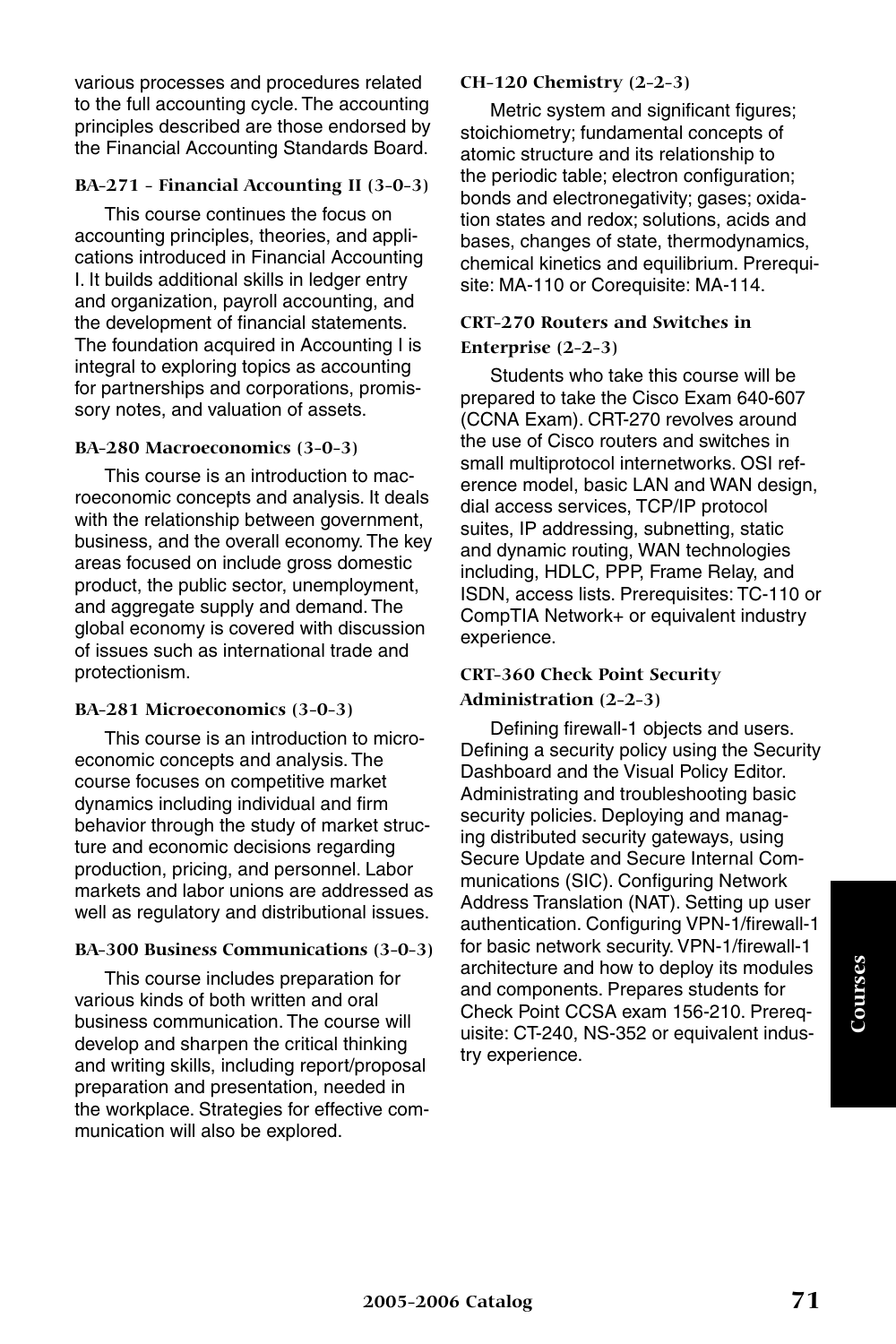## **CRT-460 Check Point Security Expert (4-0-3)**

Configuring gateways to support VPN deployments. Deploying SecuRemote and Secure Client for remote access. Setting Secure Client personal firewall policies for secure remote access deployments. Setting up desktop policies for Secure Client and using Security Configuration Verification to ensure client security. Employing digital certificates to establish trust relationships. General VPN/firewall security functions. Encryption. Using content security to enable blocking, filtering, and anti-virus checking. Installing and configuring VPN-1/firewall-1 for enterprise deployment. Prepares students for Check Point (CCSE) exam 156-310. Prerequisite: CRT-360.

#### **CS-130 Computer Science Fundamentals I (4-0-4)**

Introduces students to the discipline, methodologies, and techniques of software development. The emphasis is on developing essential programming skills, an understanding of object-oriented design and good software engineering practices using the Java programming language. Program constructs include selection, looping, arrays, graphical output of data, the use of the standard Java class library, and construction of simple user-defined classes. Programming projects are assigned as part of the homework requirements. Prerequisite: CT-115 or equivalent. Corequisite: MA-110 or MA-114.

#### **CS-220 Database Management (3-0-3)**

An overview of a database system, with the emphasis on relational databases. Terminology, basic analysis and design concepts. Database creation, update, and retrieval. Client/server and middleware, object-oriented issues, SQL. Secure database access and concurrency issues. Projects, which are assigned as homework are implemented in Oracle and include handson work with enhanced E/R and objectoriented design techniques using relational databases. Prerequisite: CS-130 or CT-115.

#### **CS-221 Database Administration**

This course covers the tasks performed by a database administrator. Topics include database architecture, capacity and performance requirements, database creation, user management, transaction management, backup and recovery, security, performance tuning, and other administrative functions. Students will work with an Oracle database server. Prerequisite: CS-220.

#### **CS-230 Computer Science Fundamentals II (3-0-3)**

Advance pointers and dynamic memory usage. Concepts of object-oriented design and programming. Includes classes, friend functions, templates, overloading, polymorphism, inheritance, exception handling, containers, iterators and the standard template library. Applications involve the use of simple data structures such as stacks, queues, lists and binary trees. OOP concepts are implemented through a series of hands-on programming projects, all of which are completed as part of the homework requirements. Prerequisite: CS-130.

#### **CS-310 Computer Algorithms (3-0-3)**

Mathematical fundamentals of algorithms and algorithmic techniques. Sorting, searching, hashing and other techniques associated with retrieving information. Basic and advanced graph algorithms. Dynamic programming. NP-completeness. Course requires written (non-programming) assignments and programming projects. Prerequisites: CS-230 and MA-124. Offered spring semester only.

#### **CS-316 Intelligent Systems (3-0-3)**

Fundamental techniques and concepts of intelligent systems: pattern recognition, tree searches, expert systems and natural language processing. Neural networks, genetic algorithms and genetic programming. Programming projects are assigned as part of the homework requirements. Prerequisites: CS-230 and MA-124. Offered fall semester only.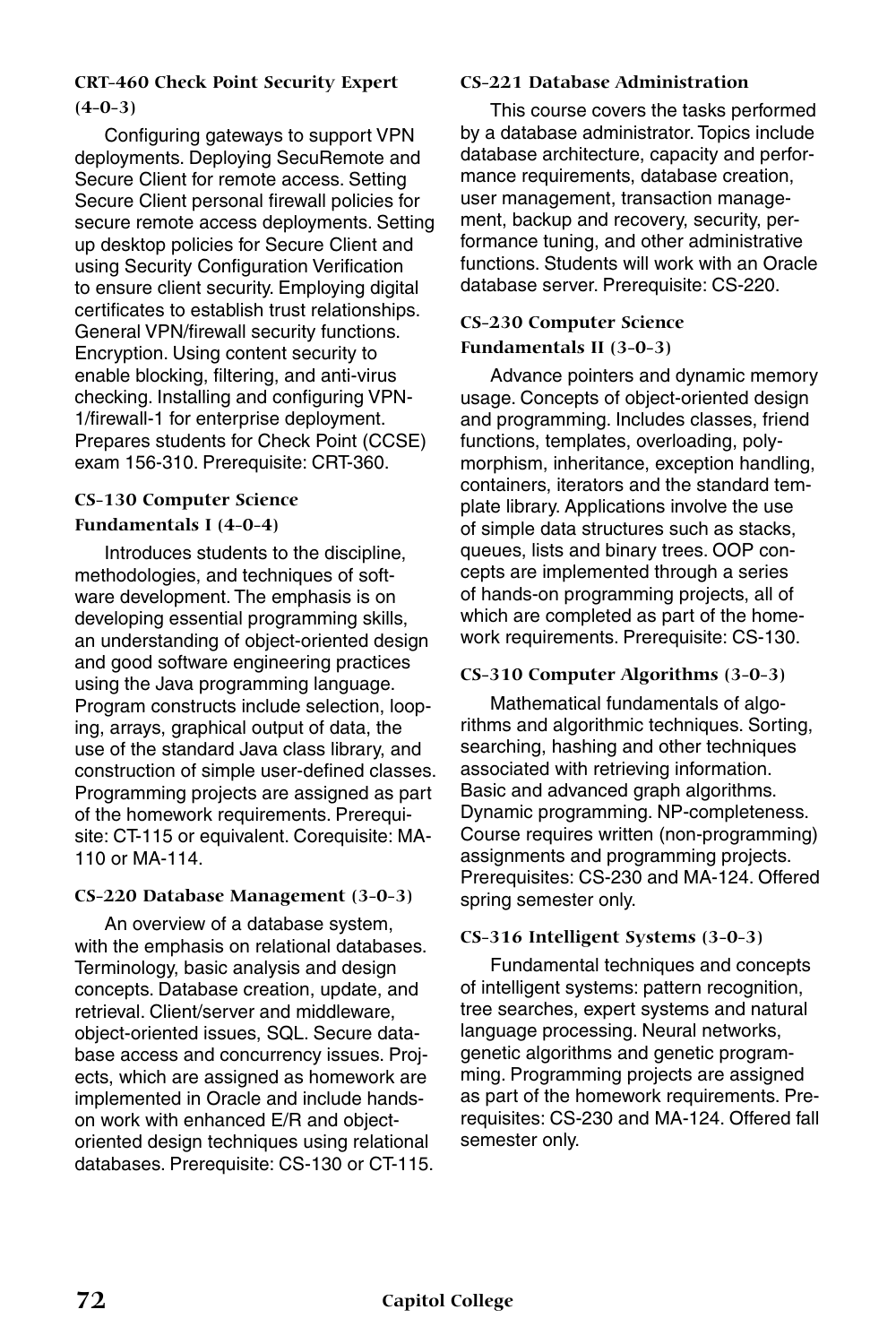#### **CS-325 Advanced Data Structures (3-0-3)**

Arrays and linked structures. Construction, usage and theory behind stacks, queues, linked lists, binary trees, B-trees, file structures, and algorithms for searching, sorting, merging and hashing. Programming projects are assigned as part of the homework requirements. Prerequisites: CS-230 and MA-124.

#### **CS-351 Assembly Language Programming (3-0-3)**

This course introduces the student to assembly language, specifically that used with the Intel 80x86 computer architecture. Topics include data representation, branching and looping, procedures, string operation, bit manipulation, and macros. By learning how to write in assembly language, the student will better understand how programs are executed in a computer and how to optimize performance of programs written in high-level languages, such as C++. The student will be assigned programming projects as homework. Prerequisites: CS-130.

#### **CS-356 Web/CGI Programming using Perl (3-0-3)**

Overview of the Perl programming language. Syntax, arrays, subroutines, I/O, regular expressions, SQL review, relational database access, read/write/query operations. Overview of CGI programming, HTML review, building dynamic pages using Perl/ CGI, processing HTML forms, integration of a database into web page design. Programming projects are assigned as part of the homework requirements. Prerequisites: CS-220 and CT-152.

#### **CS-418 Operating Systems Security (3-0-3)**

Principles underlying computer operating systems are presented from a computer designer's perspective. Concepts explained include process concurrency, synchronization, resource management, input/output scheduling, job and process scheduling, scheduling policies, deadlock, semaphore, consumer/producer relationship, storage management (real storage management policies in a multiprogramming environment), virtual memory management (segmentation and paging), secure memory management, access control lists and kernal protection. An overview of contemporary operating systems with these principles. Students program in a high-level language. Projects are assigned as part of the homework requirements. Prerequisites: CS-230 or CT-251 or NS-352 and senior status. Offered fall semester only.

#### **CS-428 Comparative Programming Languages (3-0-3)**

Strengths and weaknesses of contemporary high-level languages in different operating system environments. Selected languages are closely studied, and students program in each language to highlight the differences between languages and operating system environment. Projects are assigned as part of the homework requirements. Prerequisites: CS-230 or CT-251 and senior status.

#### **CS-432 Computer Graphics (3-0-3)**

Discussion of some basic types of computer graphic devices. Graphics and text modes, point plotting and line drawing, area filling image array plotting, mathematics and generation of two and three-dimensional translations. Rotations, scaling, reflections, orthogonal and perspective transformations. Projects are assigned as part of the homework requirements. Prerequisites: MA-330 and CS-230 or CT-251. Offered spring semester only.

#### **CS-504 Theory of Computation (3)**

An investigation into the fundamental ideas and models underlying computing. Automata languages, determinism, Chompsky hierarchy, computability, Turing machines, Church's Thesis, complexity, NPcompleteness, intractability.

#### **CS-507 Database Systems Implementation (3)**

Emphasis on DBMS architecture and implementation issues such as storage structures, multidimensional index structures, query optimization, concurrency control and recovery, distributed processing, database security, and parallel database systems.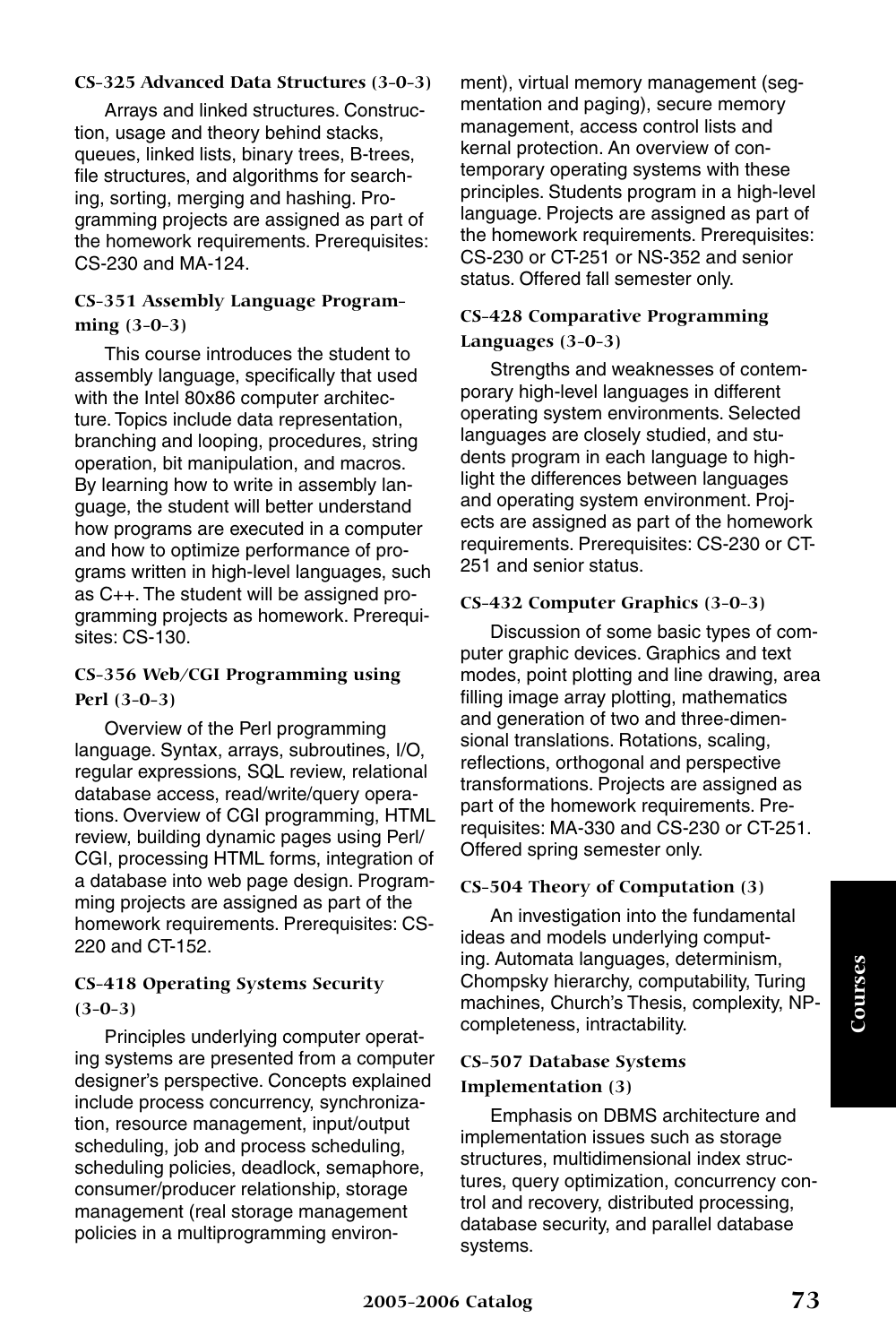#### **CS-511 Numerical Methods (3)**

Analysis of errors in numerical computations, solution of linear algebraic systems of equations, matrix inversion, eigenvalues, roots of nonlinear equations, interpolation and approximation.

#### **CS-512 Computer Language Design (3)**

Using parsers and code generation techniques to fashion new mini-languages that can be used to creatively modify the interface between a user and the computer. Topics include language design; grammars; regular expression grammars; parsers and parser construction; parsing expressions; tokenizing; assemblers; engines vs. interpreters; logic, query and imperative language parsers and assemblers.

#### **CS-513 Gaming Theory Real-Time 3D Graphics (3)**

The growing importance of virtual realities in training, scientific modeling, and communication comes on the heels of increasing processor capabilities, new innovations in hardware, increasingly sophisticated programming languages, and advanced math-based modeling techniques. Real-time 3D graphics are at the leading edge of these developments. Topics include mathematical foundations and modeling techniques, mapping, anti-aliasing, real-time rendering, Binary Space Partition Trees, object control issues. Uses C++ and the OpenGL graphics interface.

#### **CS-701 Designing Intelligent Systems (3)**

The artificial intelligence revival of the late 1980s has produced many new and innovative approaches to the creation of intelligent systems. Such systems permeate today's computer environment supporting everything from computer games to autonomous robotic systems and intelligent agents. The focus of this course will vary over time. Topics include knowledge representation and rule-based systems, fuzzylogic systems, learning systems such as artificial neural networks and genetic algorithms, genetic programming and evolutionary computing, hybrid intelligent systems, and intelligent agents.

#### **CS-705 Multithreaded and Distributed Programming (3)**

Modern applications such as GUI interfaces use multithreaded programming to achieve responsiveness and to make efficient use of computer resources. In addition, the Internet has made distributed programming an integral part of almost every computing system. In today's world programmers and computer professionals must understand the principles underlying both these paradigms. Topics include concepts and applications of multithreaded and distributed programs. Process interaction using shared variables and message passing; systematic development of correct programs; general problem solving techniques; scientific computing; distributed systems.

#### **CS-712 Research Methods (3)**

This is part one of a two-course sequence in research and writing. In part one, students work to identify a research topic and, as initial research begins, they investigate the requirements for maintaining a research journal, writing a research paper, and presenting a research paper.

#### **CS-714 Capstone Research Project (3)**

This is part two of a two-course sequence in research and writing. The course is in graduate seminar format. Students integrate prior course work and personal experiences into researching an approved topic to produce a project-based paper.

#### **CSH-150 Honors Seminar in Linux (3-0-3)**

This is a hands-on course. The goal is to introduce students to the richness and complexity of the Linux environment. Students install Linux on computers in the laboratory; learn how to network the computers; work with system utilities; learn how the PHP language can be used to connect web pages to information stored in a database. Prerequisites: CT-152 and GPA of 3.0 or higher.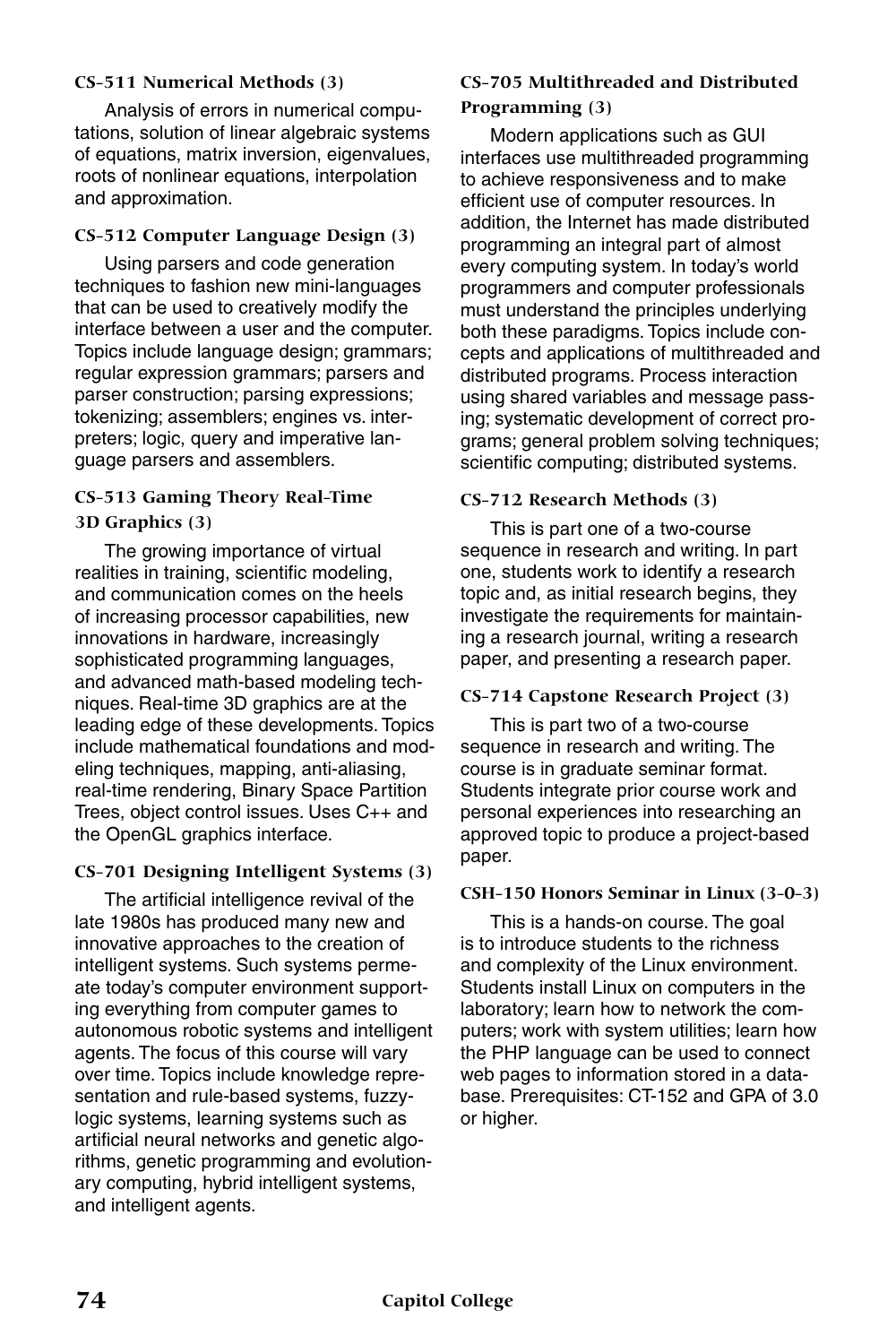#### **CSH-410 Honors Seminar in Neural Networks (3-0-3)**

Basics of neural network computing, important neural network models such as Adaline, Perceptron, back propagation, self-organizing maps, Hopfield nets. Analysis and limitations of neural networks; programming neural networks using OOP. Prerequisites: CS-130 or CT-251 with grade of B or better; Junior or senior status; Good programming skills, knowledge of matrices and some multivariable calculus.

## **CT-101 Introduction to Software Applications (3-0-3)**

This is an introductory course on software that is essential for the successful use of a Windows-based PC system. Students are introduced to the basic features and functions of the Windows operating system, word processing, the use of spreadsheets and tools that accompany spreadsheets, setting up a simple database, and the creation of PowerPoint® presentations. Students will learn how to use and integrate the various applications into one larger document and produce a written, electronic and oral presentation.

#### **CT-102 Introduction to Internet Applications (3-0-3)**

Introduces students to dynamic HTML web page design using tables, style sheets, cascading style sheets (CSS), images, and dynamic images, with emphasis on page layout, navigation bars and forms. Scripting languages are used to enhance web page features. Graphic, video and audio file standards, such as GIF, TIF, JPEG, WAV and MIDI are discussed. SGML and XML are defined, and role of XML in enabling the communication of data between disparate applications is discussed. Students are required to complete projects as part of the homework requirements.

#### **CT-115 Introduction to Programming (3-0-3)**

An introductory programming course that teaches the computer essentials and programming essentials: components of a computer, the computer as a tool for connecting to networks/Internet, digital vs. analog, binary arithmetic, how information is stored, algorithms, branching, looping, functions and arrays. An important aspect of this course is to present students with techniques for translating problem descriptions into computer algorithms, which are then implemented as a computer program. Extensive programming assignments are completed as part of the homework assignments. Acceptance based on placement test scores.

#### **CT-152 Introduction to Unix (3-0-3)**

Unix file and operating system. Understanding multi-user and multitasking concepts. Editors, X-windows, Awk, email, Internet commands, shell commands and shell scripts. Projects, which provide practical experience, are completed as part of the homework requirements. Corequisite: CT-115 or professor approval.

#### **CT-201 Multimedia Applications (3-0-3)**

Use online and resident window tools to create, edit and enhance text, audio, and video for multimedia applications, including multimedia web pages and presentations. Study the philosophy, aesthetics and theory behind the layout, construction and display of multimedia material. Programming projects are completed as part of the homework requirements. Prerequisite: CT-102 or equivalent.

#### **CT-240 Internetworking with Routers and Switches (2-2-3)**

Configuring routers and switches to build multiprotocol internetworks. OSI reference model, basic LAN and WAN design, dial access services, TCP/IP protocol suites, IP addressing, subnetting, static and dynamic routing, WAN technologies such as HDLC, PPP, Frame Relay, ATM and ISDN. Prerequisites: TC-110 and CS-130 or CT-115 or professor approval.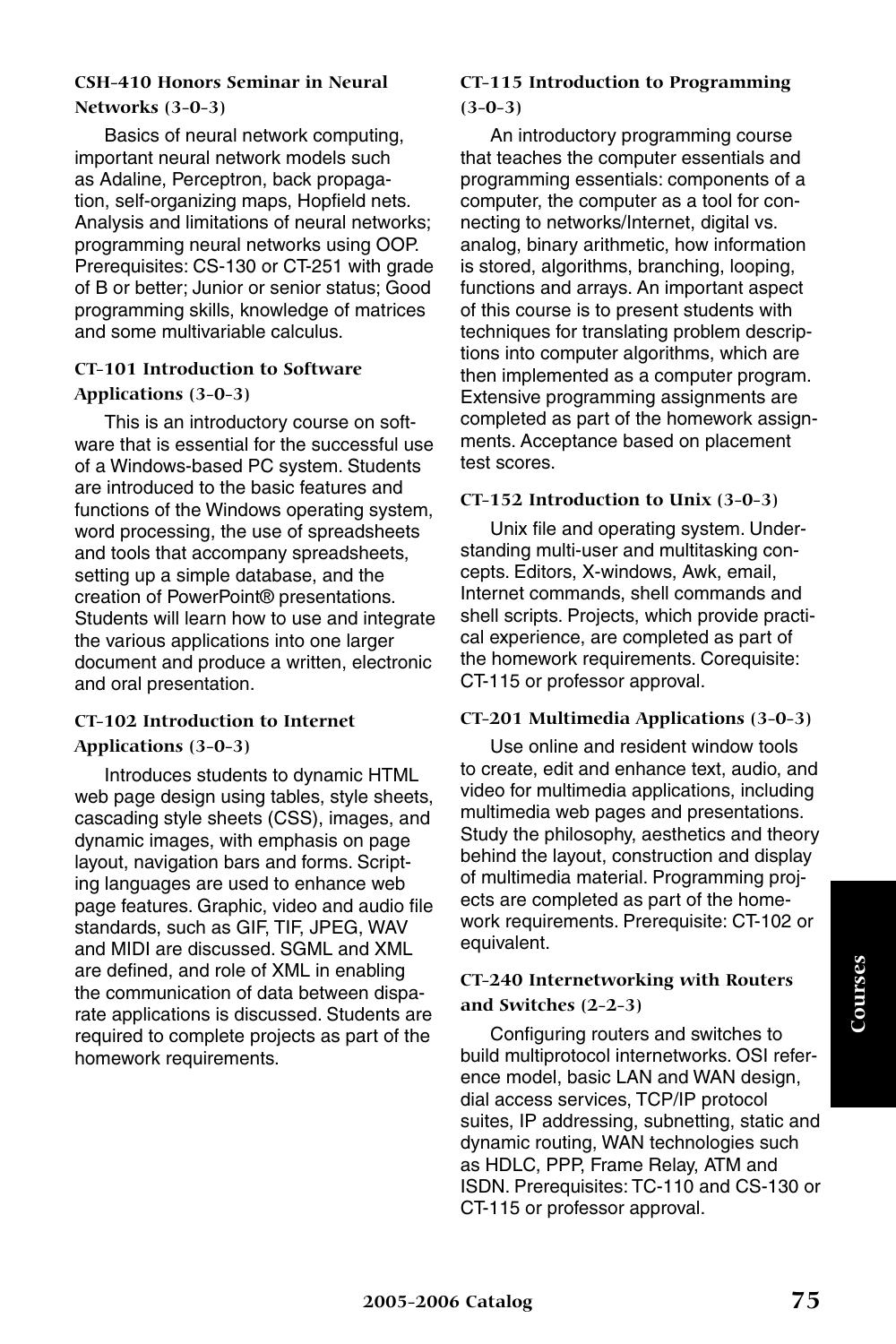## **CT-251 Intermediate Java Programming (3-0-3)**

Java syntax, Java and HTML. Philosophy behind Java. Platform independence. Applications and Applets. Overview of object-oriented programming, including inheritance and Java's particular implementation of polymorphism. Java's Abstract Windows Toolkit/ SWING, exception handling and threads, multimedia. Applications of Java including I/O classes and JDBC. Programming projects are assigned as part of the homework requirements. Prerequisite: CS-220 or equivalent.

## **CT-301 Website Construction (3-0-3)**

Website requirements and platform selection, web server functions, browser requirements. Client-side applications and issues including the use of cookies, advertising banners, and privacy. Website development tools for Microsoft and Unix environments. Overview of web programming languages assigned as part of the homework requirements. Prerequisites: CT-152 and CT-201 or CS-230.

#### **CT-366 Web Programming Languages (3-0-3)**

This course will explore how to make a dynamic website using five programming languages: Perl, PHP, Java Servlets, Java Server Pages, and C#. Students will have access to a Unix server including an Apache Web Server and a MySql Database. This course can be taken as an elective or as a substitute for CS-325 (CS-325 is no longer offered). Prerequisite: CS-356 or instructor permission.

## **CT-451 Special Topics (3-0-3)**

Students research current trends in telecommunications and emerging technologies. Oral presentation required. Prerequisite: Senior status.

## **CT-497 Cooperative Education (0-0-0)**

Offered each semester to eligible, degree-seeking students. These placements provide temporary work experience in computer engineering technology which complements classroom learning. Students are evaluated (satisfactory or unsatisfactory) by the director of career services upon completion of each semester. Contact the Office of Career Services for admission to the program. Prerequisite: Completion of the first 32 semester hours (see plan of study) with a minimum CGPA of 2.5.

## **CTH-301 Honors Seminar in XML (3-0-3)**

XML is showing up everywhere such as configuration files, content management, electronic data interchange, and web services. This class will cover the core technologies that make up XML:DTD, XML Schemas, XSLT, DOM, SAX, and SOAP. Assignments will be done with both MS Windows and Unix/Linux operating systems. Prerequisite: CS-220, CT-251, junior status and professor approval.

#### **EE-159 Circuit Theory (3-2-4)**

Network analysis, mesh analysis, nodal analysis, Thevenin, Norton, superposition, reciprocity, capacitors, inductors, RC circuits, RL circuits, RLC circuits. Steady state and transient conditions involving RC time constants, RL time constants. AC circuit analysis involving sine waves, phasors, reactance, impedance in series circuits, parallel circuits, and series-parallel circuits. Thevenin, Norton, network theorems. Power, effective power, resonance and filter circuits. Students who have taken EL-100 and EL-150 may not take this course for credit. Prerequisite: MA-114.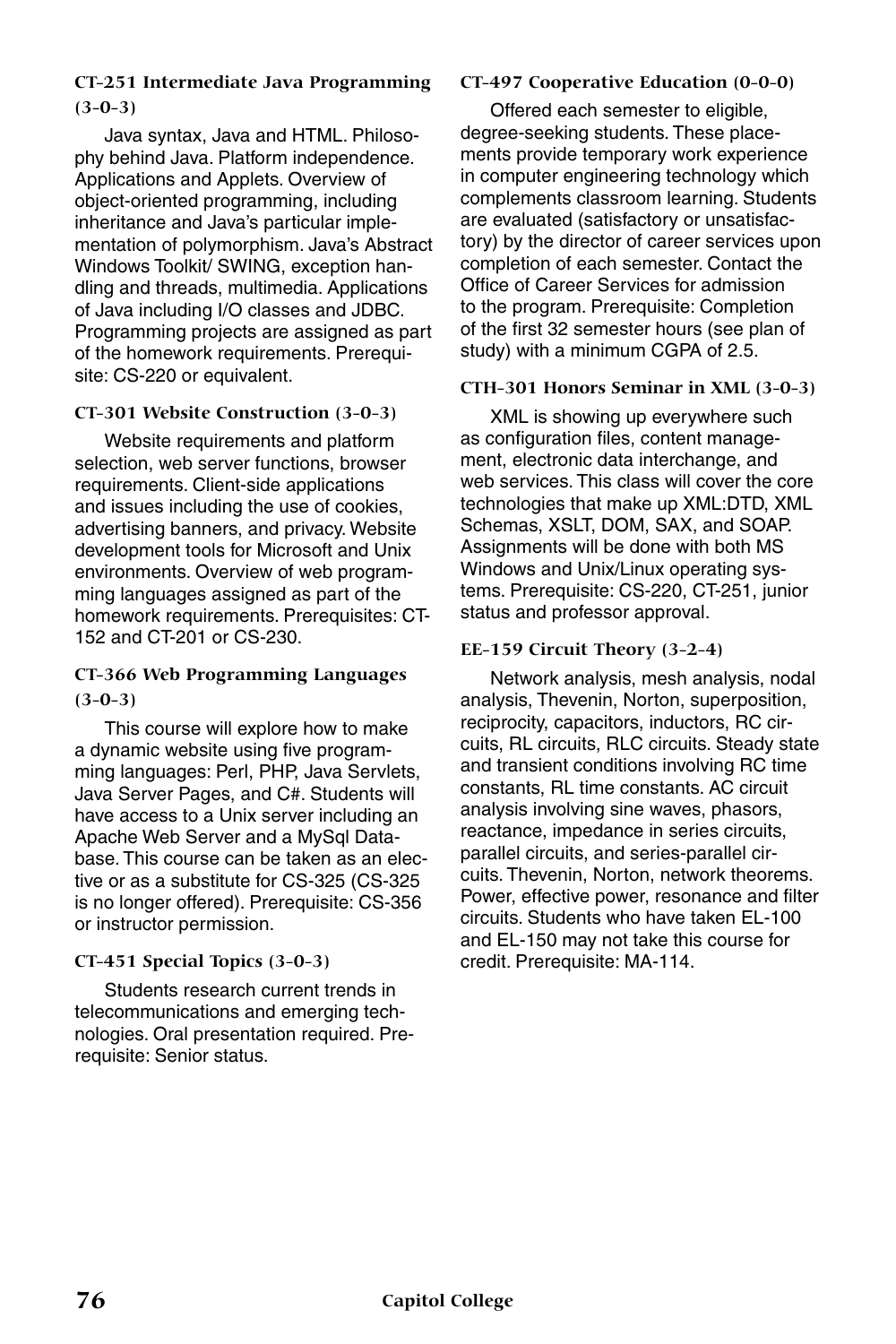#### **EE-259 Semiconductor Devices and Circuits (3-2-4)**

A course in basic semi-conductor theory with applications. Topics include diodes, transistors, field-effect transistors, operational amplifiers and circuits. Analysis of circuits includes small- and large-signal modeling with frequency response and Bode plot methods. Amplifier theory and analysis for both small and large signal amplification. Multistage amplifiers and classes. Prerequisite: EE-159 or EL-150. Students may not take this course with EL-200 and EL-250.

#### **EE-300 Power Supply and Regulator Design (2-2-3)**

Design and analysis of power supplies and regulators. Includes special adjustable and fixed voltage regulator ICs, three-pin regulators, switch-mode supplies. DC to DC convertors. Supply topologies, power handling, current limiting methods. Prerequisites: EL-250 and MA-261.

#### **EE-304 Digital Design I (2-2-3)**

Minimization of Boolean functions using Kamaugh Maps and Quine-McCluskey Tabulation. Multilevel circuits: PLAs, PALs, gate arrays. Combinational logic design with MSI LSI. Chip count reduction. Sequential circuit analysis and design. State tables and state diagrams. Asynchronous circuit design. Introduction to PAL design software. Students design, simulate and build circuits. Design using programmable devices. Prerequisite: EL-204.

#### **EE-309 Circuit Design and Simulation (2-2-3)**

An advanced circuit analysis course that introduces students to computer-aided electronics packages and automated design. Students design and analyze circuits both mathematically and with computer simulation. Students build the circuits and compare predicted results with measured results obtained in the laboratory. Prerequisites: EL-250 or equivalent and MA-261.

#### **EE-353 Power System Engineering (3-0-3)**

Fundamentals of power transmission and electric motors. Single versus threephase, poly-phase systems, synchronous, asynchronous machines. DC and compound DC motors, induction motors. Equivalent circuit modeling of motors. Startup conditions. Prerequisites: EE-159 and MA-261.

#### **EE-354 Digital Design II (2-2-3)**

Continuation of Digital Design I. Students explore larger-scale digital arithmetic and logic circuits using PAL programmer and related software. Introduction to HDL design and implementation. Students design and build circuits according to design objectives in two parts: students design, compile and verify their circuits using timing simulation on computers; then build and test circuits. Final project involves design, assembly, and testing of a PLD-based system. Prerequisite: EE-304. Offered spring semester only.

## **EE-362 Microcontroller System Design (2-2-3)**

Study of the MC68HC11 Microcontroller and related families. Evaluation board hardware preparation and checkout. PC to EVB interfaces. S-records, utilities and I/O routines. Expanded MUX-Modes, EPROMbased CONFIG register. On-chip memories. Synchronous serial peripheral interface, asynchronous serial communication interface. A/D converter, real-time interrupts. Design case studies and projects. Students will be required to build, write drivers for and test their circuits using the 68HC11 EVB. Written report and oral presentation required. Prerequisite: EL-262 or microcomputer, micro-assembly background.

#### **EE-364 Computer Architecture (2-2-3)**

Design and architecture of modern computers. System components: processor, memory and interfaces. Instruction sets and operations. Reduced instruction sets (RISC) and RISC architecture. Processor design to support RISC instruction set. Evolution to parallel processing and multiprocessing. Prerequisite: EE-304. Offered spring semester only.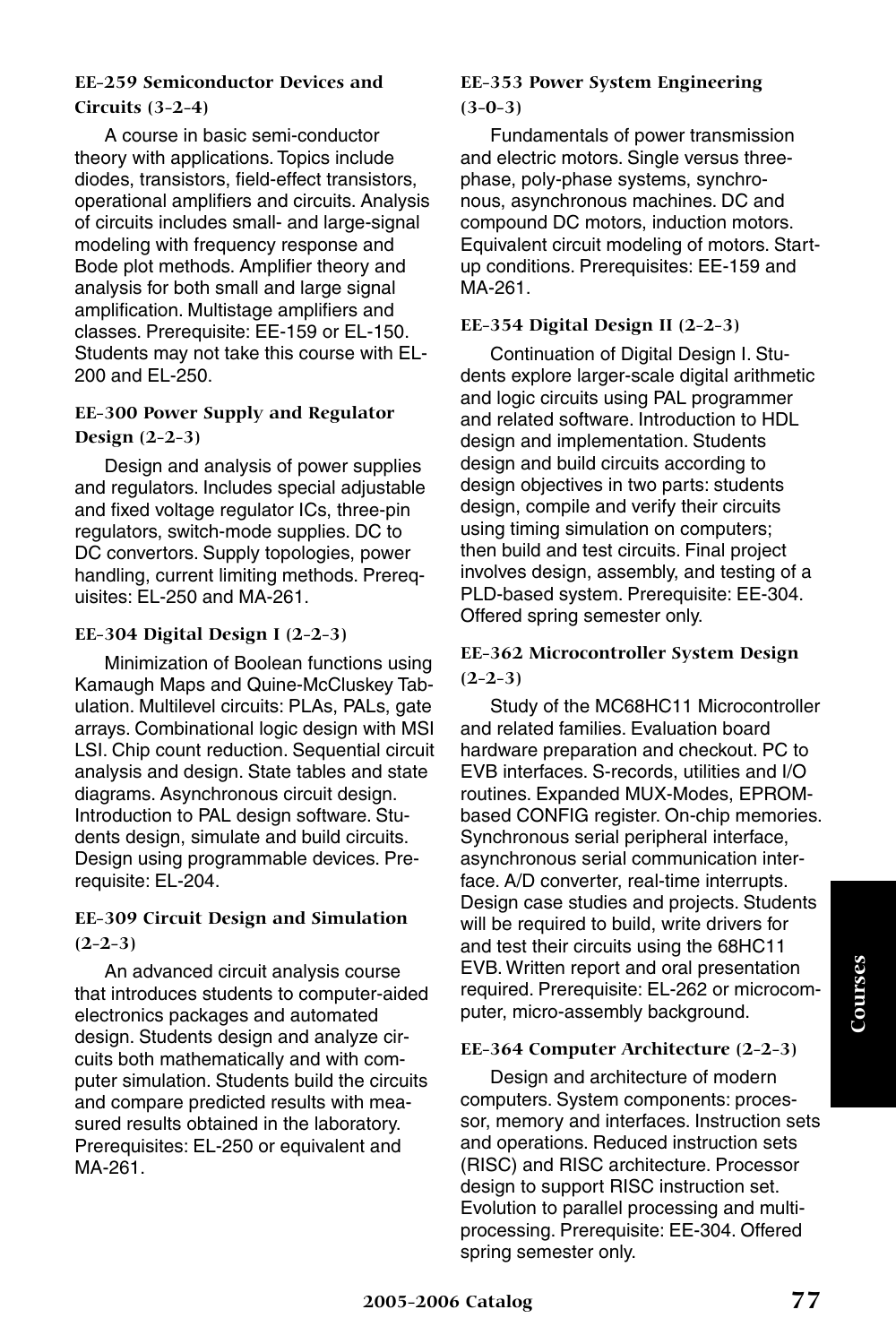#### **EE-382 Robotic Systems (2-2-3)**

An introduction to the design and control of autonomous robots. Mechanical considerations and review. Interfacing issues and programming. Sensors for perception and environmental detection and navigational ability. Students will develop algorithms and use machine learning techniques to generate programs to control electromechanical systems to perform tasks. Team based projects and laboratories. Prerequisites: EL-255 and EE-362 or equivalent.

#### **EE-400 Special Projects in Engineering (credits vary from 1-4)**

Application of engineering principles or research into a special project. Projects vary from semester to semester. Students primarily work in a guided study environment with a faculty mentor. Prerequisites: Permission of instructor and department chair and at least junior status. This course may be repeated with different projects.

# **EE-401 Introductory Communications**

**Theory (2-2-3)**

Fourier analysis. Signals and spectra for AM and FM systems. Digital transmission and detection. Modulated digital transmission and detection. Matched filters detectors and bit-error-rates of systems based upon constellation diagrams. Prerequisites: EL-261 and MA-360.

#### **EE-404 Large Scale Digital Design (2-2-3)**

Contemporary hardware description language modeling of digital systems, events, delay and concurrency, structural modeling, and behavioral modeling. Focuses on design, development, verification, and synthesis of combinational or sequential digital systems. Writing testbench, modular programming, module and circuit instantiation, simulation and synthesis. Students use popular design and simulation environment tools. Prerequisite: EE-304.

#### **EE-406 Signals and Systems (3-0-3)**

Mathematical models, systems, signal classifications, differential and difference equations, block diagram realizations, discrete-time systems. Convolutions: discretetime and continuous-time. The z-Transform in linear discrete-time systems, transfer functions. Trigonometric Fourier series. polar and rectangular forms, odd/even functions, response of a linear system to periodic input. Fourier transform, symmetry properties, transform theorems, linear filtering, modulation theorem. Prerequisite: MA-360. Offered during fall semester only.

## **EE-409 Network Analysis and Synthesis (2-2-3)**

Comparison of analysis and synthesis. Transfer function and frequency response: phase and time delay. Familiarization with complex impedance and admittance functions. Active filter design: bandpass, allpass, bandreject, FDNR and gyrator. Impedance evaluation: Foster I, Foster II, Cauer I and Cauer II. Synthesis of Butterwork and Chebyshev filters. Sensitivity of networks to parameter changes. Biquad circuits. Prerequisites: EE-309 and MA-360.

#### **EE-415 Microwave Theory and Devices (2-2-3)**

Waveguide theory: modes of operation. Waveguide components: tuners, windows, sifters, tees and couplers, filters, mixers, isolators, circulators. Microwave tubes. Klystrons: multicavity and reflex. Magnetron, traveling wave tubes, backward wave oscillators, amplifier techniques, microwave semiconductors: operations and applications. Microwave measurement techniques. Prerequisites: MA-340 and PH-262. Offered during fall semester only.

#### **EE-419 Electrostatics (3-0-3)**

Stationary electric and magnetic fields. Introduction to vector calculus. Coulomb's law, Gauss's law, Laplace and Poisson's equations. Solutions to static field problems. Biot-Savart law, Ampere's law, Faraday's law. Boundary conditions. Magnetic circuits. Prerequisites: MA-340 and PH-262. Offered during fall semester only.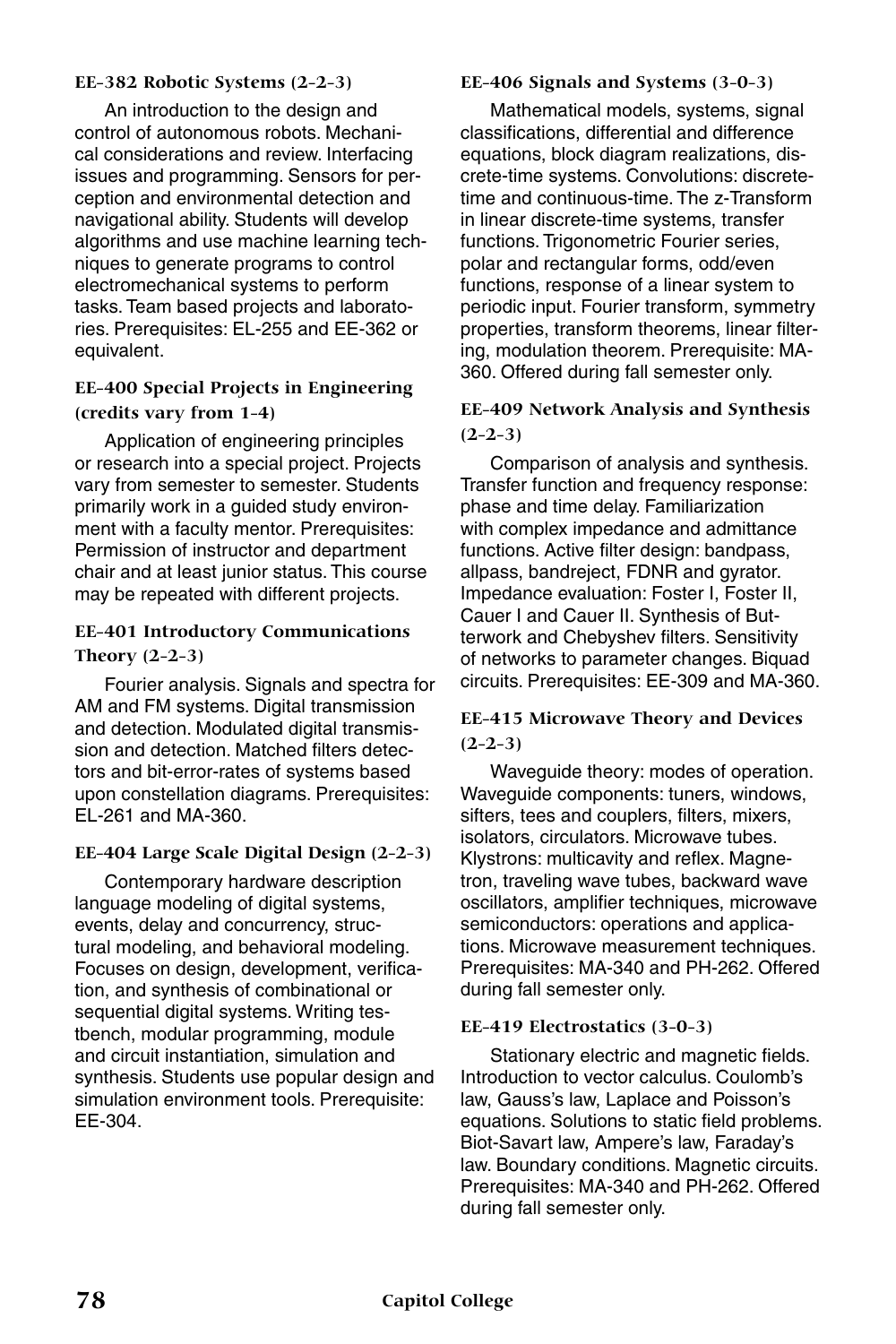## **EE-451 Advanced Communications Theory (2-2-3)**

Vectors and functions: inner product spaces, orthogonality and projections. Advanced Fourier analysis: generalized Fourier series, Parseval's theorem. Noise: power spectral density and quadrature decomposition. Optimal digital detection criteria. Bit-error-rate calculations for M-ary PSK and M-ary orthogonal signals. Spread spectrum systems. Prerequisite: EE-401 and MA-345. Offered during spring semester only.

## **EE-452 Advanced Microcontroller System Design (1-4-3)**

Extension of EE-362. Project course utilizing commercially available microcontroller EVB boards. Fuzzy logic introduction. Programming using fuzzy logic rules and high performance design techniques. Students design, select, build, and generate code for microcontroller-based systems. Prototypes are evaluated and debugged before final assembly. Written report and oral presentation required. Prerequisite: EE-362. Offered spring semester only.

#### **EE-453 Control I (2-2-3)**

Introductory concepts. Feedback control systems and transfer function. Mathematical modeling of control systems including Laplace transform method, state-space model, block diagrams and signal flow graphs. System characteristics and system performance. Routh-Hurwitz stability analysis. Frequency response methods. Design of feedback control system to meet design requirements. Use of modern engineering tools such as MATLAB to model, simulate control systems and analyze system performance. Prerequisite: MA-360.

## **EE-456 Digital Signal Processing (2-2-3)**

Discrete-time methods applied to continuous-time processes. Use of Z, fast-Fourier and discrete transforms. Design methods for digital filters. Digital filter software packages introduced. Prerequisite: MA-360. Offered spring semester only.

#### **EE-458 Senior Design Project (3-0-3)**

Students propose design, create and test a functioning product using engineering standards and realistic constraints. This is a major design experience based on the knowledge and skills acquired in earlier course work. The project includes design reviews as scheduled by the professor, progress reports, and a final project demonstration with oral presentation. Issues such as cost, maintainability, environmental impact, ethical, social, manufacturability and safety must be considered in developing the final product. Students majoring in CE, CET or SE who are developing a software project should see their advisor before registering. Prerequisites: EN-408 and senior standing. EN-408 should be taken immediately before this course when possible.

#### **EE-459 Electromagnetic Field Theory (3-0-3)**

Continuation of EE-419. Motion of charge particles in both electric and magnetic fields. Boundary conditions. Maxwell's equations, phasor notation, and applications of Maxwell's equations to wave phenomena. Relation of classical circuit theory to Maxwell's equations. Plane wave propagation in different media. Skin effect, skin resistance, shielding. Reflection of plane wave. Transmission lines, Smith chart. Antenna and satellite communications systems. Prerequisite: EE-419. Offered during spring semester only.

#### **EE-463 Control II (3-0-3)**

Root locus techniques and design compensators for optimization of stability and error. Multiparameter root locus. Nyquist criteria and design in frequency domain. System performance indices: ISE, IAE, ITAE and ITSE. Modern control engineering: state variable methods and phase variable methods. Controllability and observability. Controller and observer design to meet design specifications. Design of optimal control systems. Use modern engineering tools such as MATLAB for the design and analysis of control systems. Prerequisites: EE-453 and MA-330. Offered during spring semester only.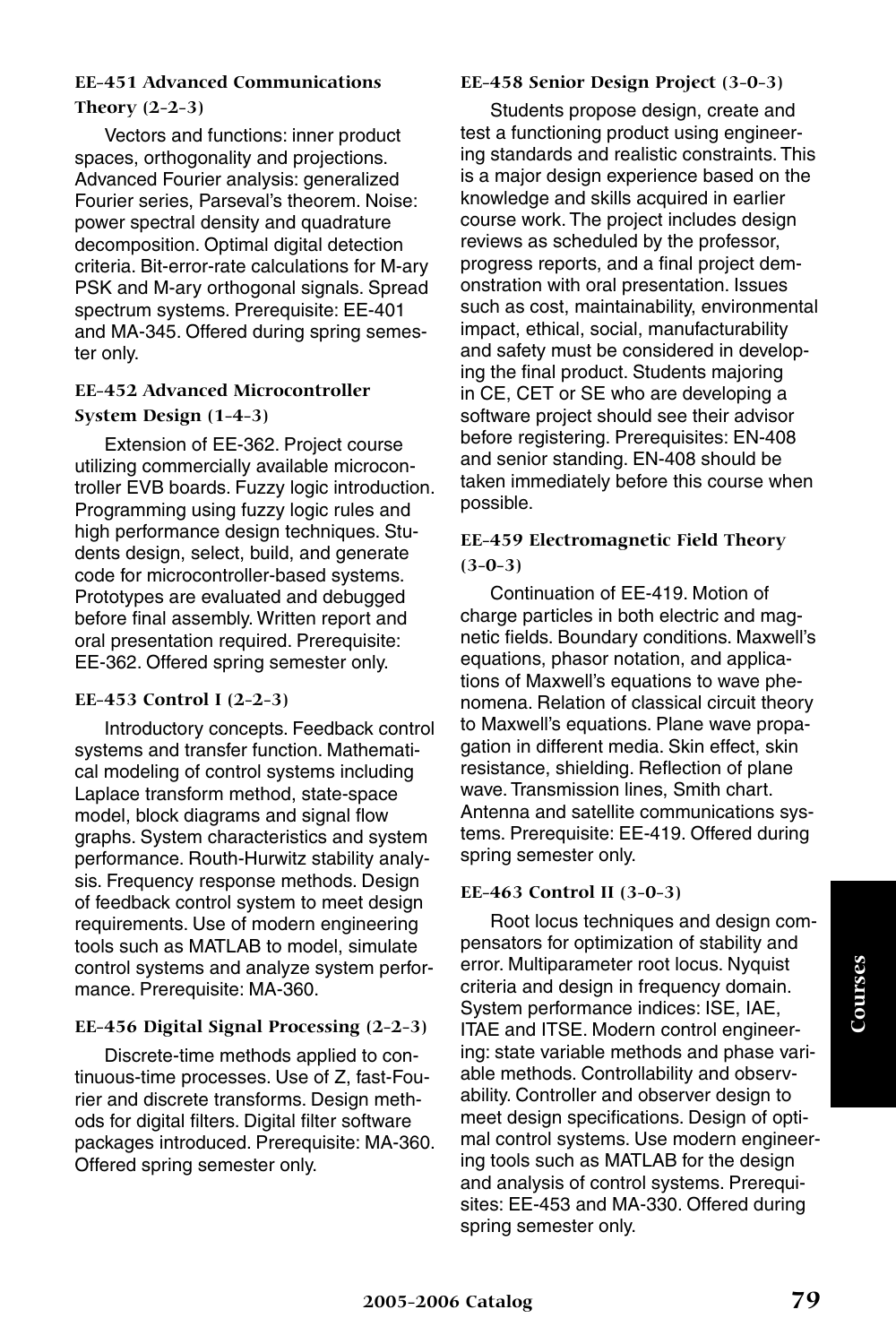## **EE-600 Mathematical Modeling and Analysis (3)**

A study of MATLAB and various toolboxes that are used by engineers for modeling, simulation, analysis of systems in control, and signal processing. System modeling including Laplace transform method, block diagram, signal flow graphs and state-space. System response specifications, system stability, root locus analysis, and frequency response analysis. Dynamic system modeling and simulation using Simulink. Offered during fall semester.

## **EE-601 Modern Circuit Design and Simulation (3)**

A study of the various SPICE based software tools used by engineers to design and simulate circuits. Analog, digital and mixed simulation. Component selection and modeling use of libraries and customizing components and models. Students design and calculate theoretical results and compare results to simulations. Students will be required to purchase software. Prerequisite: normal undergraduate course in circuit modeling. Offered during fall semester.

#### **EE-606 Signal Processing (3)**

Review of signal and system theory. Sampling and the z-Transform. Complex variable theory applied to z-Transforms. Digital filter design techniques. Mixedradix DFTs and FFTs. Quantization theory. Speech processing. Prerequisite: undergraduate course in signal processing.

## **EE-607 Electromagnetic Interference and Compatibility (3)**

Class A and Class B devices. Standards for measuring emissions and acceptable limits. Conducted and radiated emission. Mutual capacitance and inductance. Coupling Paths. Crosstalk. Shielding theory and applications. Modeling of circuits in noise applications. Parasitics and their reduction. Ferrite beads and chokes. Overview of low noise design for printed circuits. Frequency and time domain analysis of noise. Grounding issues and their reduction. Electrostatic discharge, electromagnetic pulses and lightning. Offered during spring semester only.

## **EE-614 Large Scale Integrated Design (3)**

Introduction to VLSI and VLSI CAD software tools. Digital design and logic verification, layout, timing analysis and programing, with synthesis, simulation and verification. Applications change from semester to semester. Subjects included designing ASICs, DSP, and processor chips. Students design and verify chip. Prerequisite: EE-354 or equivalent advanced course in digital chip design. Offered based on demand.

## **EE-651 Communications Theory (3)**

State-space modeling of signals. Calculation of bit-error-rate for BPSK, QPSK, M-ary PSK, M-ary orthogonal signals. Trellis-code modulation and demodulation (using trellis diagrams). Fading channels and random phase in analog systems. Prerequisite: EE-600 or equivalent. Offered during spring semester only.

#### **EE-652 Microcontroller System Development (3)**

In-depth study of the organization and instruction sets of popular modern microcontoller chips and typical evaluation boards, including on-chip memories, peripherals and interfaces to external circuits or devices. Writing application codes in low-level and high-level programming languages. Students use a professionalquality integrated development system, an evaluation C compiler, built-in macro assembler, and the target microcontroller chip's in-system programmer. Students are required to purchase an evaluation board as part of the course material in order to download the object code for real time testing. Prerequisite: EE-362 or equivalent.

## **EE-653 Analog and Digital Control Theory (3)**

State equations, simulation and modeling, controllability and observability, controller and observer design specification and structures, feedback system stability classical and modern approach, multivariable control, sampled-data digital control system, impulse samples, aliasing, zeroorder hold, z-Transform, discrete-time systems, sampled-data systems, stability by jury criterion, root locus, Nyquist crite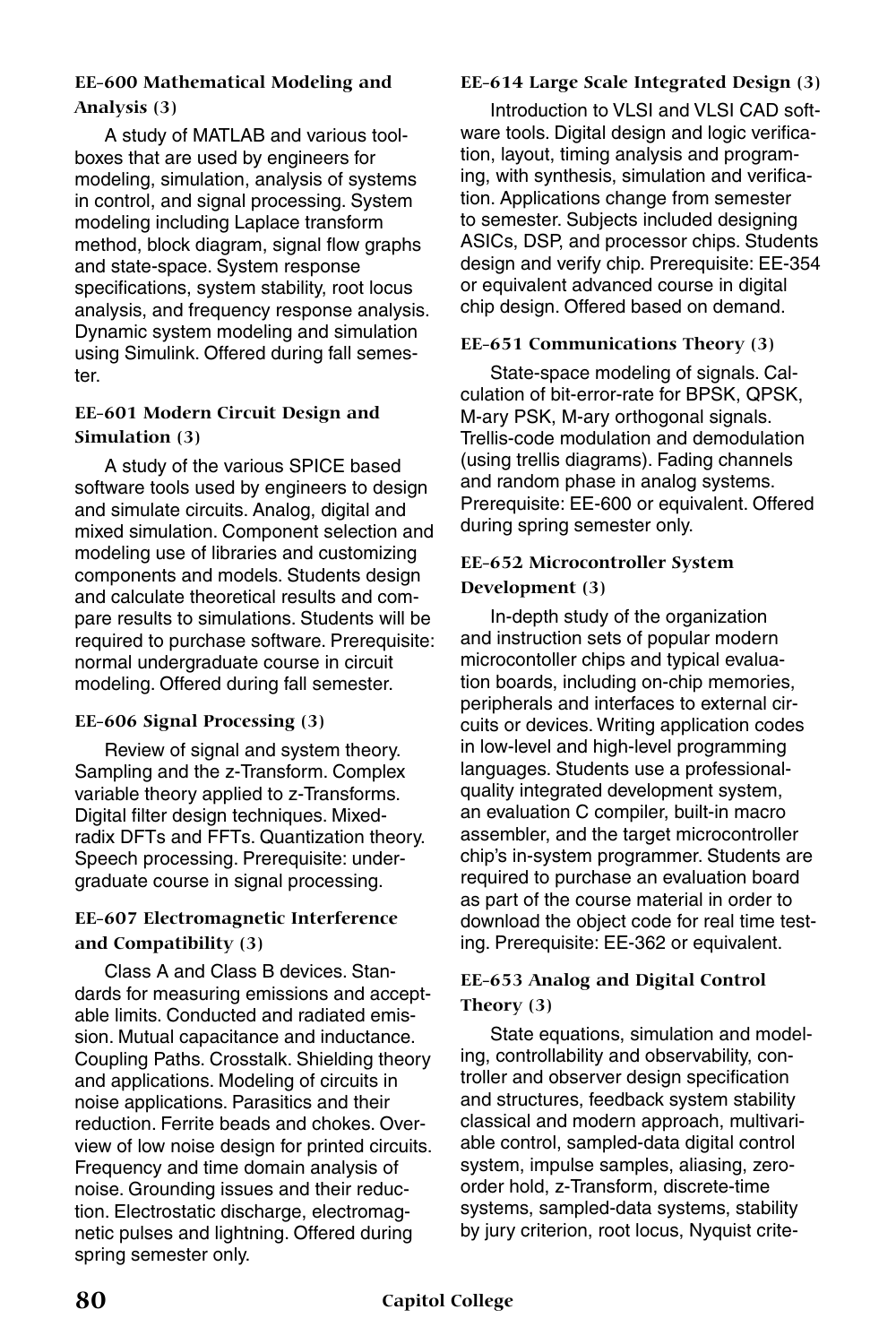rion, and discretization of continuous-time design. Prerequisites: EE-600 and EE-601 or equivalent.

#### **EE-656 Image Processing (3)**

Two-dimensional Fourier Transforms and z-Transforms. Two-dimensional convolution. Filtering and masking. Discrete Cosine transforms, Haddamard transforms, Karhunen-Loeve transforms. Radon transformations. Contour estimation (Sobel, Snake algorithm). Motion estimation and compensation. Compression techniques (JPEG, MPEG). Prerequisite: EE-606.

#### **EE-665 Microwave Circuit Theory and Design (3)**

Transmission lines, two port networks scattering parameters. Measuring scattering parameters. The Smith chart and impedance matching. Impedance matching circuits. Microstrip design. Microwave amplifiers. Broadband amplifiers. Applications to broadband circuit design. Prerequisite: EE-601 and EE-607.

#### **EE-708 Master's Project Research (3)**

This course will cover all aspects of proposing and executing a research and development task for the U.S. government. Case studies on how to identify, interpret, and respond to Broad Agency Announcements. Creating preliminary response, including quad charts and white papers. Techniques for providing a rough order of magnitude (ROM) cost. Preparing the full final proposal, including abstract, statement of work, schedule, milestones, deliverables, risk mitigation, preplanned follow-on efforts, procurement, subcontracts, describing the labor mix, and developing a full cost proposal. Attention will be given to protection of proprietary information, protection of intellectual property, and to compliance with the Federal Acquisition Regulations (FAR). The course will culminate with the execution of a mock project, with final deliverables, and final closeout of the project. Examples from federal R&D projects in public domain will be used throughout the course. Offered fall semester only.

## **EE-710 Designing for Reliability and Manufacturablity (3)**

Design methodology and standards applied in the construction and assembly of electronic circuits for reliability. Redundancy, parallel structure and majority rule circuits. Materials and component selection. Vibrational analysis, thermal analysis and packaging. Classification of hardware for commercial, military or space applications. MIL-spec and IPC standards discussed. Normally offered during summer.

## **EE-720 Designing for Testability (3)**

Design for testability. Types of testing, functional testing, and structural testing. Automatic test pattern generation. Scanning and scan-based design rules. Critical paths. Memory test and diagnostics. Builtin self-testing. ATE equipment, local and remote testing and limitations. Students will have access to on-line test workstations. Normally offered during summer.

#### **EE-758 Master's Project (3)**

Students integrate prior course work and personal experiences into a master's project. Students develop a full final proposal, including abstract, statement of work, schedule, milestones, deliverables as learned in EE-708. Proposal must be delivered to class and approval of project advisor required. Regular progress reports required. Final presentation will be live over the Internet. Prerequisite: EE-708. Offered spring semester only.

## **EL-100 Introduction to DC/AC Circuits (2-2-3)**

Basic electrical concepts and laboratory techniques. Current, voltage, resistance and power. Ohm's law, series and parallel resistive circuits. Kirchhoff's voltage and current laws. Loading effects on meters and supplies. Capacitors and Inductors. Charging and discharging. RC and RL time constants. Introduction to AC. Sinusional waveforms, phasors and use of the J operator. Reactance and admittance. Average values and RMS. Laboratory emphasis is on the proper use of standard meters, testing equipment and circuit breadboarding. Corequisite: MA-114.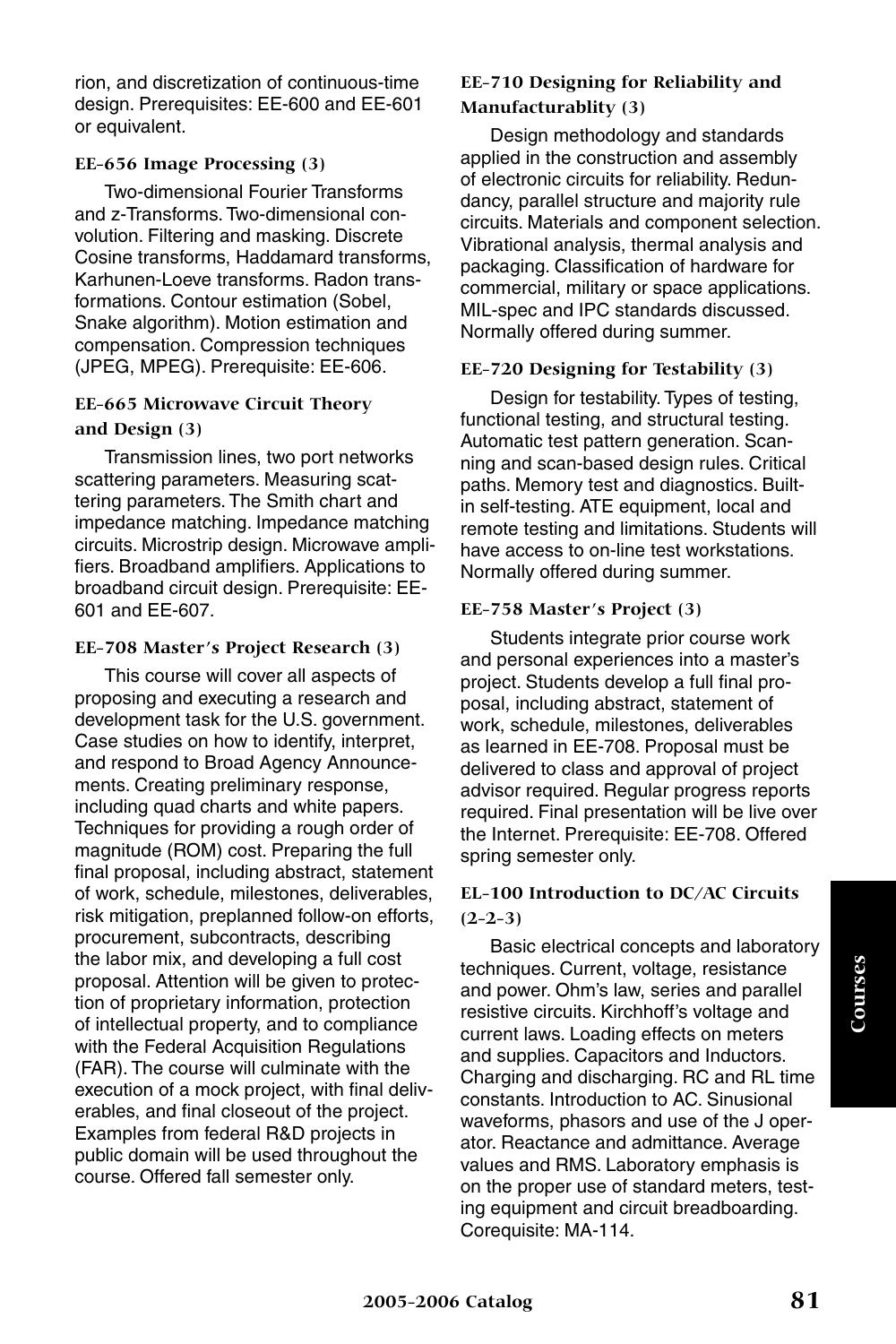## **EL-150 DC/AC Circuits and Analysis (2-2-3)**

Applications of Kirchhoff laws to multiple source and complex series-parallel circuits. Determinants and matrices. Mesh and nodal analysis. Network Theorems: Thevenin, Norton, superposition, maximum power transfer. Review of complex number manipulation. Application to capacitive and inductive circuits, impedance. Complex Mesh analysis. Network theorems applied to complex RLC networks. Frequency response of RL and RC circuits. Plotting frequency response. Bode plots. Laboratory emphasis on the use of standard test equipment to verify theory. Prerequisites: EL-100 and MA-114.

#### **EL-200 Electronic Devices and Circuits (3-2-4)**

Principles and characteristics of semiconductor devices. Devices covered include diodes, Zener diodes, bipolar junction transistors, field-effect transistors, and operational amplifiers. Includes bias networks, operating points, maximum output and optimum bias, and DC and AC load lines. Input and output impedances, and voltage and current gains for each amplifier configuration. Prerequisite: EE-159 or EL-100.

#### **EL-204 Digital Electronics (2-2-3)**

Number systems, including binary, octal and hexadecimal bases. Binary arithmetic. Boolean algebra, Karnaugh map simplification. Array Logic, Simple Programmable logic devices (SPLD), implementation of logic expressions using PLA, PAL and GAL. Design of combinational circuits. Decoders, multiplexers, flip-flops and other multi-vibrator circuits. Logic families including TTL, CMOS, ECL and others. Memory, shift registers and counters. Introduction to VHDL, VHDL model for combinational circuits.

#### **EL-212 Transmission Lines (2-2-3)**

Study of transmission lines: characteristic impedance, propagation constant, standing wave ratio and reflection coefficient. Transmission line response to transients. Bounce diagrams. Lossless and lossy line analysis using classical approach as well as graphical approach (Smith Chart). Voltage and power calculations on transmission lines. Matching techniques

for transmission lines and discrete circuits. Measurements using slotted lines. Offered spring semester only. Prerequisite: EE-159 or  $FI - 100$ .

#### **EL-220 Fabrication and Troubleshooting (1-4-3)**

Covers the basic methods of circuit construction and troubleshooting, including IC fabrication, wire wrapping, soldering, etching and chassis layout. Identification and removal of components; project oriented; may be used as a technical elective.

#### **EL-250 Advanced Analog Circuits (3-2-4)**

Amplifier theory. Analysis of circuits in small signal operation, equivalent circuit models, frequency response and Bode plots. Cascaded stages with direct, capacitor and transformer coupling of amplifier stages, loads and signal sources. Analysis of power transfer, efficiency, thermal effects, and distortion of amplifier circuits in large signal operation, amplifier operating classes and push-pull amplifier circuits. Operational amplifier circuits. Oscillators. Prerequisite: EL-200.

## **EL-255 Introduction to Control and Robotics (2-2-3)**

Open and closed loop control systems compared with examples. Conditions, which determine a robot. Permanent magnet, brushless, series and shunt motors. Stepper motors. Reversing circuits and speed control techniques. Gear trains and effect on speed, acceleration and torque. Robot power supplies, robot arm and gripper, degrees of freedom and work envelope. Electrical and mechanical considerations for robots. Frequency response of control system components. Transducers used in robotics. Prerequisite: EL-200.

#### **EL-261 Introduction to Communications Circuits and Systems (2-2-3)**

Fundamental concepts in communications. Amplitude and frequency modulation. Waveform and waveform analysis. Spectral content of signal. Circuits used to generate signal. Signal recovery circuits. Introduction to digital modulation and digital waveforms. Students build and test circuits. Offered spring semester. Prerequisite: EL-200.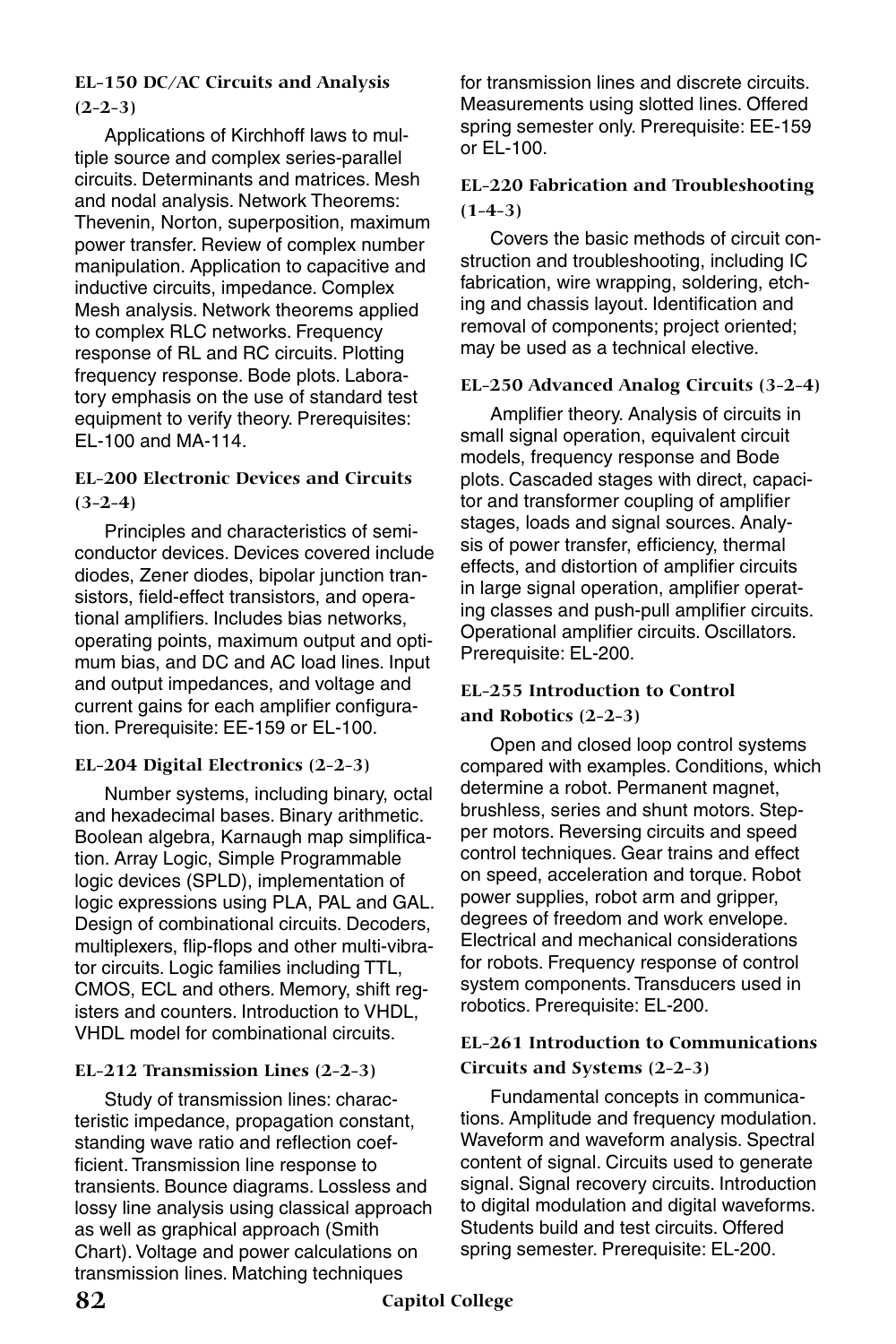#### **EL-262 Microprocessors and Microassembly (2-2-3)**

Introduction to microprocessors. Architecture. Fetch and execute cycles. Microprocessor instruction set and assembly language programming. Hardware configuration, pin functions and modes of operation of a typical microprocessor. Basic I/O timing, control and memories.

## **EL-301 Advanced Communications Circuits and Systems (2-2-3)**

A continuation in the study and analysis of communications circuits as they apply to communications systems. Circuits such as voltage controlled oscillators, modulators, mixers, phase-locked loops, frequency synthesizers, passive and active filters are analyzed and mathematically discussed. Students build and test their circuits. Prerequisite: EL-261.

## **EL-307 Noise and Shielding (2-2-3)**

Noise types and specifications. Natural, Manmade and Intrinsic noise sources. Thermal, shot, contact, popcorn and avalanche noise as related to electronic devices. Reactive network effects on thermal noise. Signal to noise ratio, noise figure, noise factor, noise temperature and noise bandwidth. Low noise design techniques, measurement techniques for noise factor and noise bandwidth. Ground loops and how to eliminate them. Grounding techniques, shielding, digital circuit radiation, electrostatic discharge and electromagnetic pulse. Prerequisite: EL-261.

## **EL-400 Special Projects in Technology (credits vary from 1-4)**

Guided Study. Project-oriented course. Students are expected to design and build electronic systems in their specialization. Students will produce a final project including a written report and an oral presentation.

## **EL-452 Automated Test Systems (2-2-3)**

Systems design course for automating the testing of electronic circuits and systems in both the engineering and production environments; stresses both hardware design and system software development. Begins with simple PC-based systems assembly for circuit testing as part

of the design process and progresses to the design and development of full-scale systems for testing of large production volumes. Detailed study of the operation of the IEEE STD-488 and its use in test systems assembly. Offered spring semester only.

## **EN-001 Basic Writing Skills (3-0-3)**

Course in the basic skills of written expression, reading comprehension and vocabulary building, which will enable the students to clearly present feelings, ideas and opinions. It includes a review of spelling, punctuation, and word usage plus sentence construction and other basic writing skills. Students will be expected to complete numerous short writing assignments with an emphasis on paragraphs. Study skills are also stressed. This course is required of all students whose test scores and writing samples indicate the need. This course provides three semester credits but does not meet the AAS, BS degree requirements for graduation. Grades given will be P-pass or R-repeat.

#### **EN-101 English Communications I (3-0-3)**

This introductory college-level course focuses on effective oral and written communication skills and the development of analytical abilities through various reading and writing assignments. Students must be able to demonstrate competence in writing mechanics, including grammar, structure and logical content development when writing essays, summaries, and short reports. Rhetorical modes include description, contrast, illustration and process demonstration. Oral presentation skills are developed through the delivery of two speeches on related topics.

## **EN-102 English Communications II (3-0-3)**

This sequel to EN-101 involves more sophisticated research, reading, writing, and speaking assignments. Essay topics dealing with cause and effect, classification, persuasion and argumentation/debate are required. Students will demonstrate competence in research and documentation methods by conducting one major research project during the semester.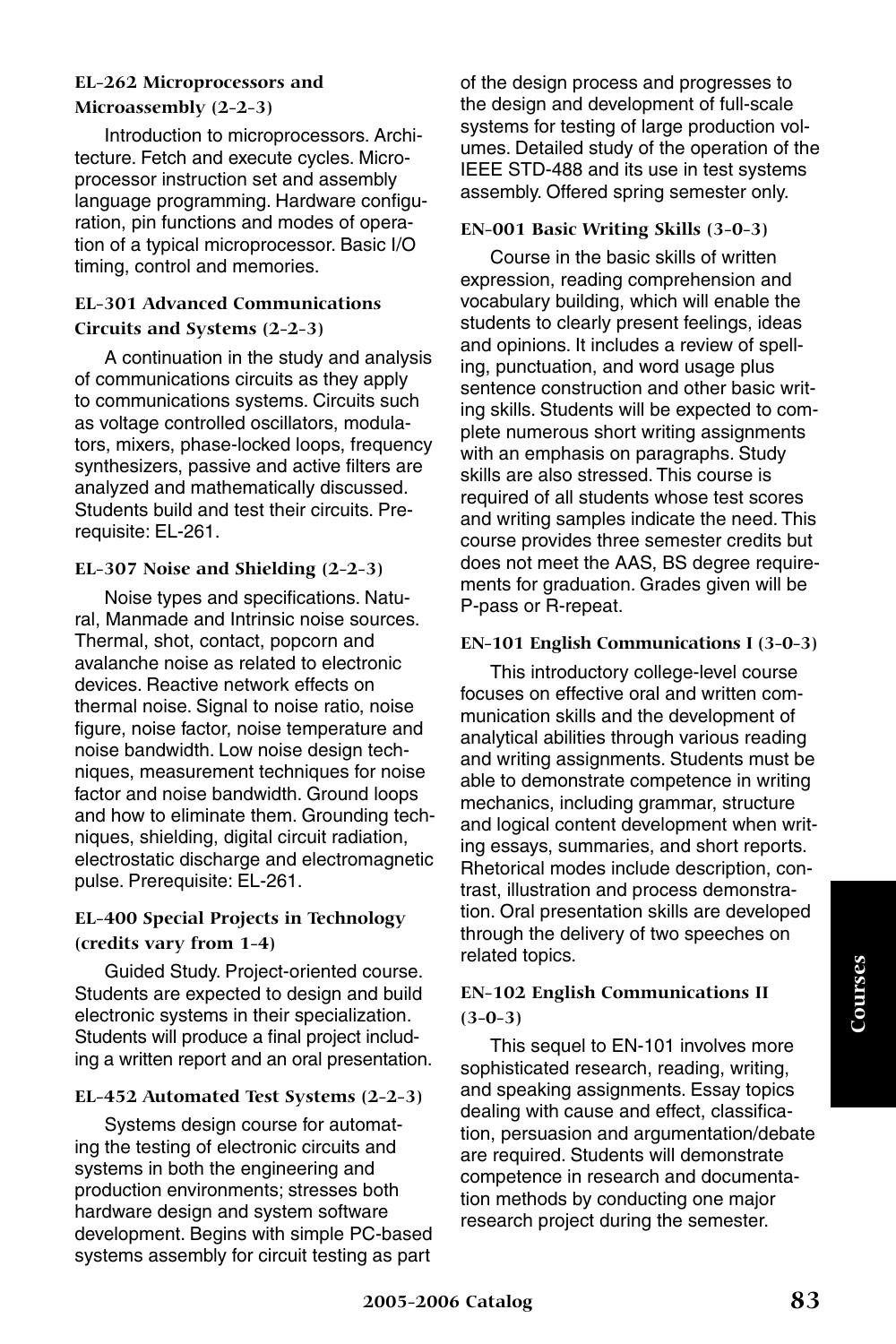## **EN-408 Writing Seminar in Technical Research (3-0-3)**

This is a project-oriented course requiring the application of certain basic principles in developing a major research paper in the student's academic area. Each student must identify a technical problem and devise an original research-based approach for solving it. The research paper should provide a thorough literature review and analysis of relevant issues, expert opinions, and the author's recommendations for solving the problem. Emphasis will be placed on the preparation of proposal, summary, abstract and progress reports, as well as on the development of a properly formatted, comprehensive final research paper, complete with supporting documentation. Formal presentations are required. Prerequisites: EN-102 and junior or senior status.

## **ENI-101 English Communications I - Intensive (3-5-3)**

This introductory college-level course focuses on effective oral and written communication skills and the development of analytical abilities through various reading and writing assignments. Students must be able to demonstrate competence in writing mechanics, including grammar, structure and logical content development when writing essays, summaries, and short reports. Rhetorical modes include description, contrast, illustration and process demonstration. Oral presentation skills are developed through the delivery of two speeches on related topics.

## **ESL-099 Intermediate American English (3-5-3)**

This course focuses on developing the skills of non-native speakers in reading, writing, speaking and listening. Special emphasis is placed on vocabulary development, reading strategies, writing grammatical sentences and paragraphs, pronunciation, auditory comprehension and American culture. Students are encouraged to work collaboratively and independently. Class meets up to eight hours per week with additional homework hours. This course

provides three semester credits but does not meet the AAS, BS degree requirements for graduation. Grades given will be P-pass or R-repeat.

## **ESL-100 Advanced American English (3-5-3)**

This second course further develops the skills of non-native speakers. This course may either be a first course for some advanced students or a continuing course for students who started in ESL-099. Emphasis is placed on developing skills in college reading and studying, writing at the level of the paragraph and the short essay, making oral presentations, conversation, and understanding American culture. Preparing the students to enter EN-101 English Communications I is the goal of this course. Class meets up to eight hours. This course provides three semester credits but does not meet the AAS, BS degree requirements for graduation. Grades given will be P-pass or R-repeat.

## **ET-190 Computer Construction Design (2-8-6)**

This is a course in PC constructions and design. Students build a personal computer, install software, learn to use standard hardware and software testing techniques to troubleshoot problems. Different types of internal components such as memory, power supplies, buses, drivers, modems, video cards, network cards and operating systems are discussed, compared and installed by the students.

#### **FS-100 Freshman Seminar (2-0-1)**

Throughout this course students will learn skills to better prepare them for the rigors and challenges of college. Students will learn and practice various proven techniques and tools to help them be successful with college level work. Additionally students will explore the personal characteristics necessary for success, learn about the college culture, and develop a support network.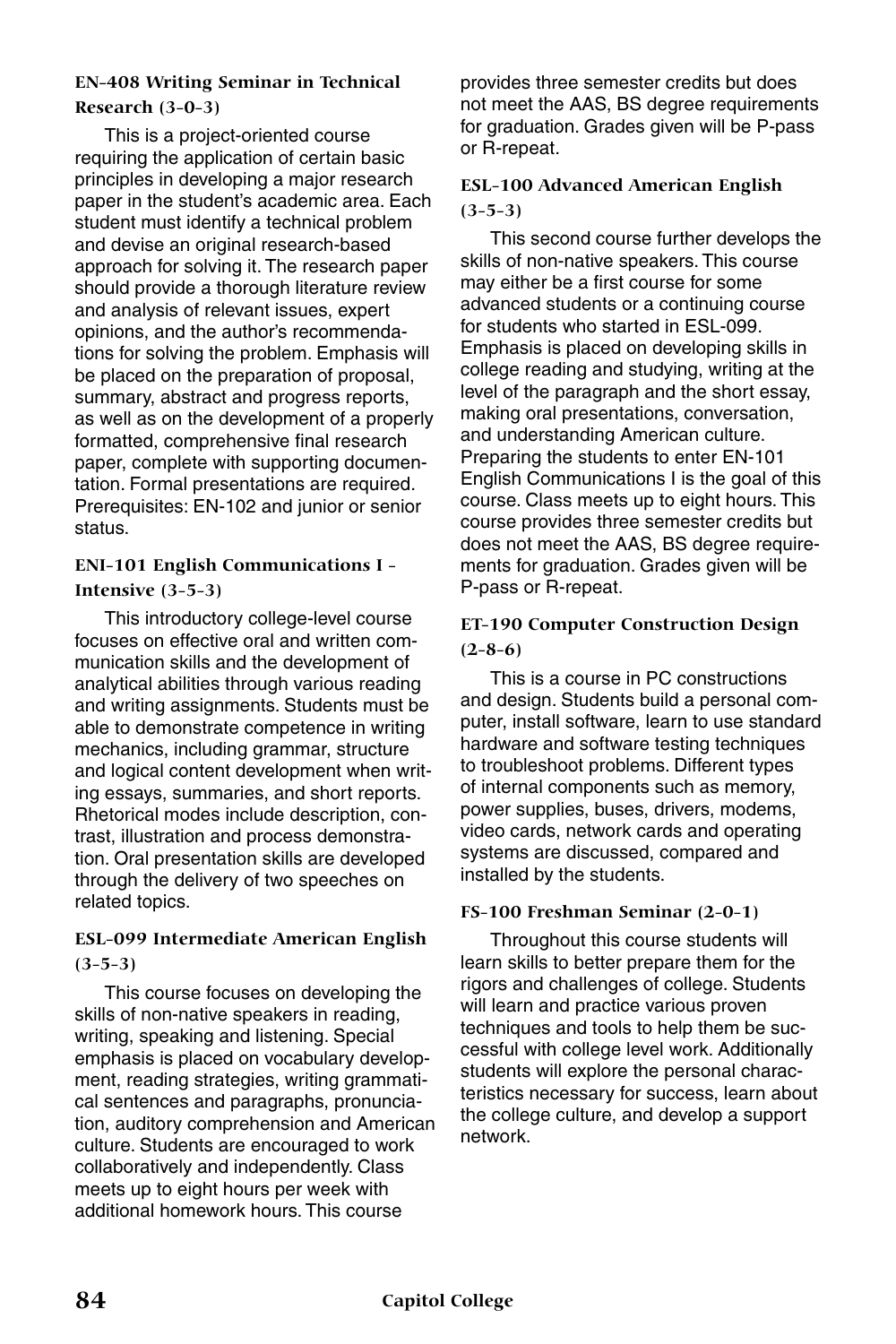## **HP-251 Critical Issues in U.S. History I (3-0-3)**

This is a survey course designed to give students an overall view of the development of America from the time of its founding up to the Civil War. This course is directed toward discovering the emergence of American political, economic, and social traditions through critical analysis and student research. Prerequisites: EN-101.

#### **HP-252 Critical Issues in U.S. History II (3-0-3)**

This is a survey course designed to give students an overall view of the development of America from 1850 until 1920 including through analysis of the Civil War and Reconstruction. The course is directed toward discovering the emergence of American political, economic, and social traditions through critical analysis and student research with the goal of developing an enhanced understanding of America today. Prerequisite: EN-101.

#### **HP-253 Critical Issues in U.S. History III (3-0-3)**

This is survey course designed to give students an overall view of the development of America in recent times, from 1920 to the present. The course is directed toward discovering the emergence of American political, economic, and social traditions through critical analysis and student research with the goal of developing an enhanced understanding of America today. Prerequisite: EN-101.

#### **HU-163 Horror Fiction (3-0-3)**

This course offers the student a survey of horror fiction beginning with Edgar Allan Poe and ending with present-day writers such as Stephen King. Students read short stories as well as novels. The translation of horror literature into film is also examined. Prerequisite or Corequisite: EN-101.

#### **HU-205 Twenty-first Century Mass Media (3-0-3)**

A broad survey of contemporary mass media such as film, radio and television with particular attention paid to emerging media such as the Internet, related technological and commercial infrastructures, as well as the globalization of the new media.

#### **HU-331 Arts and Ideas (3-0-3)**

This course enables students to study and appreciate various forms of art, including painting, sculpture, architecture, music, drama, film, and literature through in-class and on-site experiences. The arts are also surveyed from an historical perspective, focusing primarily on eras in Western civilization. This enables students to sense the parallel development of the arts, of philosophy, and of sociopolitical systems and to recognize various ways of viewing reality. Prerequisite: EN-102.

## **HU-332 Arts and Ideas: Special Topics (3-0-3)**

This course has the same general requirements as HU-331, but the orientation of the course will be on alternate traditions to the Western canon. Students will study various forms of art, including painting, sculpture, architecture, music, drama, film, and literature through in-class and on-site experience. Students will gain an appreciation for the arts as they are represented by a particular culture or national identity. The course will concentrate on how the arts are shaped by cultural/social forces that result in distinct philosophies and ideologies. Prerequisite: EN-102.

## **HU-345 Approaches to Shakespeare (3-0-3)**

This course introduces students to the most enduring playwright of the English language. The readings will include at least one play from the genres of history, comedy, tragedy, and romance. Some attention will also be given to the sonnets. The historical context of the literature of Elizabethan England is also explored. Prerequisite: EN-102.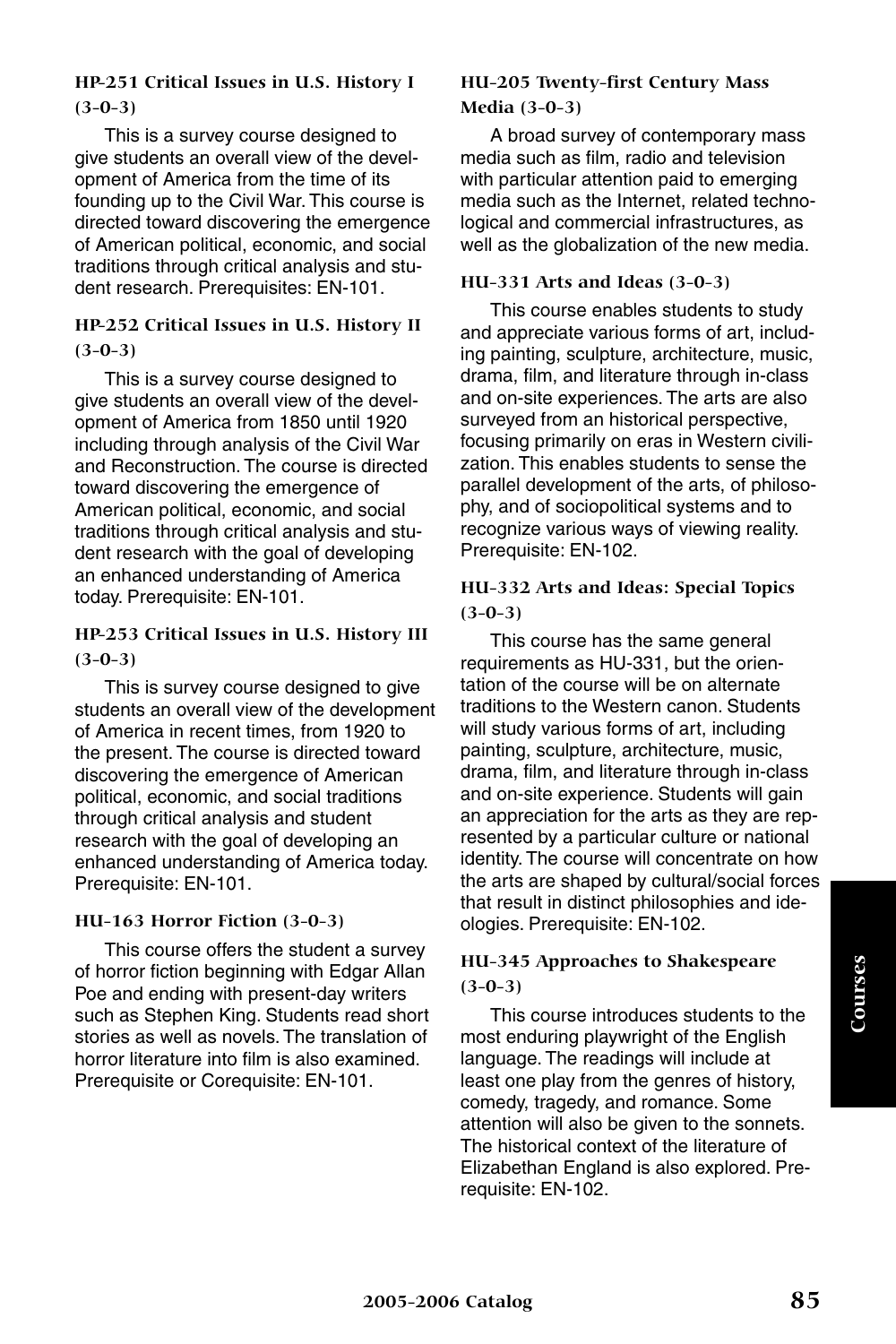## **IA-701 Network Devices, Standards and Protocols (3)**

Networking and the Internet have introduced us to a new set of devices and protocols that link personal computers to servers, and servers to servers. This course explores all the hardware and software that drives local and Internet computing. Special emphasis on connectivity and throughput is explored.

#### **IA-703 Thin and Fat Client Deployment (3)**

Computing has moved from dumb terminals connected to mainframes via RS232 cable to personal computers where the application runs locally and connects to remote data or where applications and data run on a remote server and viewed through a web browser. To examine this shift and to understand the technologies involved, this course focuses on what is now called thin client and fat client computing and the new mechanisms employed to bring legacy computing to the information economy.

## **IA-705 Comparison of Operating Systems and Web Servers (3)**

This course explores the operating software underlying Internet and intranet computing. The similarities and differences between operating systems and web servers are investigated with a view to choosing the best technology and optimization practices. Topics include NT, 2000 Server, Advanced Server, Windows CE, Unix and versions, Linux, IIS, Apache, third party, and public domain.

## **IA-707 Network Architecture Convergence Using Wireless Technology (3)**

This course will investigate the techniques used by successful network engineers to create converged network architectures and provide optimum information access to their users. These techniques include how to select the optimum mix of mobile technologies for performance and cost, and mandatory feature requirements such as expandability, extensibility and security. The course will provide an in-depth study of the current and contemplated mobile technologies that can facilitate network convergence. Students will test these

mobile technologies and their applications via the virtual laboratory concept using OpNet, the most advanced network modeling software currently available. Technical information on specific equipment and software will be provided as instruction supplemental to the textbook, and case studies will be used throughout the course.

## **IA-709 Comparison of Object-Oriented and Scripting Languages (3)**

For the first time in two decades, software developers now have to be proficient in multiple programming languages to deploy thin client or fat client Internet-based applications. Choosing the right set of languages has a dramatic impact on application performance and e-commerce. This course is designed to compare and contrast the various language tools for crafting Internet-based and web-based applications.

#### **IA-712 Design and Practice of Secure Information Networks (3)**

This course will examine Internet security concerning two key network design issues: information security and information privacy. Students will learn and understand the technical tools to protect information from external compromise; internal and external threats; various network security technologies and protection systems; application of network design techniques capable of providing information security to local and wide-area networks; general information encryption techniques and protocols including symmetric and asymmetric cryptographic methodologies, one-way hashes and digital signatures, secure sockets layer and Internet Protocol Security (IPSEC). Students will learn to evaluate and create corporate policies regarding privacy and information network security.

#### **IA-713 Multimedia and Web Casting (3)**

The Internet and increased bandwidth management technologies has brought us a new venue to communicate with each other in either full duplex, half-duplex, or simplex modalities. Dot-com companies present us with radio stations, on demand streaming audio and video, and live casting of audio and video. To understand the integration, deployment, and optimization of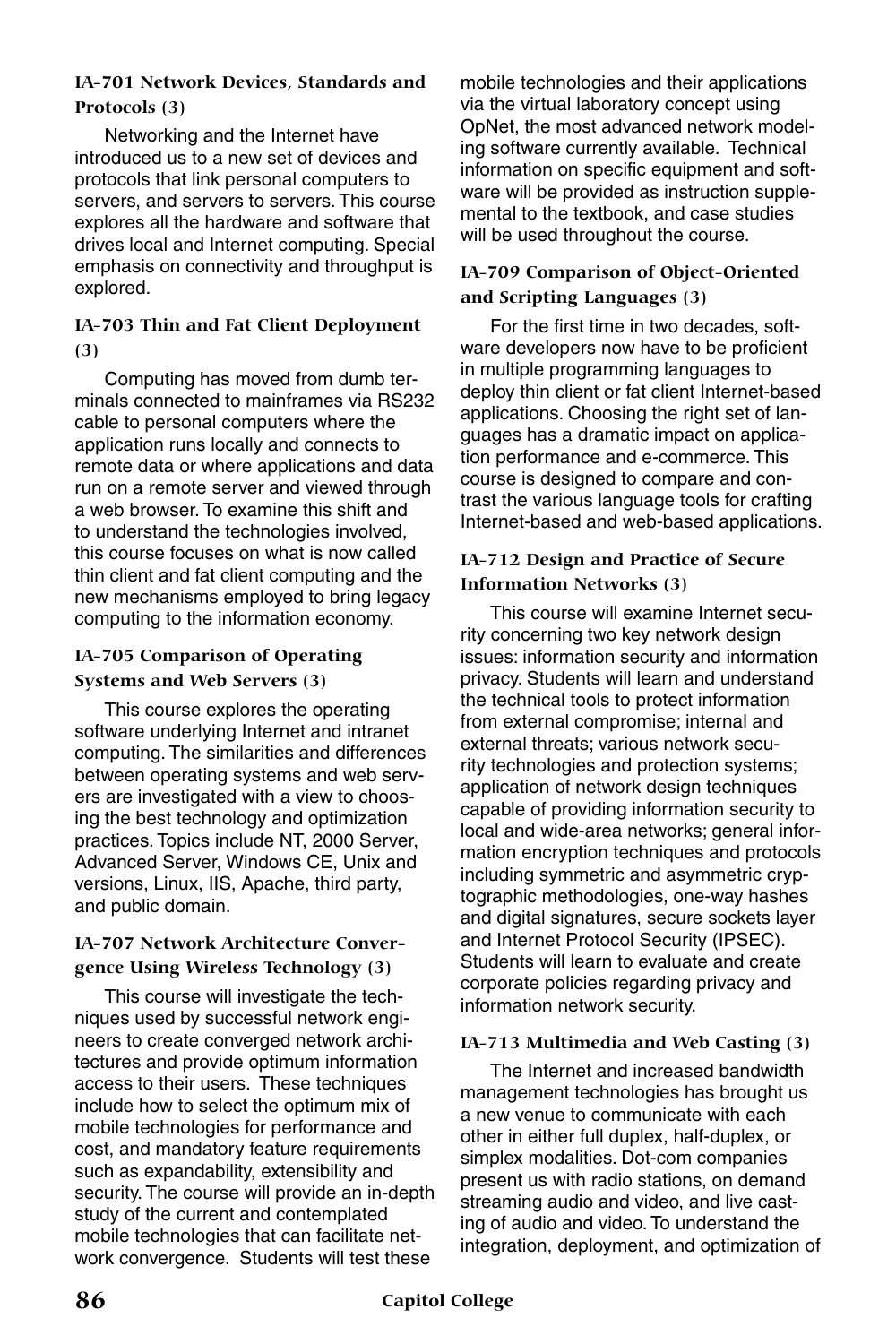these technologies, this course compares technical aspects, market positioning, and strengths, and weaknesses of various media products in the market.

## **IA-715 Identifying and Integrating Component Collaboration Technologies (3)**

Software and hardware companies have utilized a component approach to product development in order to address the requirement that Internet and Intranet communications applications operate in a on-demand mode. This is the technical underpinning of the "anywhere, anytime" mantra of the Internet. However, these components do not always integrate easily. This course identifies the various component technologies, standards, and issues with integration to provide on-demand communication capabilities.

#### **IA-717 Invention, Innovation and the Use of Intellectual Property (3)**

The Internet's ability to share ideas between millions of people instantaneously, and the ability of Internet users to improve upon those ideas and share them with everyone on the Internet instantaneously, has challenged intellectual property's status quo. While lawmakers and intellectual property owners struggle with this challenge, others such as Linux and Napster seek to test the new paradigm. This course will examine the legal and regulatory limits of an e-business' ability to exploit intellectual value in the new paradigm. In addition, the latest changes to intellectual property law and regulation as a result of Internet commerce will be examined.

#### **IA-719 Capstone Course (3)**

The capstone course is in graduate seminar format. Students will integrate the prior course work and personal experiences into a major paper or a project. Students may replace IA-719 with a selected course from another Capitol College MS degree program, based on each student's personal career goals.

#### **MA-005 Basic Mathematics (3-0-3)**

Designed for students needing math skills for MA-110 and MA-114. Topics include operations on signed numbers and fractions, products and factoring, exponents and roots, graphs, and solutions of first degree and quadratic equations. Credits from this course are not applicable toward a degree.

## **MA-110 College Mathematics with Business Applications (3-0-3)**

Algebraic operations on numbers, polynomials, rational expressions, exponents and radicals. Factoring, solving linear and quadratic equations, Cartesian system, exponential and logarithmic functions, finite mathematics, system of linear equations, linear programming, probability and business applications. Prerequisite: Acceptance based on placement test score.

#### **MA-114 Algebra and Trigonometry (4-0-4)**

Algebra: basic operations on real and complex numbers, fractions, exponents and radicals. Determinates. Solution of linear, fractional, quadratic and system equations. Trigonometry: definition and identities, angular measurements, solving triangles, vectors, graphs and logarithms. Prerequisite: Acceptance based on placement test score.

#### **MA-124 Discrete Mathematics (3-0-3)**

Logic sets and sequences; algorithms, divisibility and matrices; proof, induction and recursion; counting methods and probability; relations, closure and equivalence relations, graphs and trees; Boolean algebra. Prerequisite: MA-110 or MA-114. Fall–evening only; spring–daytime only.

#### **MA-128 Introduction to Statistics (3-0-3)**

Probability: definitions, theorems, permutations and combinations. Binomial, hypergeometric, Poisson and normal distributions. Sampling distribution and central limit theorem, estimation and hypothesis testing. Prerequisite: MA-110 or MA-114. Fall–daytime only; spring–evening only.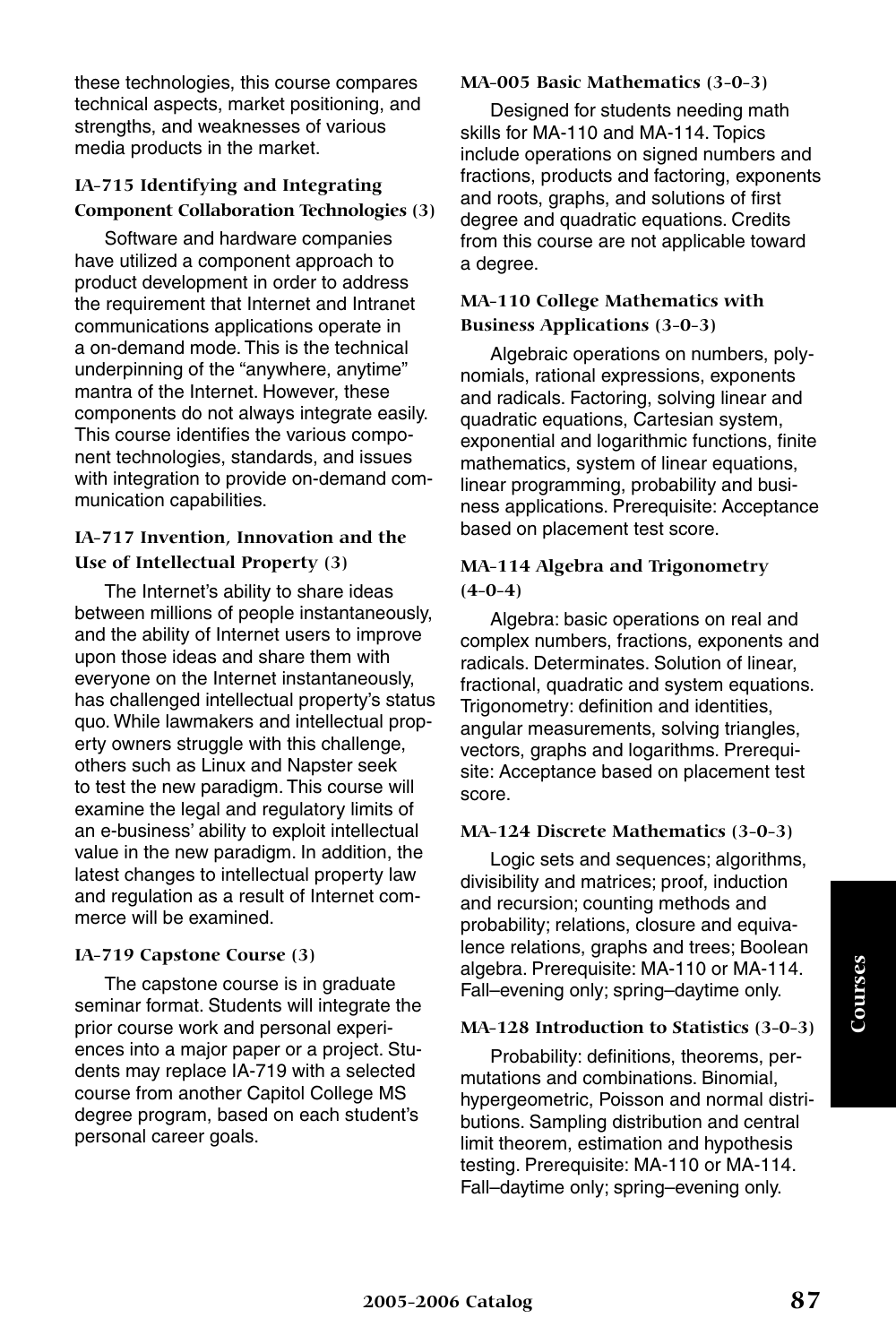## **MA-210 Calculus with Business Applications (3-0-3)**

Limits and the derivatives. Derivatives of constants, power form, products and quotients, chain rule, marginal analysis in business and economics. Second derivative and curve sketching, maxima and minima, compound interests, the derivatives of logarithmic and exponential functions. Method of integration and its business applications. Prerequisite: MA-110.

## **MA-261 Calculus I (4-0-4)**

Lines, circles, ellipses. Functions and limits, differentiation, power rule, higherorder derivatives, product, quotient and chain rules, implicit differentiation, applications. Integration: definite integrals; indeterminate forms; exponential, logarithmic, trigonometric and hyperbolic functions; differentiation and integration, graphing. Prerequisite: MA-114. Fall–daytime only; spring–evening only.

#### **MA-262 Calculus II (4-0-4)**

Methods of integration: completing the square, substitution, partial fractions, integration by parts, trigonometric integrals, power series, parametric equations. Partial and directional derivatives. Introduction to multiple integrals. Prerequisite MA-261. Fall-evening only; spring-daytime only.

## **MA-263 Calculus III (4-0-4)**

Multivarible and Vector Calculus. Integrals in two and three dimensional coordinate systems. Cylindrical and spherical coordinates. Vector functions and their derivatives. Gradients, divergence and curl. Stokes theorem, Green's theorem, Gausses Theorem. Prerequisite: MA-262.

## **MA-330 Linear Algebra (3-0-3)**

Solutions of systems of equations by Gauss elimination, inverse matrix and determinant methods. Matrix properties and operations; elementary matrices. Vector spaces and similarity transformations. Linear transformations. Eigenvalues and eigenvectors. Prerequisite: MA-262.

## **MA-340 Ordinary Differential Equations (3-0-3)**

Methods of solving first order equations with applications to mechanics and rate problems. Solutions of second order equations by undetermined coefficients and variations of parameters. Applications to circuits. Introduction to systems of equations and operational and numerical methods. Prerequisites: MA-262.

## **MA-345 Probability and Statistics for Engineers (3-0-3)**

Sets and methods of counting. Probability density functions, expected values and correlations. Binomial, Poisson, exponential and normal distribution. Central limit theorem and statistical estimation. Introduction to stochastic processes. Applications to noise and reliability. Prerequisite: MA-262.

## **MA-350 Complex Variables (3-0-3)**

Complex numbers, Cauchy-Riemann equations, trigonometric, exponential functions and logarithms, Cauchy integral theorem and formula, Taylor and Laurent series, residue theorem. Prerequisite: MA-262. Not offered on a regular basis.

## **MA-355 Numerical Analysis (2-2-3)**

Number systems, floating-point arithmetic and error analysis. Taylor, interpolating and minimax polynomials. Integration and differentiation. Methods of solving equations, systems of linear equations. Prerequisites: CT-115 or CS-130 and MA-262.

## **MA-360 Laplace and Fourier Analysis (3-0-3)**

Definition of transform: Laplace transform of algebraic, exponential and trigonometric functions; basic theorems including shifting, initial and final-value theorems; unit-step, periodic and delta functions; methods of inverting transforms; solutions of differential equations by transform methods; applications to network problems; Fourier series and coefficients; expansion of functions in Fourier series; complex Fourier coefficients; Parseval's Theorem; Fourier transform and its properties. Prerequisite: MA-340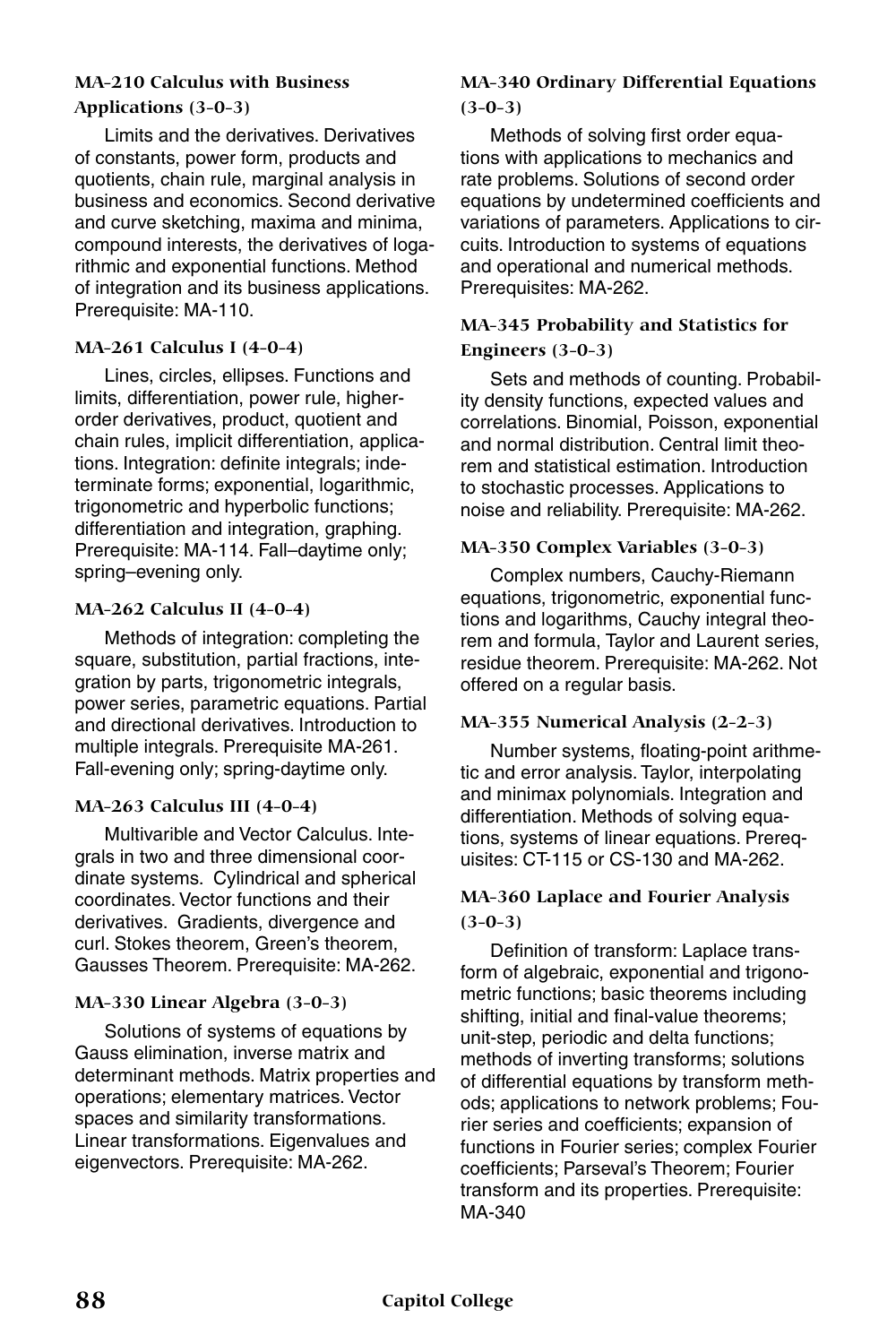#### **MAH-360 Honors Seminar in Laplace and Fourier Analysis (3-0-3)**

Definition of the Laplace and Fourier transform. Laplace transform solution of differential equations, applications of the Laplace transform to signal processing, control systems and AM modulation. Fourier series and partial differential equations. Properties and theorems of the Laplace and Fourier transforms. Delta functions, expansion of functions in Fourier series. Inverse transform methods. Prerequisite: MA-340

#### **MBA-610 Statistics for Managers (4)**

Develop probabilistic and statistical concepts, methods, and models through the use of real-life data from business. Stresses the role that statistics plays in the managerial decision-making process. Use of statistical software package is emphasized. Practicum: students will be introduced to a statistical software package which is used to complete the course project. Prerequisite: completion of an undergraduate statistics course.

#### **MBA-615 Financial Management (3)**

Provides an understanding of the business decision framework in the context of the economic environment in which decisions are made. Covers topics in capital investment policy, financing and capital structures, dividend policy, financial statement analysis, forecasting, and working capital management.

#### **MBA-620 Managerial Accounting (3)**

The course examines the use of accounting data in corporate planning and control. The aim is student proficiency in the analysis and design of control systems in order to make decisions that allow management attention to be focused on longterm strategic issues. Covers internal and external auditing systems, financial reporting, and tax planning.

#### **MBA-625 Organizational Behavior (4)**

Analyzes the elements of organizational behavior. Theory and research in behavior science are explored. Topics include motivation, group dynamics, power, communication, ethics, conflict resolution, stress management, workforce diversity, and managing change. Cases are analyzed to develop skills in applying theories to common managerial problems. Practicum: business ethics. Being in business today means dealing with a variety of difficult ethical decisions. Students will apply ethical decision-making skills they learn in class to business matters involving conflicts of interest, work requirements, work conditions, and dealing with work-related problems.

#### **MBA-630 Marketing Process and Strategy (3)**

Explains key marketing concepts and their significance in domestic and international activities. Analyzes marketing problems and efforts regarding the organization's product and services, pricing activities, channel selection, and promotion strategies. Emphasis is on development and implementation of marketing plans and programs.

## **MBA-635 Production and Operations Management (3)**

This course provides an analysis of the role of operations management in a global environment. Focus is on the interaction of production and operations management with other functional systems in the organization. Incorporates quantitative and qualitative tools to support the decision-making process.

#### **MBA-640 Managerial Economics (3)**

Application of relevant economic theory to business problems. Examines general principles that can be applied to the business decision-making process in the presence of risk and uncertainty. Analysis of demand, costs, productivity, pricing policies, market structure, and government policies toward business within various marketing structures. Prerequisite: Completion of an undergraduate economics course.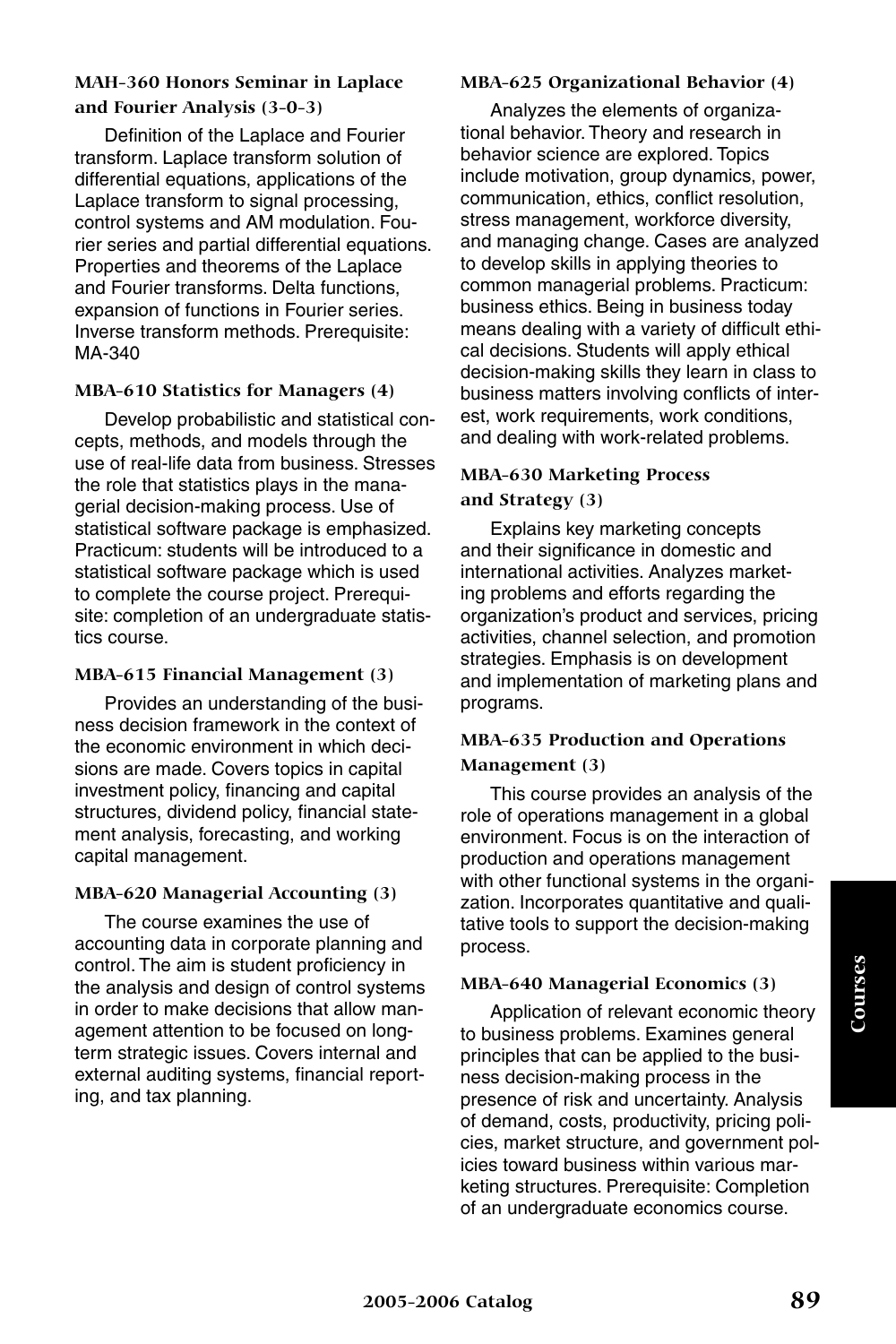#### **MBA-645 Negotiation (4)**

The course focuses on effective negotiation skills and the importance of these skills to organizational management. In addition to course readings, students will participate in structured exercises. Practicum: students will participate in structured exercises designed to provide them with practical negotiation experience.

#### **MBA-650 Strategic Management (3)**

Examines business policy focusing on strategy formulation and implementation in domestic and global environments. Analytical, integrative, and decision-making skills are stressed. Case studies serve as a basis for analysis. This class should be taken as the last core course prior to the capstone project.

#### **MBA-655 Managing the Global Virtual Organization (3)**

The 21st Century business entity must utilize a variety of methods to be competitive in the business environment of the New Millennium. This course focuses on the needs of the organization, the organization's culture and how the modern "virtual" organization will communicate with itself, its vendors and its customers. This course focuses on solutions to management and leadership-at-a-distance.

## **MBA-656 Human Resource Management (3)**

Examines the concepts and techniques of human resource planning, evaluation systems, incentive and performance standards, and the impact of labor organizations on management. Human characteristics and their bearing on management are reviewed.

#### **MBA-658 Business Law (3)**

This course examines the areas of law critical to the success of managers and entrepreneurs.Topics include contract issues, torts and product liability, business crimes, intellectual property, the law and structure of business organizations, employment, and bankruptcy. These issues are also explored in the context of rapidly changing technology and business practices.

#### **MBA-665 Entrepreneurship (3)**

Course focuses on all aspects of starting a new business. Emphasis is on the critical role of recognizing and creating opportunities. Topics include attributes of entrepreneurs and entrepreneurial careers, evaluating opportunities, writing business plans, and financing the venture.

#### **MBA-667 Financing the Entrepreneurial Venture (3)**

Financing alternatives are explored: raising seed and growth capital from venture capital, business angels, investment banking, and commercial banking sources. Financial problems unique to the smalland medium-sized firms undergoing rapid growth are identified. Course examines financial management for entrepreneurs over the life of a business project. Prerequisite: MBA-615.

#### **MBA-668 Marketing for Entrepreneurs (3)**

Provides an understanding of the principal components of electronic commerce. Topics include Internet business practices, key terminology, legal and ethical challenges, security issues, and the socio-economic and technical impacts of e-commerce on business-to-business and business-to-consumer transactions in the global environment.

#### **MBA-685 Introduction to E-Business (3)**

Provides an understanding of the principal components of electronic commerce. Topics include Internet business practices, key terminology, legal and ethical challenges, security issues, and the socio-economic and technical impacts of e-commerce on business-to-business and business-to-consumer transactions in the global environment.

## **MBA-686 Strategic Management of Business Technology (3)**

This course lays the technology foundation for business management in a global environment. Fundamental technology management principles, the role of technology management in the organization, concepts in management-at-a-distance, and business case studies are covered.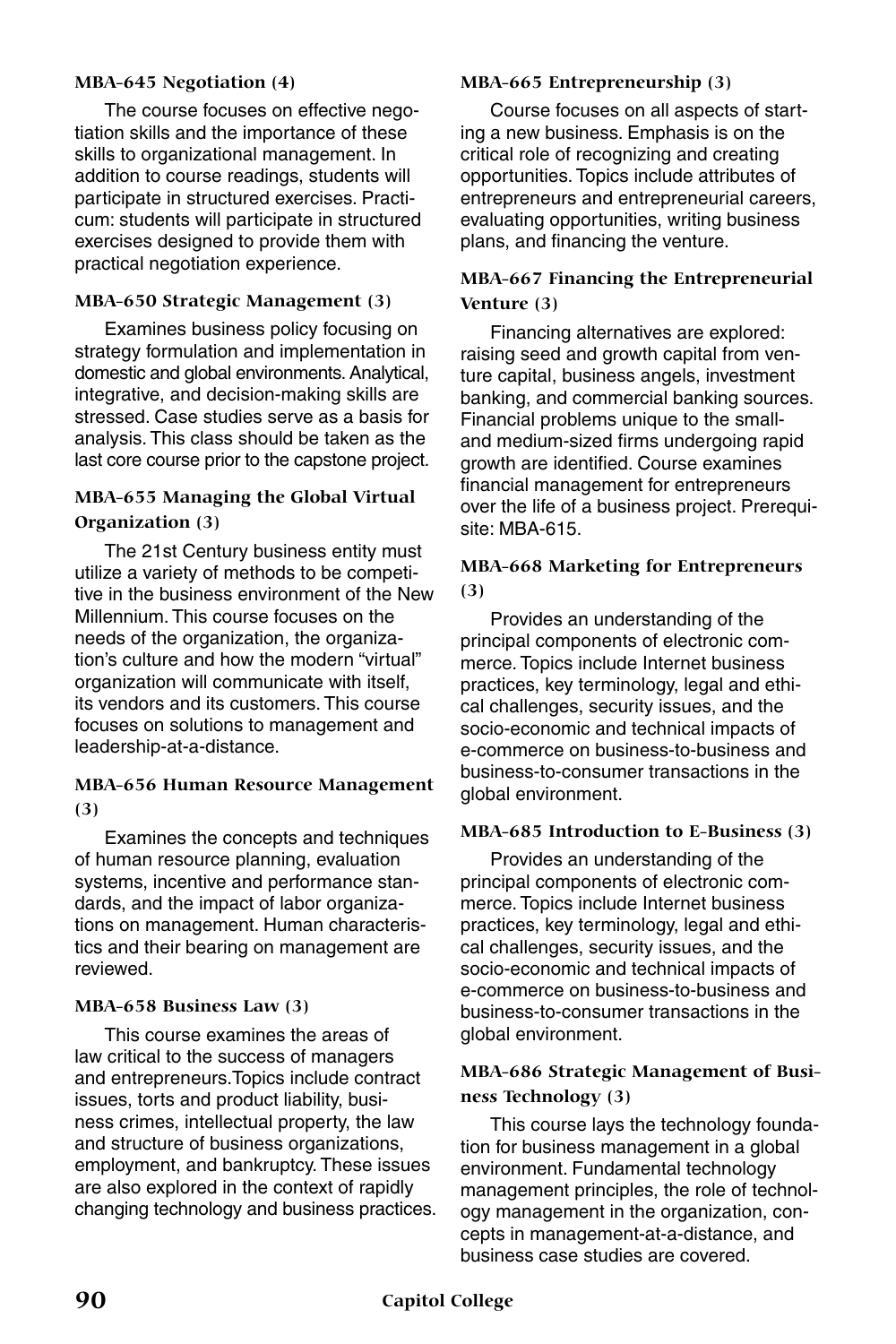#### **MBA-687 E-Business Marketing (3)**

Provides an understanding of marketing principles as they apply to e-business. Topics include product/brand awareness, promotion, online catalogs, communication, establishing customer profiles, reaching international markets, and website reporting and data analysis.

#### **MBA-700 Capstone Project (3)**

Students complete a research project in the field of major concentration. The research is supervised by a faculty member and must be defended by the student in an oral examination. Internships under the supervision of an academic advisor are an option. This course is to be taken last or next to last as the student applies accumulated knowledge of both core and concentration classes to this effort.

#### **MIT-173 Business Fundamentals (3-0-3)**

A general introduction to the business world. The forms of business organization and their legal implications are discussed. Structure, producing a product, marketing, management, finance, accounting and financial control, and government regulation of business are covered. Units on business and professional ethics, securities and the stock market, and international business are included. Prerequisite or Corequisite: EN-001 or EN-101.

#### **MIT-208 Internet and the Law (3-0-3)**

Students will examine the numerous legal concepts that arise when establishing websites for personal or business purposes. More particularly, a myriad of legal issues arise when text, photographs, motion pictures and/or sound recordings either previously composed by others or originally created by the student are placed on the Internet. In addition, the legal concepts that arise due to engaging in e-commerce and emailing will also be examined. In doing so, i.e., examining these topics, students will learn basic legal terms, as well as learn to identify and articulate the legal concepts and related issues that arise by their actions of placing text, photographs, motion pictures and/or sound recordings on the Internet. This course of study enables

students to avoid or diminish legal pitfalls encountered when engaging and using the Internet for personal or business gain, for themselves or their present and/or future employers.

#### **MIT-272 Personal Finance (3-0-3)**

This course teaches students the fundamentals of personal/family finance. A broad range of financial topics are covered including budgets, savings, the importance of establishing good credit, living within your means, and the true cost of money. Students gain a thorough understanding of personal finance, including hands-on experience with various types of loans, balancing a check book, the financial consequences of different home mortgages, investments and appreciation, depreciation, interest, charity, taxes, and net worth.

#### **MIT-276 Marketing Principles (3-0-3)**

The role of marketing and the strategies used by marketing managers to solve problems is the content of this course. Emphasis is placed on the relationship among consumers, business, and government in regard to product, promotion, pricing, and distribution strategies. Industry standards and ethical practice are focal points of the course. Prerequisite: MIT-173 or MIT-278.

#### **MIT-278 Principles of Management (3-0-3)**

A survey of modern management and supervision concepts, theory and practice. The roles of the manager, history and development of management theory, and the functional aspects of management are stressed. A particular focus of the course is the relationship between manager and employee. In addition to the text, students will learn about current management practice by reading primary texts in the field, newspapers, journals and magazines, and preparing in-class reports. The class is structured as a seminar course with emphasis on class discussion and collaborative learning. Prerequisite: EN-102.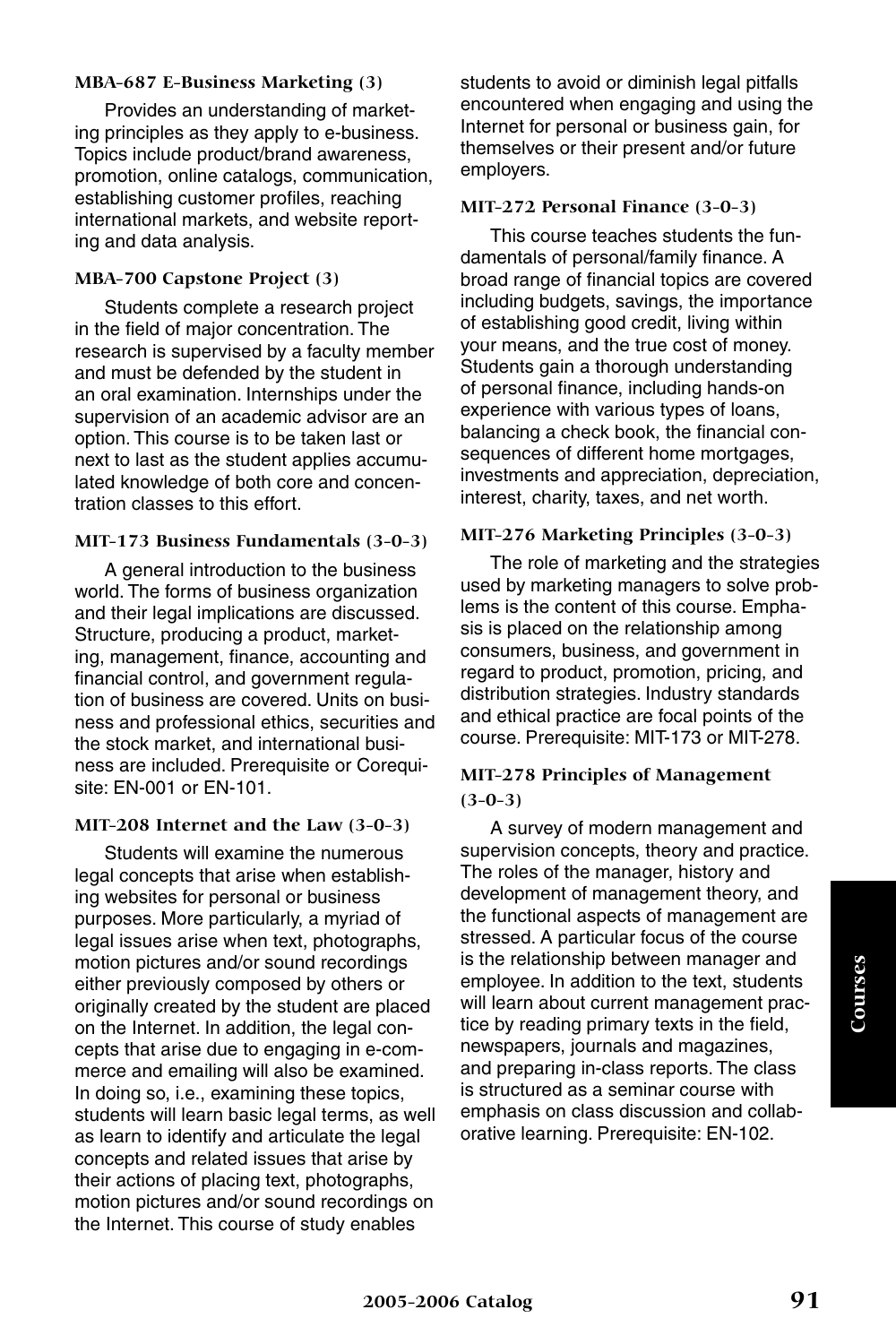#### **MIT-283 Managerial Accounting (3-0-3)**

This course focuses on budgeting and planning. Emphasis is on the use of accounting information to plan and redirect allocations to support business decisions. Managerial Accounting is designed to follow Principles of accounting. Prerequisite: BA-270.

#### **MIT-289 Small Business Management and Entrepreneurship (3-0-3)**

This course provides an overview of the principles and processes of entrepreneurship and small business management. Students learn to identify characteristics of entrepreneurs; identify business innovations; conduct feasibility analyses; develop formal business plans; and finance, organize, and operate a small business.

#### **MIT-362 Information Systems for Managers (3-0-3)**

Computer-based information systems and online information systems to increase individual and organizational efficiency and productivity constitute the foundation of this course. Specifically, topics that relate to operational, knowledge worker, management and executive-level computerbased information and online systems will be analyzed and discussed. These topics include information systems for database management, transaction processing, knowledge worker, office automation, management information, decision support, and executive support. The course also includes system security, troubleshooting, and disaster recovery, system upgrading, and client/server issues. Prerequisites: CS-220, MA-210 or MA-261.

#### **MIT-372 Financial Management (3-0-3)**

This course is designed to familiarize the student with the principles that guide a firm's financial resources management. The primary philosophy around which this course is organized is wealth maximization and the decision criterion used to achieve such a state. Topics such as capital management, fixed-asset investment, cost of capital, capital structure, long-term finance, mergers, leasing, and multinational finance are covered. In addition, accounting terminology and concepts relevant to financial analysis and decision making will be presented. Prerequisites: BA-270, MA-110 or MA-114.

#### **MIT-375 Human Resource Management (3-0-3)**

Human Resource Management is a course with dual purposes. First, the development of employer-employee relations in both the private and public sector in order to facilitate organization productivity. Second, the management of scarce human resources in terms of planning and development techniques in both the private and public sector will be covered. Wage and salary administration, forecasting employment needs, recruiting and selection, evaluation, and training issues will be the focus of discussion and lecture.

#### **MIT-378 Legal Environment of Business (3-0-3)**

This course introduces the student to legal reasoning; ethical norms; the legal process and the American legal system; administrative law process and the role of business people in that process; the study of selected areas of public and private law, such as securities regulation, antitrust, labor, product liability, contracts, and consumer and environmental law; and international dimensions of the legal environment of law. The purpose of the course is to establish legal literacy and to develop an understanding of legal dynamics, particularly in the business world. Prerequisites: EN-102, MIT-173 or MIT-278.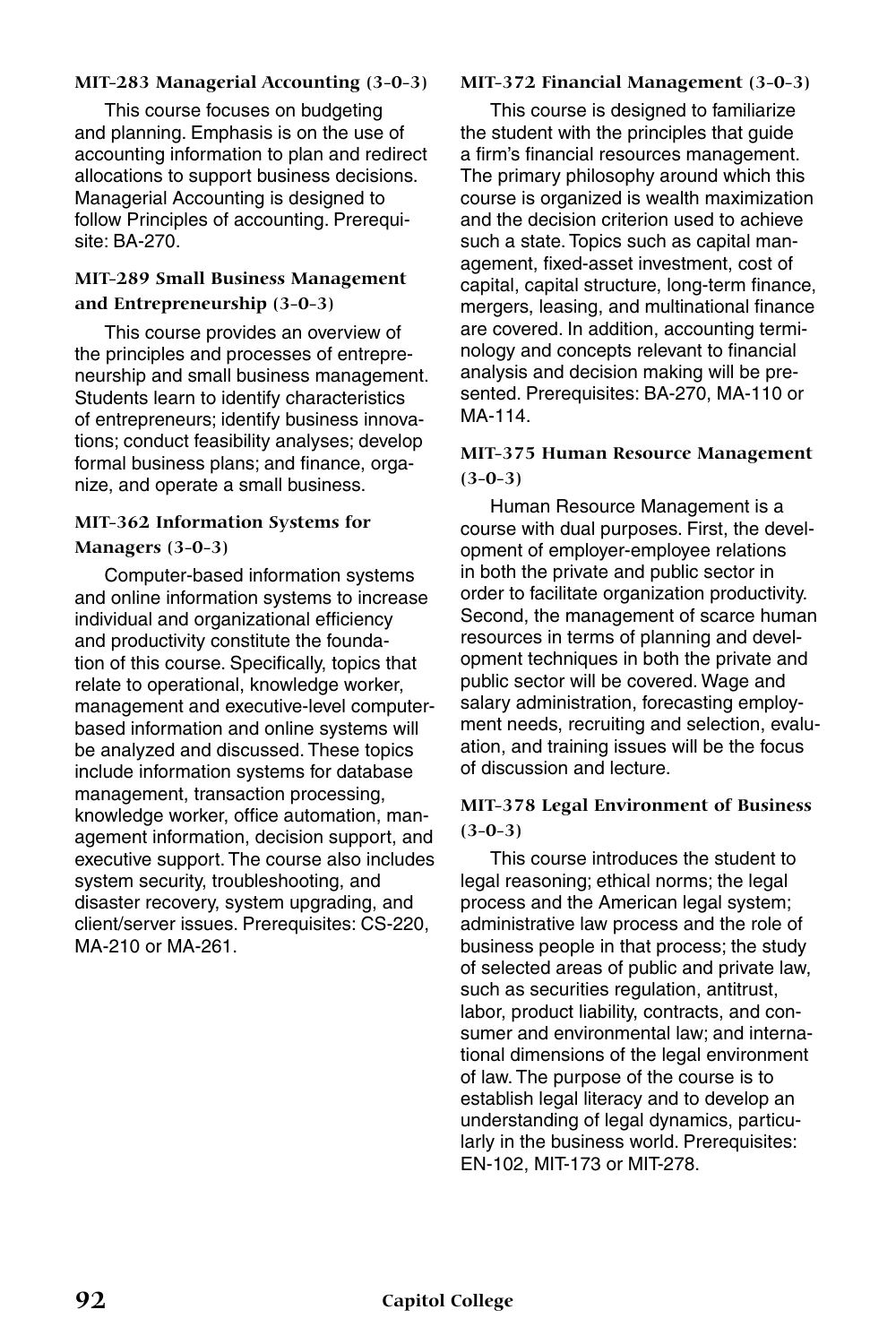#### **MIT-384 Production and Operations Management (3-0-3)**

This course stresses the decisions that managers make in increasing productivity in a world economy, and examines the processes by which goods and services are produced. Specifically, identification of customer needs, strategic decisions for meeting customer needs, and tactical decisions for meeting customer needs are discussed. Strategies, techniques and problems in forecasting, statistical quality control, total quality management, inventory management, scheduling, maintenance and reliability, product, process, technology, location, layout, and purchasing are the core topics of this course. Prerequisites: MA-128 and MIT-278.

#### **MIT-386 Organizational Theory and Behavior (3-0-3)**

The content of this course represents a synthesis of behavioral sciences providing a broad framework for management. Topics include organization goals, authority and leadership, motivation and morale, work groups and group dynamics, communications, planning and management by objectives, concepts of organizational development, organizational structure and processes, and organizational conflict and change. Prerequisites: MIT-278 and MIT-375.

#### **MIT-458 Senior Project (3-0-3)**

This is a capstone course designed to challenge students as they work individually or in small teams on a real-world business/industry problem requiring technical expertise and management acumen. Drawing upon the writing seminar in technical research, students are required to submit a major report outlining and analyzing the problem and proposing management solutions. For MIT and MTs programs. Prerequisites: MIT-483 and EN-408. EN-408 should be taken immediately before this course when possible.

## **MIT-474 International Business, Financial Markets and Technology (3-0-3)**

Drawing upon previous management and business courses, this course studies the nature and scope of international trade and investment, international institutions, the international monetary system and exchange markets, and the cultural factor affecting international business operations and their influence on the principal business functions. The effects of the revolution in electronic technologies on global business are also examined. Case study analysis and a variety of current media are used in this course. Prerequisites: EN-408 and MIT-173, MIT-276 or MIT-278.

#### **MIT-483 Problems Seminar in MIT (3-0-3)**

Seminar course centered on the advanced study of management concepts and selected topics with a particular focus on information technology. The students will engage in intensive analysis of management problems which represent long-term strategic significance or current urgency for organizational planning and operations. Prerequisites: MIT-384 and MIT-386.

## **NS-201 Network Security Protocols and Administration (3-0-3)**

This course covers topics related to administration of network security. Topics include a survey of encryption and authentication algorithms; threats to security; operating system security; IP security; user authentication schemes; web security; email security protocols; intrusion detection; viruses; firewalls; Virtual Private Networks; network management and security policies and procedures. Laboratory projects are assigned as part of the homework requirements. Prerequisites: MA-110 and TC-110.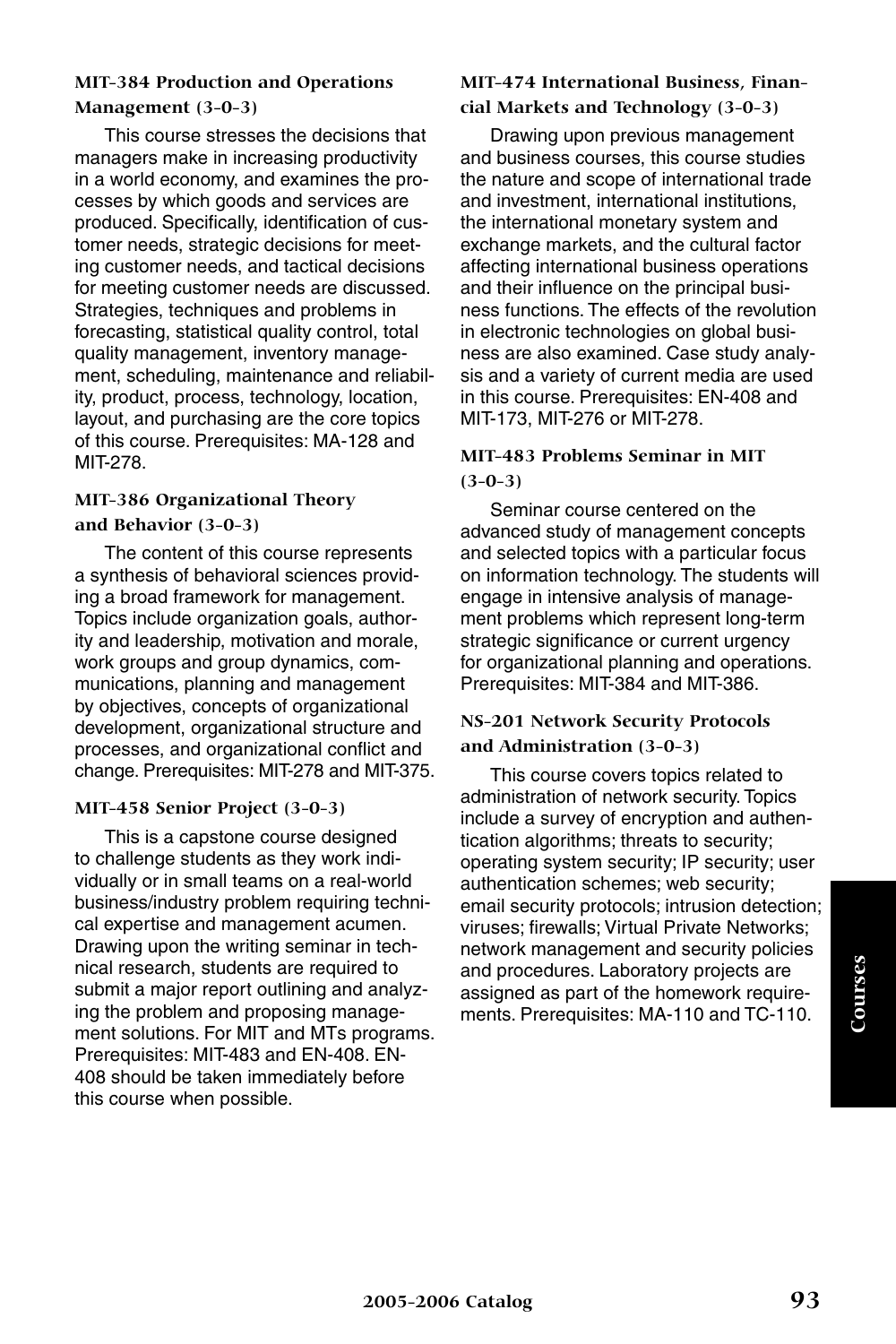## **NS-351 Secure Website Administration (3-0-3)**

Selecting web server software. Installing, configuring and administering a web server. Installing and configuring applications and database servers. Setting up user accounts. CGI support. Alternatives to CGI such as ASP, Java Servlets, and direct server API programming. Server-side versus client-side software. Website security, including SSL, S-HTTP, certificates and encryption. Using software to optimize, monitor website operations, security flaws and methods to secure various website applications and servers. Projects are assigned as part of the homework requirements. Prerequisite: CT-301 or NS-352. Offered spring semester only. Formerly CT-351.

## **NS-352 Unix Administration and Security (3-0-3)**

Installing Unix/Linux, creating user accounts, controlling directory file access, removing users, shutting system down. File handing utilities (tabular processing, search/modify, split/join, sort/merge, and compress/encrypt), text processing (nroff/ troff), software development utilities (yacc, lex, lint, sccs, etc), communication utilities. Unix security, encryption, secure socket layers, disaster recovery plans, password security and security policies. Tuning the system. Learn how to secure insecure services, NFS and protect trust relationships. Projects are assigned as part of the homework requirements. Prerequisite: CT-152. Formerly CT-352.

## **NS-401 Network Security Theory and Algorithms (3-0-3)**

This course covers encryption and authentication algorithms and security protocols in depth. Topics include conventional and public key encryption algorithms, secure hash functions, digital signatures and key management. Implementation of these algorithms in security protocols will be examined in terms of their effectiveness

in delivering security services: confidentiality, message integrity, timeliness, authentications and non-repudiation. Laboratory projects are assigned as part of the homework requirements. Prerequisites: NS-201, NS-352 and senior status. Offered fall semester only. Formerly CS-401.

#### **NS-611 Wireless Security (3)**

This course provides students with an in-depth understanding of the security vulnerabilities in the various methods of wireless communications and their corresponding countermeasures. This course also provides training on practical methods for designing, configuring, testing, and maintaining wireless networks appropriate to their organizations' operating requirements. Students will be introduced to wireless network protocols, access modes, portable communications and computing devices, management tools, security solutions, and current industry best practices for managing wireless communications in a secure environment. Case studies will be used throughout the course. Prerequisite: NS-670.

## **NS-621 Applied Wireless Network Security (3)**

 This course provides students with practical, real-world experience with wireless network security with an understanding of wireless fundamentals, wireless network threats, tools to test wireless security, and safeguards. Specifically, this course provides a CD-ROM of the most popular hacking, cracking and wireless security network analysis tools and trains students to use them to test and secure wireless networks. This course will train students on current industry best practices for managing wireless networks in a secure environment. Students will be required to purchase and install wireless network equipment to create a home wireless network for the purpose of conducting experiments on various wireless security vulnerabilities and countermeasures. Case studies will be used throughout the course. Prerequisite: NS-670.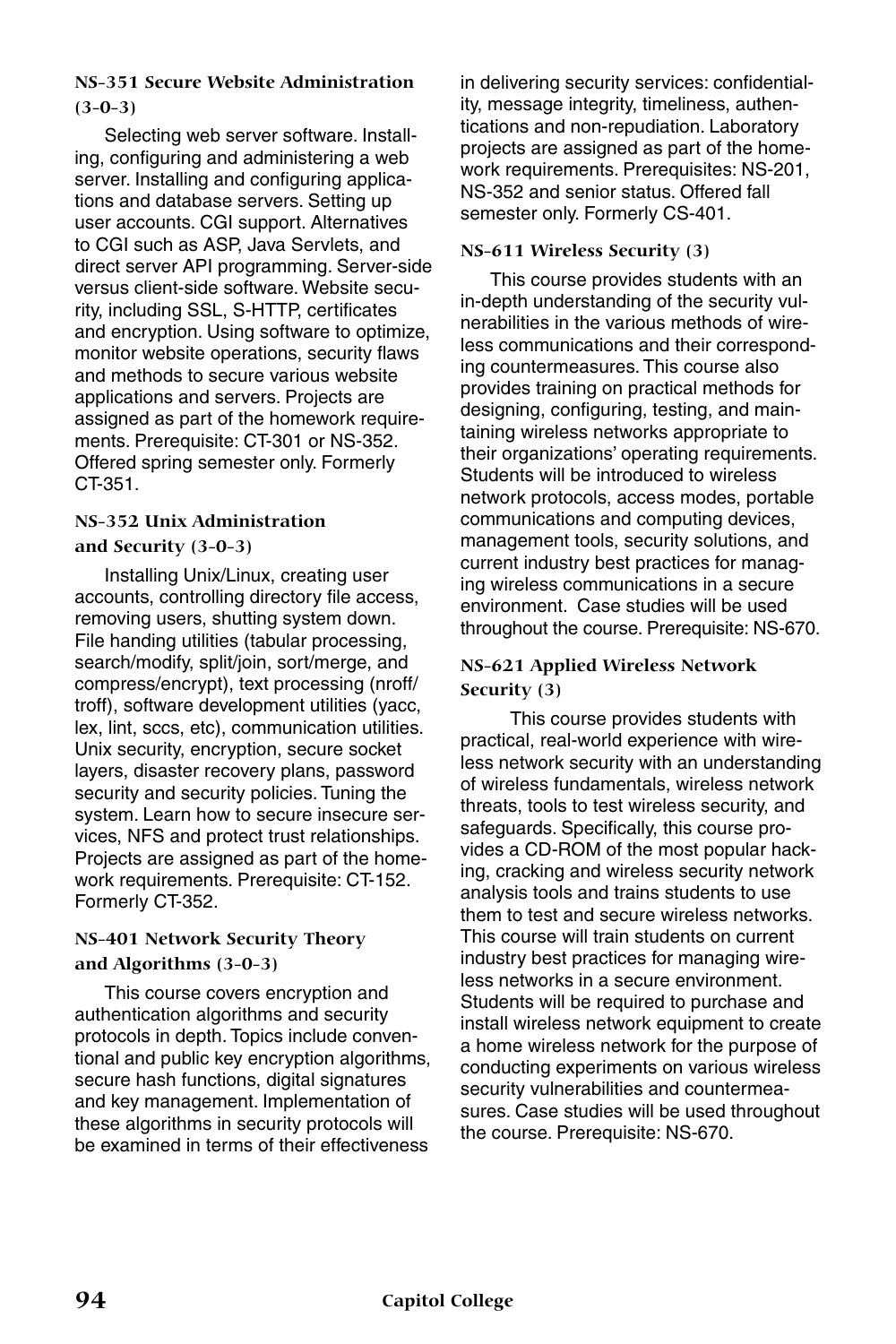## **NS-670 Network Systems Security Concepts (3)**

This course explores security terms, definitions, concepts, and issues that face industries today. This course also will examine how the concept of security, and being secure, integrates into the overall enterprise mission. The importance of user involvement, security training, ethics, trust, and informed management will be explored.

## **NS-671 Legal Aspects of Computer Security and Information Privacy (3)**

This course provides an overview of the legal rights and liabilities associated with operation and use of computers and information. It discusses the key statutes, regulations, treaties, and court cases (in the United States and abroad) that establish legal rights and responsibilities as to computer security and information privacy. The course also helps students to learn how to reduce their risk of potential legal liability for computer security or information privacy failures, and how to enforce their security and privacy rights against other parties. Case studies and lessons learned from information security failures are used throughout the course. Prerequisite: NS-670.

## **NS-673 Secure Information Transfer and Storage (3)**

This course will provide the student a history of cryptography from Caesar's cipher to elliptic-curve cryptography of today. Students will study public and private key algorithms and understand their functionality, and how they work with network protocols. One-way hashes and Digital signatures will be discussed, and used by the students in submissions to the instructor. Public-key infrastructure with certificate authorities and web-of-trust infrastructure methods will be learned. Prerequisite: NS-670.

#### **NS-674 Security Risk Management (3)**

This course will begin with an understanding of why risk management evaluations are useful. This class will discuss the general methodologies for security risk assessment and security test and evaluation, including the interviews and documentation research necessary. The student will be provided practical lab exercises to provide a hands-on analysis of a fictitious site. Detection, recovery, and damage control methods in contingency/disaster recovery planning research, documentation and training; methods of and procedures for contingency planning and security policy formulation and enforcement. Prerequisites: NS-670 and NS-682.

#### **NS-675 Computer Forensics and Incident Handling (3)**

This course begins with lectures discussing the laws and rights to privacy by individuals and what organizations may or may not do. Online ethics are considered. It then moves on to understanding incident handling and how incident response teams work, managing trouble tickets, and basic analysis of events to determine if an incident has occurred. It concludes with computer forensics issues and practices, and rules of evidence. Prerequisite: NS-670.

#### **NS-677 Malicious Software (3)**

This course examines malicious software detection and malicious software defenses including tripwire and signature software techniques. Viruses, worms and Trojan horses, logic bombs, malicious CGI scripts will be discussed. Students will review the anatomy of well-known viruses and worms to understand how they work. Mobile code issues as they apply to web and application technologies and resulting insecurities will be discussed in detail. Students will then review the underlying methodologies used by the anti-virus vendors and freeware offerings to protect electronic assets from harm or other compromise.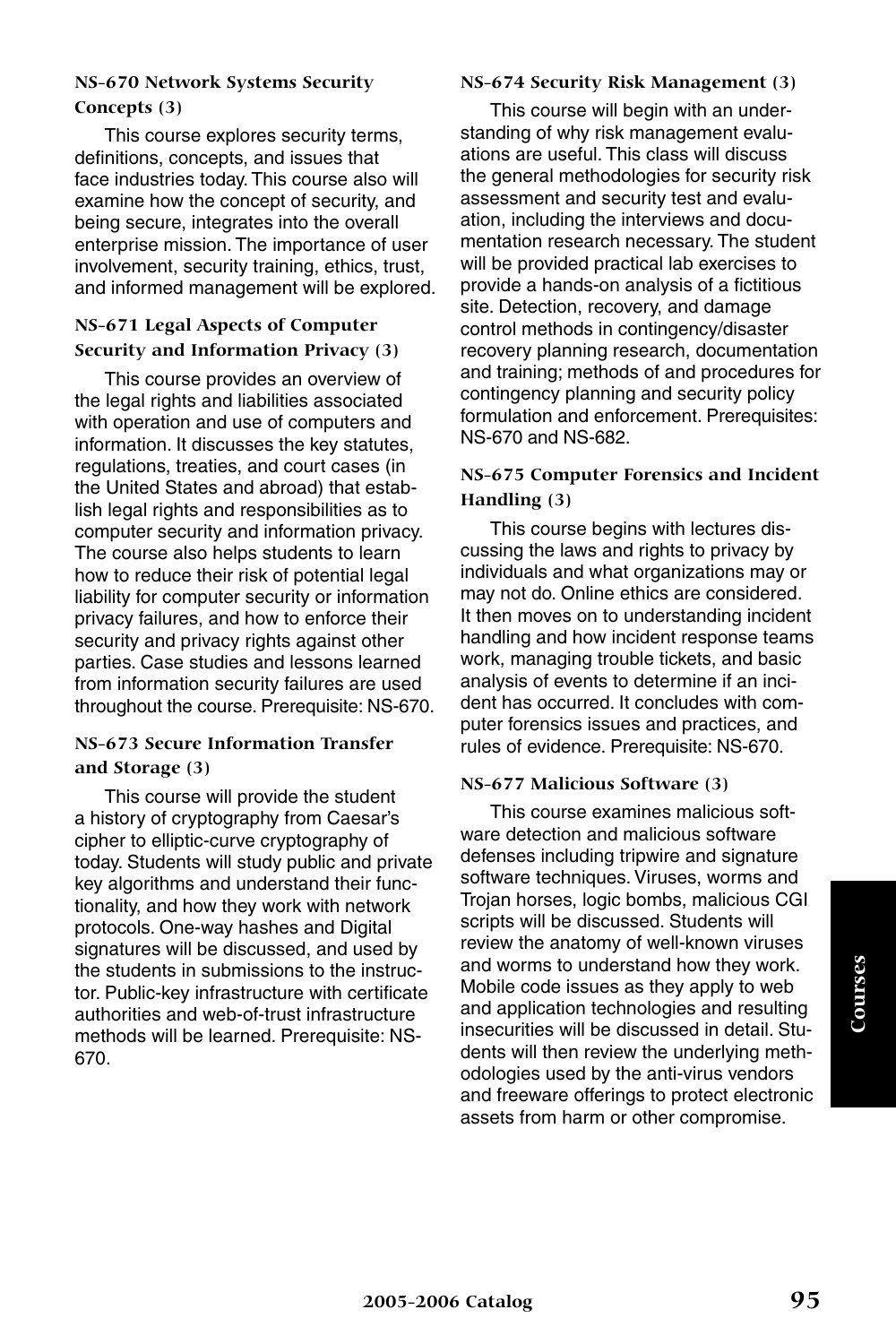#### **NS-679 Vulnerability Mitigation (3)**

This "Defense-in-Depth" course provides the student detailed understanding of the need for internal and external Vulnerability Assessment. An integral technical part of any risk management program, this course goes hand-in-hand with the more analytical practices in NS-674. Prerequisite: NS-670.

#### **NS-680 Perimeter Protection (3)**

In this "Defense-in-Depth" course, firewalls and network IDS issues will be discussed. A detailed understanding of firewall configuration and rule sets, load balancing, web farms, wireless access, web security issues and network intrusion detection will be explored to prepare the student with the basic tools to coordinate the design and implementation of perimeter network defenses for a high volume, high access site. Prerequisites: NS-670 and NS-682.

#### **NS-682 Internal Protection (3)**

This course explores the protections available to the practitioner through host operating systems and third party equipment and software, to protect the inner network from the attacker who has successfully circumvented the perimeter or from the disgruntled insider. Use of methodologies including host-based intrusion detection methods, audit settings and review PC Firewalls, host operating hardening for Linux and Windows 2000, and Virtual LANs will be reviewed.

#### **NS-684 Complementary Security (3)**

This class discusses security disciplines that are important to the rounded InfoSec or information warfare professional, such as personnel security, physical security, and operational security. Additionally authentication standards in practice will be discussed as an advent of operational security, including RADIUS, TACACS+, Kerberos, and NTLM2 and biological methods. Prerequisite: NS-670.

#### **OP-301 Fiber-Optic Communications (2-2-3)**

Lightwave propagation in fiber optics, including modal conditions, numerical aperture, attenuation and signal distortion in step-index and graded-index fibers. Connectors, splices and analysis of coupling losses. Operating principles and characteristics of optical sources and detectors. Transmitter and receiver circuits for analog and digital communication. Design consideration for practical optical communication links using power budget and rise-time analysis. Discussion and comparison of latest multiplexing and coupling techniques used in optical networks. Prerequisites: EL-261 and MA-261.

#### **PH-201 General Physics I (2-2-3)**

Non calculus-based physics intended for credit in engineering technology courses. Use PH-261 for electrical, computer and software engineering courses. Mechanics: units, conversion factors: vector diagrams, translational equilibrium, friction, torque and rotational equilibrium: uniformly accelerated motion, projectiles: Newton's Law, work energy and power: kinetic and potential energy, Conservation of energy: impulse and momentum. Heat: temperature scales, thermal properties of matter, heat and temperature change, heat and change of phase, physics of heat transfer; applications. Prerequisite: MA-114. Fall–evening only; spring–daytime only.

#### **PH-202 General Physics II (2-2-3)**

Non calculus-based physics intended for credit in engineering technology courses. Use PH-262 for electrical, computer and software engineering courses. Light and sound: wave motion, nature of light, reflection and mirrors, refraction, prisms, dispersion lenses; simple harmonic motion; sound transmission, resonance, interference. Doppler effect. Electricity and magnetism: Static electricity, Electric fields, magnetic fields, electric potential, capacitance; electricity in motion; magnetic induction; electromagnetic relations. Alternating currents. Prerequisite: PH-201. Fall–daytime only; spring–evening only.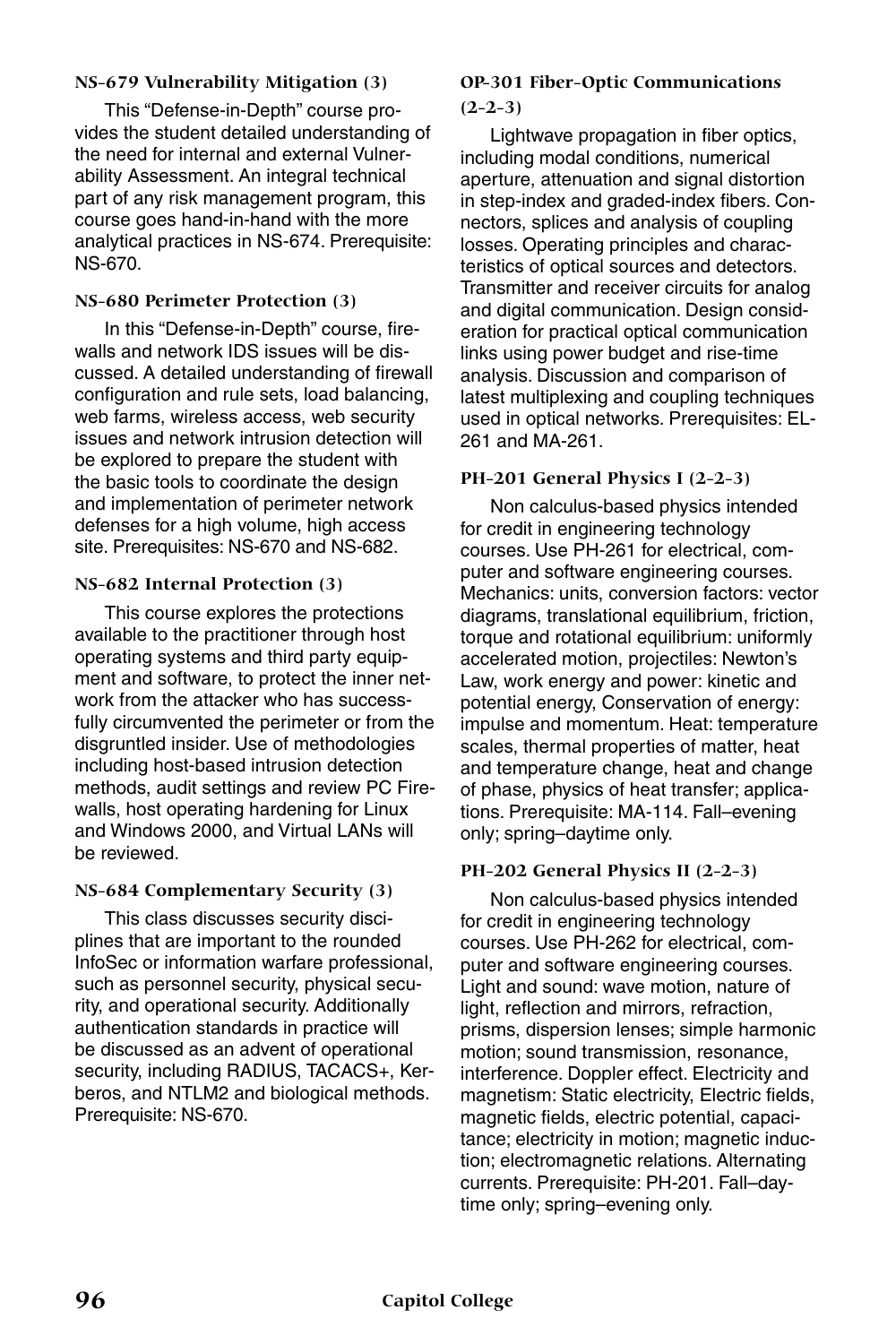## **PH-253 Energy and the Environment (3-0-3)**

This course covers fundamentals of energy generation (conversion), current diversity of energy resources from fossil fuels to renewable and alternative sources, and environmental impact of the generation and use of energy. Topics include the availability, economics and environmental consequences of energy generation, distribution and consumption from oil, coal, gas, hydrogen, nuclear, wind, solar, geothermal, hydro, biomass and other alternative sources currently under development, and study by the scientific and engineering communities. Efficient use of energy in the domestic, transportation and industrial sectors will be discussed. In addition to exams and quizzes, students will be required to research selected topics of interest in order to enhance their understanding of the most recent advances in the fields of energy and the environment. This course may be used as a general, technical, science or engineering elective. Prerequisites: PH-201.

#### **PH-261 Engineering Physics I (3-2-4)**

Calculus-based physics. Displacement, velocity and acceleration, equations of motion, Newton's laws of motion and their applications, gravitation, work and energy, impulse and momentum, conservation laws, rotational motion, rotational dynamics, equilibrium, elasticity, periodic motion. Prerequisite: MA-261. Corequisite: MA-262. Fall–evening only; spring–daytime only.

## **PH-262 Engineering Physics II (3-2-4)**

Calculus-based physics. A continuation of PH-261. Topics include wave motion, vibration and sound, electricity and magnetism, Coulomb's Law, electrical fields, induction. Prerequisites: PH-261. Corequisite: MA-262. Fall–daytime only; spring– evening only.

#### **PH-263 Engineering Physics III (3-2-4)**

Introduction to wave particle duality, quanta photons. Photon energy, work-functions and the photoelectric effect. Photon interactions. Applications to detectors. Prerequisite: PH-262.

#### **PH-281 Thermodynamics (3-0-3)**

Energy and the first law: energy transfer mechanisms, control-mass energy balances. Properties and states: thermodynamic states, equations of state, temperature, control-volume analysis. Entropy and the second law: second law, entropy thermodynamic temperature and pressure, second-law analysis for a control-mass and control-volume. Analysis of thermodynamic systems: carnot cycle, rankine cycle and vapor systems, gas-powered systems, direct-energy conversion, thrusting systems. Prerequisites: MA-262 and PH-262. Offered during spring semester only.

#### **SE-301 Software Engineering (2-2-3)**

Introduction to software design. Software performance, modularity, portability and reliability. Students apply engineering principles to create software solutions to specified problems. Software testing and CASE tools introduced. Emphasis on UML and object-oriented code. Prerequisite: CS-220. Offered during fall semester only.

#### **SE-321 Human Computer Interaction (2-2-3)**

Investigates the relationship between the functionality and usability of computer systems in order to maximize their efficiency by selecting appropriate input output devices and interaction styles. Characteristics of the technology such as keyboards, mice, pens, video, computer speech, and graphical interfaces. Characteristics of the users, such as age, dexterity and experience, derived from more general considerations of human psychology, sociology and anthropology. Projects are assigned as part of the homework requirements. Prerequisite: CS-220. Offered during spring semester only.

#### **SE-458 Senior Design Project (3-0-3)**

Student proposes, designs, builds and tests a working software project. Students write a report according to specifications and deliver an oral presentation for review. For SE, SIA, CS, CE and CET programs. CE and CET students should see advisor before registering. Prerequisites: EN-408 and senior standing. EN-408 should be taken immediately before this course when possible.

**Courses**

Courses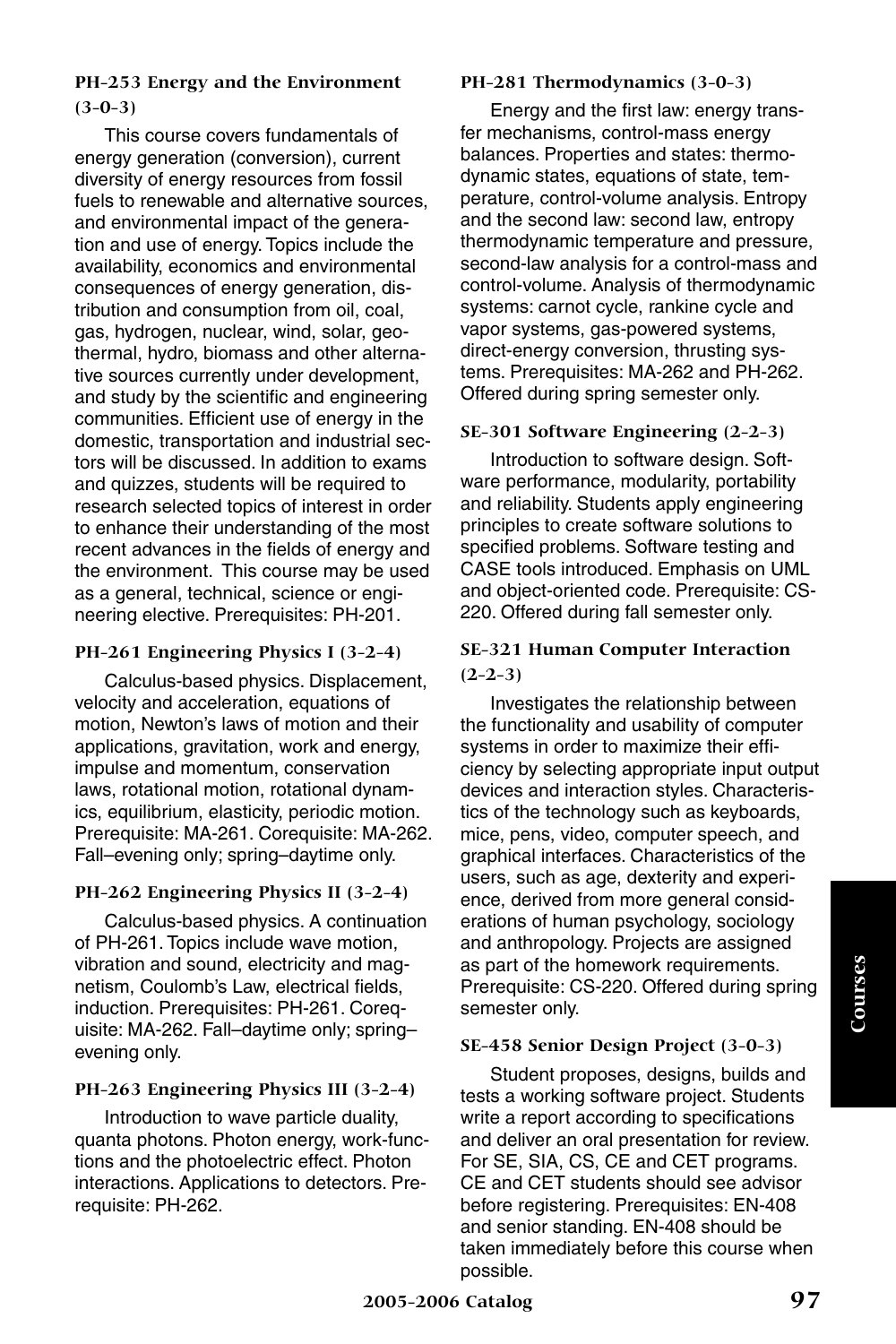## **SM-513 Systems Management and Organization (3)**

Basic concepts applied to managing large-scale systems. Perspectives and philosophies of organization, functions and processes of systems management and organizational leadership.

## **SM-517 Psychological Factors in Systems Management (3)**

Human characteristics and their bearing on systems management critical review of theory and research on personality, motivation, values, stress, leadership skills and power bases.

## **SM-518 Principles of Systems (3)**

Systems theories, methodologies, thinking and practice; hard and soft systems approaches; multidisciplinary approaches to organizational problem solving, feedback loops and system change.

#### **SM-563 Managing Information Systems (3)**

Identifying organizational situations which can be supported by computerized management information systems (MIS); hands-on experience designing and implementing an automated system.

#### **SM-567 Telecommunications and Computer Networking (3)**

Fundamentals of telecommunications, teleprocessing, and computer networks; data communications, distributed processing, interactive systems; telemetric, analysis and design of telecommunications-based information systems.

## **SM-568 Global Telecommunications Applications (3)**

Applications of the fundamental concepts and technologies of global telecommunications. Case studies, software, and student projects will be used to extend the knowledge of theoretical concepts, policies and regulations of global telecommunications into practice. Prerequisite: SM-567.

## **SM-569 Decision Support and Expert Systems (3)**

Role of computers in management decision-making processes; structured, semi-structured, and unstructured decision support and expert systems; knowledge engineering and artificial intelligence to support management control and strategic planning.

## **SM-586 Global Telecommunications Policies and Regulations (3)**

The emerging technologies of satellite based communications, PCS/PCN, HDTV and computer enhanced communications. The policies of international organizations such as INMARSAT and INTELSAT, the deregulation of PTTS, the impact of competition, agreements between multi-national companies, and bilateral and regional trade pacts (NAFTA) on the creation of the information highway.

## **SM-587 Law and Regulation of E-Commerce (3)**

The course is an examination of the complex political, legal and regulatory issues influencing electronic commerce. As the Internet and electronic commerce technologies evolve to make electronic business more popular, lawmakers and regulators seek to adapt traditional methods of business transactions to the new media. These adaptations are frustrated frequently by domestic political pressure not to regulate or tax electronic commerce. As electronic commerce becomes increasingly global, however, complications arise as a result of foreign political pressures in the opposite direction. Thus, in summary, electronic commerce law and regulation are in flux, and changing rapidly to catch up to the impact of the information revolution on the global economy. In recognition thereof, the majority of the course will attempt to make sense of the status quo ante of electronic law and regulation to enable students to conduct business online. The course will conclude with an analysis of the future landscape based upon developments in technology, applications, proposed legislation and administrative rule making.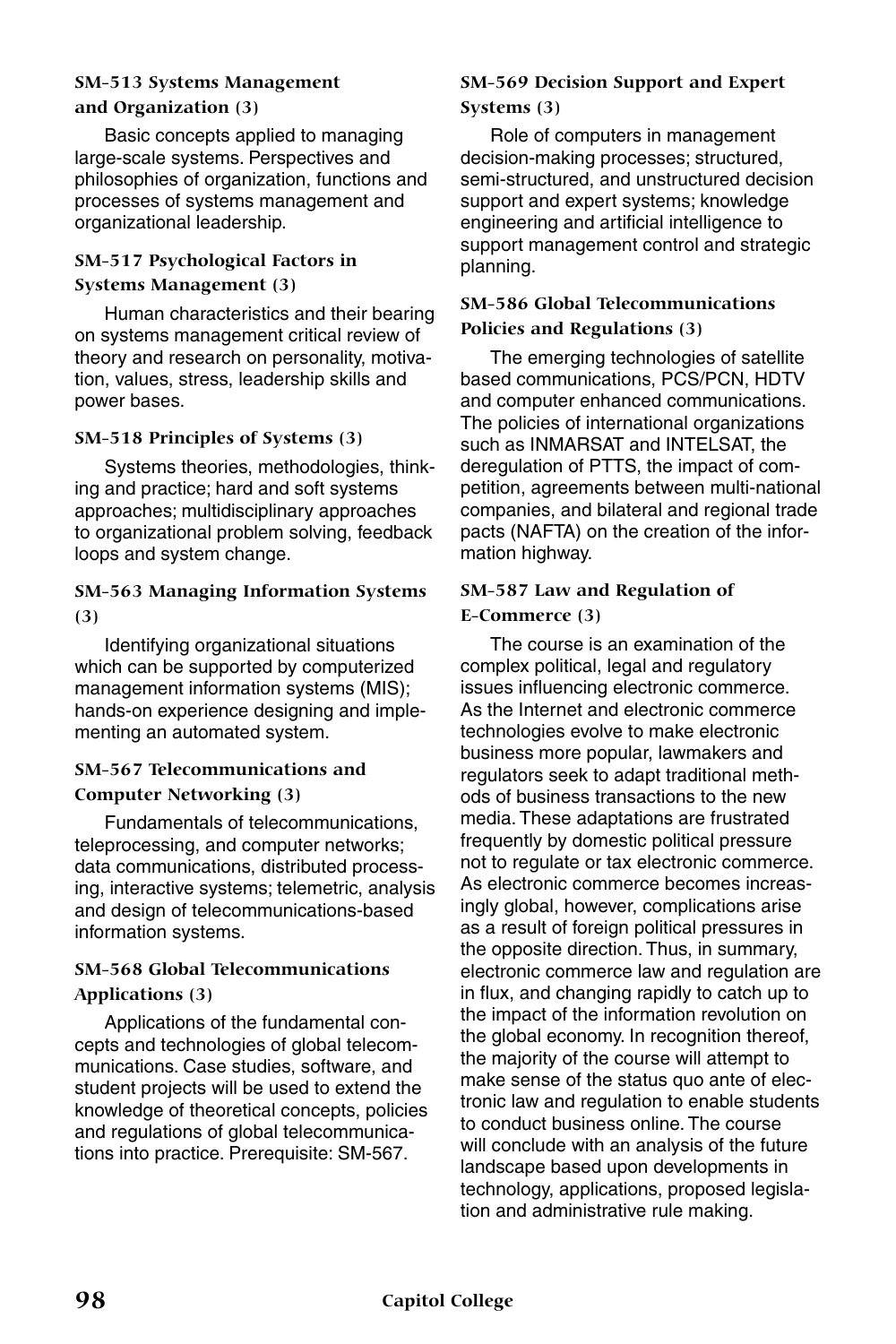#### **SM-599 Independent Study (3)**

If a student is near program completion (at least 27 hours completed) and a required course is not available, that student may petition the Academic Director to take the course as Directed Research. A maximum of two courses (6 credits) can be taken as Directed Research.

#### **SS-171 Introduction to Psychology (3-0-3)**

This course is a fundamental study of human behavior exploring such topics as learning and cognition, memory, intelligence, motivation and emotion, consciousness, personality, and abnormal behavior. A discussion of the scientific character of psychology and the research methodology employed in the discipline will be included. Prerequisite: EN-001 or EN-101.

#### **SS-175 Introduction to Sociology (3-0-3)**

A survey of the basic concepts and principles of sociology; culture, human nature, personality and the self, socialization, society, group behavior, norms and deviance, and institutions. The topic of social problems will be addressed by an indepth examination of a contemporary issue. A primary text and newspapers, magazines and journals will be used in addition to the textbook. Prerequisite: EN-101.

#### **SS-181 Human Development (3-0-3)**

This course provides a comprehensive and integrated review of human development from a psychological perspective. The life span model provides a coherent time-line approach for students to study, observe, and reflect on personal life developments as well as how relationships with individuals, families, and communities are integral to our development as humans. Prerequisite or Corequisite: EN-101.

#### **SS-272 Group Dynamics (3-0-3)**

Focuses on interpersonal relations and skills development; cross-cultural relations and communication; organizational climate and culture and their relationship to and impact on individuals and groups; personality traits and team building; and characteristics and functions of groups in high-tech organizations both in the United States and abroad. Prerequisites: EN-102 and SS-171 or SS-175 or SS-177 or SS-181.

#### **SS-351 Ethics (3-0-3)**

This course is designed to help students improve their ability to make ethical decisions in business. This is done by providing a framework that enables the student to identify, analyze, and resolve ethical issues that arise when making decisions in business. Case analysis is a primary tool of this course.

#### **TC-110 Introduction to**

#### **Telecommunications (2-2-3)**

Telecommunications defined and its effects on our daily lives. Structure of the telecommunications industry. Brief history. Basic terminology. Type of analog and digital communications systems. Data communications and networking. Introduction to local area networks, and wide area networks. Microwave and cellular systems. Satellite systems. Internet and its structure, World Wide Web, websites technology and terminology.

## **TC-191 Computer Architecture and Networking (2-12-6)**

This course starts with a basic introduction to the design and construction of a current model PC including operating systems and some diagnostic software. The course continues into the networking with major emphasis on local network equipment, network software and addressing schemes. Students build, configure, test and troubleshoot PC's and a small network in the laboratory. This material can be used as a basis for studying for both the CompTIA A+ and CompTIA Network+ exams.

#### **TC-212 Data Communications I (2-2-3)**

Data communications, transmission codes, PCs in data communications, interface standards, communications media, telephone networks and modems. Introduction to various types of PC hardware components and software. The lab experiments emphasize data communication testing and types modulation. Prerequisites: TC-110. Offered fall semester.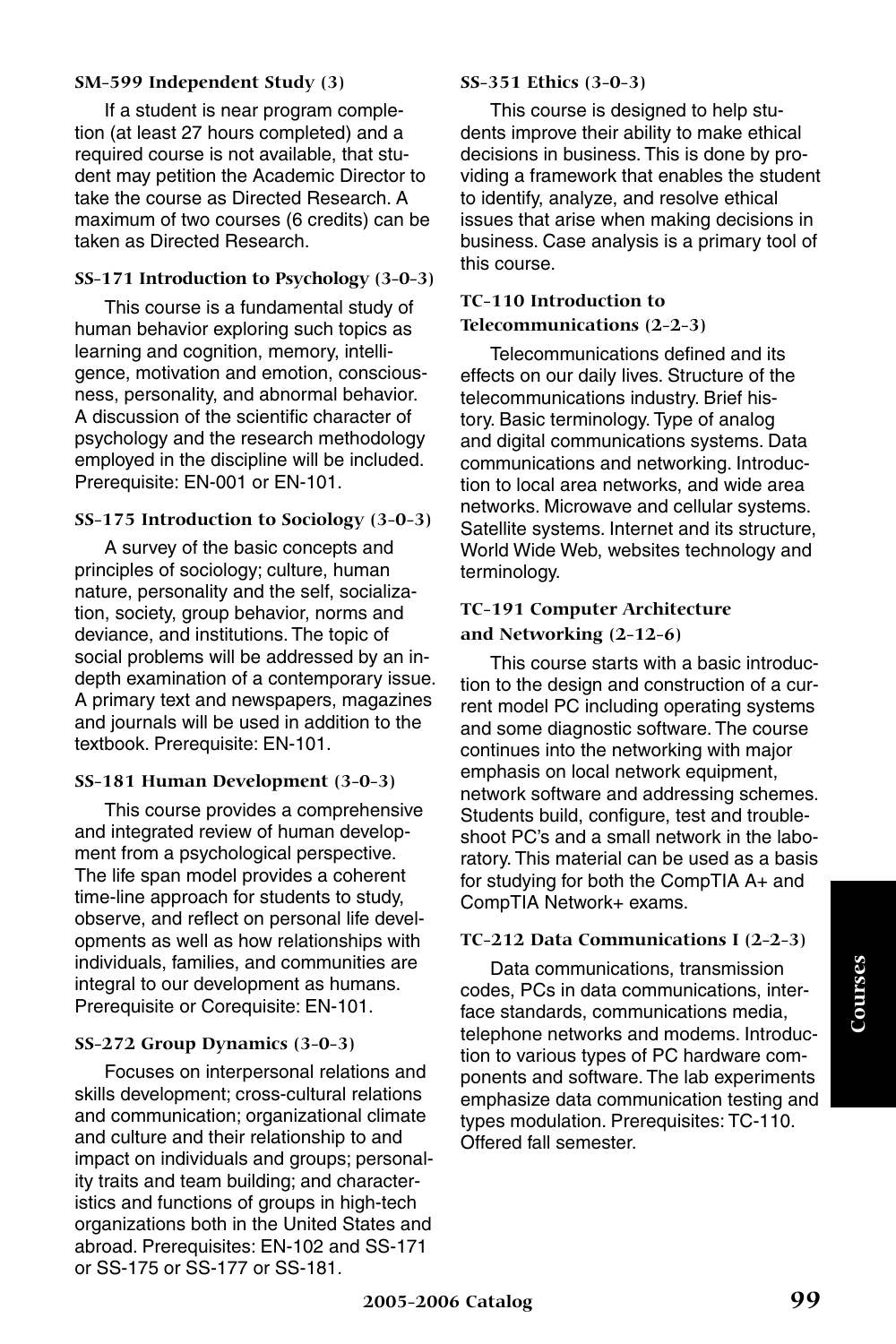#### **TC-252 Data Communications II (2-2-3)**

Networking standards and protocols.LAN, WAN, Enterprise networks, wireless networks, types of network hardware (such as routers, gateways, hubs, bridges) used in local and wide area networking. Setting up, testing, and managing networks. The lab emphasizes configuring PCs for network operation with windows NT 4.0 server and building a LAN. Prerequisites: EL-204 and TC-212. Offered spring semester.

## **TC-309 Network Simulation and Modeling (2-2-3)**

Provides an introduction to probability, statistics, and discrete event simulation. Topics include survey of discrete and continuous simulation languages, elementary queuing theory, discrete and continuous random variable selection applied to computer networks. Information is used to generate random variables to study network traffic, network utilization, response time, throughput, capacity, queuing delay for discrete event simulation models. Emphasis is placed on student design, development, implementation and performance and analysis of simulations of real-world commercial systems. Extensive use and development of simulation software. Prerequisites: MA-128 or MA-345 and MA-261 and TC-110 or equivalent.

## **TC-400 Special Projects in Telecommunications (0-6-3)**

Guided study. This course is a project course in which students research a problem in the field of telecommunications under the guidance of a professor or member of the academic staff. Students are required to produce a final written and oral presentation of their effort. Prerequisite: Permission of instructor.

#### **TC-421 Computer Communications and Protocols (2-2-3)**

Advanced data communications theory. Hardware/software and equipment/protocol requirements for various data-link topologies including point-to-point and multipoint networks. Physical interfaces, asynchronous and synchronous; transmission codes; error detection and correction, automatic repeat request (ARQ); flow control and sliding-window protocols. Examples of these concepts used in balanced, unbalanced and contention networks. Prerequisites: TC-309 and background in data communications. Offered during fall semester only.

#### **TC-451 Computer Networking (2-2-3)**

Advanced networking theory. Bit and byte-level detail. Comparison of various networking techniques. Digital/data circuit switched networks. Packet-switched networks. Virtual circuits, datagrams, routing traffic and error control. Local area networks, and topology. OSI seven-layered architecture. Detailed discussions of layered access and Internetworking protocols (TCP/IP). Commercial examples of other networks such as ARPAnet, DECnet, Ethernet and SNA are examined. Students use computer network simulation software to set up networks for study. Prerequisites: TC-309 and TC-421. Offered during spring semester only.

#### **TC-497 Cooperative Education (0-0-0)**

Offered each semester to eligible, degree-seeking students. These placements provide temporary work experience in telecommunications engineering technology which complements classroom learning. Students are evaluated ( satisfactory or unsatisfactory) by the director of Career Services upon completion of each semester. Contact the Office of Career Services for admission to the program. Prerequisite: Completion of the first 32 semester hours (see plan of study) with a minimum CGPA of 2.5.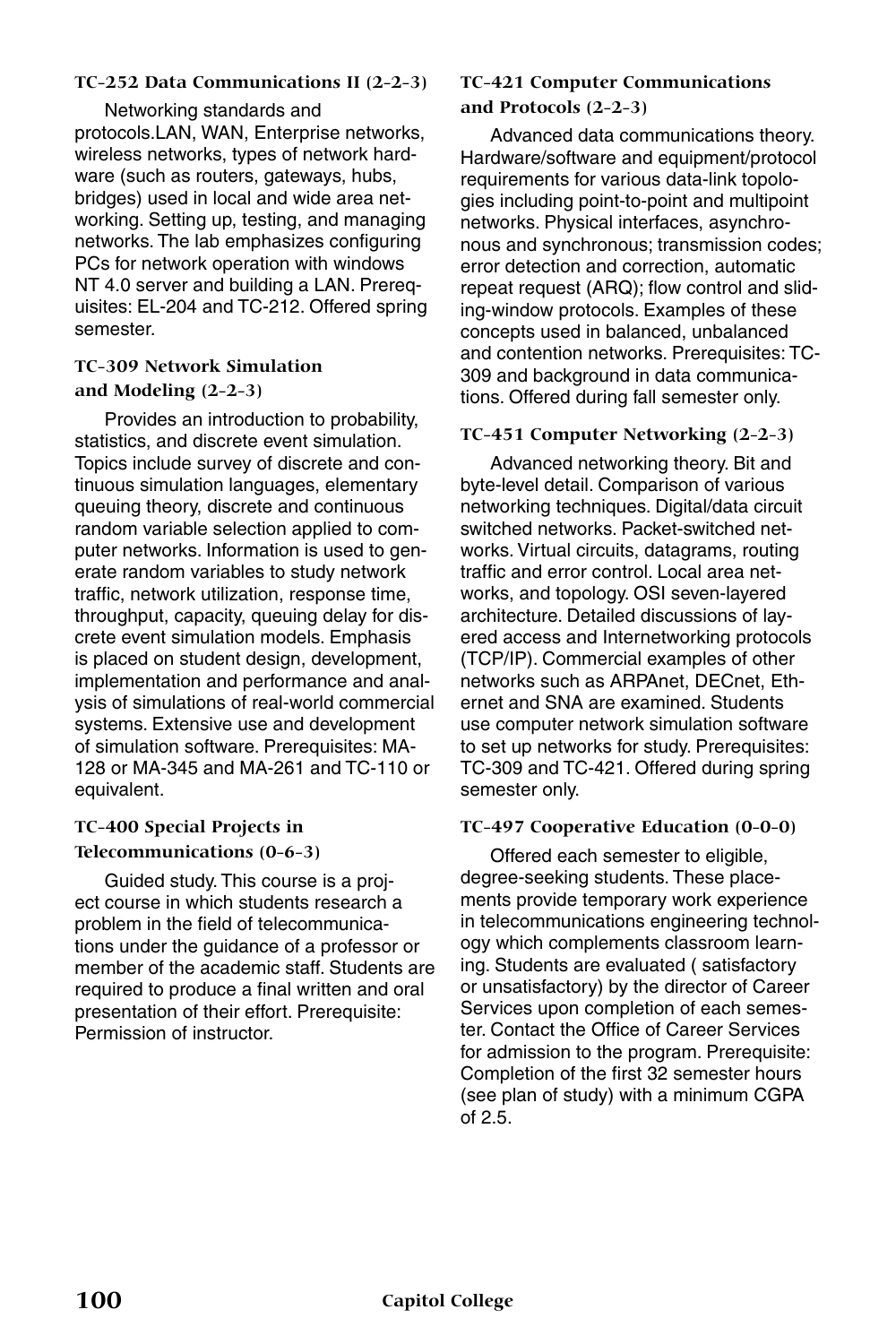## **TM-330 Business Telecommunications (3-0-3)**

This course explores online transactions and practices including voice, data and video communications used in networking systems (Internet, Intranets, extranets, and enterprise networks) that are currently available for business. The final project is a cumulative case study in network technologies and services, network design for quality, security, and manageability. A basic understanding of the telecommunications industry is assumed. Prerequisites: MA-110 and TC-110.

#### **TM-460 Standards and Regulations in Telecommunications (3-0-3)**

Regulations and policies affecting the telecommunications industry. FCC, CCITT, ISO organizations and other standardmaking bodies. Studies include latest legal rulings and their effects. Prerequisites: MIT-173 and TC-110.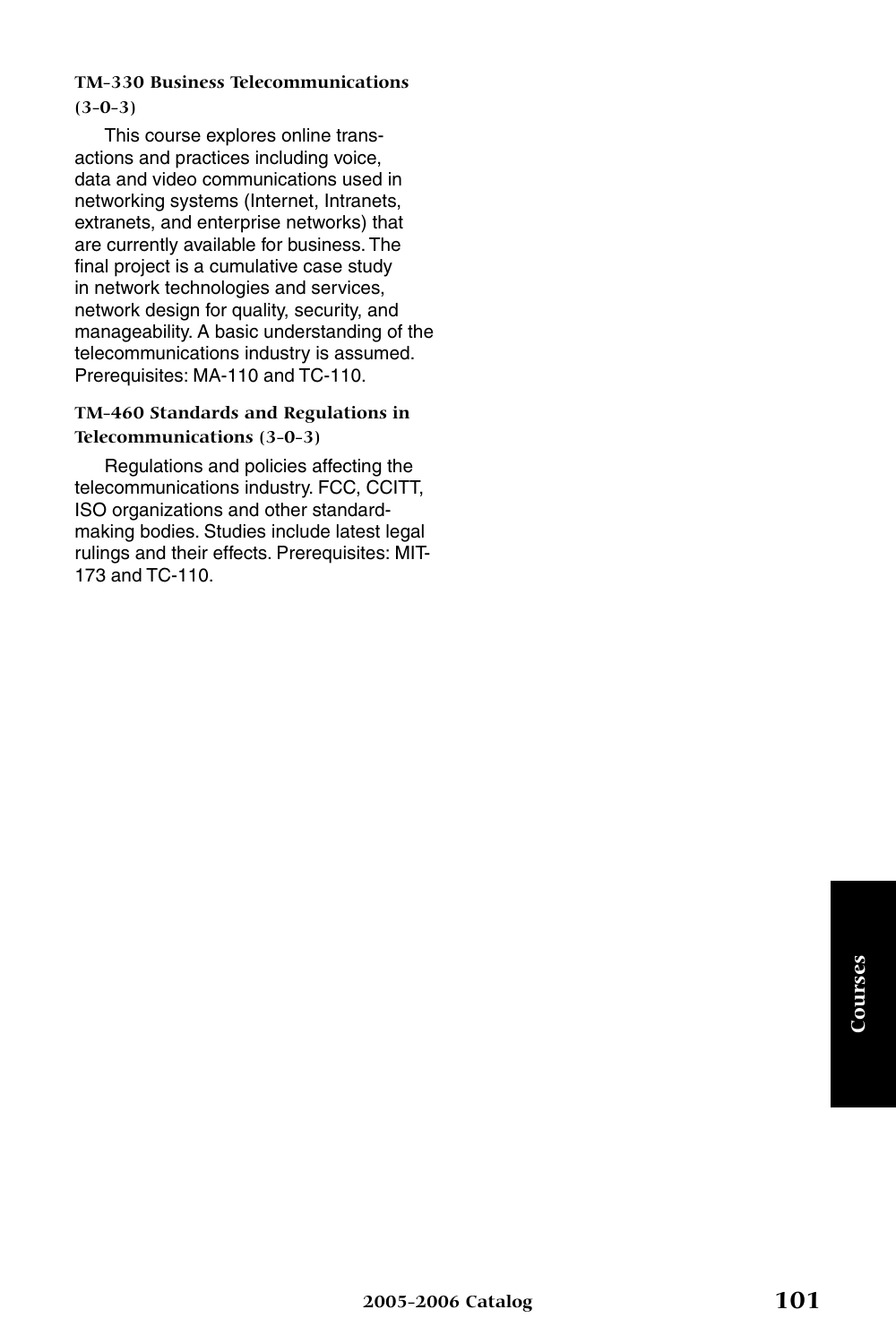# **Board of Trustees**

**Chairman** John G. Puente

**Vice Chairman** H. Brian Thompson Chairman UTI, Inc.

**Secretary** Richard J. Heiman Attorney at Law

**President** Michael T. Wood, PhD Capitol College

## **Members**

Gabriel A. Battista Chairman and CEO Talk America

J. Kelly Brown CEO EMSolutions, Inc.

Daniel E. Crawford President and CEO MCI Latin America

Mark Davis

John E. Dettra, Jr. President Dettra Communications, Inc. Sandra English President, Lloyd International Director, West African Telecom

Jorome T. Gibbon Telecommunications Consultant President and Fellow, Washington Academy of Sciences

The Honorable Ana Sol Gutiérrez President and CEO Sol Quality Systems, Inc. Director, Quality Management Computer Sciences Corporation

William O. Hider President Hider Consulting, LLC

Harold Stinger President and CEO SGT, Inc.

Dwight Taylor President Corporate Development Services, LLC

Harvey Weiss Telecommunications Consultant

## **Trustees Emeriti**

Eugene H. Rietzke, DSc Founder of the College 1897-1983

Lillie Lou Rietzke Co-founder of the College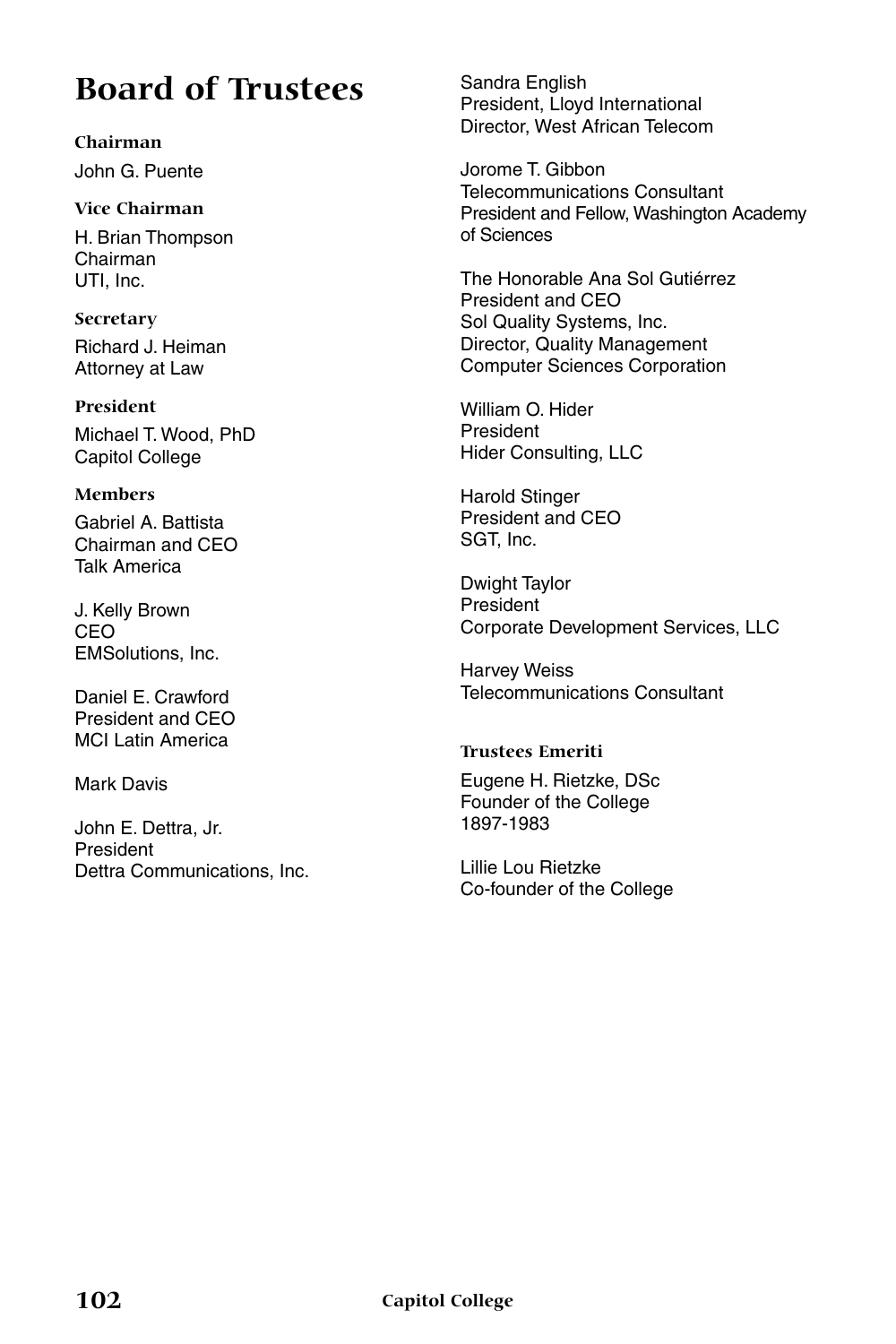# **Advisory Boards**

# **Alumni Advisory Board**

#### **Chair**

Jorome T. Gibbon (BS75) Telecommunications Consultant President and Fellow, Washington Academy of Sciences

#### **Vice Chair**

Francis D. Jenkins (BS80) Chief, Engineering Branch Foreign Broadcast Information Service

#### **Secretary-Treasurer, Faculty Advisor**

Charles A. Vergers (BS68) Professor Capitol College

#### **Members**

James B. Amerault (AA89, MS01) Geographic Information Systems Specialist DC Dept. of Parks and Recreation

Thomas C. Bagg III (MS95) Senior Systems Engineer - MEDS SGT, Inc.

Richard E. Beall Vice President for Institutional Relations Capitol College

Charles Britt (BS02) Project Manager Northrop Grumman Corporation

Melissa A. Crouch (BS98) Technical Lead Network Convergence

Carolyn P. Dent (MS97) Mission Operations Center Mission Manager NASA Goddard Space Flight Center

Joanna A. Kolasinski (BS00) Documentation Manager MET Laboratories, Inc.

Greg D. Strutt (BS84) President Software Creations

Charles Hodanics 2005-2006 Student Advisor

Michael T. Wood, PhD President Capitol College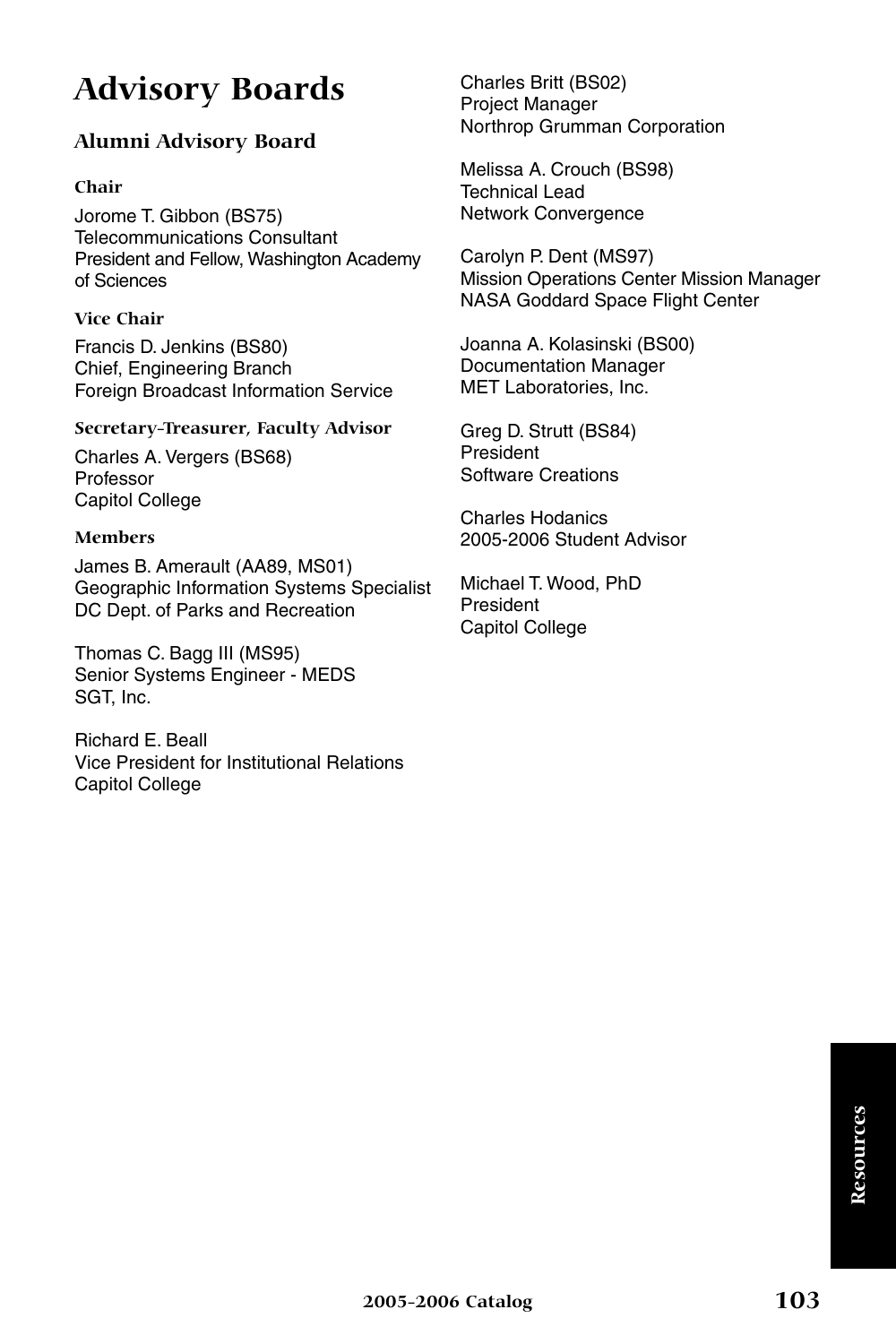## **Computer Engineering Technology Advisory Board**

Solomon Chi Internetwork Solutions Engineer Thrupoint, Inc.

Patricia A. Coffen Deputy IT Security Manager NASA Goddard Space Flight Center

Allen H. Exner Computer Services Manager Capitol College

Robert D. Golden Training Delivery Manager Hewlett-Packard Company

Gene Gonzales Senior Manager/Senior Principal Engineer Computer Sciences Corporation

Joseph P. McKenna Senior Systems Engineer The Boeing Company

Edward Phillips Senior Software Engineer Applied Research Associates

Richard Reis, PE Senior Systems Engineer Verizon Corporation

David O. Ward Senior Legal Advisor Federal Communications Commission

#### **Computer Science Advisory Board**

Brian G. Anderson Senior Programmer Gigawatt Studios

Chris S. Armstrong Senior Security Analyst Cendant Corporation

Bryant L. Freitag Programmer Big Huge Games, Inc.

Scott E. Green Associate Branch Head, Mission Applications Branch NASA Goddard Space Flight Center

Roody Rosales President Integrated Communications Technology, Inc.

David O. Ward Senior Legal Advisor Federal Communications Commission

## **Electrical/Electronics Engineering Advisory Board**

James Arida

Michael E. Ashurst Distribution Project Engineer PEPCO

Otto Bruegman Executive Vice President International Technology Management, Inc.

John H. Day, PhD Chief, Electrical Engineering Division NASA Goddard Space Flight Center

Howard S. Feldmesser Principal Engineer/Section Supervisor Electronics Services Group JHU Applied Physics Lab

Robert Frier President MET Laboratories, Inc.

Daniel G. Jablonski, PhD Physicist/Electrical Engineer JHU Applied Physics Lab

Ken Maurer Chief Engineer Patton Electronics

**104 Capitol College**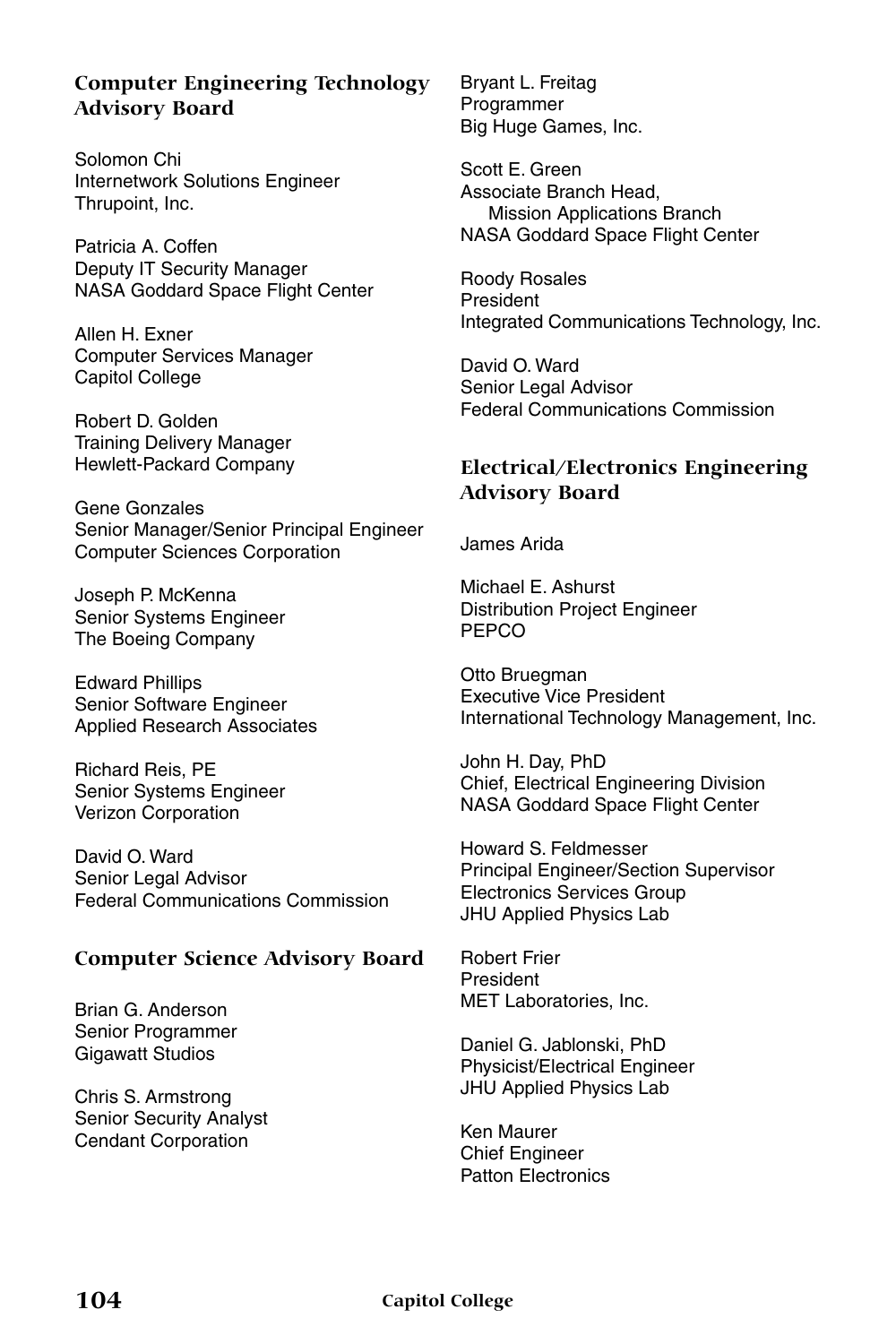Ron Wardell Army Research Laboratory

Edward J. Wright Senior Developer Trios Associates, Inc.

Bruce Zink Manager, Electrical Systems Swales Aerospace

## **Management, Business and General Studies Industrial Advisory Board**

Jude E. Edwards, PhD Sr. Staff Systems Engineer and Certified Professor Instructor Lockheed Martin

Rob Frier President MET Laboratories, Inc.

George Hoffman Senior Technical Manager Global Access Networks, America Online

Joel Holl Vice President of Operations TracerNET Corporation

David Kanney Sr. Web Developer National Institutes of Health

Matt LeBlanc Engineering Team Leader PerkinElmer

Roy L. Morris Managing Partner Strategic Technology Investors

Michael Plass MCEI Vice President and Director Systems Integration, US Federal Government Markets Division, Motorola, Inc.

Gordon Rollins Certified Mediator GCR Systems

Leo Shelton Professor Capitol College

David O. Ward Senior Legal Advisor Federal Communications Commission

Steve Zecola

## **Telecommunications Engineering Technology Advisory Board**

Akil Anjarwalla International Product Consultant **SIEMENS** 

Christian Arroyo Technical Manager Department of Energy

Michael G. Cuthrell Optical Engineer SAIC

Su Fleming Systems Engineer Adtran

Tim Ford Lead Engineer **CIENA** 

Ron Hiltner Senior Manager of Operations Hughes Network Systems

Greg Lindsey Customer Support Engineer Cisco Systems, Inc.

Steven Noonan Senior Systems Integration Engineer NewSouth Communications

Steven J. Peronnet EMC Test Engineer MET Laboratories, Inc.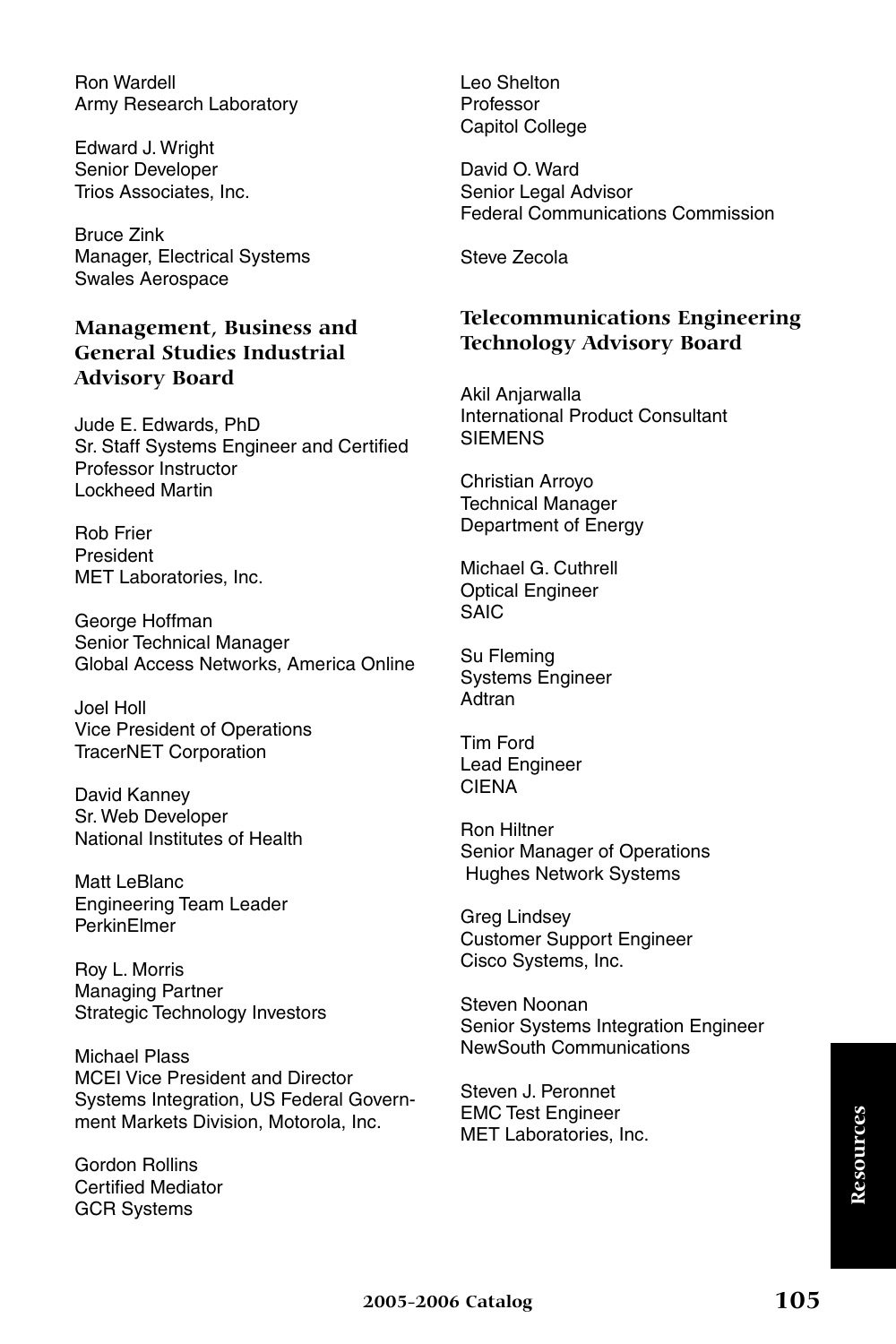# **Administration**

#### **Executive Council**

President Michael T. Wood AB, University of Michigan MA, University of Toledo PhD, University of Illinois

Vice President for Academic Affairs

Vice President for Finance and Administration Derick A. Veenstra

Vice President for Information and Outcomes Assessment Dianne M. Veenstra BS, University of Maryland, College Park MS, Capitol College

Vice President for Institutional Relations Richard E. Beall BS, University of Maryland, College Park MA, Marymount University

#### **Office of Administration and Human Resources**

Director of Administration and Human Resources Jacquelyn K. Enright BS, University of Maryland, College Park

#### **Office of Admissions**

#### **Undergraduate**

Director of Undergraduate Admissions Darnell D. Edwards BS, Lincoln University

Admissions Representative Jessica DeSantis BS, Lehigh University

Admissions Representative Christy Martin BS, Bethune-Cookman College

#### **Graduate**

Director of Graduate Admissions Ken S. Crockett BA, MGA, University of Maryland, College Park

Graduate Programs Coordinator Marguerite A. Buppert BA, Douglass College

#### **Business Office**

Director of Finance Bill J. Cooper BS, Delaware State University

#### **Office of Career Services**

Director of Career Services Anthony G. Miller BS, Clarion University of Pennsylvania

#### **Office of Communications**

Director of Communications Megan L. Campbell BA, University of Maryland, Baltimore County MA, University of Baltimore

Communications Coordinator Angel M. Brownawell BS, Northwestern University

#### **Office of the Dean of Students**

Dean of Students Melinda Bunnell-Rhyne BA, Drew University MA, The George Washington University

Coordinator of Residence Life Laura Miller BA, The Pennsylvania State University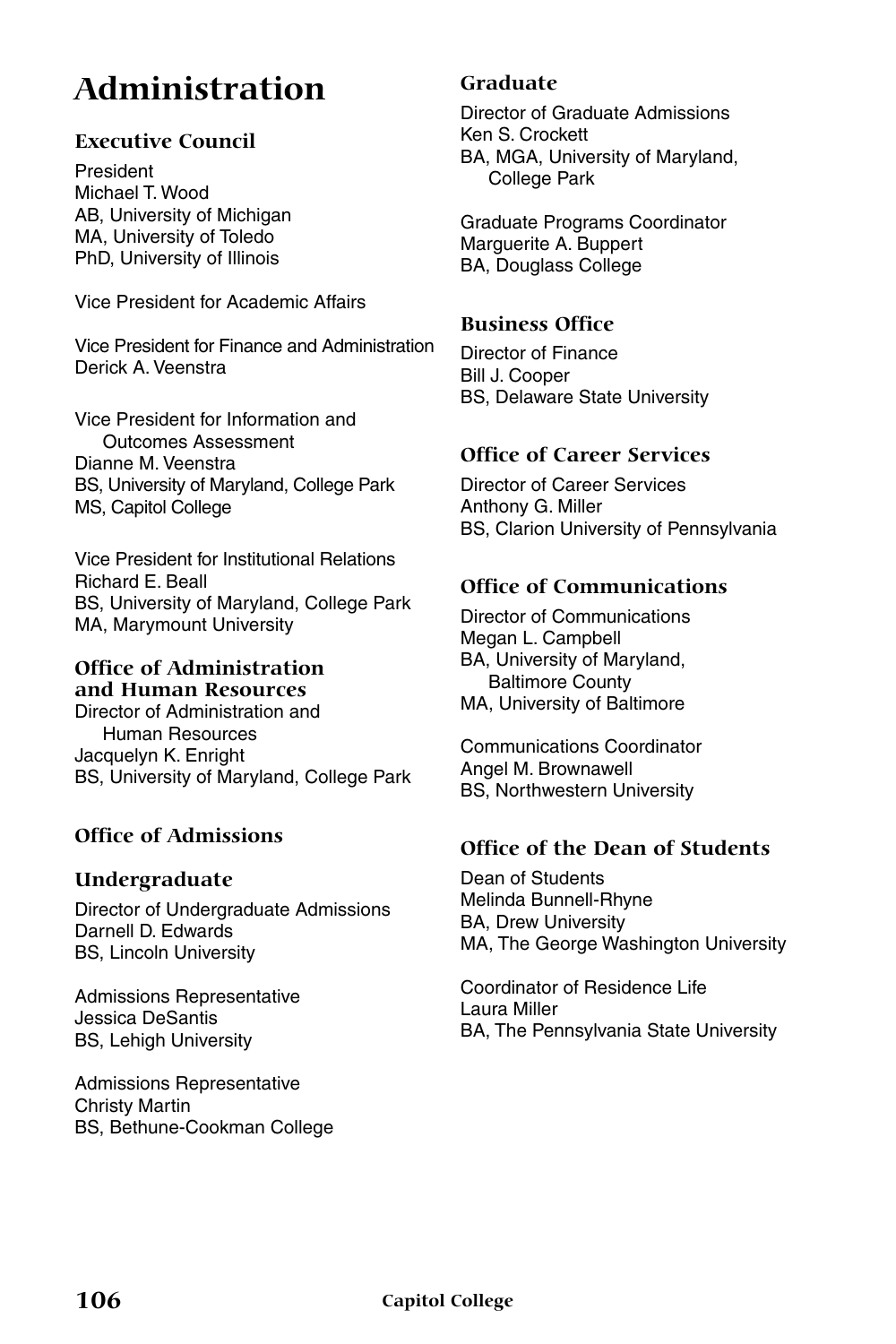#### **Office of Development and Alumni Services**

Director of Development and Alumni Services Joy D. Johnson BA, Morgan State University

#### **Distance Learning Services**

Director of Distance Learning Services Danielle E. Faison BS, James Madison University MS, Capitol College

Assistant Director of Distance Learning **Services** Nandita R. Desai BS, Maharaja Sayajirao University MBA, Newport University MS, Capitol College

#### **Office of Financial Aid**

Director of Financial Aid Suzanne Thompson BS, MGA, University of Maryland, College Park

Assistant Director of Financial Aid Sara Anderson BS, Stonehill College

#### **Information Services and Technology**

Administrative Computing Jay Hall

Academic Computing Ramon Rodriguez BS, Capitol College

Network and Administrative Support Manager Florian Mosleh

Computer Programmer and DBA Adekunle Gbadamosi BS, MS, Capitol College

Computer Services Manager Allen Exner BS, Capitol College

#### **John G. and Beverly A. Puente Library**

Director of Library Services Rick A. Sample BA, MLS, University of Maryland, College Park

Librarian Sandra C. Pisano BS, State University of New York College at Old Westbury MSLS, Long Island University

#### **Office of Registration and Records**

Director of Registration and Records Sallie J. McKevitt BS, University of Maryland, College Park

Assistant Director of Registration and Records Angelia Goins BA, The Pennsylvania State University

Transcript/Registration Specialist Carole Cook

#### **Space Operations Institute**

**Director** David Wagner BA, West Virginia University MS, Embry-Riddle Aeronautical University

Deputy Director of Operations Ken Dolan BA, St. Joseph's College BS, Purdue University MS, Drexel Univeristy

#### **Office of Website Development**

Website Manager Julie G. Cooke BA, The George Washington University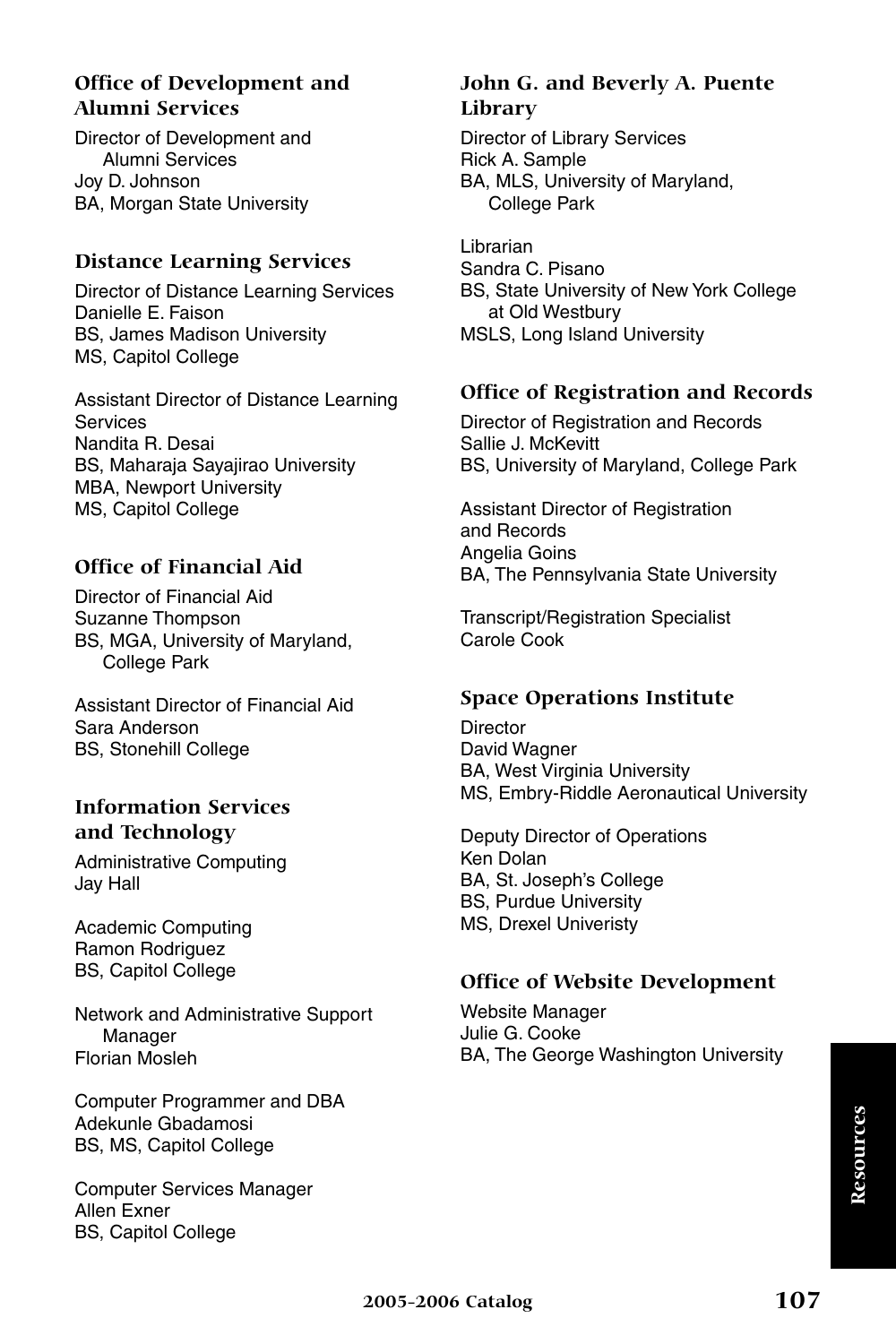# **Faculty**

Dean Abrams Adjunct Professor AA, Montgomery College, Rockville BS, University of Maryland, College Park MS, Capitol College

Max Abrar Adjunct Professor BS, University of Maryland, College Park MS, University of Houston

Charles E. Adler Adjunct Professor BA, MBA, Florida Institute of Technology MS, Capitol College

Mohamad Alhashish Adjunct Professor BS, University of Arizona MS, University of Maryland, College Park

Foad M. Alvandi Chair, Computer and Mathematical Sciences BS, Aryamehr University of Technology MS, George Mason University

Julie A. Anderson Assistant Professor BA, Towson University MS, The Johns Hopkins University

Arman Anwar Adjunct Professor MS, George Mason University

James A. Arida Adjunct Professor BS, Polytechnic University MS, Polytechnic University

Robert C. Ashworth Professor of Practice BA, University of North Carolina at Wilmington MS, University of Maryland, College Park

Hasna Banu Adjunct Professor PUSc, University of Calcutta BS, MS, University of Dhaka PhD, University of London

Helen G. Barker Assistant Professor BA, BS, Thomas Edison State College MA, Strayer University

Glenn B. Bell Adjunct Professor BS, University of Maryland, College Park MS, The Johns Hopkins University PhD, Louisiana Tech University

Marina I. Borovok Chair, Management, Business and General Studies MS, PhD, Kiev University

Darrell L. Braxton Adjunct Professor BS, Slippery Rock University MS, Indiana University of Pennsylvania

William Butler Adjunct Professor BS, Brenau College MS, University of Maryland, College Park

Valentin Buzduga Adjunct Professor MS, G.H. Asachi Technical University PhD, University Politechnica of Bucharest

Richard A. L. Caldarola Adjunct Professor BA, La Salle College MBA, Friends University DBA, Nova Southeastern University

Jami M. Carroll Adjunct Professor BA, National University MBA, Southern New Hampshire University MS, Capitol College

Charles E. Case Professor BS, Capitol College MS, Loyola College Marshal of the College

Charles L. Cayot Adjunct Professor BS, New York University MS, Polytechnic University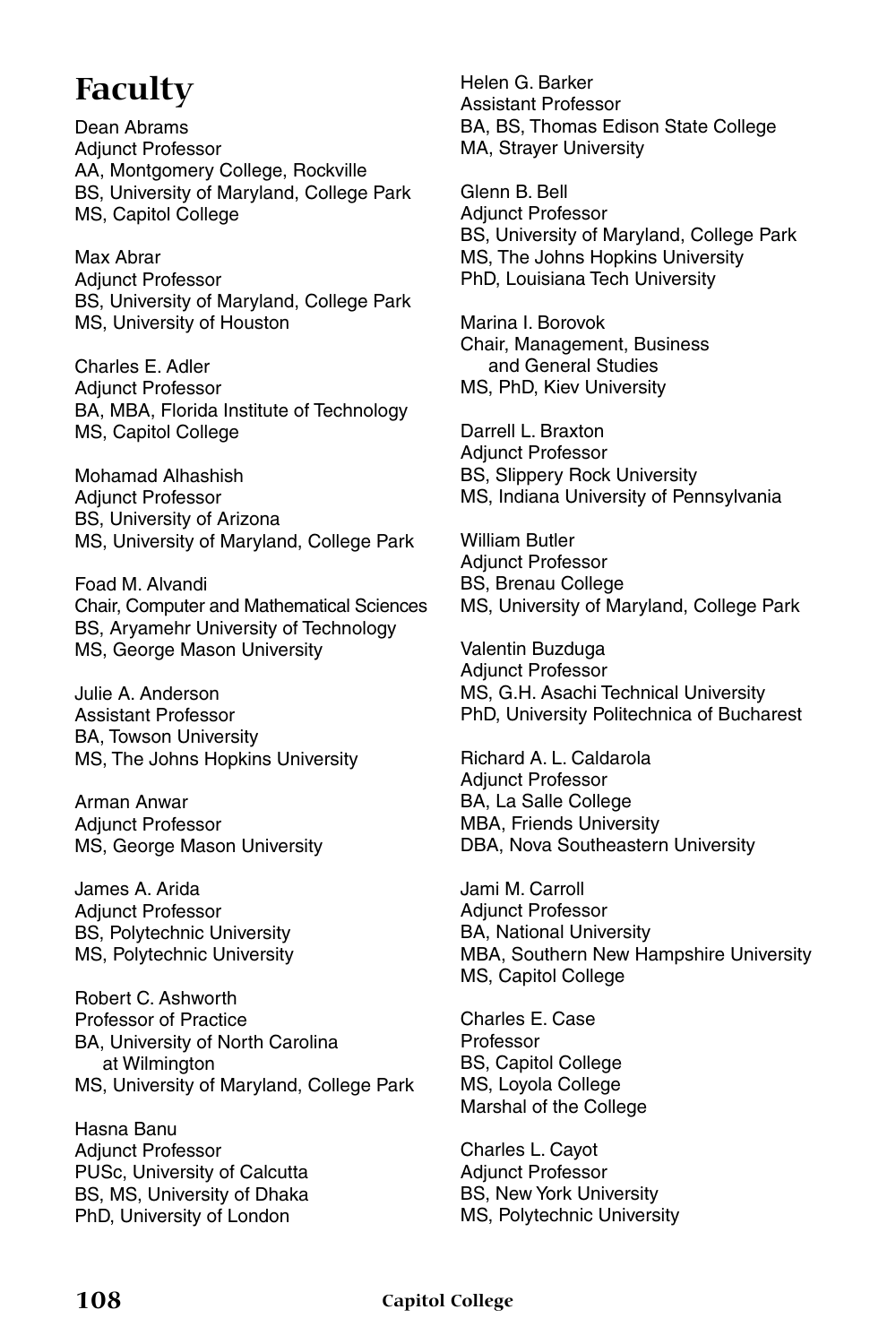Kellep Charles Adjunct Professor BS, North Carolina A&T State University MS, University of Maryland, University College

Karim J. Chichakly Adjunct Professor BA, Skidmore College BE, ME, Dartmouth College

Wallace M. Ciepiela Adjunct Professor BA, Buffalo State College MS, Florida Institute of Technology

Daniela Coman Adjunct Professor MS, Capitol College

Charles D. Conner Professor BS, MS, University of Maryland, College Park PhD, The Catholic University of America

Christian J. Cooke Adjunct Professor BS, The Johns Hopkins University MS, Capitol College

Michael G. Cuthrell Adjunct Professor AAS, BA, Capitol College MS, The Johns Hopkins University

Anthony W. DiMario Adjunct Professor BS, La Salle College MS, Fairleigh Dickinson University

Max Dolinsky Adjunct Professor BS, MS, PhD, Ecole Polytechnique

Charles K. Edwards Adjunct Professor BS, Capitol College MS, Loyola College in Maryland Jude E. Edwards Adjunct Professor BS, MS, University of Maryland, College Park DBA, Nova Southeastern University

Winston O. Edwards Adjunct Professor BA, Lincoln University MS, The Johns Hopkins University

Rosalie Evans Adjunct Professor BS, The Johns Hopkins University MEd, Towson University PhD, University of Maryland, College Park

Howard Feldmesser Adjunct Professor BS, Rutgers University MS, The Johns Hopkins University

Hervé J. Franceschi Associate Professor BS, Ecole Polytechnique BS, Ecole Nationale MS, Stanford University MS, University of Maryland, College Park

James W. Genovese Adjunct Professor BA, MA, Stony Brook University MS, Villanova University

Earl E. Gottsman Professor BS, The Ohio State University MS, Iowa State University Tau Alpha Pi Fellow, American Society for Engineering Education

Ariel R. Grayson Adjunct Professor BA, Emory University JD, The Catholic University of America

Henry D. Hammond Adjunct Professor BS, University of Capetown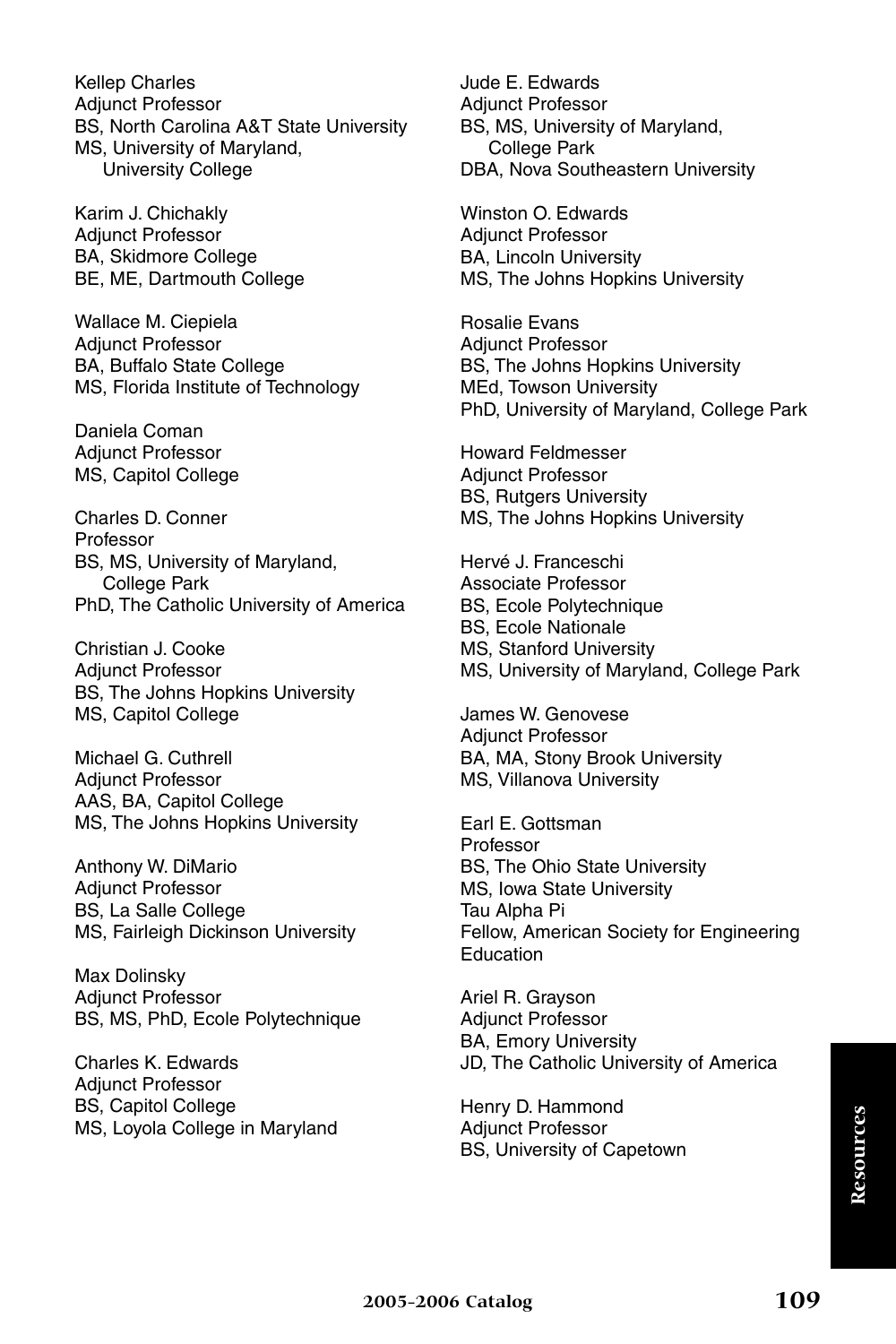Matthew T. Henrikson Adjunct Professor BS, United States Military Academy MS, Colorado State University EDd, Auburn University

Dan Hickey Professor of Practice MA, Webster University

Andres S. Ho Professor BS, Mapula Institute of Technology MA, University of Maryland, College Park MS, The Johns Hopkins University Tau Alpha Pi

George Hoffman Adjunct Professor BS, Clemson University MS, Capitol College

Joel T. Holl Adjunct Professor BS, MS, The Pennsylvania State University MBA, University of Pennsylvania

Daniel G. Jablonski Adjunct Professor BS, MS, Massachusetts Institute of Technology PhD, University of Cambridge

Janice F. Johnson Adjunct Professor AAS, St. Petersburg Junior College BA, Columbia Union College MBA, Strayer University

Steven M. Jones Adjunct Professor BA, Jacksonville University MBA, Webster University MS, Naval Postgraduate School

Shawn Landry Adjunct Professor BS, Johnson & Wales University MS, Regis University

Andrew A. Mehri Assistant Professor AAS, Montgomery College BS, MS, Capitol College

Joseph C. Mills Adjunct Professor BA, Texas A&M University MS, University of Houston

John N. Mitchell Adjunct Professor BS, MS, University of Florida, Gainesville

Roy L. Morris Adjunct Professor BS, Stony Brook University MBA, University of Pennsylvania JD, The George Washington University

Edward J. Moulis Adjunct Professor BA, Harvard University MA, PhD, University of Delaware

Aniruddha Nagarkar Adjunct Professor BS, Indian Institute of Technology, Bombay MS, Virginia Polytechnic Institute and State University

John J. Neary Adjunct Professor BS, University of Maryland, College Park MS, Strayer University

Vincent J. Nestler Adjunct Professor BA, State University of New York College at New Paltz MA, Columbia University

Thomas W. Ogilvy Adjunct Professor BS, United States Military Academy MS, Naval Post Graduate School

Sharon Parsons Adjunct Professor BA, MA, University of Maryland, College Park

Irene P. Pendleton Adjunct Professor BA, University of Hawaii MA, Pepperdine University EDd, University of Southern California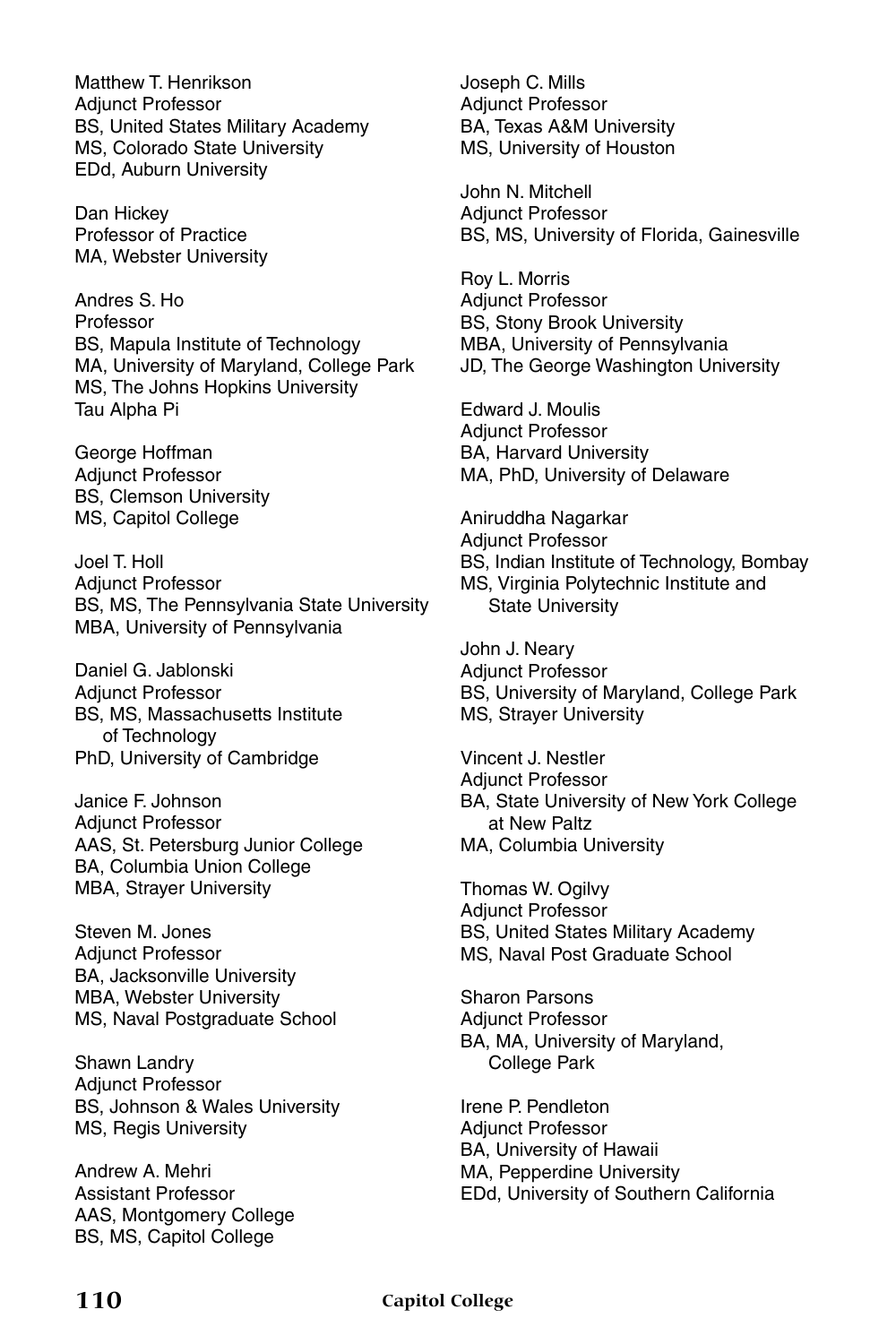Claude A. Rankin Adjunct Professor BA, George Washington University MA, University of Maryland, College Park

Michael J. Rocklet Adjunct Professor BA, BS, MA, PhD, University of Minnesota

Gordon C. Rollins Adjunct Professor BA, Norwich University MS, University of Southern California DBA, Virginia Polytechnic Institute and State University

John M. Ryan Professor BS, Capitol College MS, The Johns Hopkins University Tau Alpha Pi

Leo Shelton Adjunct Professor BS, MBA, Southeastern University

Douglas M. Sherry Adjunct Professor BA, Albany University MA, PhD, University of Wisconsin, Green Bay PhD, University of Maryland, College Park

Gregory V. D. Smith Adjunct Professor BA, University of Maryland, University College JD, American University

Kevin T. Steiner Adjunct Professor BS, University of Maryland, College Park

Edward J. Stoker Adjunct Professor BA, MA, MBA, University of Pittsburgh PhD, University of Virginia

Hashem Tabrizi Adjunct Professor BS, Capitol College Jack T. Thornton Adjunct Professor BS, University of Missouri, Columbia MS, University of Texas, San Antonio

Thomas M. Varmette Adjunct Professor BA, Albany University MS, Capitol College

Charles A. Vergers Professor AAS, BS, Capitol College MS, The Johns Hopkins University

Jeff Volosin Adjunct Professor BS, Florida Institute of Technology

Angela M. Walters Assistant Professor BS, Arcadia University MS, Drexel University

David O. Ward Adjunct Professor BA, Queens College MS, Pepperdine University JD, Pace University, Pleasantville

Robert Weiler Chair, Engineering, Electronics and Telecommunications BS, MS, PhD, University of Maryland, College Park Eta Kappa Nu

Charles R. Woods Assistant Professor BS, Oberlin College MBA, American University

William L. Wright Adjunct Professor BA, MA, Humboldt State University

Leiping Yu Adjunct Professor BS, MS, Nanjing University

Steve Zecola Adjunct Professor BA, Stony Brook University MA, University of Virginia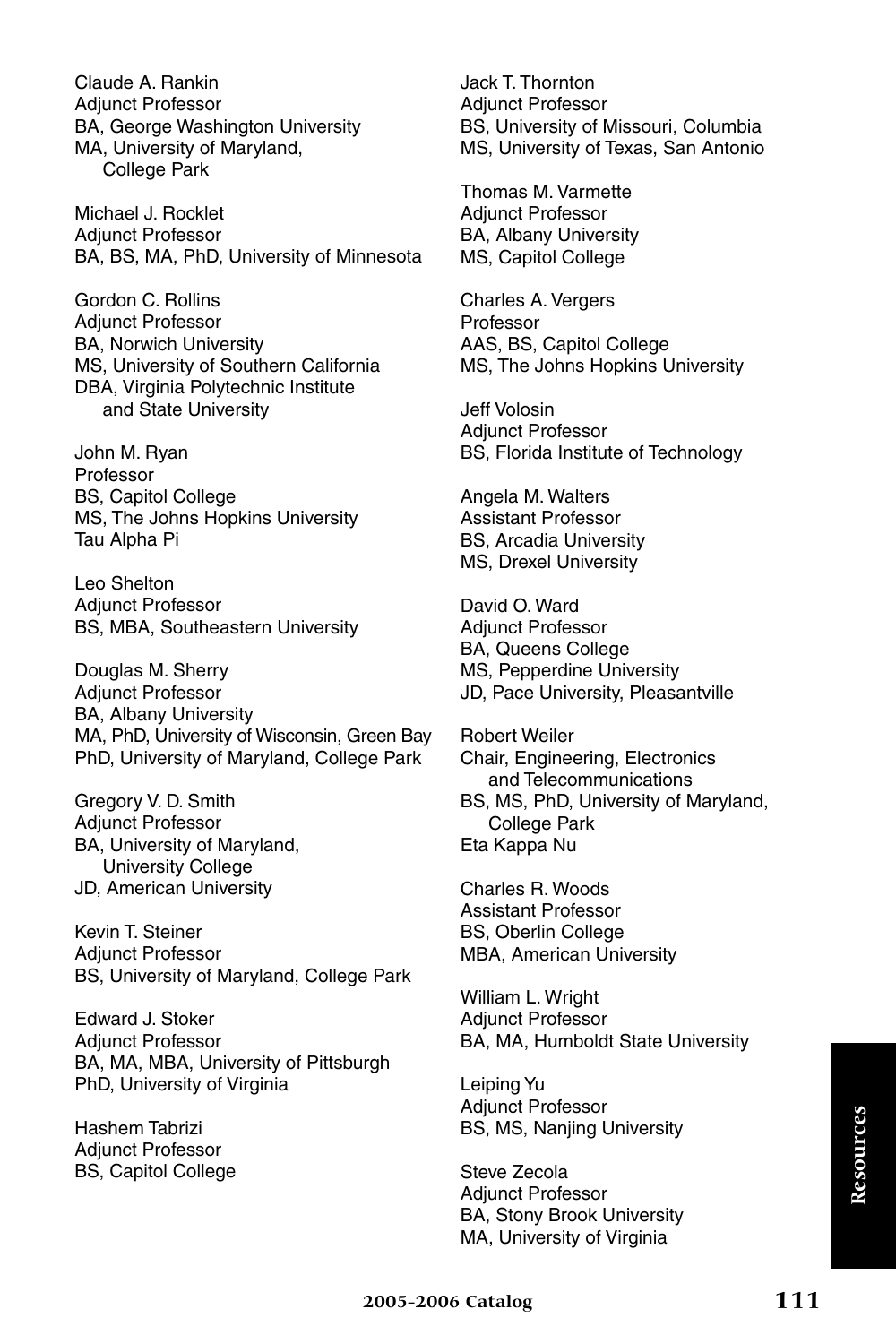## **Fall Semester 2005**

### **Undergraduate Classes**

| Semester-long Classes |                                                                                        |  |
|-----------------------|----------------------------------------------------------------------------------------|--|
|                       | Aug. 16-19 Registration for part-time students                                         |  |
|                       | Aug. 17-19 Orientation/registration and<br>residence hall check-in for<br>new students |  |
| Aug. 19               | Final day of registration                                                              |  |
|                       | December graduates notify Office<br>of Registration and Records                        |  |
| Aug. 20               | Residence hall check-in for<br>returning students                                      |  |
| Aug. 22               | Classes begin<br>Last day for 100% refund                                              |  |
|                       | First tuition installment due                                                          |  |
|                       | Library opens                                                                          |  |
|                       | Cooperative education work                                                             |  |
|                       | period begins                                                                          |  |
| Aug. 29               | Electronics, physics/chemistry<br>and computer labs open                               |  |
|                       | <b>Tutoring Resource Center opens</b>                                                  |  |
| Sept. 5               | Labor Day - college closed                                                             |  |
| Sept. 6               | Last day to add or audit a course                                                      |  |
|                       | Last day for 75% refund                                                                |  |
| Sept. 13              | Last day for 50% refund                                                                |  |
| Sept. 20              | Last day for 25% refund                                                                |  |
| Sept. 26              | Second tuition installment due                                                         |  |
| Sept. 27              | Career Day - no classes                                                                |  |
| Oct. 10-14            | Financial Aid Disbursement Week/<br>Pell Census                                        |  |
| Oct. 24               | Final tuition installment due                                                          |  |
| Nov. 1                | Last day to drop a course                                                              |  |
|                       | Registration for spring semester<br>begins for continuing students                     |  |
|                       | Nov. 24-27 Thanksgiving recess -<br>college closed                                     |  |
| Nov. 28               | Classes resume                                                                         |  |
| Dec. 7                | Friday classes meet                                                                    |  |
| Dec. 8                | Classes end                                                                            |  |
|                       | Electronics and physics/chemistry<br>labs close                                        |  |
|                       | <b>Tutoring Resource Center closes</b>                                                 |  |
|                       | All library materials are due<br>Last day for cooperative                              |  |
|                       | education work                                                                         |  |
| Dec. 9-15             | Final examinations                                                                     |  |
| Dec. 15               | Library, computer labs close                                                           |  |
| Dec. 16               | Residence halls close at 5 p.m.                                                        |  |
| Dec. 21               | College closes at 5 p.m. for recess                                                    |  |
| Dec. 22-Jan. 2        |                                                                                        |  |
|                       | Winter recess - college closed                                                         |  |

| Fall - Term I  |                                                    |
|----------------|----------------------------------------------------|
| Aug. 19        | Final day of registration                          |
| Aug. 22        | Classes begin                                      |
|                | Last day for 100% refund                           |
| Aug. 29        | Last day for 75% refund                            |
|                | Last day to add or audit a course                  |
| Sept. 5        | Labor Day - college closed                         |
| Sept. 6        | Last day for 50% refund                            |
| Sept. 13       | Last day for 25% refund                            |
|                | Last day to drop a course                          |
| Oct. 10-15     | Final week of classes                              |
|                | Final examinations                                 |
|                |                                                    |
| Fall - Term II |                                                    |
| Oct. 14        | Final day of registration                          |
| Oct. 17        | Classes begin                                      |
|                | Last day for 100% refund                           |
| Oct. 24        | Last day for 75% refund                            |
|                | Last day to add or audit a course                  |
| Oct. 31        | Last day for 50% refund                            |
| Nov. 7         | Last day for 25% refund                            |
|                | Last day to drop a course                          |
|                | Nov. 24-27 Thanksgiving recess -<br>college closed |
| Dec. 7-13      | Final week of classes                              |
|                | <b>Final examinations</b>                          |
| Dec. 21        | College closes at 5 p.m. for recess                |
| Dec. 22-Jan. 2 |                                                    |
|                | Winter recess - college closed                     |
|                |                                                    |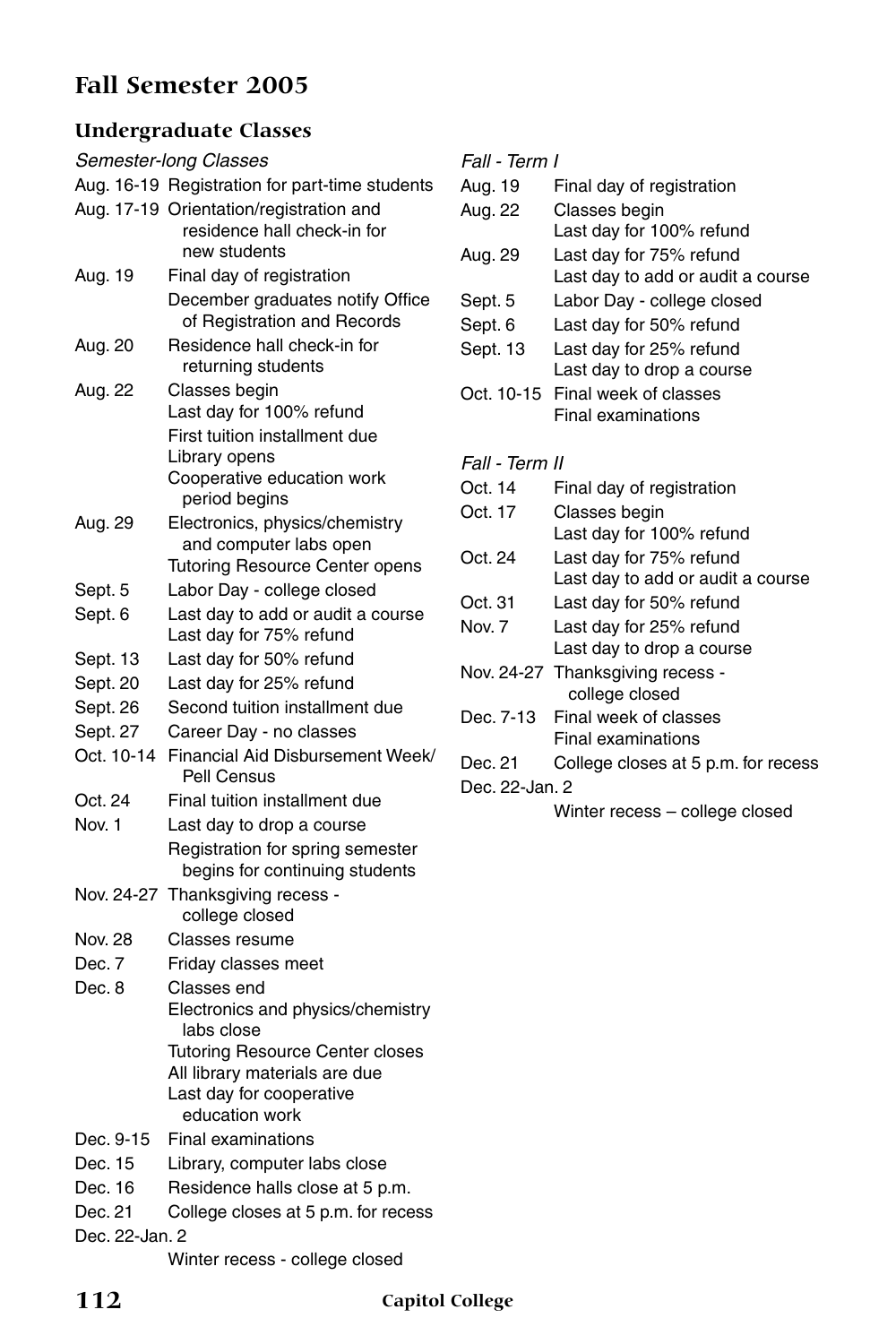| Semester-long Classes |                                             |  |
|-----------------------|---------------------------------------------|--|
| Aug. 26               | Final day of registration                   |  |
| Aug. 29               | Classes begin                               |  |
|                       | Last day for 100% refund                    |  |
| Sept. 5               | Labor Day - college closed                  |  |
|                       | (Online classes will meet                   |  |
|                       | asynchronously.)                            |  |
| Sept. 13              | Last day for 75% refund                     |  |
|                       | Last day to add or audit a course           |  |
| Sept. 20              | Last day for 50% refund                     |  |
| Sept. 27              | Last day for 25% refund                     |  |
|                       | Oct. 10-14 Financial Aid Disbursement Week/ |  |
|                       | Pell Census                                 |  |
| Nov. 8                | Last day to drop a course                   |  |
|                       | Nov. 24-27 Thanksgiving - college closed    |  |
|                       | (Online classes will meet                   |  |
|                       | asynchronously.)                            |  |
| Dec. 10               | Last day of classes                         |  |
|                       | Dec. 12-17 Final examinations               |  |
| Dec. 21               | College closes at 5 p.m. for recess         |  |
| Dec. 22-Jan. 2        |                                             |  |
|                       | Winter recess - college closed              |  |
|                       |                                             |  |

*Fall - Term I*

| Aug. 26  | Final day of registration                                                   |
|----------|-----------------------------------------------------------------------------|
| Aug. 29  | Classes begin                                                               |
|          | Last day for 100% refund                                                    |
| Sept. 5  | Labor Day - college closed<br>(Online classes will meet<br>asynchronously.) |
| Sept. 6  | Last day for 75% refund<br>Last day to add or audit a course                |
| Sept. 13 | Last day for 50% refund                                                     |
| Sept. 20 | Last day for 25% refund                                                     |
|          | Last day to drop a course                                                   |
|          | Oct. 17-22 Final week of classes<br>Final examinations                      |
|          |                                                                             |

*Fall - Term II*

- Oct. 21 Final day of registration
- Oct. 24 Classes begin Last day for 100% refund Oct. 31 Last day for 75% refund
- Last day to add or audit a course
- Nov. 7 Last day for 50% refund
- Nov. 14 Last day for 25% refund Last day to drop a course
- Nov. 24-27 Thanksgiving college closed (Online classes will meet asynchronously.)
- Dec. 12-17 Final week of classes Final examinations
- Dec. 21 College closes at 5 p.m. for recess
- Dec. 22-Jan. 2

Winter recess – college closed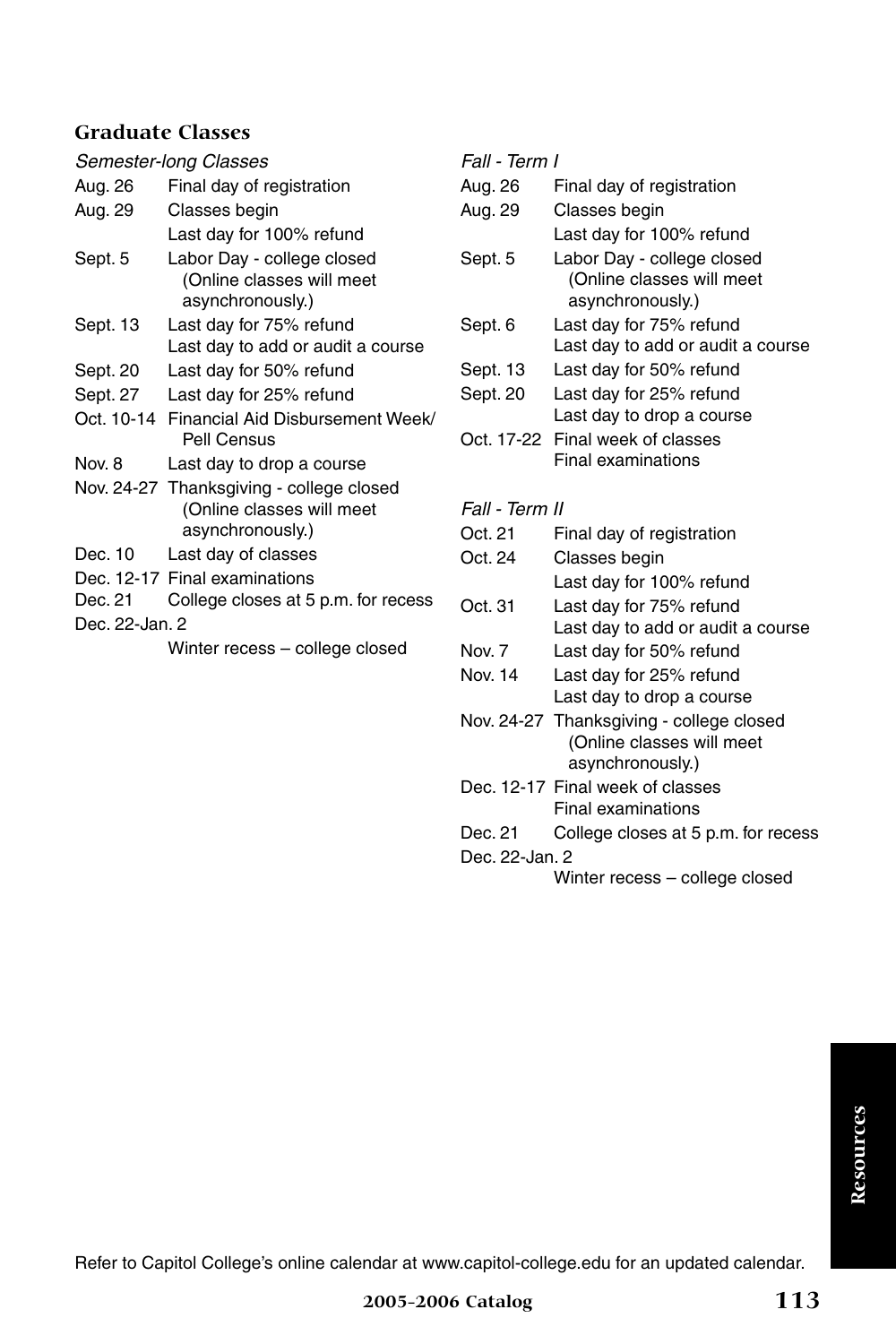# **Spring Semester 2006**

### **Undergraduate Classes**

|           | Semester-long Classes                                                |
|-----------|----------------------------------------------------------------------|
| Jan. 5    | Residence hall check-in for<br>new students                          |
| Jan. 6    | Final day of registration                                            |
|           | Graduation applications due for<br>Class of 2006.                    |
|           | Orientation/registration for<br>new students                         |
| Jan. 7    | Residence hall check-in for<br>returning students                    |
| Jan. 9    | Classes begin                                                        |
|           | Last day for 100% refund                                             |
|           | First tuition installment due                                        |
|           | Library opens                                                        |
|           | Cooperative education work<br>period begins                          |
| Jan. 16   | Martin Luther King Jr. Day -<br>college closed                       |
| Jan. 17   | Electronics, physics/chemistry<br>and computer labs open             |
|           | <b>Tutoring Resource Center opens</b>                                |
| Jan. 24   | Last day to add or audit a course                                    |
|           | Last day for 75% refund                                              |
| Jan. 31   | Last day for 50% refund                                              |
| Feb. 7    | Last day for 25% refund                                              |
| Feb. 10   | Second tuition installment due                                       |
| Mar. 5-12 | Spring recess (service offices open)                                 |
| Mar. 6-10 | Financial Aid Disbursement Week/<br>Pell Census                      |
| Mar. 10   | Final tuition installment due                                        |
| Mar. 13   | Classes resume                                                       |
| Mar. 28   | Last day to drop a course                                            |
|           | Registration for summer session<br>begins                            |
| Apr. 10   | Pre-registration for fall semester<br>begins for continuing students |
| May 1     | Classes end                                                          |
|           | Electronics and physics/chemistry<br>labs close                      |
|           | <b>Tutoring Resource Center closes</b>                               |
|           | All library materials are due                                        |
|           | Last day for cooperative education<br>work                           |
| May 2-8   | <b>Final examinations</b>                                            |
| May 8     | Library, computer labs close                                         |
| May 9     | Residence halls close at 5 p.m.                                      |
| May 13    | Commencement                                                         |

| Spring – Term I  |                                                                      |  |
|------------------|----------------------------------------------------------------------|--|
| Jan. 6           | Final day of registration                                            |  |
| Jan. 9           | Classes begin                                                        |  |
|                  | Last day or 100% refund                                              |  |
| Jan. 16          | Martin Luther King Jr. Day -<br>college closed                       |  |
| Jan. 17          | Last day for 75% refund                                              |  |
|                  | Last day to add or audit a course                                    |  |
| Jan. 24          | Last day for 50% refund                                              |  |
| Jan. 31          | Last day for 25% refund                                              |  |
|                  | Last day to drop a course                                            |  |
| Feb. 6-10        | Financial Aid Disbursement Week/<br>Pell Census                      |  |
| Feb. 27-Mar. 4   |                                                                      |  |
|                  | Final week of classes                                                |  |
|                  | <b>Final examinations</b>                                            |  |
| Mar. 5-12        | Spring recess (service offices open)                                 |  |
|                  |                                                                      |  |
| Spring - Term II |                                                                      |  |
|                  |                                                                      |  |
| Mar. 10          | Final day of registration                                            |  |
| Mar. 13          | Classes begin                                                        |  |
|                  | Last day for 100% refund                                             |  |
| Mar. 20          | Last day for 75% refund                                              |  |
|                  | Last day to add or audit a course                                    |  |
| Mar. 27          | Last day for 50% refund                                              |  |
| Mar. 28          | Registration for summer begins                                       |  |
| Apr. 3           | Last day for 25% refund                                              |  |
|                  | Last day to drop a course                                            |  |
| Apr. 10          | Pre-registration for fall semester<br>begins for continuing students |  |
| Apr. 10-14       | Financial Aid Disbursement Week/<br>Pell Census                      |  |
| May 1-6          | Final week of classes                                                |  |
|                  | Final examinations                                                   |  |
| May 13           | Commencement                                                         |  |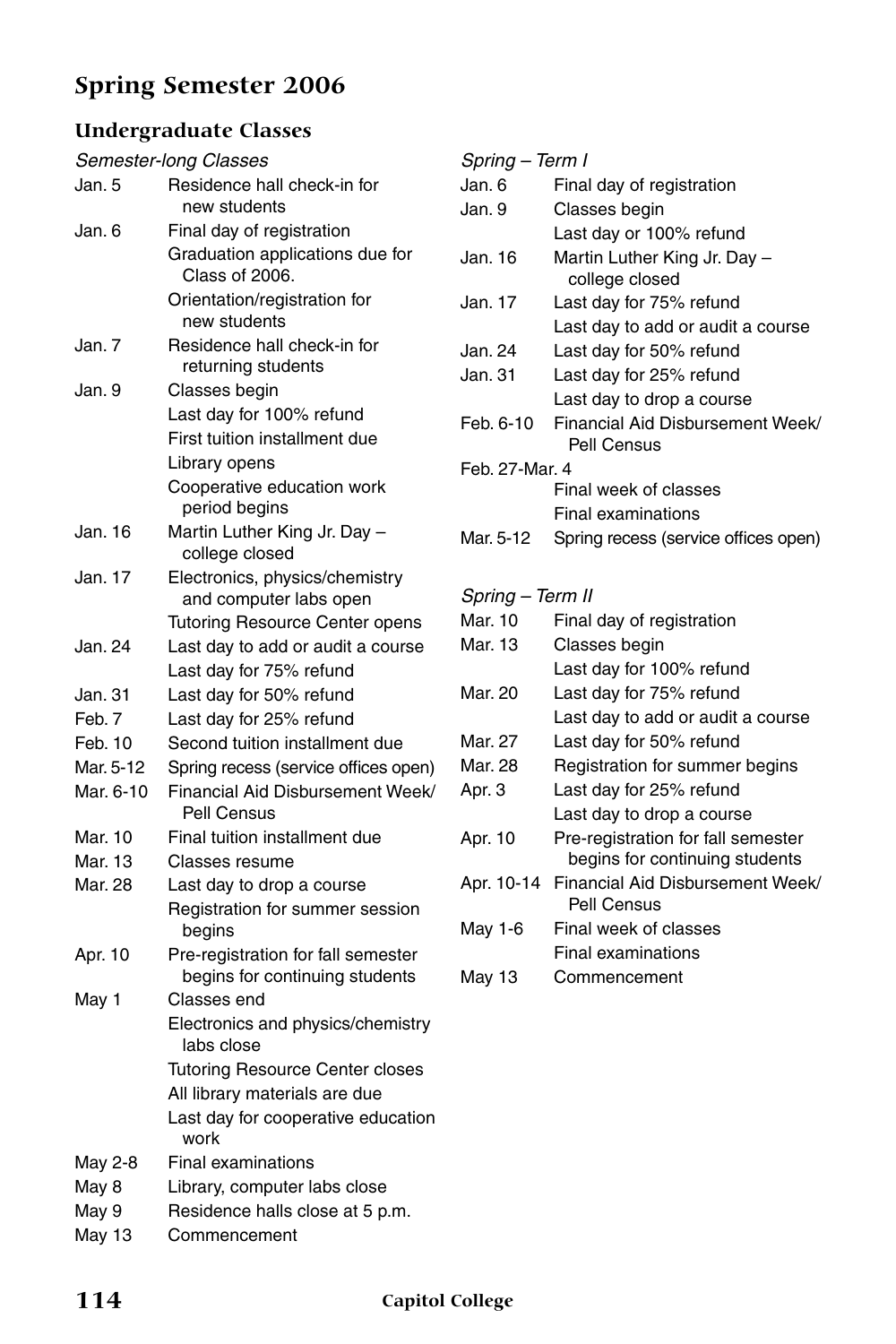| Semester-long Classes |                                                              |  |
|-----------------------|--------------------------------------------------------------|--|
| Jan. 2                | Final day of registration                                    |  |
| Jan. 3                | Classes begin                                                |  |
|                       | Last day for 100% refund                                     |  |
|                       | Graduation applications due for<br>Class of 2006.            |  |
| Jan. 16               | Martin Luther King Jr. Day -<br>college closed               |  |
|                       | (Online classes will meet<br>asynchronously.)                |  |
| Jan. 17               | Last day to add or audit a course<br>Last day for 75% refund |  |
| Jan. 24               | Last day for 50% refund                                      |  |
| Jan. 31               | Last day for 25% refund                                      |  |
|                       | Feb. 20-24 Financial Aid Disbursement Week/<br>Pell Census   |  |
| Mar. 9                | Registration for summer session<br>begins                    |  |
| Mar. 14               | Last day to drop a course                                    |  |
| Apr. 17               | Last day of classes                                          |  |
| Apr. 18-24            | <b>Final examinations</b>                                    |  |
| May 13                | Commencement                                                 |  |
|                       |                                                              |  |

*Spring - Term I*

| Jan. 2           | Final day of registration                                     |
|------------------|---------------------------------------------------------------|
| Jan. 3           | Classes begin                                                 |
|                  | Last day for 100% refund                                      |
| Jan. 10          | Last day for 75% refund                                       |
|                  | Last day to add or audit a course                             |
| Jan. 16          | Martin Luther King Jr. Day -                                  |
|                  | college closed                                                |
|                  | (Online classes will meet                                     |
|                  | asynchronously.)                                              |
| Jan. 17          | Last day for 50% refund                                       |
| Jan. 24          | Last day for 25% refund                                       |
|                  | Last day to drop a course                                     |
|                  | Feb. 21-27 Final week of classes<br><b>Final examinations</b> |
|                  |                                                               |
|                  |                                                               |
| Spring - Term II |                                                               |
| Feb. 27          | Final day of registration                                     |
| Feb. 28          | Classes begin                                                 |
|                  | Last day for 100% refund                                      |
| Mar. 7           | Last day for 75% refund                                       |
|                  | Last day to add or audit a course                             |
| Mar. 14          | Last day for 50% refund                                       |
| Mar. 21          | Last day for 25% refund                                       |
|                  | Last day to drop a course                                     |
| Apr. 18-24       | Final week of classes                                         |
|                  | Final examinations                                            |
| May 13           | Commencement                                                  |

Resources **Resources**

Refer to Capitol College's online calendar at www.capitol-college.edu for an updated calendar.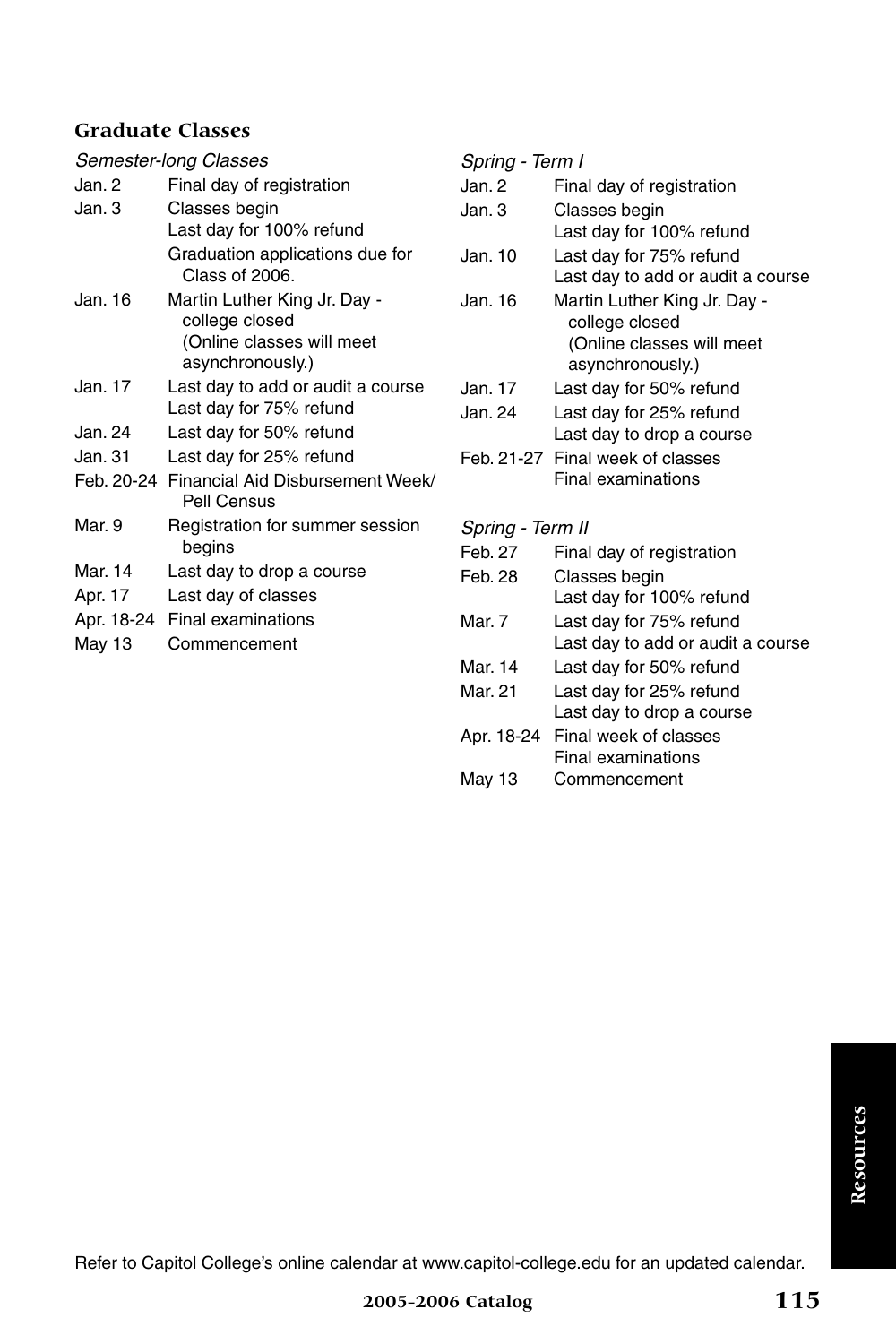### **Summer Session 2006**

### **Undergraduate Classes**

#### *Session-long Classes*

| May 19        | Final day of registration                      |
|---------------|------------------------------------------------|
|               | August graduates notify Office of              |
|               | <b>Registration and Records</b>                |
|               | Cooperative education work<br>period begins    |
| <b>May 22</b> | Classes begin                                  |
|               | Last day for 100% refund                       |
|               | First tuition installment due                  |
|               | Library opens                                  |
| May 29        | Memorial Day - college closed                  |
| May 30        | Last day to add or audit a course              |
|               | Last day for 75% refund for<br>8-week courses  |
|               | Electronics, physics/chemistry                 |
|               | and computer labs open                         |
| June 2        | Second tuition installment due for             |
|               | 8-week courses                                 |
| June 6        | Last day for 50% refund for                    |
|               | 8-week courses                                 |
|               | Last day for 75% refund for<br>11-week courses |
| June 9        | Second tuition installment due for             |
|               | 11-week courses                                |
| June 13       | Last day to drop an 8-week course              |
|               | Last day for 25% refund for                    |
|               | 8-week courses                                 |
|               | Last day for 50% refund for                    |
|               | 11-week courses                                |

|            | June 19-23 Financial Aid Disbursement Week/<br>Pell Census         |
|------------|--------------------------------------------------------------------|
| June 20    | Last day for 25% refund for<br>11-week courses                     |
| June 30    | Final tuition installment due for<br>8-week courses                |
| July 4     | Independence Day - college closed                                  |
| July 11    | Last day to drop an 11-week course                                 |
| July 14    | Final tuition installment due for<br>11-week courses               |
| July 19-25 | Final examinations for 8-week<br>classes during last class session |
|            | 8-week classes end                                                 |
| Aug. 2     | Monday classes meet for 11-week<br>classes                         |
| Aug. 3     | Tuesday classes meet for<br>11-week classes                        |
|            | Electronics and physics/chemistry<br>labs close                    |
|            | All library materials are due                                      |
| Aug. 4-10  | Final examinations 11-week<br>classes during last class session    |
|            | 11-week classes end                                                |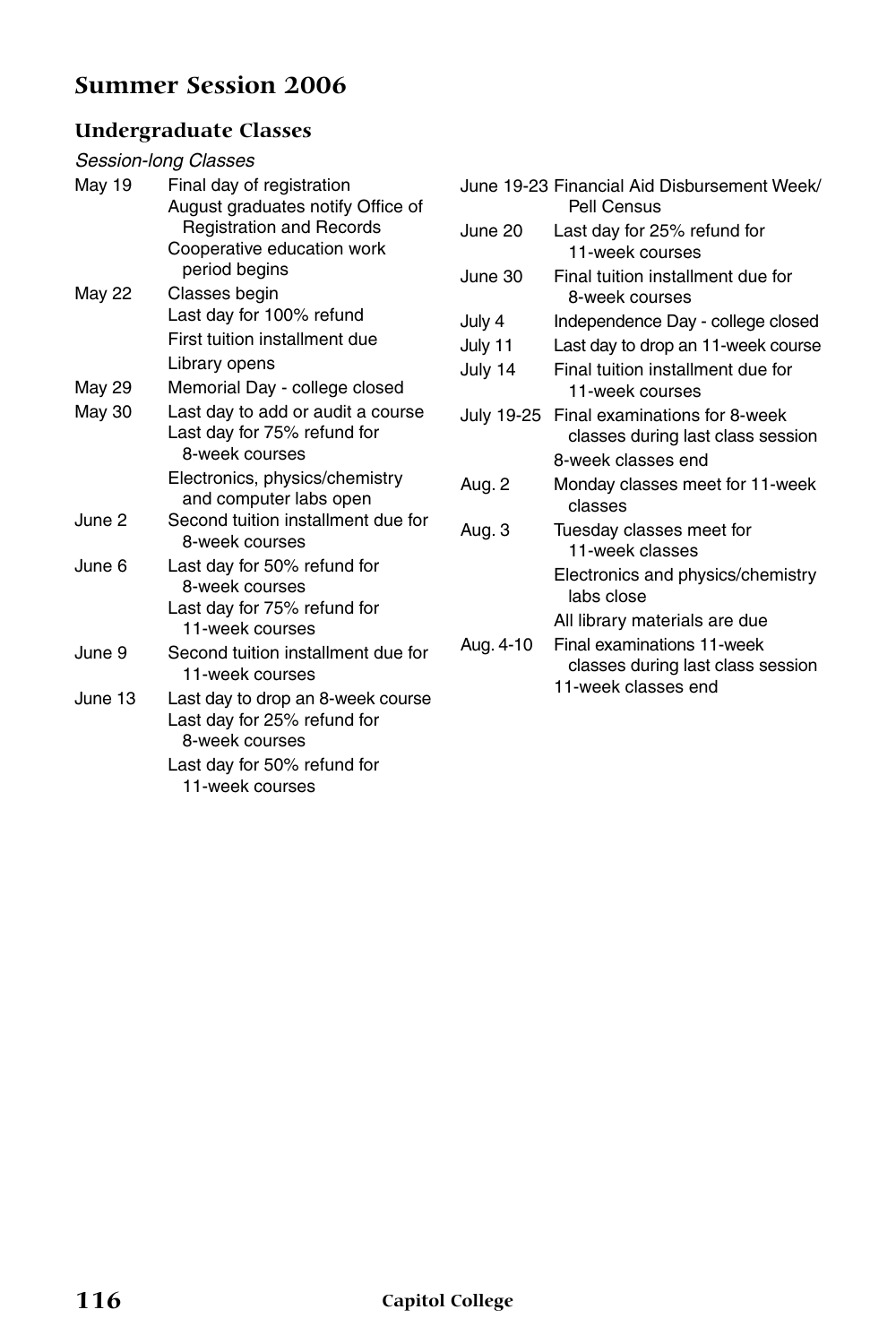| Session-long Classes |                                                                                    |  |
|----------------------|------------------------------------------------------------------------------------|--|
| Apr. 28              | Final day of registration                                                          |  |
| May 1                | Classes begin                                                                      |  |
|                      | Last day for 100% refund                                                           |  |
| May 13               | Commencement                                                                       |  |
| May 15               | Last day to add or audit a course<br>Last day for 75% refund                       |  |
| May 22               | Last day for 50% refund                                                            |  |
| May 29               | Memorial Day - college closed<br>(Online classes will meet<br>asynchronously.)     |  |
| May 30               | Last day for 25% refund                                                            |  |
|                      | June 19-23 Financial Aid Disbursement Week/<br>Pell Census                         |  |
| July 4               | Independence Day - college closed<br>(Online classes will meet<br>asynchronously.) |  |
| July 5               | Last day to drop a course                                                          |  |
| Aug. 12              | Classes end                                                                        |  |

Aug. 14-19 Final examinations

#### *Summer - Term I*

| Apr. 28          | Final day of registration         |
|------------------|-----------------------------------|
| May 1            | Classes begin                     |
|                  | Last day for 100% refund          |
| May 8            | Last day for 75% refund           |
|                  | Last day to add or audit a course |
| May 13           | Commencement                      |
| May 15           | Last day for 50% refund           |
| May 22           | Last day for 25% refund           |
|                  | Last day to drop a course         |
| May 29           | Memorial Day - college closed     |
|                  | (Online classes will meet         |
|                  | asynchronously.)                  |
| May 30-June 2    |                                   |
|                  | Financial Aid Disbursement Week/  |
|                  | Pell Census                       |
|                  | June 19-24 Final week of classes  |
|                  | Final examinations                |
| Summer - Term II |                                   |
|                  |                                   |
| June 23          | Final day of registration         |
| June 26          | Classes begin                     |
|                  | Last day for 100% refund          |
| July 4           | Independence Day - college closed |
|                  | (Online classes will meet         |
|                  | asynchronously.)                  |
| July 5           | Last day for 75% refund           |
|                  | Last day to add or audit a course |

- July 11 Last day for 50% refund July 18 Last day for 25% refund
	- Last day to drop a course
- July 24-28 Financial Aid Disbursement Week/ Pell Census
- Aug. 14-19 Final week of classes Final examinations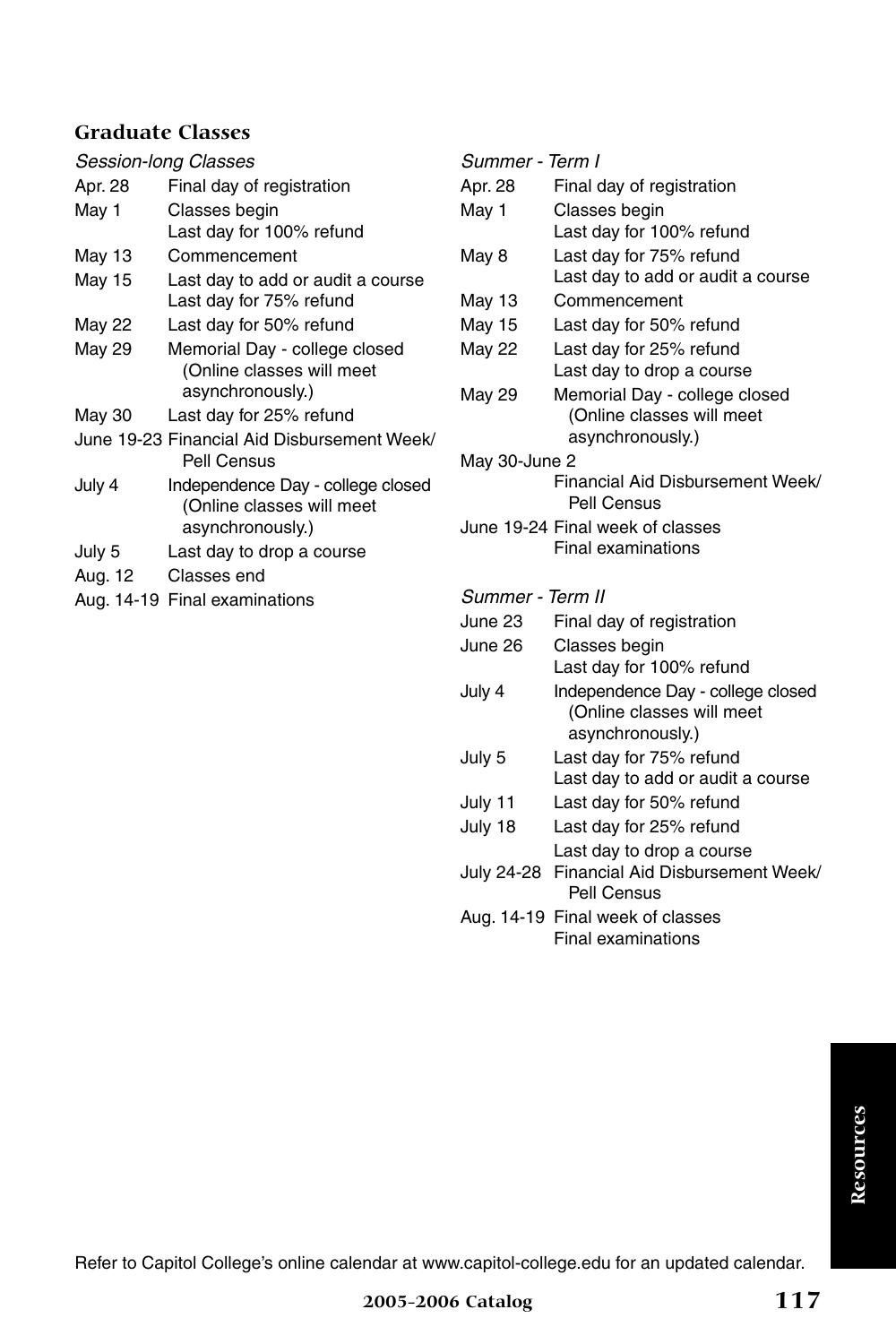### **Fall Semester 2006**

### **Undergraduate Classes**

| Semester-long Classes |                                                                                                   |  |  |
|-----------------------|---------------------------------------------------------------------------------------------------|--|--|
|                       | Aug. 15-18 Registration for part-time students                                                    |  |  |
|                       | Aug. 16-18 Orientation/registration and<br>residence hall check-in for<br>new students            |  |  |
| Aug. 18               | Final day of registration                                                                         |  |  |
|                       | December graduates notify Office<br>of Registration and Records                                   |  |  |
| Aug. 19               | Residence hall check-in for<br>returning students                                                 |  |  |
| Aug. 21               | Classes begin<br>Last day for 100% refund                                                         |  |  |
|                       | First tuition installment due<br>Library opens<br>Cooperative education work<br>period begins     |  |  |
| Aug. 28               | Electronics, physics/chemistry<br>and computer labs open<br><b>Tutoring Resource Center opens</b> |  |  |
| Sept. 4               | Labor Day - college closed                                                                        |  |  |
| Sept. 5               | Last day to add or audit a course<br>Last day for 75% refund                                      |  |  |
| Sept. 12              | Last day for 50% refund                                                                           |  |  |
| Sept. 19              | Last day for 25% refund                                                                           |  |  |
| Sept. 25              | Second tuition installment due                                                                    |  |  |
| Sept. 26              | Career Day - no classes                                                                           |  |  |
| Oct. 9-13             | Financial Aid Disbursement Week/<br>Pell Census                                                   |  |  |
| Oct. 23               | Final tuition installment due                                                                     |  |  |
| Oct. 31               | Last day to drop a course                                                                         |  |  |
|                       | Registration for spring semester<br>begins for continuing students                                |  |  |
| Nov. 23-26            | Thanksgiving recess -<br>college closed                                                           |  |  |
| Nov. 27               | Classes resume                                                                                    |  |  |
| Dec. 6                | Friday classes meet                                                                               |  |  |
| Dec. 7                | Classes end                                                                                       |  |  |
|                       | Electronics and physics/chemistry<br>labs close                                                   |  |  |
|                       | <b>Tutoring Resource Center closes</b>                                                            |  |  |
|                       | All library materials are due                                                                     |  |  |
|                       | Last day for cooperative<br>education work                                                        |  |  |
| Dec. 8-14             | <b>Final examinations</b>                                                                         |  |  |
| Dec. 14               | Library, computer labs close                                                                      |  |  |
| Dec. 15               | Residence halls close at 5 p.m.                                                                   |  |  |
| Dec. 20               | College closes at 5 p.m. for recess                                                               |  |  |
| Dec. 21-Jan. 1        |                                                                                                   |  |  |
|                       |                                                                                                   |  |  |

*Fall - Term I*

| Aug. 18        | Final day of registration                                   |  |
|----------------|-------------------------------------------------------------|--|
| Aug. 21        | Classes begin                                               |  |
|                | Last day for 100% refund                                    |  |
| Aug. 28        | Last day for 75% refund                                     |  |
|                | Last day to add or audit a course                           |  |
| Sept. 4        | Labor Day - college closed                                  |  |
| Sept. 5        | Last day for 50% refund                                     |  |
| Sept. 12       | Last day for 25% refund                                     |  |
|                | Last day to drop a course                                   |  |
|                | Sept. 18-22 Financial Aid Disbursement Week/<br>Pell Census |  |
| Oct. 9-14      | Final week of classes                                       |  |
|                | <b>Final examinations</b>                                   |  |
|                |                                                             |  |
| Fall - Term II |                                                             |  |
| Oct. 13        | Final day of registration                                   |  |
| Oct. 16        | Classes begin                                               |  |
|                | Last day for 100% refund                                    |  |
| Oct. 23        | Last day for 75% refund                                     |  |
|                | Last day to add or audit a course                           |  |
| Oct. 30        | Last day for 50% refund                                     |  |
| Nov. 6         | Last day for 25% refund                                     |  |
|                | Last day to drop a course                                   |  |
| Nov. 13-17     | Financial Aid Disbursement Week/<br>Pell Census             |  |
|                | Nov. 23-26 Thanksgiving recess -<br>college closed          |  |
| Dec. 6-12      | Final week of classes                                       |  |
|                | <b>Final examinations</b>                                   |  |
| Dec. 20        | College closes at 5 p.m. for recess                         |  |
| Dec. 21-Jan. 1 |                                                             |  |
|                | Winter recess - college closed                              |  |
|                |                                                             |  |

Winter recess - college closed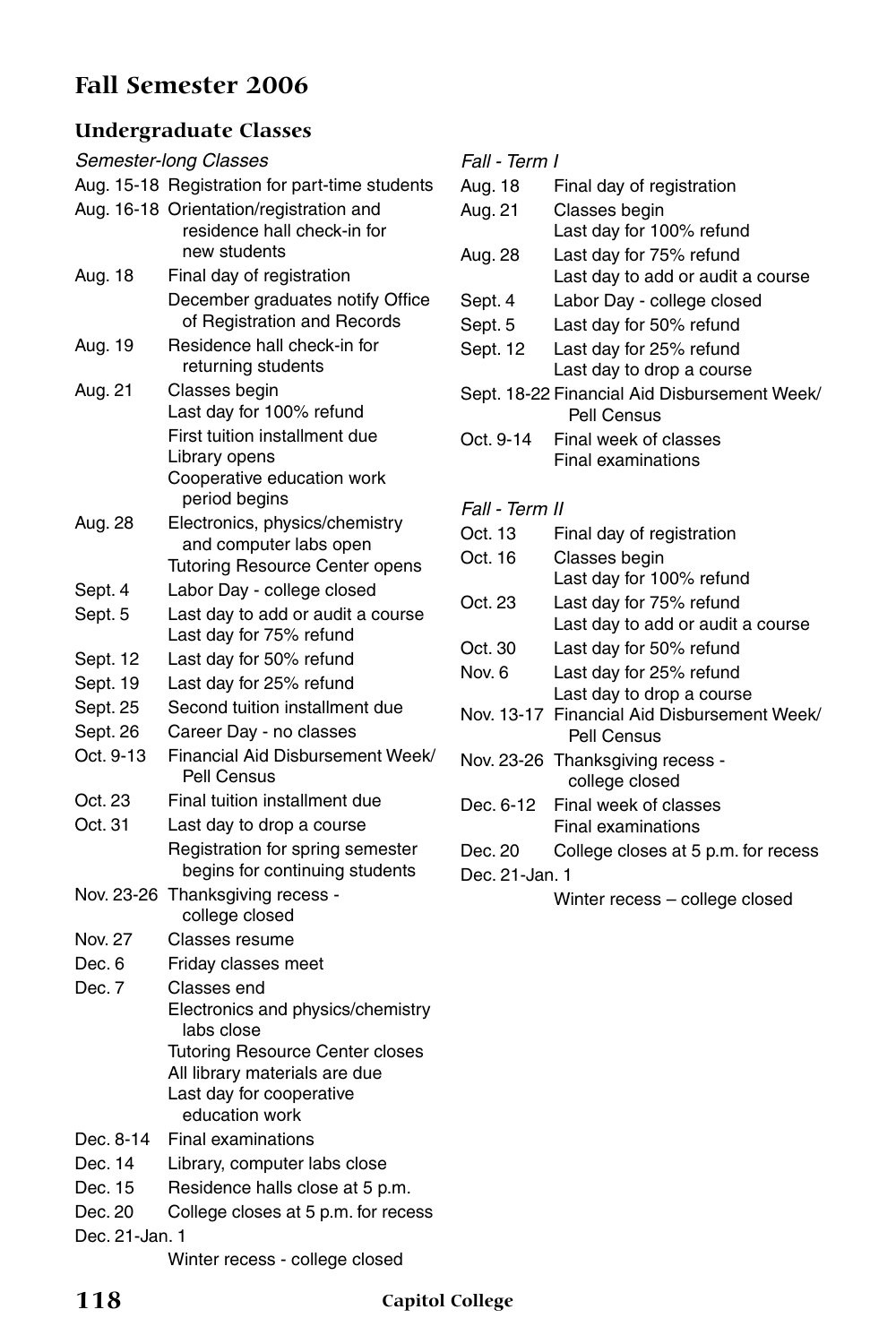| Semester-long Classes |                                                                                           |   |
|-----------------------|-------------------------------------------------------------------------------------------|---|
| Aug. 25               | Final day of registration                                                                 |   |
| Aug. 28               | Classes begin                                                                             |   |
|                       | Last day for 100% refund                                                                  |   |
| Sept. 4               | Labor Day - college closed<br>(Online classes will meet<br>asynchronously.)               | ξ |
| Sept. 12              | Last day for 75% refund                                                                   |   |
|                       | Last day to add or audit a course                                                         |   |
| Sept. 19              | Last day for 50% refund                                                                   | ί |
| Sept. 26              | Last day for 25% refund                                                                   | ξ |
| Oct. 9-13             | Financial Aid Disbursement Week/<br>Pell Census                                           |   |
| Nov. 7                | Last day to drop a course                                                                 |   |
|                       | Nov. 23-26 Thanksgiving - college closed<br>(Online classes will meet<br>asynchronously.) | ( |
| Dec. 9                | Last day of classes                                                                       |   |
|                       | Dec. 11-16 Final examinations                                                             |   |
| Dec. 20               | College closes at 5 p.m. for recess                                                       |   |
| Dec. 21-Jan. 1        |                                                                                           |   |
|                       | Winter recess - college closed                                                            | ( |

*Fall - Term I*

| Aug. 25        | Final day of registration                                                   |
|----------------|-----------------------------------------------------------------------------|
| Aug. 28        | Classes begin                                                               |
|                | Last day for 100% refund                                                    |
| Sept. 4        | Labor Day - college closed<br>(Online classes will meet<br>asynchronously.) |
| Sept. 5        | Last day for 75% refund                                                     |
|                | Last day to add or audit a course                                           |
| Sept. 12       | Last day for 50% refund                                                     |
| Sept. 19       | Last day for 25% refund<br>Last day to drop a course                        |
|                | Sept. 25-29 Financial Aid Disbursement Week/<br>Pell Census                 |
|                | Oct. 16-21 Final week of classes                                            |
|                | Final examinations                                                          |
| Fall - Term II |                                                                             |
|                |                                                                             |

- Oct. 20 Final day of registration
- Oct. 23 Classes begin Last day for 100% refund
- Oct. 30 Last day for 75% refund Last day to add or audit a course
- Nov. 6 Last day for 50% refund
- Nov. 13 Last day for 25% refund Last day to drop a course
- Nov. 20-24 Financial Aid Disbursement Week/ Pell Census
- Nov. 23-26 Thanksgiving college closed (Online classes will meet asynchronously.)
- Dec. 11-16 Final week of classes Final examinations
- Dec. 20 College closes at 5 p.m. for recess
- Dec. 21-Jan. 1

Winter recess – college closed

Refer to Capitol College's online calendar at www.capitol-college.edu for an updated calendar.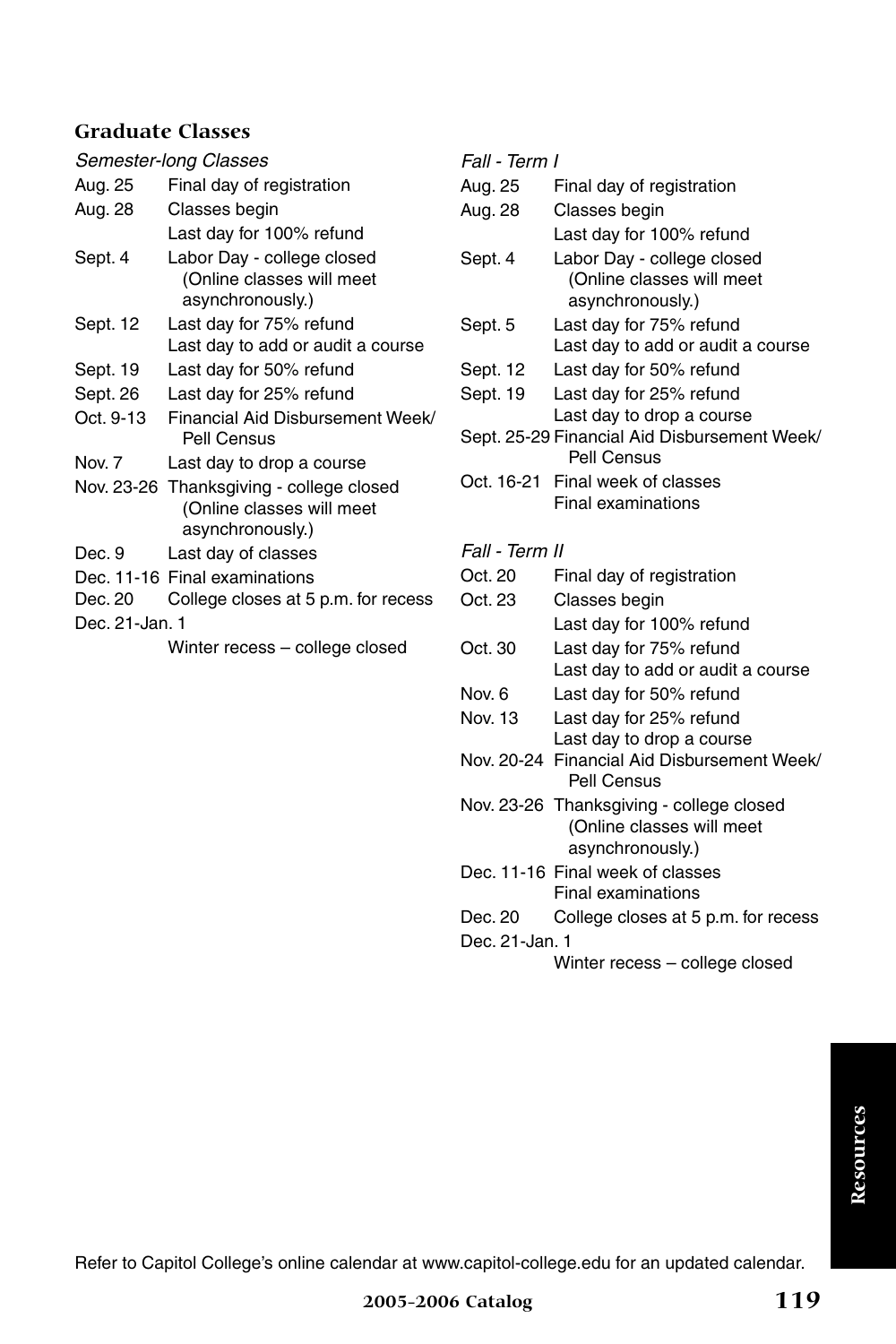# **Index**

# **A**

| <b>Academic Honors</b>                                                                                               | 19                  |
|----------------------------------------------------------------------------------------------------------------------|---------------------|
| Academic Performance                                                                                                 | 16                  |
| Academic Programs                                                                                                    | 30, 36, 57, 61      |
| Academic Standing                                                                                                    | 16                  |
| Accreditation                                                                                                        | 2                   |
| Administration                                                                                                       | 106                 |
| Advisors                                                                                                             | 12                  |
| <b>Advisory Boards</b>                                                                                               | 103                 |
| Associate in Applied Science Degrees                                                                                 | 30                  |
| <b>Astronautical Engineering</b>                                                                                     | 36                  |
| Attendance                                                                                                           | 13                  |
| <b>Audited Courses</b>                                                                                               | 12                  |
| В<br><b>Bachelor of Science Degrees</b><br><b>Board of Trustees</b><br><b>Business Administration</b>                | 30<br>102<br>37, 61 |
| C<br>Calendar<br>Capitol College Commitment<br>Capitol College Scholarships<br><b>Capitol Online</b><br>Certificates | 112<br>3<br>26<br>4 |
| Post-baccalaureate                                                                                                   | 57, 67              |
| Undergraduate                                                                                                        | 30, 51              |
| Change of Degree                                                                                                     | 12                  |
| Changes in Catalog Information                                                                                       | 2                   |
| <b>Cisco Certification Programs</b>                                                                                  | 56                  |
| <b>Class Attendance</b>                                                                                              | 13                  |
| Class, Repeating a                                                                                                   | 16                  |
| <b>Computer Engineering</b>                                                                                          | 38                  |
| <b>Computer Engineering Technology</b>                                                                               | 39                  |
| <b>Computer Science</b>                                                                                              | 41, 62              |
| <b>Concurrent Students</b>                                                                                           | 33                  |
| <b>Course Cancellation</b>                                                                                           | 13                  |
| <b>Course Descriptions</b>                                                                                           | 70                  |
| Courses                                                                                                              | 70                  |
| Credit                                                                                                               | 15                  |

## **D**

| Dean's Lists               |                | 15 |
|----------------------------|----------------|----|
| Deferred Payment Plan      |                | 22 |
| Degree, Change of          |                | 12 |
| Degree Programs            | 30, 36, 57, 61 |    |
| Degree-seeking Students    |                | 31 |
| Directory                  |                |    |
| Double Degree Requirements |                | 12 |
| Drop a Course              |                | 13 |
|                            |                |    |

### **E**

| <b>Electrical Engineering</b>             | 42, 63 |
|-------------------------------------------|--------|
| <b>Electronics Engineering Technology</b> | 43     |
| Emergency Closing of the College          |        |
| <b>Employment on Campus</b>               | 28     |
| <b>English Course Completion</b>          | 13     |
| Examinations, CLEP                        | 20     |
|                                           |        |

### **F**

| Faculty                   | 108 |
|---------------------------|-----|
| <b>Financial Aid</b>      | 26  |
| <b>Full-time Freshmen</b> | 31  |

## **G**

| General Information            |        |
|--------------------------------|--------|
| <b>Grade Reports</b>           | 15     |
| <b>Grading System</b>          | 14     |
| Graduate Programs              | 57, 61 |
| <b>Graduate Students</b>       | 58     |
| <b>Graduation Requirements</b> | 18     |
| Grants                         | 27     |
|                                |        |

### **H**

| History of Capitol College | 5  |
|----------------------------|----|
| Honors, Academic           | 19 |
| <b>Honor Societies</b>     | 19 |

### **I**

| <b>Identification Cards</b>        | 14 |
|------------------------------------|----|
| <b>IFFF</b>                        | 8  |
| Incomplete Grades                  | 15 |
| Independent Study                  | 12 |
| <b>Information Architecture</b>    | 64 |
| Information and Telecommunications |    |
| Systems Management                 | 65 |
| <b>International Students</b>      | 35 |
| <b>Internet Students</b>           |    |
|                                    |    |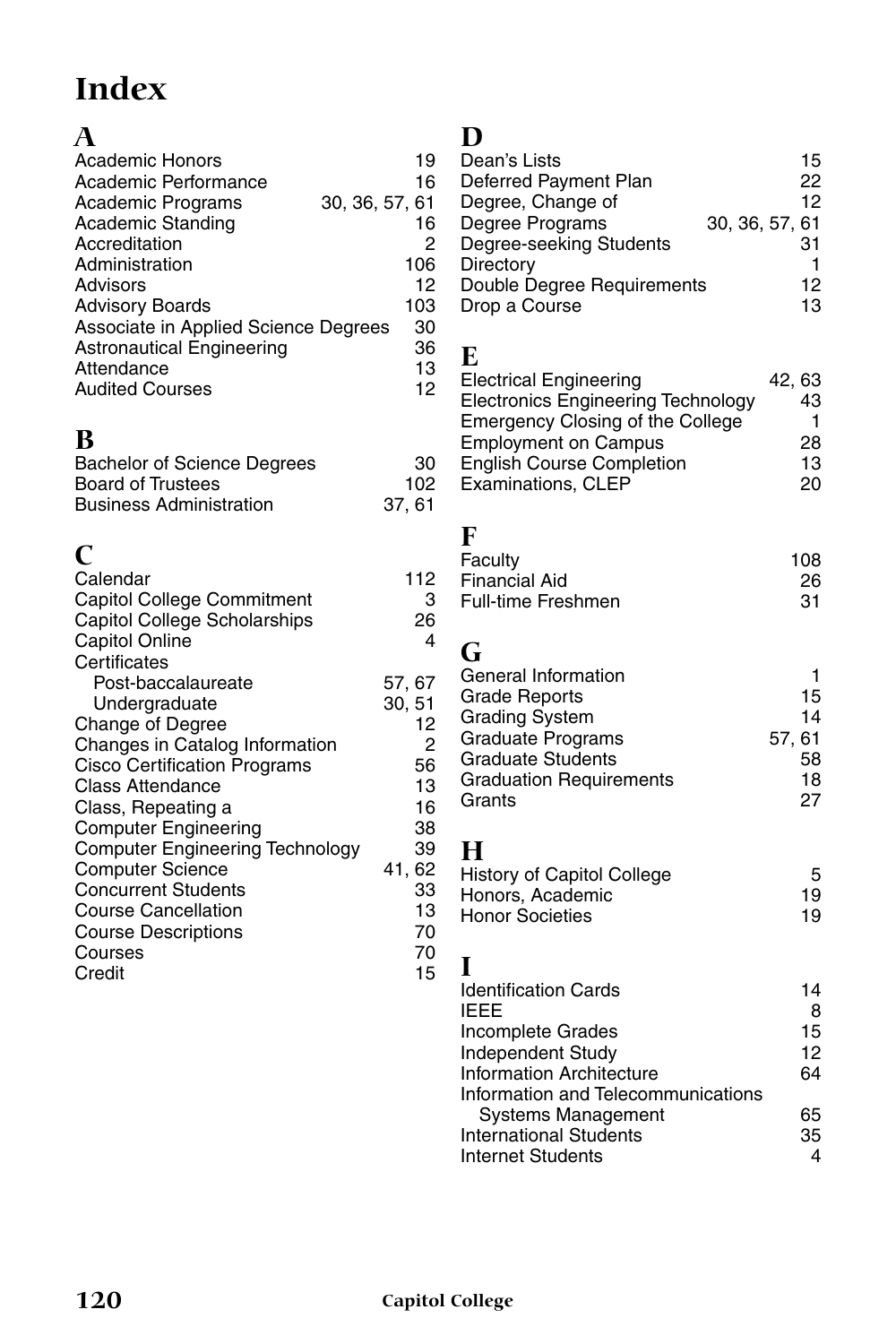| L             |    |
|---------------|----|
| Laurel Campus |    |
| Loans         | 28 |

# **M**

| Management of Information Technology 45 |
|-----------------------------------------|
| 122                                     |
| 57                                      |
| 17                                      |
| 20                                      |
| հ                                       |
|                                         |

# **N**

| 8     |
|-------|
| 8     |
| 46.68 |
| 34    |
| 56    |
|       |

# **O**

| . .                  |   |
|----------------------|---|
| Off-campus Locations | 5 |
| Office Hours         |   |
| Online Students      |   |

# **P**

| 32<br>57, 67 |
|--------------|
|              |
|              |
| 13           |
| 10           |
| 12           |
|              |
| 57, 61       |
| 30, 36       |
|              |

## **R**

| . .                            |    |
|--------------------------------|----|
| Readmission                    | 13 |
| Refunds                        | 23 |
| <b>Registration Procedures</b> | 12 |
| Repeating a Class              | 16 |
| <b>Residency Requirements</b>  | 17 |
|                                |    |

## **S**

| Scholarships                       | 26 |
|------------------------------------|----|
| <b>Scholastic Standing</b>         | 14 |
| <b>Short Courses and Seminars</b>  | 10 |
| Software and Internet Applications | 48 |
| Software Engineering               | 47 |
| <b>Space Operations Institute</b>  | 8  |
| <b>Summer Session</b>              | 14 |
|                                    |    |

### **T**

| <b>Telecommunications Engineering</b> |     |
|---------------------------------------|-----|
| Technology                            | 49  |
| Transcripts                           | 14  |
| <b>Transfer Credit</b>                | 20  |
| <b>Transfer Students</b>              | 32  |
| <b>Board of Trustees</b>              | 102 |
| <b>Tuition and Fees</b>               | 22  |
|                                       |     |

## **U**

| Undergraduate Programs           | 30, 36 |  |
|----------------------------------|--------|--|
| <b>USDA Graduate School</b>      | g      |  |
| Veteran's Affairs                | 29     |  |
| <b>Vocational Rehabilitation</b> | 29     |  |
| <b>BA</b>                        |        |  |

## **W**

| Withdrawal | 13 |
|------------|----|
|            |    |